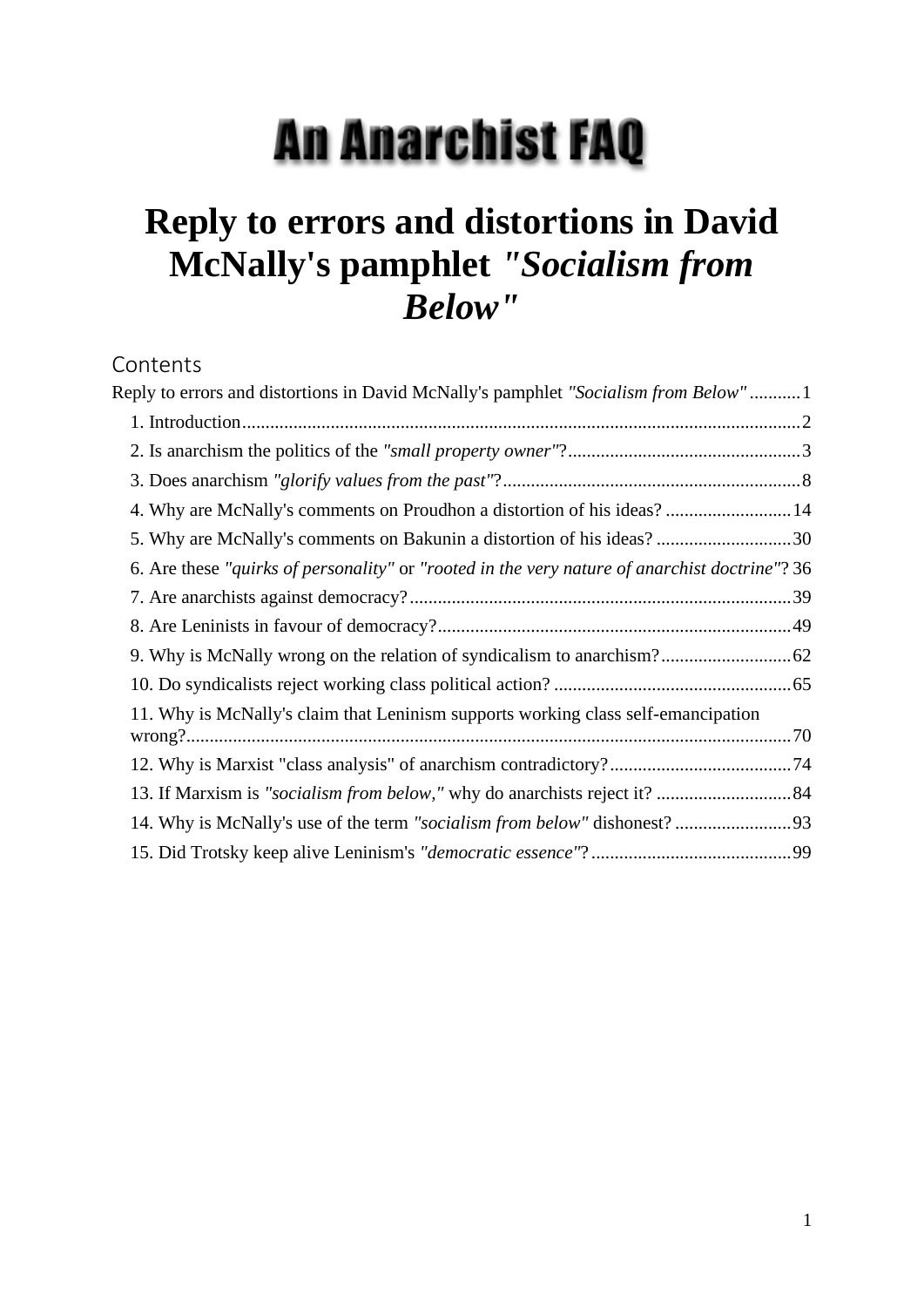#### <span id="page-1-0"></span>**1. Introduction**

McNally begins by noting that *"Anarchism is often considered to represent [a] current of radical thought that is truly democratic and libertarian. It is hailed in some quarters as the only true political philosophy [of] freedom."* Needless to say, he thinks that the *"reality is quite different"* and argues that *"[f]rom its inception anarchism has been a profoundly antidemocratic doctrine. Indeed the two most important founders of anarchism, Pierre-Joseph Proudhon and Michael Bakunin, developed theories that were elitist and authoritarian to the core."* We will discover the truth of this assertion later.

First we must note that McNally uses the typical Marxist approach to attacking anarchism - namely to attack anarchists rather than anarchism as such. British Anarchist Albert Meltzer summarised the flaws in this perspective well:

*"Marxist-Leninists, faced with Anarchism, find that by its nature it undermines all the suppositions basic to Marxism. Marxism was held out to be the basic working class philosophy (a belief which has utterly ruined the working class movement everywhere). It holds that the industrial proletariat cannot owe its emancipation to anyone but themselves alone. It is hard to go back on that and say that the working class is not yet ready to dispense with authority placed over it . . . Marxism normally tries to refrain from criticising anarchism as such -- unless driven to doing so, when it exposes its own authoritarianism . . . and concentrates its attacks not on Anarchism, but on Anarchists."* [**Anarchism: Arguments for and Against**, p. 62]

So when reading this or any critique of anarchism always remember that few people are completely consistent libertarians and determine whether the words written reflect a flaw in anarchism **as such** or whether they reflect a personal flaw of the thinker in question. Once this common-sense position is taken it quickly becomes clear that anything valid in McNally's critique highlights the flaws of individuals who did not consistently rise to the levels implied by their ideas. This, most obviously, is the case with Proudhon's sexism which is in contradiction with his support for liberty, equality and federalism. Unsurprisingly, his contemporary Joseph Déjacque wrote a critique of Proudhon's sexist views in 1857, urging him to renounce *"this gender aristocracy that would bind us to the old regime"* and *"speak out against man's exploitation of woman."*: *"Do not describe yourself as an anarchist, or be an anarchist through and through"* [*"On Being Human"*, pp. 68-71, **Anarchism: A Documentary History of Libertarian Ideas**, Vol. 1, Robert Graham (ed.), p. 71] Later anarchists like Bakunin and Kropotkin likewise applied anarchist principles consistently on this issue, a fact McNally cannot bring himself to admit.

Second, McNally lamely notes that *"[w]hile later anarchists may have abandoned some of the excesses of their founding fathers their philosophy remains hostile to ideas of mass democracy and workers' power."* Thus, we have the acknowledgement that not all anarchists share the same ideas and that anarchist theory has developed since 1876 (the year of Bakunin's death). This is to be expected as anarchists are not Proudhonists or Bakuninists - we do not name ourselves after one person, rather we take what is useful from libertarian writers and ignore the rubbish. Malatesta's words are applicable here: *"We follow ideas and not men, and rebel against this habit of embodying a principle in a man."* [**Errico Malatesta: His Life and Ideas**, p. 199] However, this is beside the point as McNally's account of the ideas of Proudhon and Bakunin is simply false -- indeed, so false as to make you wonder if he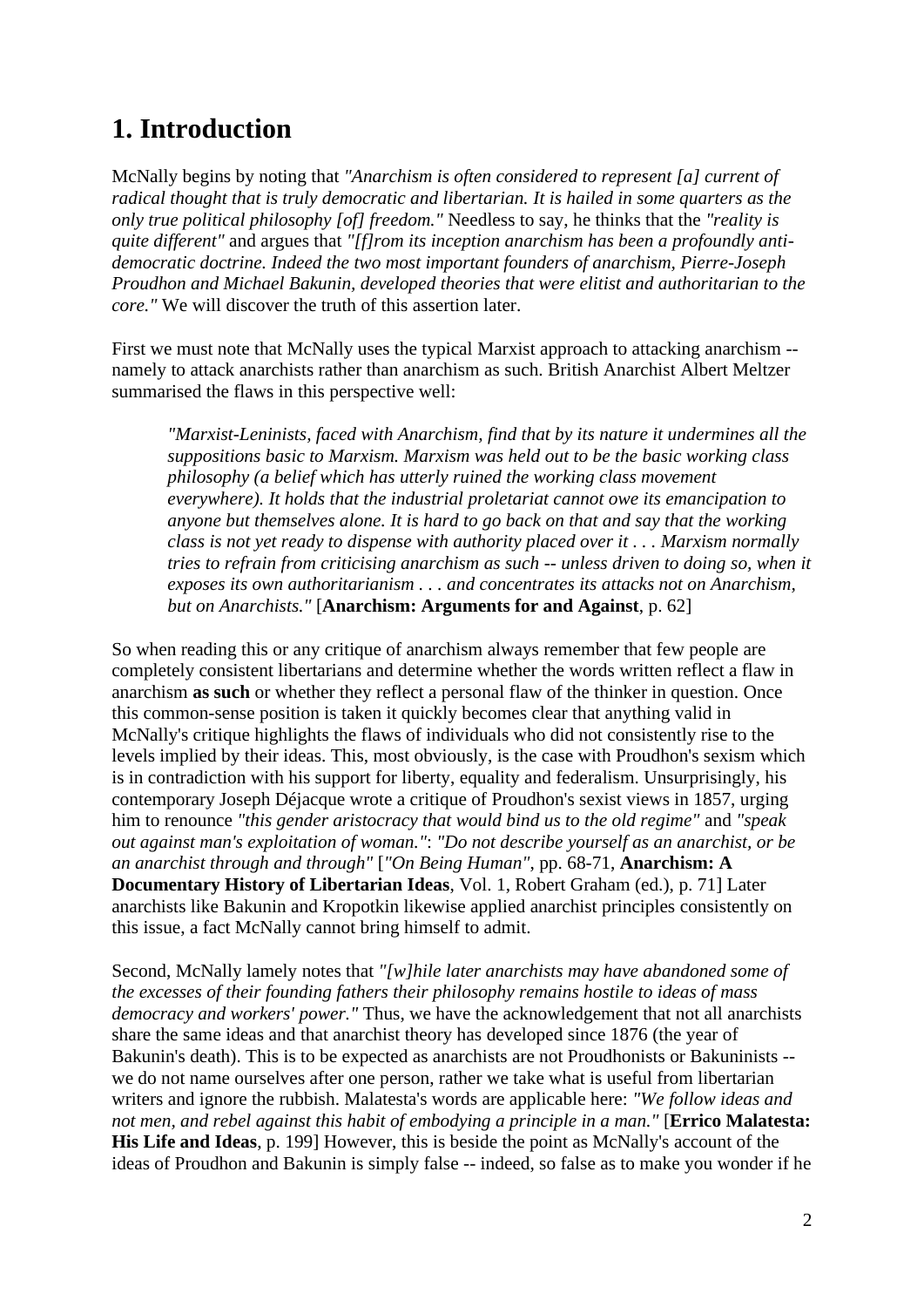is simply incompetent as a scholar or seeks to present a patchwork of lies as fact and "theory."

Third, McNally's approach rests on selective quoting, lack of context and an unwillingness to research the assertions he is making. This is important as we are discussing thinkers who wrote over a period of many decades and whose works and letters reflected the highs and lows of a person's life as well as the social movement they were part of. This means that in the depths of personal crisis or the repression of popular movements even the most consistent thinker can write passages which are in contradiction to the thrust of the works they are best known for. To quote such words from, say, private letters and ignore the books and articles which reflect a thinker's ideas best and which influenced others presents a false picture, particularly if the context within which the letters were written are unmentioned. So it would be a distortion of the ideas of Marx and Engels to quote the numerous anti-Semitic insults against specific individuals from their private letters. As would be expected, they were men of their age and expressed themselves in ways which today are, rightly, considered unacceptable (for those interested in such matters, Peter Fryer's essay *"Engels: A Man of his Time"* should be consulted [John Lea and Geoff Pilling (eds.), **The condition of Britain: Essays on Frederick Engels**]). However, their few **public** racist comments could be considered worthy of note -- although, if so, then they should, like those of Proudhon and Bakunin, be placed in the context of their other ideas and the culture they lived in rather than being used as an excuse to ignore their contributions to socialism. Sadly, McNally -- like many Marxists -- fails to do this, preferring dismissive finger-pointing instead.

Lastly, McNally ignores the anti-democratic, authoritarian and elitist aspects of his own political tradition. Given that leading Bolsheviks like Lenin, Trotsky and Zinoviev publicly advocated party dictatorship and one-man management of production, it is a distortion to ignore this when discussing *"Socialism from Below"*. Simply put, while anarchists have consistently advocated communal and industrial self-management since 1840 to today, the Marxist tradition has not.

McNally's pamphlet, as will become clear, does not present anything new. It simply repeats what is sadly all-to-often the received wisdom about anarchists and anarchism in Marxist circles. As such, it is worth the time and effort to reply to. Not only will it show the limitations of the Marxist position on anarchism, it will also afford us the opportunity to show that not only is anarchism a more genuine *"Socialism from Below"* than Leninism but also that many of the ideas Marxists consider as their own were first argued by Proudhon and Bakunin.

In short, we will show why *"Anarchism is often considered to represent current of radical thought that is truly democratic and libertarian"* by contrasting what McNally asserts about it and what anarchist thinkers actually advocated. This will, unfortunately, produce a reply longer than the initial claims but this is unavoidable. We need to provide extensive quotes and arguments simply in order to show the weakness of McNally's assertions and to indicate where his own tradition advocated notions he -- inaccurately -- attacks anarchism for.

#### <span id="page-2-0"></span>**2. Is anarchism the politics of the** *"small property owner"***?**

McNally does start out by acknowledging that *"anarchism developed in opposition to the growth of capitalist society. What's more, anarchist hostility to capitalism centred on defence*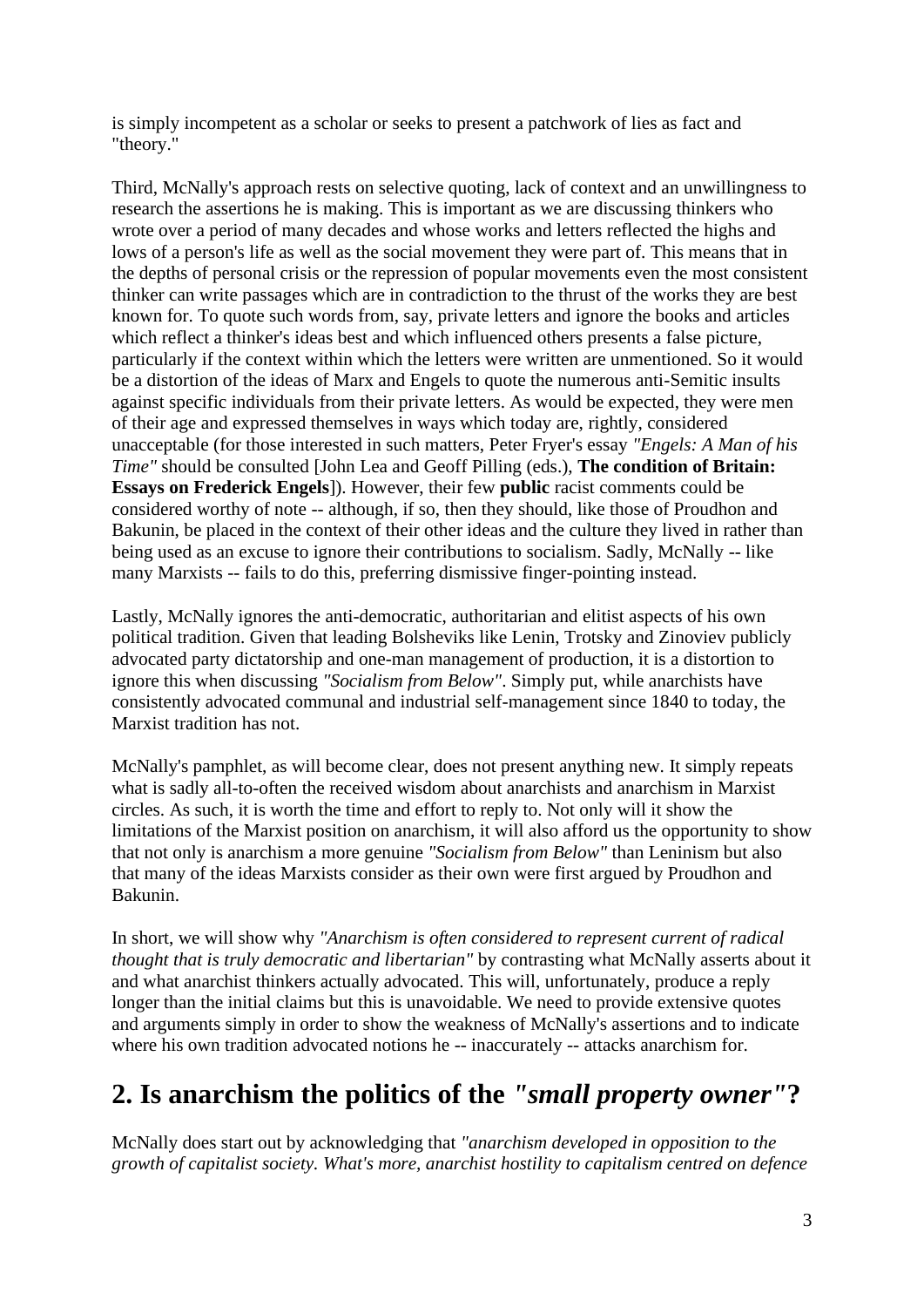*of the liberty of the individual."* However, he then distorts this actual historical development by arguing that *"the liberty defended by the anarchists was not the freedom of the working class to make collectively a new society. Rather, anarchism defended the freedom of the small property owner -- the shopkeeper, artisan and tradesman -- against the encroachments of large-scale capitalist enterprise."*

Such a statement is, to say the least, a total distortion of the facts of the situation. Nor is it original. McNally is simply repeating Marx's assertions against Proudhon who, Marx claimed, *"wants to soar as the man of science above the bourgeois and the proletarians"* but *"is merely the petty bourgeois, continually tossed back and forth between capital and labour, political economy and communism."* [**Collected Works**, vol. 6, p. 178] It should be noted that Marx had not always thought this of the Frenchman:

*"Not only does Proudhon write in the interest of the proletarians he is himself a proletarian, an ouvrier [worker]. His work [What is Property?] is a scientific manifesto of the French proletariat."* [**Op. Cit.**, vol. 4, p. 41]

The change in perspective is unsurprising given that Marx thought his own ideology was that of the proletariat (whether the proletariat knew it or not) and, given his disagreements with Proudhon, the Frenchman had to represent some other class. However, if we reject the assumption that classes only have one theory associated with them, then the weakness of the Marxist assertion becomes clear -- particularly given that today there are no mass Marxist parties in spite of the fact that now, unlike in Marx's day, the proletariat is the majority of the working class in most of the world's countries.

It is important to remember that at the end of the 1840s over 80% of the population of France and Germany were peasants or artisans -- what Marxists term the "petit-bourgeois". As Marx and Engels admitted in **The Communist Manifesto**, in *"countries like France"* the peasants *"constitute far more than half of the population."* This remained the case well after Proudhon's death in 1865, with Marx commenting in the early 1870s that *"the peasant . . . forms a more of less considerable majority . . . in the countries of the West European continent."* [**The Marx-Engels Reader**, p. 493 and p. 543] As Proudhon himself noted in 1851, in *"a population of 36 millions, there are 24 millions occupied with agriculture"* and of the remaining 12 million there where only 6 million *"composing in part the wage-working class"* [**Property is Theft!**, p. 558]

This social context is important and it is difficult to understand the positions thinkers took unless it taken into account. In the words of anarchist Gustav Landauer, Proudhon's socialism *"of the years 1848 to 1851 was the socialism of the French people in the years 1848 to 1851. It was the socialism that was possible and necessary at that moment. Proudhon was not a Utopian and a prophet; not a Fourier and not a Marx. He was a man of action and realisation."* [**For Socialism**, p. 108] Historian K. Steven Vincent makes the same point, arguing that Proudhon's *"social theories may not be reduced to a socialism for only the peasant class, nor was it a socialism only for the petite bourgeois; it was a socialism of and for French workers. And in the mid-nineteenth century . . . most French workers were still artisans. . . French labour ideology largely resulted from the real social experiences and aspirations of skilled workers . . . Proudhon's thought was rooted in the same fundamental reality, and therefore understandably shared many of the same hopes and ideals."* [**Pierre-Joseph Proudhon and the Rise of French Republican Socialism**, pp. 5-6] It is no coincidence, therefore, that when he was elected to the French Parliament in 1848 most of the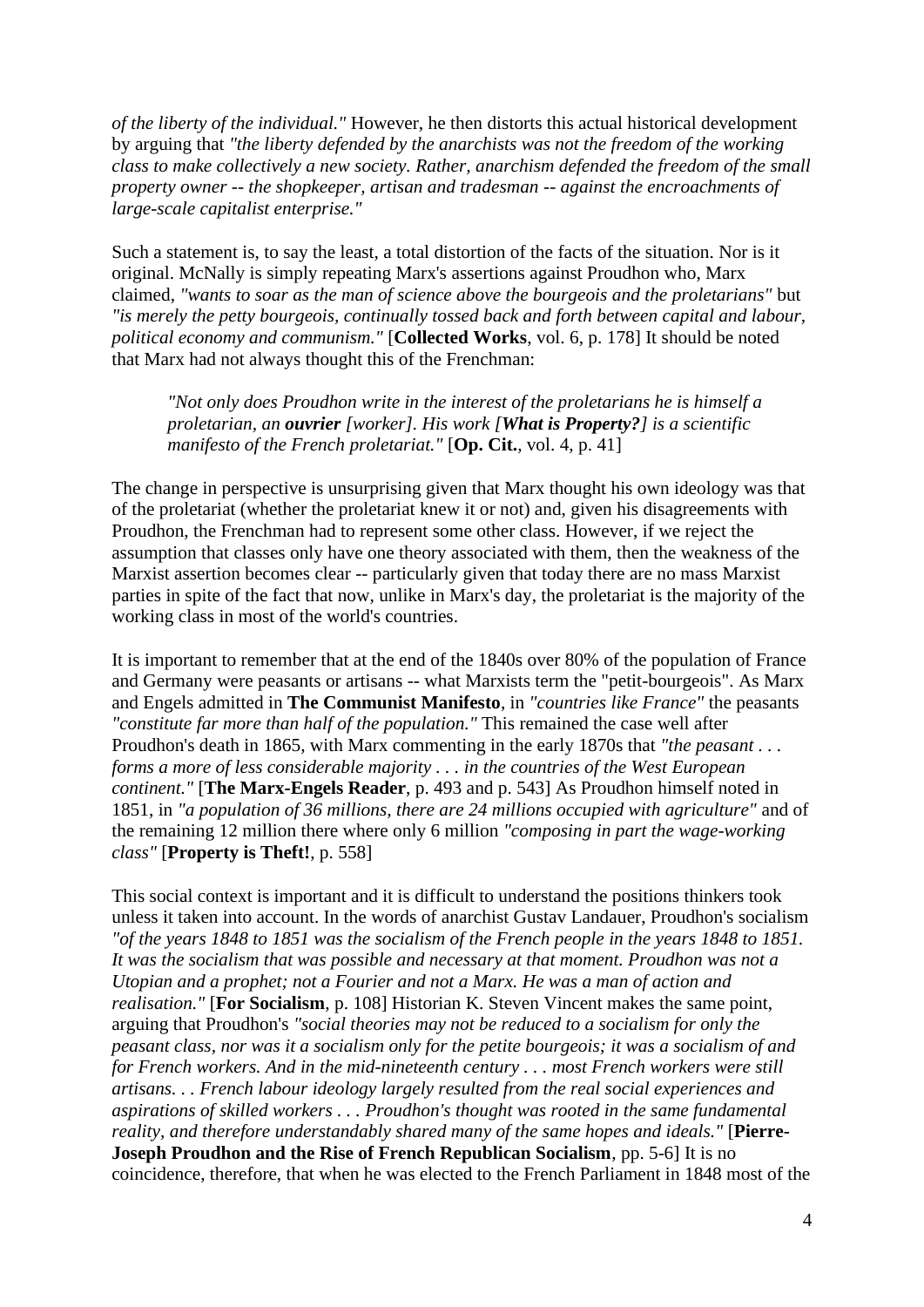votes cast for him were from *"working class districts of Paris -- a fact which stands in contrast to the claims of some Marxists, who have said he was representative only of the petite bourgeoisie."* [Robert L. Hoffman, **Revolutionary Justice**, p. 136]

Proudhon's position was a distinctly sensible and radical position to take:

*"While Marx was correct in predicting the eventual predominance of the industrial proletariat vis-à-vis skilled workers, such predominance was neither obvious nor a foregone conclusion in France during the nineteenth century. The absolute number of small industries even increased during most of the century. . .*

*"Nor does Marx seem to have been correct concerning the revolutionary nature of the industrial proletariat. It has become a cliché of French labour history that during the nineteenth century artisans were much oftener radical than industrial workers. Some of the most militant action of workers in late nineteenth century France seems to have emerged from the co-operation of skilled, urbanised artisanal workers with less highly skilled and less urbanised industrial workers."* [Vincent, **Op. Cit.**, pp. 282-3]

The fruits of this union included the Paris Commune, an event in which the followers of Proudhon played an important role and which both McNally and Marx praise (see [section 12](append31.html#app12) for more discussion on this).

In short, Marx's earlier summation of Proudhon was correct -- his ideas reflected the ideas and interests of the French working class. Proudhon addressed himself to both the peasant/artisan and the proletariat. This is to be expected from a **libertarian** form of socialism as, at the time of his writing, the majority of working people **were** peasants and artisans and, as noted above, this predominance of artisan/peasant workers in the French economy lasted well after his (and Marx's) death. Not to take into account the artisan/peasant would have meant the dictatorship of a minority of working people over the rest of them (as we discuss in [section H.1.1](sectionH.html#sech11) this was also a key reason for Bakunin's rejection of Marx's *"dictatorship of the proletariat"*). Given that in chapter 4 of his pamphlet McNally states that Marxism aims for a *"democratic and collective society . . . based upon the fullest possible political democracy"* his attack on Proudhon's concern for the artisan and peasant is doubly strange. Either you support the *"fullest possible political democracy"* and so your theory must take into account artisans and peasants or you restrict political democracy and replace it with rule by the few.

Unsurprisingly, then, Proudhon argued in 1841 that he *"preach[ed] emancipation to the proletarians; association to the workers."* [**Op. Cit.**, p. 157] However, as McNally notes, he *"oppose[d] trade unions."* and did not see them as the means of achieving this for it was *"not by such methods that the workingmen will attain to wealth and -- what is a thousand times more precious than wealth -- liberty."* [Proudhon, **System of Economical Contradictions**, p. 150] However, this did not mean that he was rejected the idea that the working class (in its three sections of wage-workers, artisan and peasants) would liberate itself. While fundamentally a reformist, Proudhon recognised that self-liberation was only genuine form of liberation and so had *"always thought that the proletariat must emancipate itself without the help of the government."* [**Property is Theft!**, 306] Given this, it is unsurprising that Proudhon saw social change as coming from *"below"* by the collective action of the working class: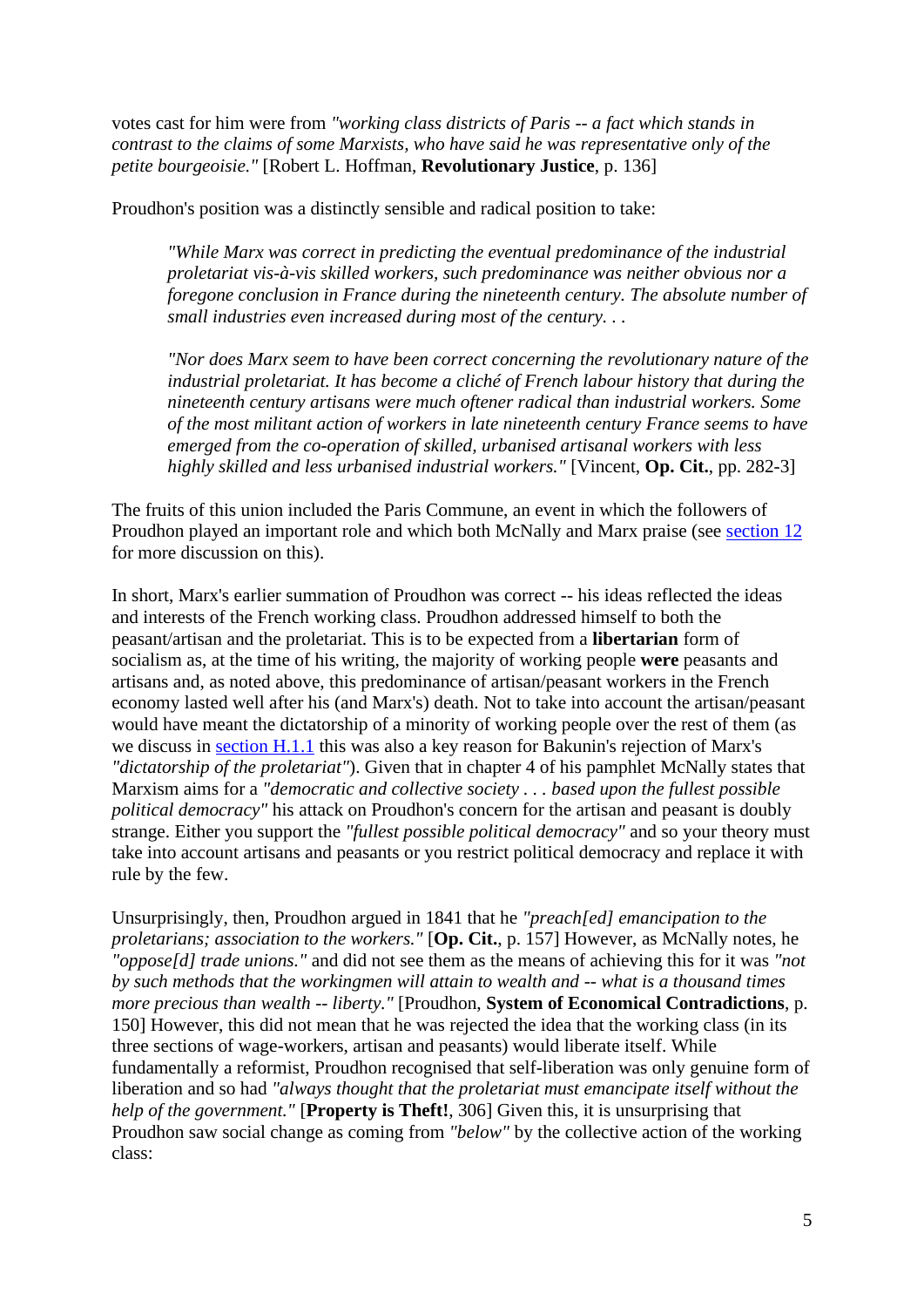*"If you possess social science, you know that the problem of association consists in organising . . . the producers, and by this organisation subjecting capital and subordinating power. Such is the war that you have to sustain: a war of labour against capital; a war of liberty against authority; a war of the producer against the non-producer; a war of equality against privilege . . . to conduct the war to a successful conclusion . . . it is of no use to change the holders of power or introduce some variation into its workings: an agricultural and industrial combination must be found by means of which power, today the ruler of society, shall become its slave."* [**Op. Cit.**, p. 225]

During the 1848 revolution he urged *"a provisional committee be set up to orchestrate exchange, credit and commerce between workers"* which would *"liaise with similar committees set up in the main cities of France"* and *"under the aegis of these committees, a body representative of the proletariat be formed in Paris . . . in opposition to the bourgeoisie's representation."* This ensured that *"a new society be founded in the heart of the old society"*. He later stressed the *"organisation of popular societies was the pivot of democracy, the cornerstone of republican order"* and these *"clubs . . . assemblies, popular societies"* would ensure *"the organisation of universal suffrage in all its forms, of the very structure of Democracy itself."* [**Op. Cit.**, p. 321, p. 407 and p. 461] As Daniel Guérin summarised, *"in the midst of the 1848 Revolution,"* Proudhon *"sketched out a minimum libertarian program: progressive reduction in the power of the State, parallel development of the power of the people from below, through what he called clubs"* which today we *"would call councils."* [**Anarchism**, pp. 152-3]

Clearly, even if he (wrongly) rejected trade unionism Proudhon **did** support, to quote McNally, the *"the freedom of the working class to make collectively a new society."* Indeed, as one historian notes, there was *"close similarity between the associational ideal of Proudhon . . . and the program of the Lyon Mutualists"* and that there was *"a remarkable convergence [between these ideas], and it is likely that Proudhon was able to articulate his positive program more coherently because of the example of the silk workers of Lyon. The socialist ideal that he championed was already being realised, to a certain extent, by such workers."* [Vincent, **Op. Cit.**, p. 164] Proudhon simply rejected revolution, trade unions or state-backed reforms as the means of achieving socialism and instead argued for a reformist strategy based primarily on the creation of co-operative workplaces and banks. He linked his politics to workers self-activity and argued that *"the proof"* of his mutualist ideas was shown in the *"current practice, revolutionary practice"* of *"those labour associations . . . which have spontaneously . . . been formed in Paris and Lyon"* during the 1848 revolution which show that the *"organisation of credit and organisation of labour amount to one and the same."* If all workers *"organise themselves along similar lines, it is obvious that, as masters of labour, constantly generating fresh capital through work, they would soon have wrested alienated capital back again, through their organisation and competition."* This would apply to *"smallscale"* as well as *"large-scale property and large industries"*. [**Op. Cit.**, pp. 374-5] Thus Proudhon places his ideas firmly in the actions of working people resisting wage slavery (i.e. the proletariat) and **not** exclusively in the *"small property owner"* (i.e., artisans and peasants).

So regardless of McNally's claims, Proudhon was not fixated upon *"small property"*. As we discuss in [section 4,](append31.html#app4) Proudhon's recognition of differences in the working class was reflected in his position on property. His proposals for a libertarian society included social ownership, workers' self-management of large scale workplaces as well as artisan and peasant production and **explicitly** and **repeatedly** argued for *"the complete emancipation of the worker . . . the*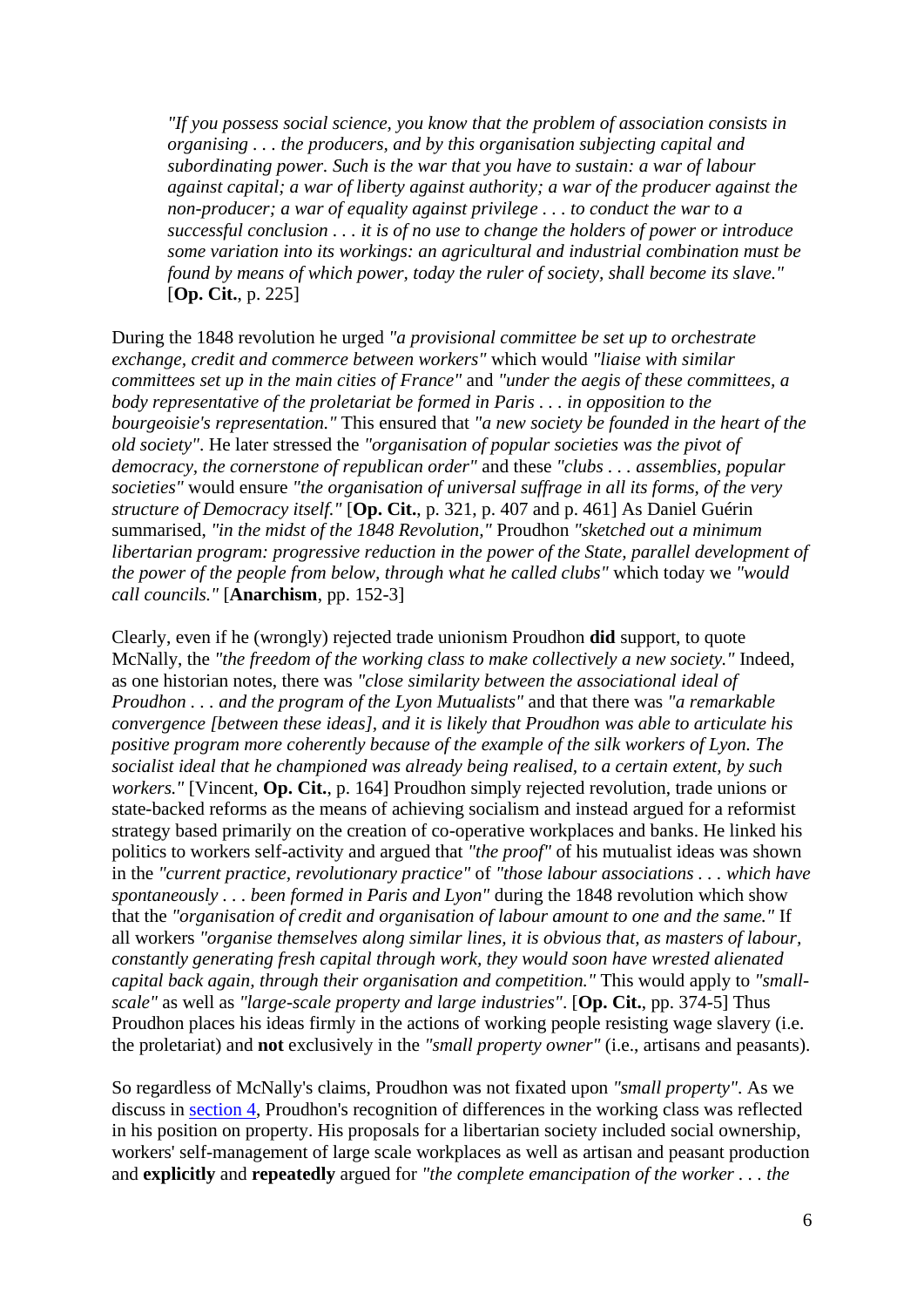*abolition of the wage worker."* [quoted by Vincent, **Op. Cit.**, p. 222] Rather than being backward looking and aiming exclusively at the artisan/peasant, Proudhon's ideas looked to the present and the future by looking at both the artisan/peasant **and** proletariat (i.e. to the **whole** of the working class in France at the time). As Daniel Guérin summarised:

*"Proudhon really moved with the times and realised that it is impossible to turn back the clock. He was realistic enough to understand that 'small industry is as stupid as petty culture" . . . With regard to large-scale modern industry requiring a large workforce, he was resolutely collectivist: 'In future, large-scale industry and wide culture must be the fruit of association.' 'We have no choice in the matter,' he concluded, and waxed indignant that anyone had dared to suggest that he was opposed to technical progress . . . Property must be abolished . . . The means of production and exchange must be controlled neither by capitalist companies nor by the State . . . they must be managed by associations of workers"* [**Anarchism**, p. 45]

The notion that anarchism is the politics of the *"small property owner"* is even harder to maintain when we move from Proudhon's reformist anarchism to the revolutionary anarchism of Bakunin and Kropotkin. While there is a similar commitment to a decentralised, federal socialism *"from below"* rooted in social and economic self-management, the means are different: revolution is embraced, along with labour unions and direct action. Where Proudhon differs from later anarchists like Bakunin, Kropotkin, Malatesta and Goldman is that this working class self-activity is reformist in nature, that is seeking alternatives to capitalism which can reform it away rather than alternatives that can fight and destroy it. However, this embrace of social revolution and class struggle by anarchists like Bakunin rests on the same principle of working class self-emancipation.

Hence we find Bakunin arguing that *"revolution is only sincere, honest and real in the hands of the masses"* and so socialism can be achieved *"by the development and organisation, not of the political but of the social (and, by consequence, anti-political) power of the working masses"* who must *"organise and federate spontaneously, freely, from the bottom up, by their own momentum according to their real interest, but never according to any plan laid down in advance and imposed upon the ignorant masses by some superior intellects."* Social change would be achieved only by *"the complete solidarity of individuals, sections and federations in the economic struggle of the workers of all countries against their exploiters."* [**Michael Bakunin: Selected Writings**, p. 237, pp. 197-8 and p. 177] Unlike Proudhon, he saw the means for achieving the social revolution in the labour movement as trade unions (organised from the bottom up, of course) were *"the natural organisation of the masses"* as *"workers' solidarity in their struggle against the bosses"* was the means by which workers could emancipate itself *"through practical action."* Thus the key to working-class self-liberation was *"trades-unions, organisation, and the federation of resistance funds"* [**The Basic Bakunin**, p. 139 and p. 103] In short, what became known as a syndicalist position (see [section 9](append31.html#app9) for a discussion of McNally's false counterpoising of anarchism and syndicalism) as the *"organisation of the trade sections and their representation by the Chambers of Labour . . . bear in themselves the living seeds of the new society which is to replace the old world. They are creating not only the ideas, but also the facts of the future itself."* [**Bakunin on Anarchism**, p. 255] Moreover, as we show in the [next section,](append31.html#app3) like Proudhon, Bakunin argued that an anarchist society would be based on *"the collective ownership of producers' associations, freely organised and federated in the communes, and by the equally spontaneous federation of these communes."* [**Michael Bakunin: Selected Writings**, p. 197] As Kropotkin summarised: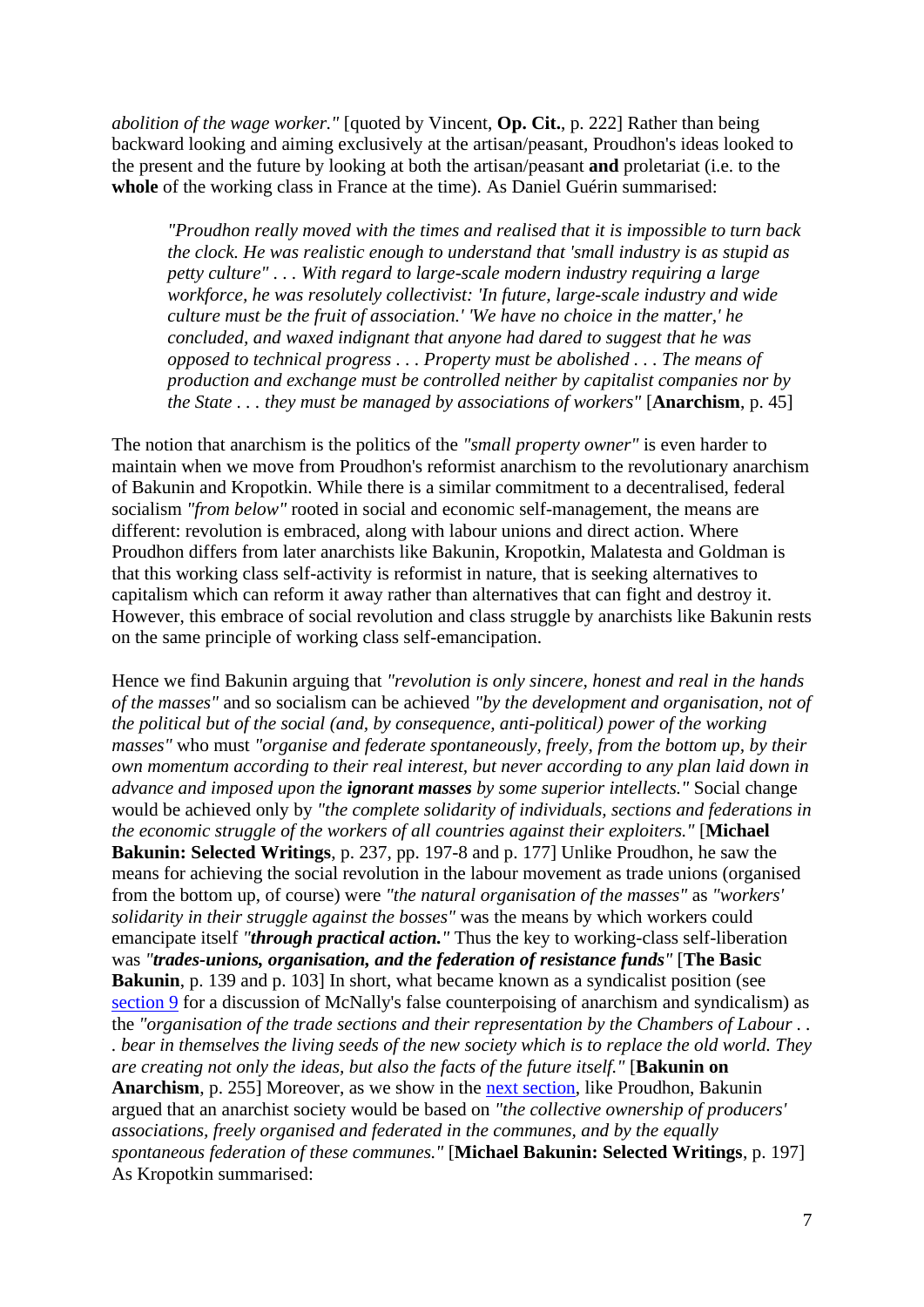*"the chief aim of Anarchism is to awaken those constructive powers of the labouring masses . . . since the times of the International Working Men's Association, the Anarchists have always advised taking an active part in those workers' organisations which carry on the direct struggle of Labour against Capital and its protector, -- the State*

*"Such a struggle . . . better than any other indirect means, permits the worker to obtain some temporary improvements in the present conditions of work, while it opens his eyes to the evil that is done by Capitalism and the State that supports it, and wakes up his thoughts concerning the possibility of organising consumption, production, and exchange without the intervention of the capitalist and the State."* [**Direct Struggle Against Capital**, p. 189]

And McNally asserts that *"the liberty defended by the anarchists was not the freedom of the working class to make collectively a new society"*! Only someone ignorant of anarchist theory or with a desire to deceive could make such an assertion. Needless to say, McNally's claim that anarchism is the politics of the *"small property owner"* would be even harder to justify if he mentioned Kropotkin's **communist** anarchism. However, like Proudhon's and Bakunin's support for collective ownership by workers associations it goes unmentioned -- for obvious reasons.

### <span id="page-7-0"></span>**3. Does anarchism** *"glorify values from the past"***?**

McNally asserts, regardless of the facts, that anarchism *"represented the anguished cry of the small property owner against the inevitable advance of capitalism. For that reason, it glorified values from the past: individual property, the patriarchal family, racism."* The reality is very different. We will take each issue in turn.

First, we should note that unlike Marx, anarchists did not think that capitalism was inevitable or an essential phase society had to go through before we could reach a free society. Neither Proudhon nor Bakunin shared Marx's viewpoint that socialism (and the struggle for socialism) had to be postponed until capitalism had developed sufficiently so that the *"centralisation of the means of production and the socialisation [sic!] of labour reach a point at which they become incompatible with their capitalist integument."* [**Capital**, vol. 1, p. 929] As McNally states, socialism was once the *"banner under which millions of working people resisted the horrors of the factory system and demanded a new society of equality, justice, freedom and prosperity."* Unfortunately, the Marxist tradition viewed such horrors as essential, unavoidable and inevitable and any form of working class struggle -- such as the Luddites -- which resisted the development of capitalism was denounced. So much for Marxism being in favour of working class *"self-emancipation"* -- if working class resistance to oppression and exploitation which does not fit into its scheme for "working class selfemancipation" then it is the product of ignorance or non-working class influences. This can be seen from McNally's position on anarchism.

Thus, rather than representing *"the anguished cry of the small property owner against the inevitable advance of capitalism"* anarchism is rather the cry of the oppressed against capitalism and the desire to create a free society in the here and now and not some time in the future once "the proletariat" was the majority of the working classes. To quote German Anarchist Gustav Landauer: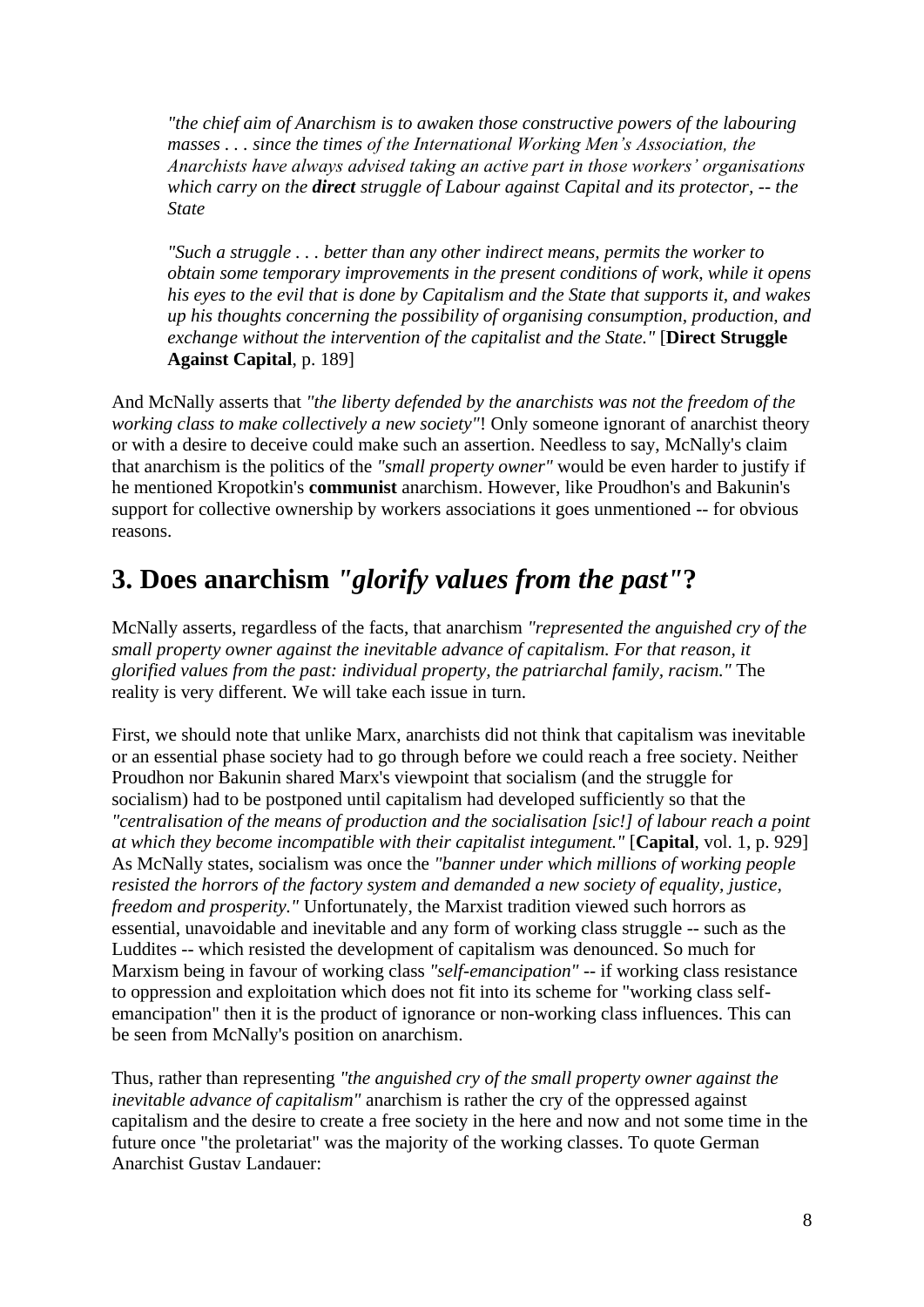*"Karl Marx and his successors thought they could make no worse accusation against the greatest of all socialists, Proudhon, than to call him a petit-bourgeois and petitpeasant socialist, which was neither incorrect nor insulting, since Proudhon showed splendidly to the people of his nation and his time, predominately small farmers and craftsmen, how they could achieve socialism immediately without waiting for the tidy process of big capitalism."* [**For Socialism**, p. 61]

As noted in the [previous section,](append31.html#app2) Proudhon's theory reflected both artisan/peasant interests and those of wage workers -- as would be expected from a socialist aiming to transform his society to a free one. The disastrous results of Bolshevik rule in Russia should indicate the dangers of ignoring the vast bulk of a nation (i.e. the peasants) when trying to create a revolutionary change in society. McNally confuses a desire to achieve socialism **now** with backward looking opposition to capitalism. Proudhon looked at the current state of society, not backwards, as McNally suggests. Indeed, he lambasted those radicals during the 1848 who sought to repeat the glories of the Great French Revolution rather than look to the future:

*"It is by '93 and all of its discord that we are being ruled . . . The democrats of '93, conjuring up a republic with their high school memories [of Ancient Rome], after devouring one another, set the revolution back by half a century . . . The democrats of 1848, building the republic on their parliamentary memories, have also set the revolution back by half a century . . . they are only imitators; they thought themselves statesmen because they were following the old models!*

*"So what is this queer preoccupation which, in time of revolution, bedazzles the most steadfast minds, and, when their burning aspirations carry them forward into the future, has them constantly harking back the past? How does it come about that the People, just when it is making the break with established institutions, takes another plunge and gets further immersed in tradition? Society does not repeat itself: but one would have thought it was walking backwards . . . Could it not turn its gaze in the direction in which it is going?*

*"[. . .]*

*"In order to organise the future, a general rule confirmed by experience, the reformers always start out with their gaze fixed upon the past. Hence the contradiction forever discovered in their actions: hence also the immeasurable danger of revolutions."* [**Property is Theft!**, p. 308]

Secondly, it is not true that Proudhon or Bakunin *"glorified"* individual property. Proudhon, as is well know, argued that *"property is theft"* and that *"property is despotism."* He was well aware of the negative side effects of individual property and sought to end it: *"instead of inferring . . . that property should be shared by all, I demand, in the name of general security, its entire abolition."* However, just as he was against capitalism, Proudhon was also against state socialism: *"Either competition, -- that is, monopoly and what follows; or exploitation by the State, -- that is, dearness of labour and continuous impoverishment; or else, in short, a solution based upon equality, -- in other words, the organisation of labour, which involves the negation of political economy and the end of property."* [**Property is Theft!**, p. 87, p. 133, p. 91 and p. 202]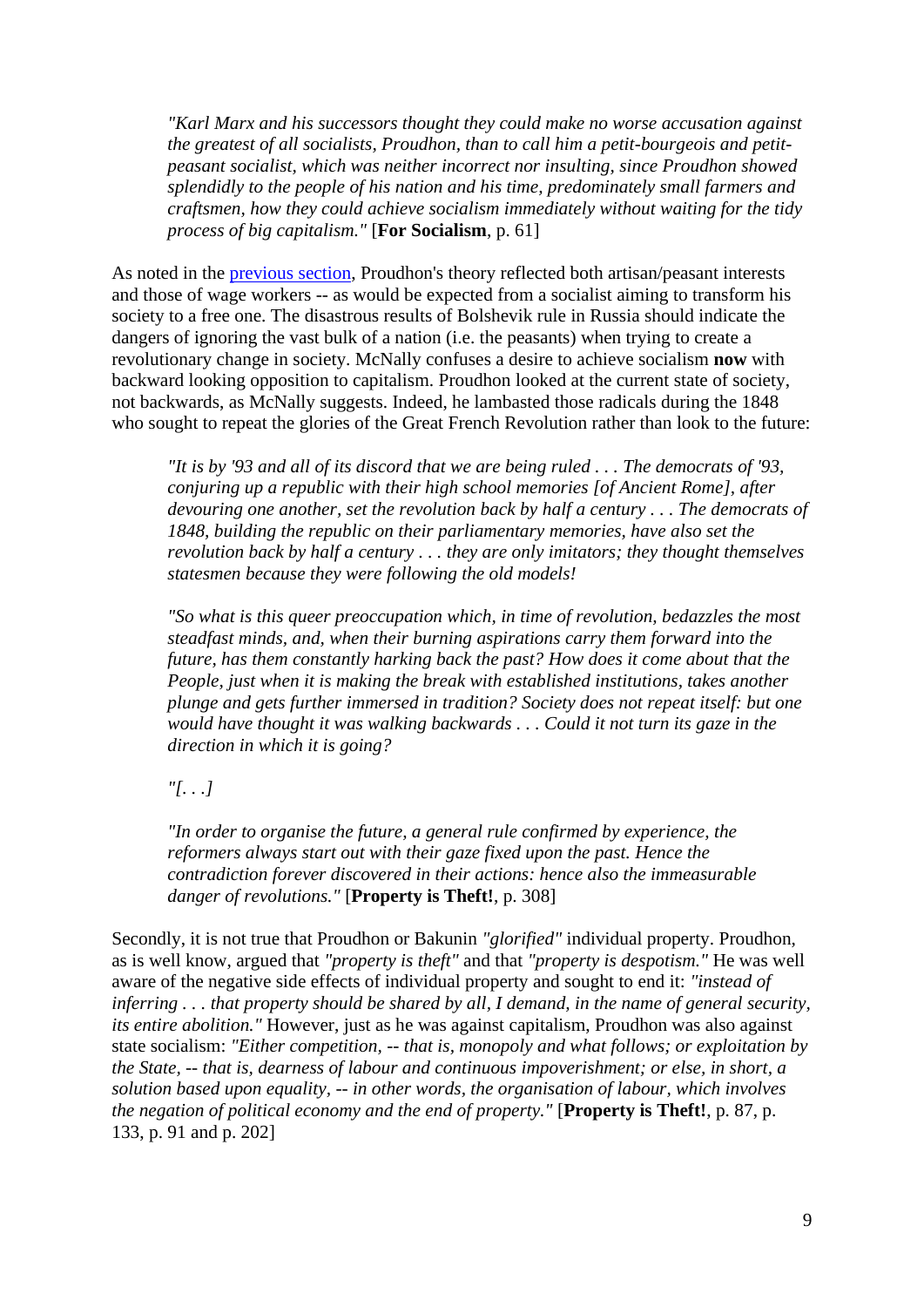He was well aware that replacing private property by state property would not liberate the working class for what he termed *"Community"* (usually, if not accurately, translated as "communism"), would enserf the worker to the state. Instead, Proudhon wanted to abolish property and replace it with possession. As he put it in 1840's **What is Property?**, while property had to be *"collective and undivided"* its use could be divided by means of *"possession"*. [**Op. Cit.**, p. 137] Thus workers would control the means of production they used as well as the goods they created:

*"property in product . . . does not carry with it property in the means of production; that seems to me to need no further demonstration. There is no difference between the soldier who possesses his arms, the mason who possesses the materials committed to his care, the fisherman who possesses the water, the hunter who possesses the fields and forests, and the cultivator who possesses the lands: all, if you say so, are proprietors of their products -- not one is proprietor of the means of production. The right to product is exclusive . . . the right to means is common".* [**Op. Cit.**, p. 112]

As we discuss in the [section 4,](append31.html#app4) Proudhon repeatedly noted his position and refuted those who claimed he supported individual property. He also recognised that private property was not completely without merit as it gave its holder a measure of autonomy and protection against the state and other social forces. It was precisely this autonomy which he wished all to share rather than under capitalism where workers *"sold their arms and parted with their liberty"* to the capitalist or landlord. [**Op. Cit.**, p. 212] However, recognising this -- and the dangers of state socialism -- hardly equates to glorification of private property.

It is true that Proudhon did oppose the forced socialisation of artisan workplaces and peasant land. He considered having control over the means of production, housing, etc. by those who use it as a key means of maintaining freedom and independence. Thus we find him arguing in 1851 that *"it is evident that if the peasants think well to associate, they will associate"*. [**Op. Cit.**, p. 584] However, the issue was different for modern industry:

*"In such cases, it is one of two things; either the worker, necessarily a piece-worker, will be simply the employee of the proprietor-capitalist-entrepreneur; or he will participate in the chances of loss or gain of the establishment, he will have a voice in the council, in a word, he will become an associate.*

*"In the first case the worker is subordinated, exploited: his permanent condition is one of obedience and poverty. In the second case he resumes his dignity as a man and citizen, he may aspire to comfort, he forms a part of the producing organisation, of which he was before but the slave; as, in the town, he forms a part of the sovereign power, of which he was before but the subject."* [**Op. Cit.**, p. 583]

Thus capitalism had to be replaced with associations *"due to the immorality, tyranny and theft suffered"*. [**Op. Cit.**, p. 584] This aspect of his ideas is continual throughout his political works and played a central role in his social theory. Thus to say that Proudhon *"glorified"* individual property distorts his position. As he argued in 1848:

*"under universal association, ownership of the land and of the instruments of labour is social ownership . . . We want the mines, canals, railways handed over to democratically organised workers' associations . . . We want these associations to be models for agriculture, industry and trade, the pioneering core of that vast federation*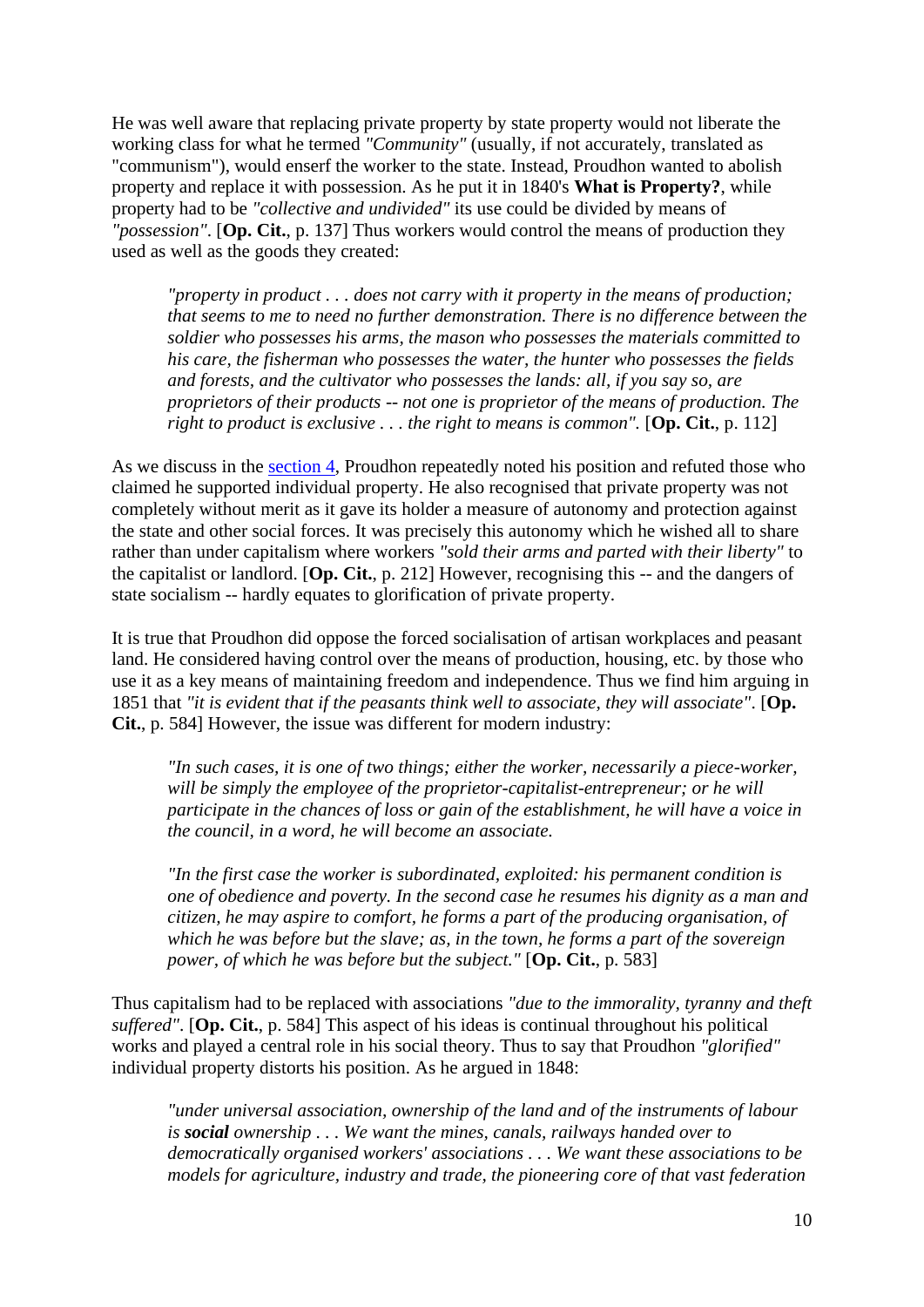*of companies and societies woven into the common cloth of the democratic and social Republic."* [**Op. Cit.**, pp. 377-8]

As the experience of workers under Lenin indicates (see [section H.3.13\)](sectionH.html#sech13), collective ownership by the state does **not** end wage labour, exploitation and oppression and so Proudhon's arguments in favour of socialisation and possession and against capitalist **and** state ownership were proven right. As the forced collectivisation of the peasantry under Stalin shows, Proudhon's respect for artisan/peasant possessions was a very sensible and humane position to take. Unless McNally supports the forced collectivisation of peasants and artisans, Proudhon's solution is the only position a socialist can take.

We doubt that McNally wants to socialise **all** *"property"* (including individual possessions and such like). We are sure that he, like Marx and Engels, wants to retain individual possessions in a socialist society. Thus they stated that the *"distinguishing feature of Communism is not the abolition of property generally, but the abolition of bourgeois property"* and that *"Communism deprives no man of the power to appropriate the products of society; all that it does is to deprive him of the power to subjugate the labour of others by means of such appropriation."* Later Marx argued that the Paris Commune *"wanted to make individual property a truth by transforming the means of production, land and capital . . . into mere instruments of free and associated labour."* [**Selected Writings**, p. 47, p. 49 and pp. 290-1] This echoes Proudhon's position that property *"changed its nature"* when it *"the usufructuary converted his right to personally use the thing into the right to use it by his neighbour's labour"*. Thus support for *"individual property"* is not confined to Proudhon and, as noted, he desired to turn capital over to associated labour as well and this association he considered *"the annihilation of property"*. [**Op. Cit.**, p. 155 and p. 148] It should also be stressed, as we note in [section A.5.1,](sectionA.html#seca51) the followers of Proudhon played a key role in the Paris Commune and its attempts to create co-operatives reflected his ideas. Moreover, initially Marx had nothing but praise for Proudhon's critique of property contained in his classic work **What is Property?**:

*"Proudhon makes a critical investigation -- the first resolute, ruthless, and at the same time scientific investigation -- of the basis of political economy, private property. This is the great scientific advance he made, an advance which revolutionises political economy and for the first time makes a real science of political economy possible. Proudhon's treatise Qu'est-ce que la propriété? is as important for modern political economy as Sieyês' work Qu'est-ce que le tiers état? for modern politics."* [**Collected Works**, vol. 4, p. 32]

As Rocker argued, Marx changed his tune to *"conceal from everyone just what he owed to Proudhon and any means to that end was admissible."* [**Marx and Anarchism**] This can be seen from the comments we quote above which clearly show a Proudhonian influence in their recognition that possession replaces property in a socialist society and that associated labour is its economic basis. However, it is still significant that Proudhon's analysis initially provoked such praise by Marx -- an analysis which McNally obviously does not understand.

Moving on from Proudhon, we discover Bakunin also opposing individual property and arguing that *"the land, the instruments of work and all other capital [will] become the collective property of society and by utilised only by the workers, in other words by the agricultural and industrial associations."* [**Michael Bakunin: Selected Writings**, p. 174] With regards to peasants and artisans Bakunin also desired **voluntary** collectivisation. *"In a*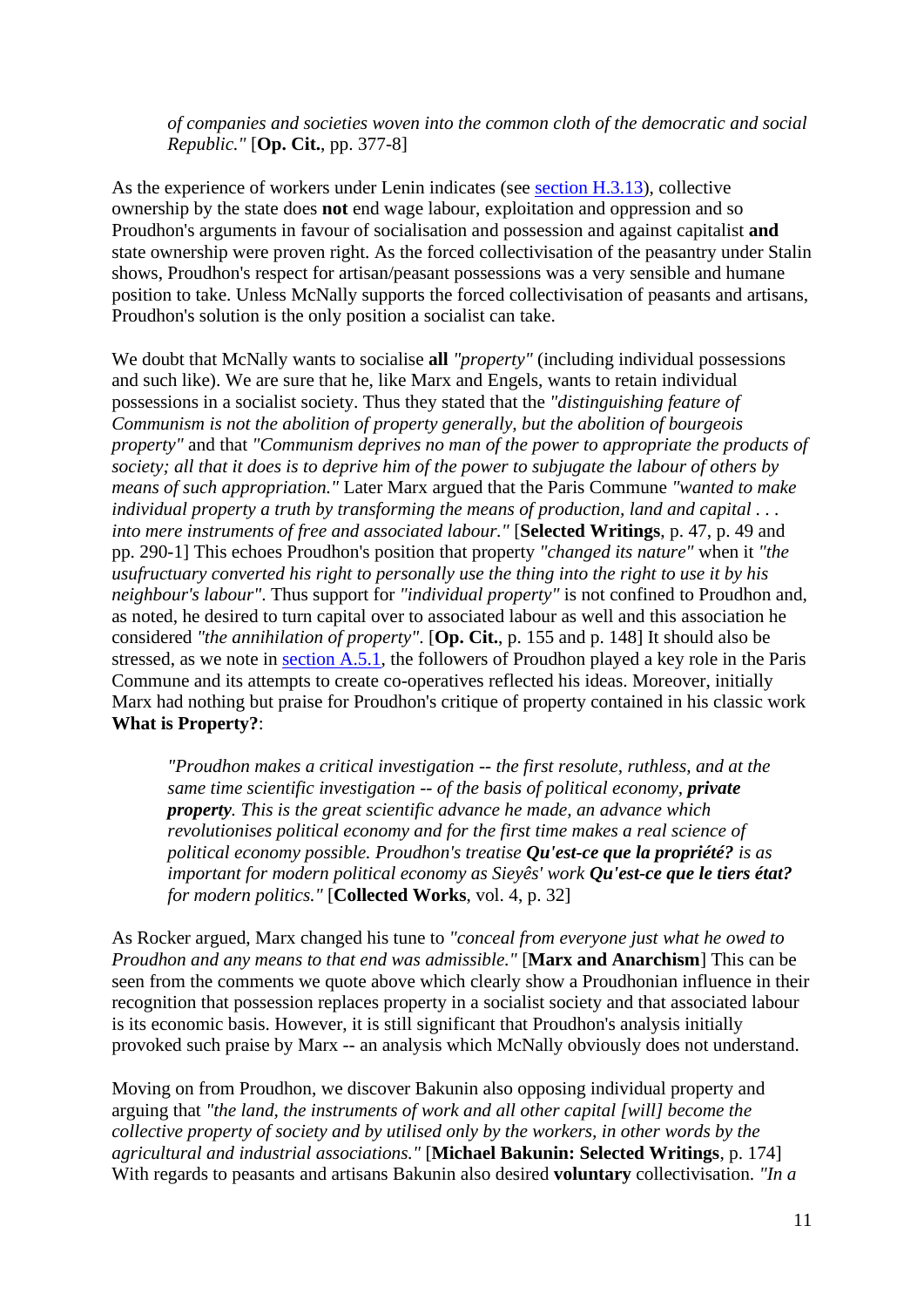*free community,"* he argued, *"collectivism can only come about through the pressure of circumstances, not by imposition from above but by a free spontaneous movement from below."* Rather than being a defender of "individual property" as McNally implies, Bakunin was a clear and consistent supporter of **collective** property (as organised in workers' associations and communes) and supported peasant and artisan property only in the sense of being against forced collectivisation as this would result in *"propelling [the peasants] into the camp of reaction."* [**Bakunin on Anarchism**, p. 200 and p. 197] Expropriation of capital was considered a key aspect of social revolution:

*"let us suppose . . . it is Paris that starts [the revolution] . . . Paris will naturally make haste to organise itself as best it can, in revolutionary style, after the workers have joined into associations and made a clean sweep of all the instruments of labour, every kind of capital and building; armed and organised by streets and quartiers, they will form the revolutionary federation of all the quartiers, the federative commune . . . All the French and foreign revolutionary communes will then send representatives to organise the necessary common services . . . and to organise common defence against the enemies of the Revolution, together with propaganda, the weapon of revolution, and practical revolutionary solidarity with friends in all countries against enemies in all countries."* [**Michael Bakunin: Selected Writings**, pp. 178-9]

Given how often Bakunin stressed the need for union struggles and collective labour property, it is easy to conclude that McNally did no research into anarchism before writing about it. So we discover him arguing that *"resistance funds and trade unions"* are *"the only efficacious weapons"* the workers have against the bourgeoisie and this needed *"the organisation of the international strength of the workers of all countries."* This movement aimed for a society *"based on equality"* where *"all capital and every instrument of labour, including the soil, belong to the people, by right of collective property."* States *"must be abolished, for their only mission is to protect individual property, that is, to protect the exploitation by some privileged minority, of the collective labour of the masses of the people"* and a *"just human society"* must be created, one *"free of political domination and economic exploitation, founded only on collective labour which is guaranteed by collective property."* He repeatedly proclaimed his support for *"the great principle of collective property"* and argued that *"the collective property of capital"* was one of *"the absolutely necessary conditions for the emancipation of labour and of the workers"*. [**The Basic Bakunin**, p. 153, p. 196 and p. 85] The social revolution would see *"the passing of all the land, capital and means of production into the hands of the international federation of free workers' associations."* Land *"belongs to those who have cultivated it with their own hands -- to the rural communes"* while *"capital and all tools of labour belong to the city workers -- to the workers' associations."* Anarchism would be *"nothing else but a free federation of workers - agricultural workers as well as factory workers and associations of craftsmen."* [**The Political Philosophy of Bakunin**, p. 344 and p. 410]

Clearly neither Proudhon nor Bakunin *"glorified"* individual property. Hence Daniel Guérin's summary:

*"Proudhon and Bakunin were 'collectivists,' which is to say they declared themselves without equivocation in favour of the common exploitation, not by the State but by associated workers of the large-scale means of production and of the public services. Proudhon has been quite wrongly presented as an exclusive enthusiast of private property . . . At the Bale congress [of the First International] in 1869, Bakunin . . .*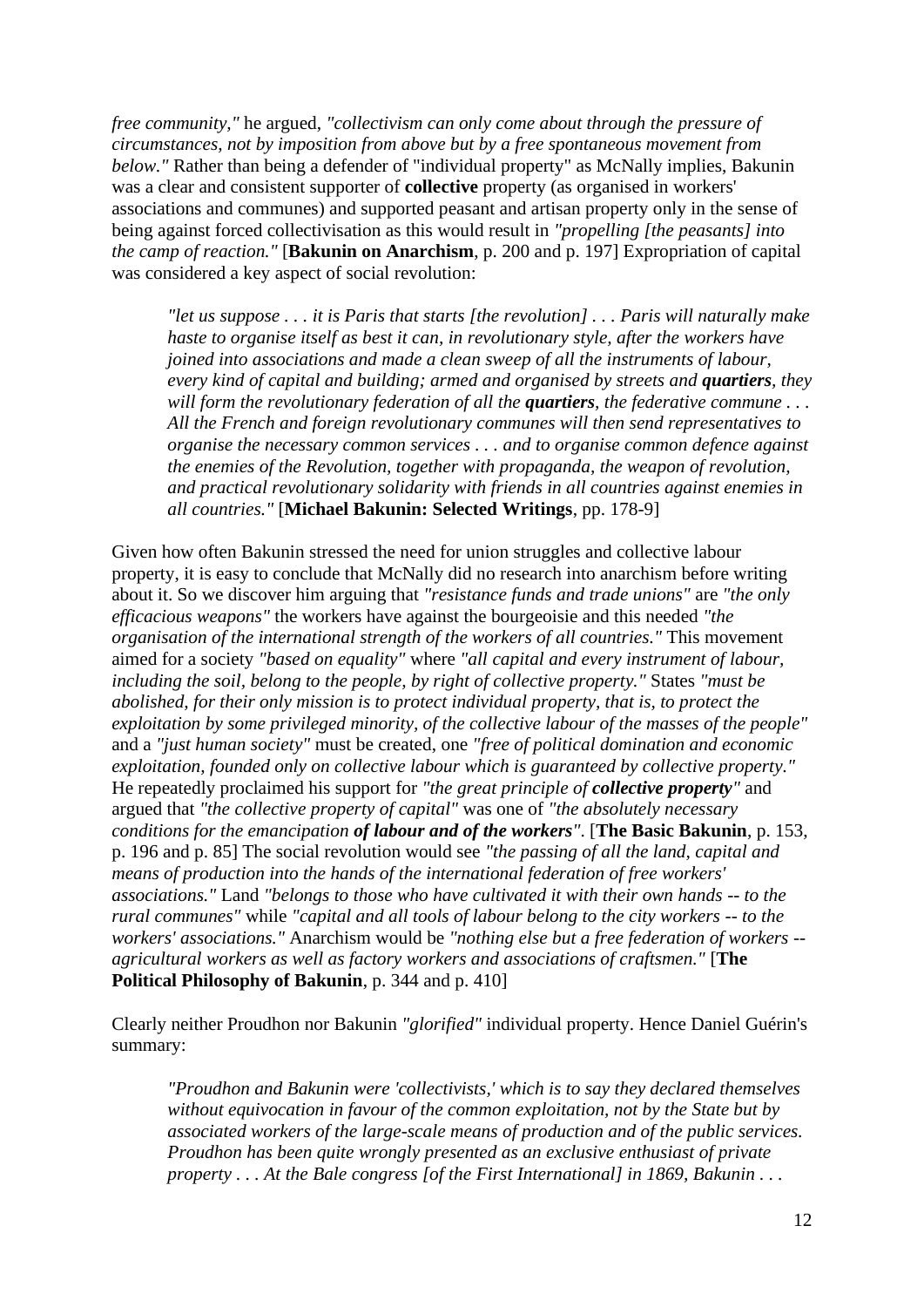*all[ied] himself with the statist Marxists . . . to ensure the triumph of the principle of collective property."* [*"From Proudhon to Bakunin"*, **The Radical Papers**, Dimitrios I. Roussopoulos (ed.), p. 32]

Thirdly, while it is true that Proudhon **did** glorify the patriarchal family, the same cannot be said of Bakunin. Unlike Proudhon, he argued that *"[e]qual rights must belong to both men and women,"* that women must *"become independent and free to forge their own way of life"* and that *"[o]nly when private property and the State will have been abolished will the authoritarian juridical family disappear."* He opposed the *"absolute domination of the man"* in marriage, urged *"the full sexual freedom of women"* and argued that the cause of women's liberation was *"indissolubly tied to the common cause of all the exploited workers -- men and women."* An anarchist society's organisations would be populated by people elected *"by the universal suffrage of both sexes"* and so it would be based on *"[e]qual political, social, and economic rights, as well as equal obligations, for women."* [**Bakunin on Anarchism**, pp. 396-7, p. 78 and p. 93] In short:

*"Abolition of the patriarchal family law, based exclusively upon the right to inherit property and also upon the equalisation of man and women in point of political, economic, and social rights."* [**The Political Philosophy of Bakunin**, p. 343]

It should be redundant to note that Bakunin's position was shared by the likes of Kropotkin, Malatesta, Berkman, Chomsky and Ward but, clearly, it is not -- and best not ponder where such noted anarchists as Emma Goldman, Lucy Parsons, Voltairine de Cleyre and Louise Michel *"glorified . . . the patriarchal family"*! André Léo, a feminist libertarian and future Communard, pointed out the obvious contradiction in Proudhon's position in 1869 which these anarchists also saw:

*"These so-called lovers of liberty, if they are unable to take part in the direction of the state, at least they will be able to have a little monarchy for their personal use, each in his own home . . . Order in the family without hierarchy seems impossible to them - - well then, what about in the state?"* [quoted by Carolyn J. Eichner, *"'Vive La Commune!' Feminism, Socialism, and Revolutionary Revival in the Aftermath of the 1871 Paris Commune"*, **Journal of Women's History**, vol. 15, No. 2, p. 75]

These anarchists, and many others, extended anarchist ideas to the one area of life where Proudhon excluded liberty: the family. Unsurprisingly, both during and after his lifetime, anarchists subjected it to an immanent critique (i.e., using Proudhon's own concepts against his own position) and so while repulsive, Proudhon's anti-feminism should not be used for a blanket rejection of all his ideas given the otherwise appealing nature of his vision of a federated self-managed society -- nor anarchism **as such**. So to state, as McNally does, that "anarchism" glorifies the patriarchal family simply staggers belief. Only someone ignorant of both logic and anarchist theory could make such an assertion.

Finally, we turn to the claim that anarchism *"glorified . . . racism"*. While it is undoubtedly true that both Proudhon and Bakunin made a few racist comments, it does not follow that anarchism as a political theory is racist. Few would suggest that because Marx and Engels made racist comments that this makes Marxism inherently racist (see [section 6](append31.html#app6) for a few examples of racist comments by the founders of Marxism). The same with anarchism - particularly given that both Proudhon and Bakunin made anti-racist statements in their writings. Thus we find Proudhon arguing in 1851 that in an anarchist society there will *"no*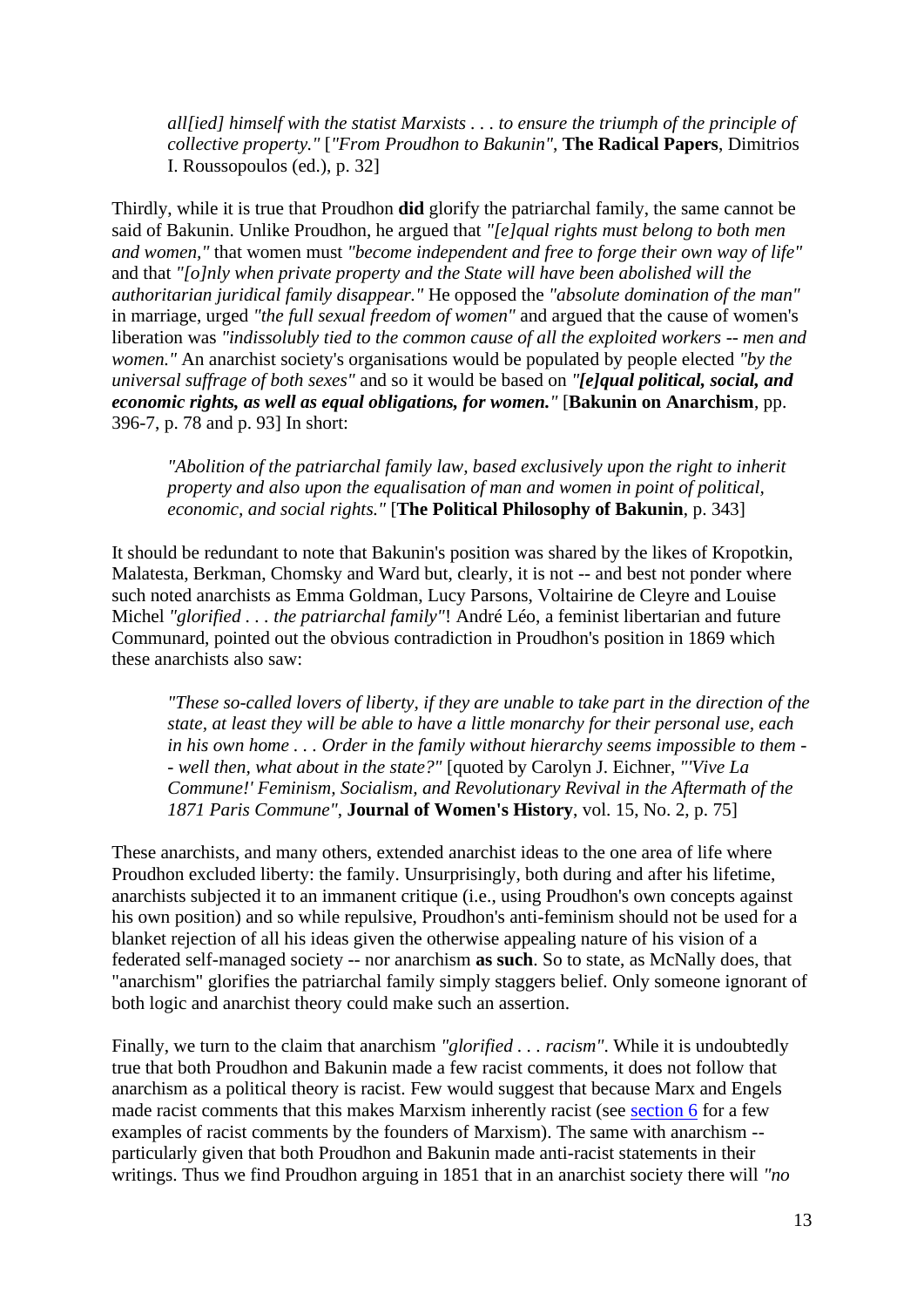*longer be nationality, no longer fatherland, in the political sense of the words: they will mean only places of birth. Whatever a man's race or colour, he is really a native of the universe; he has citizen's rights everywhere."* [**Property is Theft!**, p. 567] Bakunin echoed this in 1867, arguing that *"all collective and individual morality rests essentially upon respect for humanity"* and this meant *"the recognition of human right and human dignity in every man, of whatever race, colour, degree of intellectual development, or even morality."* [**Bakunin on Anarchism**, p. 146] That these comments, and others like them, are the ones consistent with Anarchist principles is obvious.

So a few anti-Semitic and anti-German remarks, made in passing, does not equate to people who *"glorified . . . racism"* nor a theory which is inherently racist. Rather, it means someone who expressed personal bigotries which failed to live up to their stated ideals. Yet rather than admit the obvious, McNally exaggerates Proudhon's and Bakunin's flaws while remaining silent on similar ones in Marx and Engels as well as the lack of them in the likes of Kropotkin, Malatesta, Rocker, Goldman, and so on. Ultimately, the weakness of McNally's position can be seen from the very large Jewish anarchist movement in both Europe and America which placed Proudhon and Bakunin in their pantheon of influences.

#### <span id="page-13-0"></span>**4. Why are McNally's comments on Proudhon a distortion of his ideas?**

McNally does attempt to provide some evidence for his remarks. He turns to Pierre-Joseph Proudhon, *"widely proclaimed 'the father of anarchism.'"* As he correctly notes, Proudhon was a *"printer by vocation"* and *"strongly opposed the emergence of capitalism in France."* However, McNally claims that Proudhon's *"opposition to capitalism was largely backwardlooking in character"* as he *"did not look forward to a new society founded upon communal property which would utilise the greatest inventions of the industrial revolution. Instead, Proudhon considered small, private property the basis of his utopia. His was a doctrine designed not for the emerging working class, but for the disappearing petit bourgeoisie of craftsmen, small traders and rich peasants."* Unfortunately McNally has got his facts wrong.

To be fair to McNally, he is simply repeating what Marxists have been asserting about Proudhon since Marx wrote **The Poverty of Philosophy**. In that work, Marx claimed to be replying to Proudhon's **System of Economic Contradictions** but, in reality, the bulk of the work is inaccurate diatribe and its few valid points are swamped by selective quoting, false attribution and the repeation of points Proudhon made but in such a way as to suggest he argued the opposite. This last method of distortion can be seen when Marx implies that Proudhon wished to return to a pre-industrial economy based on small-scale private property:

*"Those who, like Sismondi, wish to return to the correct proportions of production, while preserving the present basis of society, are reactionary, since, to be consistent, they must also wish to bring back all the other conditions of industry of former times."* [**Collected Works**, vol. 6, p. 137]

Compare this to Proudhon's position expounded with similar words in **System of Economic Contradictions**:

*"M. de Sismondi, like all men of patriarchal ideas, would like the division of labour, with machinery and manufactures, to be abandoned, and each family to return to the*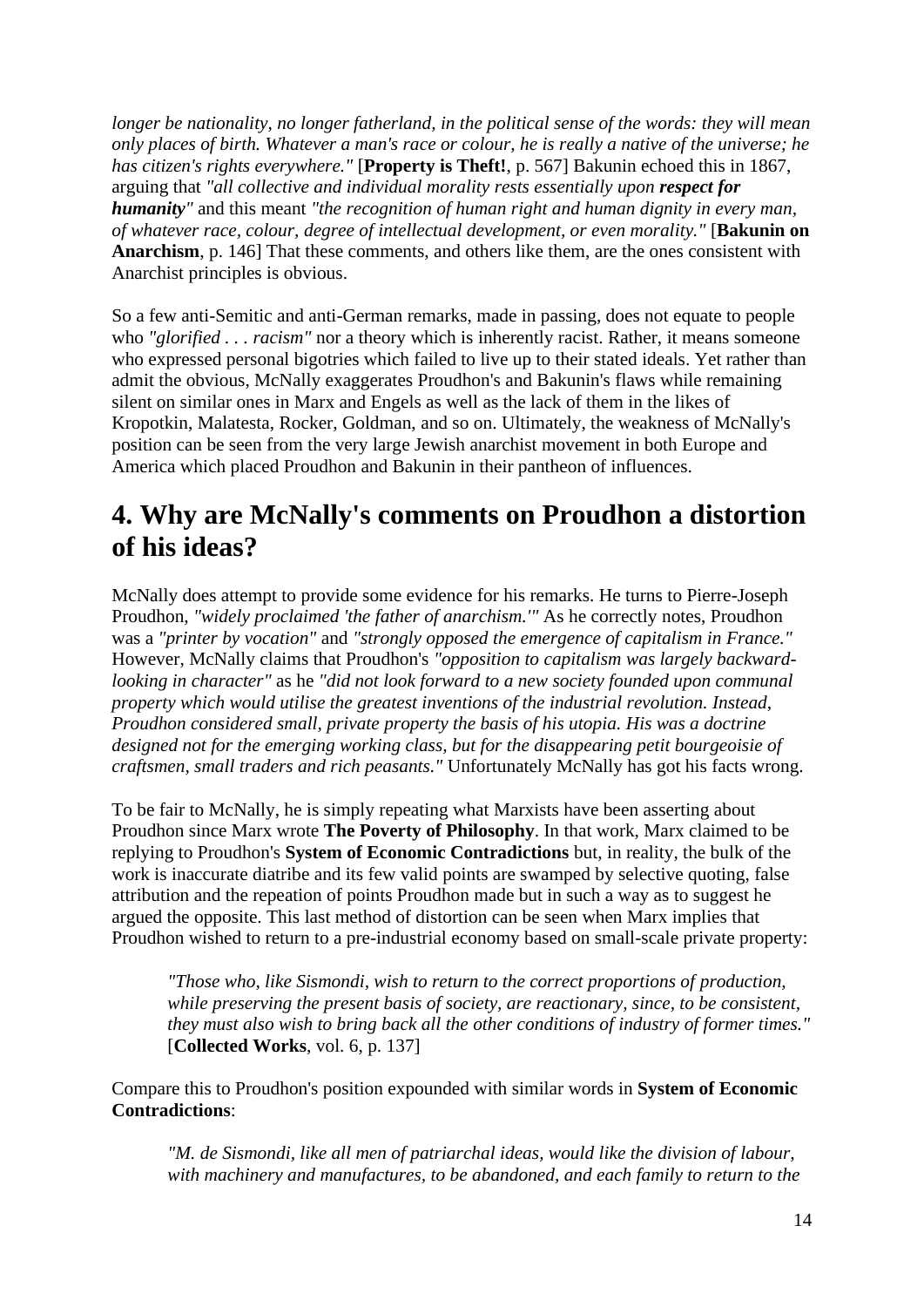*system of primitive indivision, -- that is, to each one by himself, each one for himself, in the most literal meaning of the words. That would be to retrograde; it is impossible."* [**Property is Theft!**, p. 194]

As we will show, this was not an isolated statement: Proudhon consistently supported not only large-scale industry but also socialised ownership. Indeed, the Frenchman was critical of those socialists (whom he rightly labelled "utopian") who replaced analysis of capitalism and its tendencies with visions of an ideal system:

*"It is important, then, that we should resume the study of economic facts and practices, discover their meaning, and formulate their philosophy. Until this is done, no knowledge of social progress can be acquired, no reform attempted. The error of socialism has consisted hitherto in perpetuating religious reverie by launching forward into a fantastic future instead of seizing the reality which is crushing it; as the wrong of the economists has been in regarding every accomplished fact as an injunction against any proposal of reform.*

*"For my own part, such is not my conception of economic science, the true social science. Instead of offering a priori arguments as solutions of the formidable problems of the organisation of labour and the distribution of wealth, I shall interrogate political economy as the depository of the secret thoughts of humanity"* [**System of Economical Contradictions**, p. 128]

It worthwhile noting that the **System of Economic Contradictions** Proudhon was discussing was not some new utopian scheme, as Marx implied, but rather capitalism: *"We will reserve this subject [the future organisation of labour] for the time when, the theory of economic contradictions being finished, we shall have found in their general equation the programme of association, which we shall then publish in contrast with the practice and conceptions of our predecessors"*. This analysis was essential in order to base ideas of social transformation on current tendencies. So rather than abstractly contrast a *"utopia"* to capitalism, Proudhon stressed the need to first analyse and understand the current system and so *"to unfold the system of economical contradictions is to lay the foundations of universal association."* [**Op. Cit.**, p. 311 and p. 132]

While Marx asserted that Proudhon wished *"to take us back to the journeymen or, at most, to the master craftsman of the Middle Ages"* there is nothing in his work to support such claims. Unsurprisingly, then, rather than provide a quote from Proudhon confirming this aspiration Marx makes many an assertion such as that individual exchange *"is consistent only with the small-scale industry of past centuries . . . or else with large-scale industry and all its train of misery and anarchy."* [**Op. Cit.**, p. 190, p. 138] Yet this forgets that under capitalism, workers do not own or control their work but in a mutualist society they would do both. As Proudhon argued, *"the pace of mechanical progress"* under capitalism has *"no other effect"* than to *"make the chains of serfdom heavier, render life more and more expensive, and deepen the abyss which separates the class that commands and enjoys from the class that obeys and suffers."* This was because people *"work under a master"* and so *"[u]nder the regime of property, the surplus of labour, essentially collective, passes entirely, like the revenue, to the proprietor"*. [**Property is Theft!**, p. 195, p. 248, p. 253] Would this *"misery"* happen if workers managed their own work? Of course not.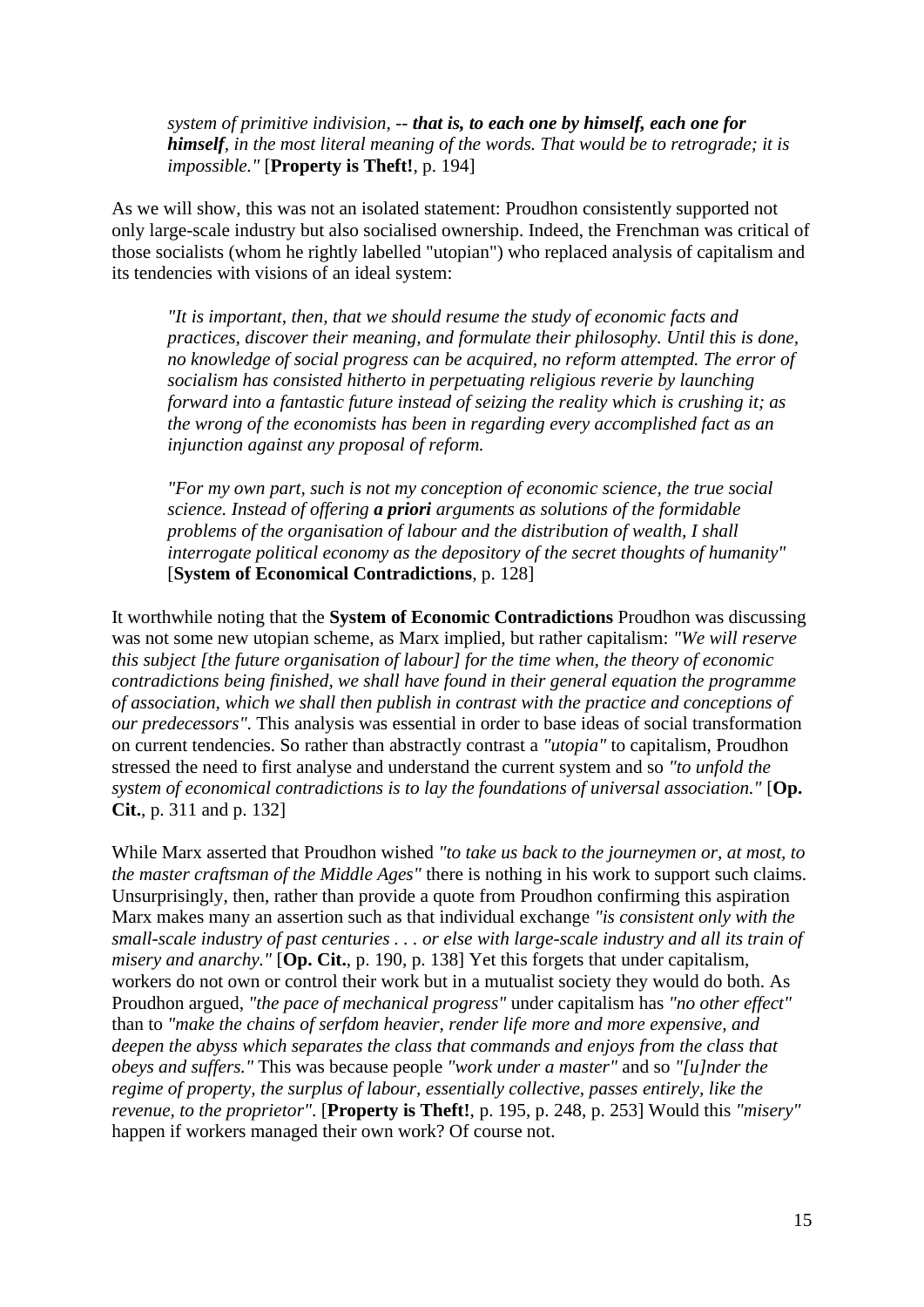Marx ignored this, proclaiming that there is *"no individual exchange without the antagonism of classes."* Yet a system of worker-managed workplaces exchanging the product of their labour with peasant farmers would not be marked by classes for these *"relations are not relations between individual and individual, but between worker and capitalist, between farmer and landlord, etc."* Marx ignores the nature of Proudhon's ideas, favouring the assertion he *"borrows from economists the necessity of eternal relations"* and forgets that economic relations *"are historical and transitory products."* [**Op. Cit.**, p. 144, p. 159, p. 178 and p. 166] Strangely, Marx forgot to quote Proudhon arguing that the *"present form"* of how labour was organised *"is inadequate and transitory"* and that *"the radical vice of political economy, consists, in general terms, in affirming as a definitive state a transitory condition, - - namely, the division of society into patricians and proletarians"*. [**Op. Cit.**, p. 170 and p. 174]

So McNally, like Marx, distorts Proudhon's position. While many later anarchists -- the communist-anarchists -- rejected Proudhon's market socialism in favour of libertarian communism, the notion that his *"opposition to capitalism was largely backward-looking in character"* and that *"small, private property the basis of his utopia"* is just nonsense. To quote Proudhon from 1841: *"We must apply on a large scale the principle of collective production"* [**Op. Cit.**, p. 140] As K. Steven Vincent correctly summarises:

*"On this issue, it is necessary to emphasise that, contrary to the general image given on the secondary literature, Proudhon was not hostile to large industry. Clearly, he objected to many aspects of what these large enterprises had introduced into society. For example, Proudhon strenuously opposed the degrading character of . . . work which required an individual to repeat one minor function continuously. But he was not opposed in principle to large-scale production. What he desired was to humanise such production, to socialise it so that the worker would not be the mere appendage to a machine. Such a humanisation of large industries would result, according to Proudhon, from the introduction of strong workers' associations. These associations would enable the workers to determine jointly by election how the enterprise was to be directed and operated on a day-to-day basis."* [**Pierre-Joseph Proudhon and the Rise of French Republican Socialism**, p. 156]

So if you look at Proudhon's writings rather than what Marx and Engels **claimed** he wrote, it will soon be discovered that Proudhon in fact **favoured** collective ownership and for workers' associations to manage the means of production. Thus we find Proudhon arguing in 1840 that *"the land is indispensable to our existence, -- consequently a common thing"* and *"all accumulated capital being social property"* so *"no one can be its exclusive proprietor"*. Property becomes *"collective and undivided"* and managers *"must be chosen from the workers by the workers themselves."* [**Property is Theft!**, p. 105, p. 118, p. 137 and p. 119] Interestingly, Marx himself noted how the Frenchman in this work, **What is Property?**, *"abolishes property in order to abolish poverty. Proudhon did even more. He proved in detail how the movement of capital produces poverty"*. [**Collected Works**, vol. 4, p. 35]

Property would be owned collectively and so access would be free -- as we discuss in [section](sectionI.html#seci33)  [I.3.3](sectionI.html#seci33) there would be no more bosses and wage-workers but simply associates. However, unlike under Marxism, there would be no central planning and the associates would decide what to produce. So *"the use of [workplaces], like that of the land, may be divided, but which as property remains undivided."* This *"non-appropriation of the instruments of production"* would be *"a destruction of property."* Ten years later, in 1851, he argued that *"[e]very*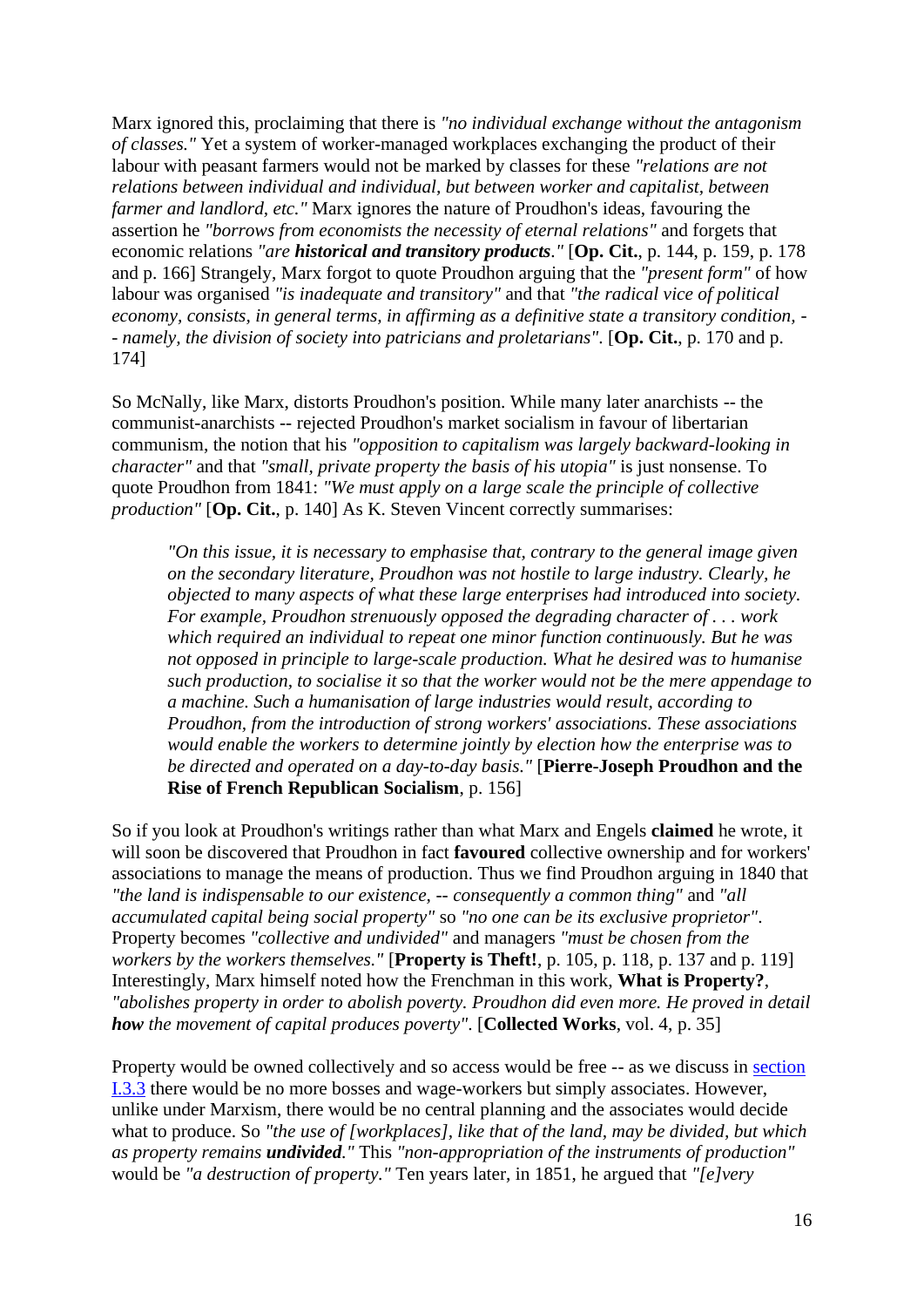*industry, operation or enterprise which by its nature requires the employment of a large number of workers of different specialities, is destined to become a society or company of workers."* Thus *"every individual employed in the association . . . has an undivided share in the property of the company"* as well as *"the right to fill any position"* for *"all positions are elective, and the by-laws subject to the approval of the members."* This means that *"the collective force, which is a product of the community, ceases to be a source of profit to a small number of managers and speculators: it becomes the property of all the workers."* Thus there would be a new form of economic organisation based on *"the co-operation of all who take part in the collective work"* with *"equal conditions for all members* [**Op. Cit.**, p. 153, p. 149, p. 583, pp. 585-6]

Public utilities would be under the *"initiative of communes and departments"* with *"workers companies . . . carrying the works out."* This decentralisation, this *"direct, sovereign initiative of localities, in arranging for public works that belong to them, is a consequence of the democratic principle and the free contract."* Land and housing would see rental payments being *"carried over to the account of the purchase"* of the resource used and once the property *"has been entirely paid for, it shall revert immediately to the commune."* In the case of housing, such payments would result in *"a proportional undivided share in the house [the tenant] lives in, and in all buildings erected for rental, and serving as a habitation for citizens."* The land and housing would become socialised as the property *"thus paid for shall pass under the control of the communal administration"* and for *"repairs, management, and upkeep of buildings, as well as for new constructions, the communes shall deal with bricklayers companies or building workers associations."* In short: *"Capitalist and landlord exploitation stopped everywhere, wage labour abolished, equal and just exchange guaranteed."* [**Op. Cit.**, pp. 594-5, p. 576, p. 578, p. 576 and p. 596]

Proudhon termed this vision of a self-managed economy *"an industrial democracy"* or *"the industrial republic"* and argued that *"Workers' Associations are the locus of a new principle and model of production that must replace present-day corporations"*. When *"in an industry, all the workers, instead of working for an owner who pays them and keeps their product, work for one another and thereby contribute to a common product from which they share the profit"* then, when you *"extend the principle of mutuality that unites the workers of each group to all the Workers' Associations as a unit, and you will have created a form of civilisation that, from all points of view -- political, economic, aesthetic -- differs completely from previous civilisations"* [**Op. Cit.**, p. 610 and p. 616] Compare this, the anarchist position, on industrial democracy with Lenin's who, in 1921 went so far as to suggest, somewhat disingenuously given the reality of party dictatorship at the time, that *"Democracy is a category proper only to the political sphere"*. [**Collected Works**, vol. 32, p. 26]

As can be seen, rather than base his *"utopia"* on *"small, private property"* Proudhon based it on the actual state of the French economy -- one marked by both artisan and large-scale production. The latter he desired to see transformed from the individual property of the few (capitalists) into the collective property of workers' associations and placed under workers' self-management. The former, as it did not involve wage-labour, was non-capitalist and was compatible with a system of undivided (collective) ownership and divided use (possession). While Proudhon's vision may be considered as (in part or in whole) undesirable, contradictory and unstable, it is **not** *"backward-looking in character"* nor based on *"small, private property"*. That Proudhon himself publicly rejected the assertion he stood for private ownership is of note: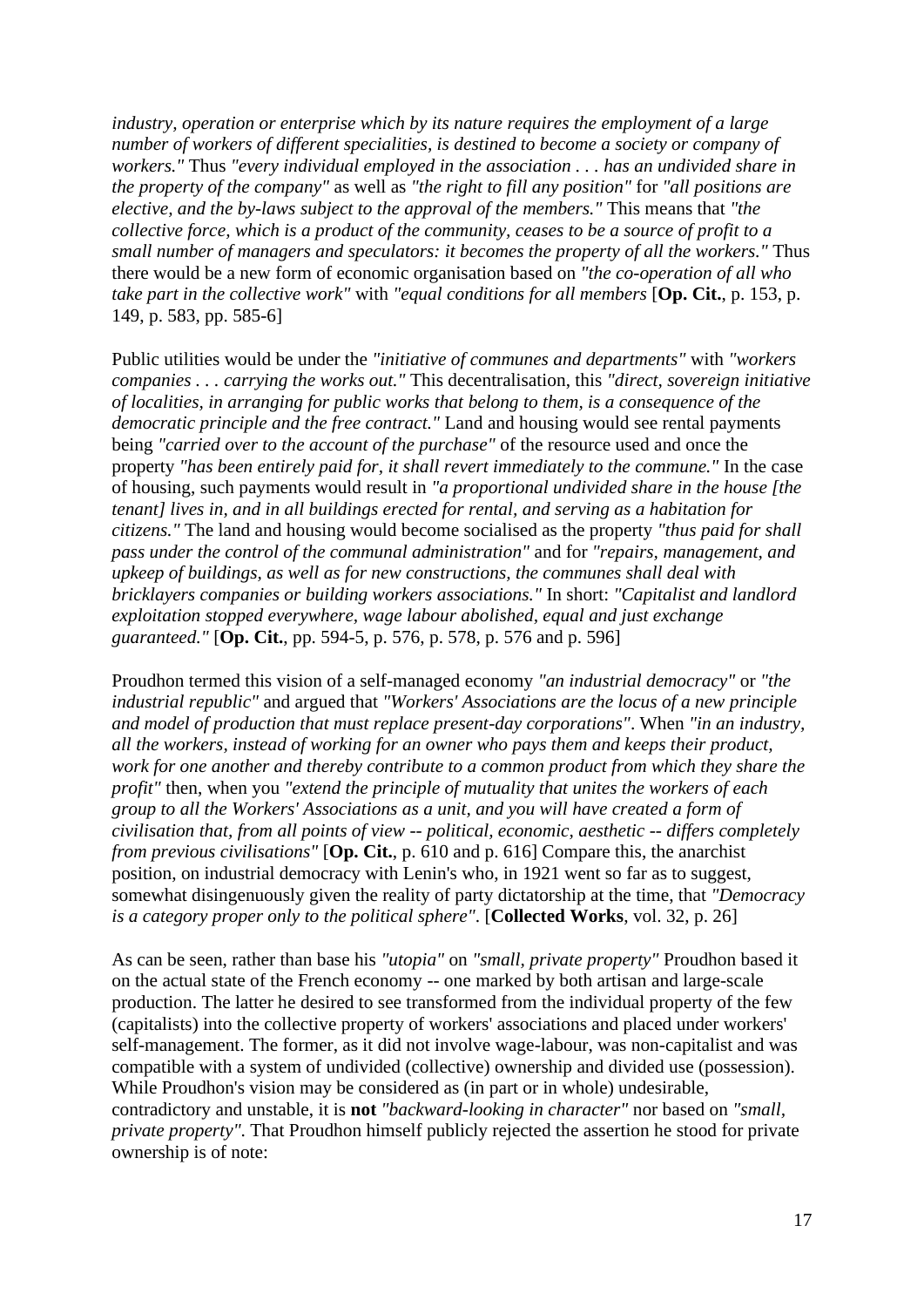*"You have me saying, and I really do not know where you could have found this, that ownership of the instruments of labour must forever stay vested in the individual and remain unorganised. These words are set in italics, as if you had lifted them from somewhere in my books. And then, on the back of this alleged quotation, you set about answering me that society, or the State that stands for it, has the right to buy back all property assets . . . But it does not follow at all from my speaking on the basis of socialism in order to reject the buy back of such assets as nonsensical, illegitimate and poisonous that I want to see individual ownership and nonorganisation of the instruments of labour endure for all eternity. I have never penned nor uttered any such thing: and have argued the opposite a hundred times over. I make no distinction . . . between real ownership and phoney ownership . . . I deny all kinds of proprietary domain. I deny it, precisely because I believe in an order wherein the instruments of labour will cease to be appropriated and instead become shared; where the whole earth will be depersonalised . . ."*

*"There is a more straightforward, more effective and infinitely less onerous and less risky way of transferring ownership, of achieving Liberty, Equality and Fraternity . . .*

*"Capital having been divested of its power of usury, economic solidarity is gradually created, and with it, an equality of wealth.*

*"Next comes the spontaneous, popular formation of groups, workshops or workers' associations;*

*"Finally, the last to be conjured and formed is the over-arching group, comprising the nation in its entirety, what you term the State because you invest it in a representative body outside of society, but which, to me, is no longer the State."* [**Property is Theft!**, pp. 498-500]

Clearly McNally distorts Proudhon's ideas on the question of property. That he may have been aware of the actual facts in shown by his qualification that Proudhon's critique of capitalism was *"largely backward-looking in character."* The utility of which qualification is clear -- it allows him to ignore the substantial evidence against his assertion by muttering that he never said that Proudhon was **always** *"backward-looking"*...

McNally goes too far when he asserts that Proudhon *"so feared the organised power of the developing working class that he went so far as to oppose trade unions and support police strike-breaking."* There is, of course, a deep irony in McNally attacking Proudhon on this matter given that the Bolshevik regime he supports and considers as a *"workers' state"* repeatedly used not only its political police (the infamous Cheka) but also the Red Army to break strikes (see [section H.6.3\)](sectionH.html#sech63). This was done to secure Bolshevik power **over** the working class (see [section 8\)](append31.html#app8).

It must also be stressed that while Proudhon did oppose trade unions (as we noted in [section 2](append31.html#app2) he argued the working class would be better served using other means to liberate itself) it was not the case he supported police strike-breaking. As the editor of a collection of Marx's works had to admit that *"[t]o give Proudhon his due, he was not so much justifying the actions of the French authorities as exposing the 'contradictions' he saw as an inevitable evil of the present social order"* [quoted by Iain McKay, *"Introduction"*, **Property is Theft!**, p. 65] As Proudhon himself put it: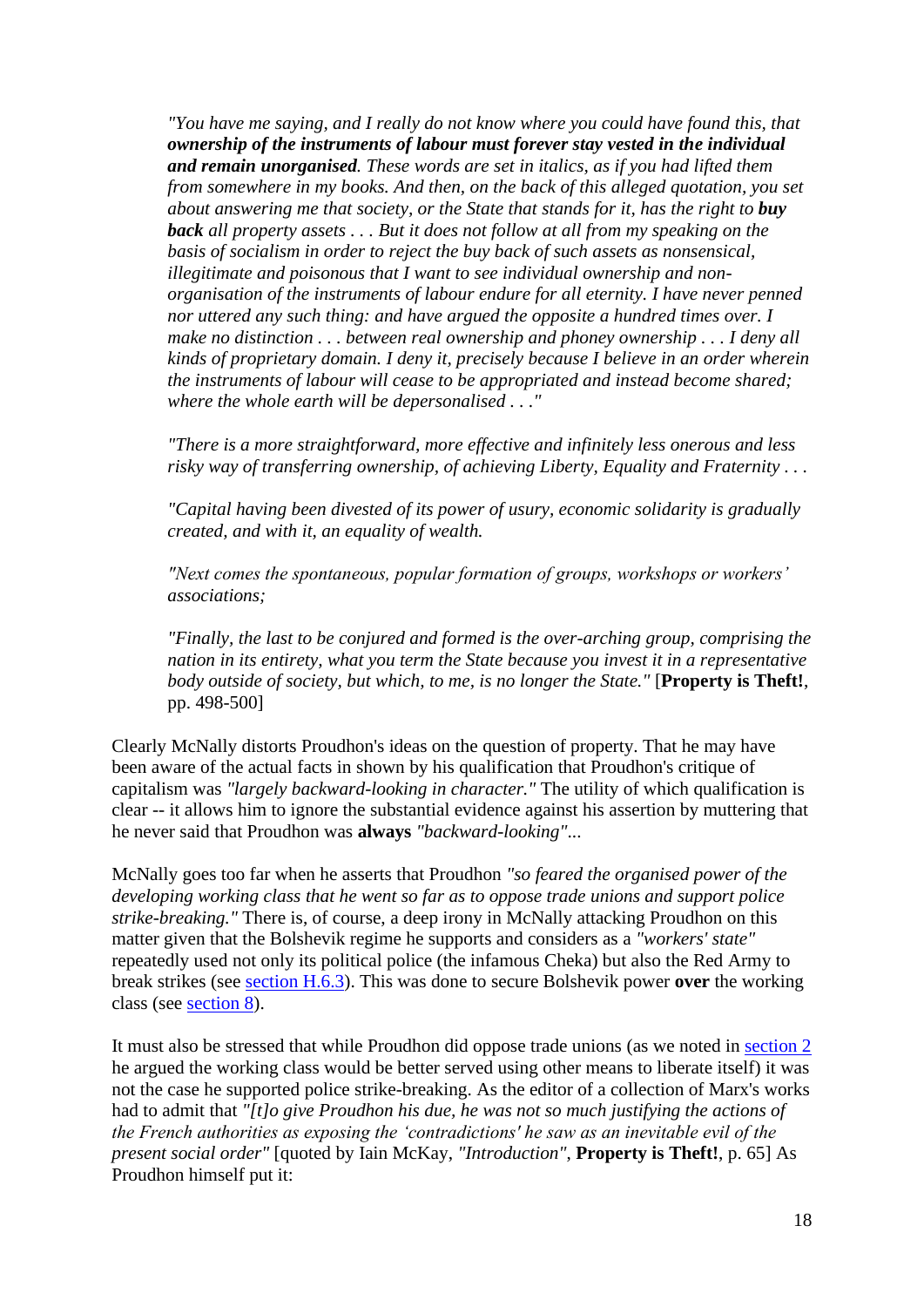*"workers' strikes are ILLEGAL. And it is not only the penal code which says this, but the economic system, the necessity of the established order. As long as labour is not sovereign, it must be a slave; society is possible only on this condition. That each worker individually should have the free disposition of his person and his arms may be tolerated; but that the workers should undertake, by combinations, to do violence to monopoly society cannot permit. Authority, in shooting down the miners, found itself in the position of Brutus placed between his paternal love and his consular duties: he had to sacrifice either his children or the republic. The alternative was horrible, I admit; but such is the spirit and letter of the social compact, such is the tenor of the charter . . . the police function, instituted for the defence of the proletariat, is directed entirely against the proletariat."* [**Property is Theft!**, pp. 221- 2]

The key words here are *"[a]s long as labour is not sovereign"* and, unsurprisingly, when Marx quoted this passage in **Poverty of Philosophy** he omitted it, so changing Proudhon's meaning completely. So while Proudhon opposed trade unions in favour of other forms of working class self-organisation (co-operatives) it does not follow that he supported the breaking of strikes when he reported when it happened. Rather he was noting that such things were inevitable under capitalism and that this system had to be replaced by one based on workers' self-management of production.

It is significant that the French syndicalists whom McNally is so keen to praise and differentiate from *"classical anarchists"* considered Proudhon (like Bakunin) one of their influences. Similarly, the French trade unionists who joined with their British counterparts to create the International Working Men's Association were followers of the French anarchist. Both groups of trade unionists saw the state repress their strikes so this would be a strange paradox indeed if McNally's account of Proudhon's position on police strike-breaking were correct. As it is not, there is no paradox.

McNally correctly states that Proudhon *"oppose[d] trade unions"* but rather than it being because he *"feared the organised power of the developing working class"* it was for the **opposite** reason: *"As things are at present, which do you think will win [in a strike]? . . . [the bosses as] the match is clearly unequal"*. At best strikes would *"lead to a general price increase"*. [**Selected Writings of Pierre-Joseph Proudhon**, p. 182 and p. 181] Worse, as well as distorting Proudhon's position McNally fails to mention that Proudhon opposition to trade unions and strikes as counter-productive was **not** shared by subsequent anarchists like Bakunin, Kropotkin, Malatesta, Goldman, and so on (see [section 9\)](append31.html#app9). Why should Proudhon (the odd man out in anarchist theory with regards to this issue) be taken as defining that theory? Such an argument is simply dishonest and presents a false picture of the facts.

Next McNally states that Proudhon *"violently opposed democracy"* and presents a series of non-referenced quotes to prove his case. Such a technique is useful for McNally as it allows him quote Proudhon without regard to when and where Proudhon made these comments and so their context. It also makes it difficult, if not impossible, for the reader to discover both. This is a deeply problematic technique, particularly given the seriousness of the charges being made. However, the reasons why he pursued this approach become understandable when the statements **are** tracked down as it becomes clear that McNally is quoting Proudhon completely out of context and so twisting his words into the opposite of what he meant.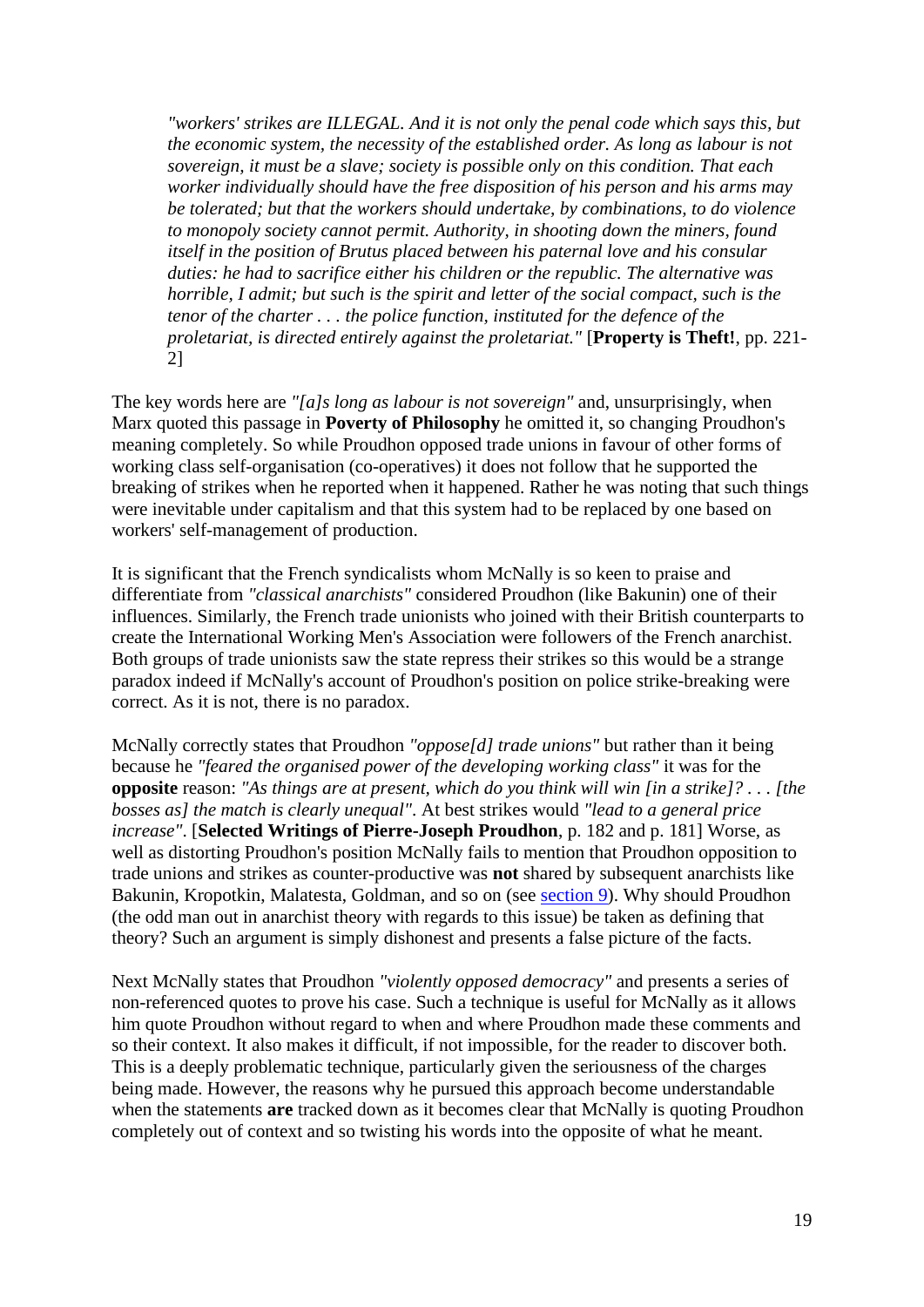He suggests that Proudhon's *"notes for an ideal society involved the suppression of elections, of a free press, and of public meetings of more than 20 people."* The word *"notes"* gives the game way, as he is not referring to any work produced in Proudhon's lifetime but rather his notebooks which were published a hundred years after his death, in the 1960s, and unknown until then. Private notebooks are hardly the best source for determining a person's ideas as they are the means by which a thinker explores ideas, some of which he may later conclude are deeply flawed. Moreover, as we note in [section 6,](append31.html#app6) neither Proudhon nor Bakunin were not anarchists throughout their lives nor consistently libertarian when they were. Nor was anarchism born complete and ready made in 1840 when Proudhon proclaimed himself an anarchist in **What is Property?**. He developed his libertarian ideas over time and, unsurprisingly, we would discover passages in his published works at odds with his subsequent, better developed, ideas. This applies even more to his private notebooks in which we would expect ideas to be sketched which he later rejected -- perhaps sketching ideas he disagreed with precisely to clarify his thoughts.

While difficult to be completely sure, it seems likely that McNally is selectively referring Proudhon's Notebooks from 1845 when he was clarifying his ideas on the idea of universal association. As one historian notes, Proudhon did envision some kind of national council at this time and the passages on how it would be selected *"are not consistent. In some sections he suggested that the leaders of the association were to be chosen by the members, presumably by election . . . In yet other passages, Proudhon rather immodestly pictured himself in the director's role. One must be extremely cautious not to draw too many implications from these infrequent references to the council and its method of selection. Proudhon did not . . . have any designs for a small dictatorial elite"* as this would *"fly in the face of his sincere concern for individual liberty"*. So it is to his published works we must turn to see how the conclusions of these private notes and speculations. Interestingly, in a book published in 1843 Proudhon *"referred to the important role that government was to perform"* but in the introduction to a later edition he indicated that *"he had changed his mind on this issue on the role of government"* and *"he insisted that reform should not -- could not - - come 'from above'; rather it could only 'from below, from the spontaneity of the masses, and not from the initiative of the government' . . . this change had already occurred by 1846"* when he was *"vehemently attacking other socialists such as Blanc for trumpeting reform initiated 'from above'"*. [Vincent, **Op. Cit.**, p. 146 and pp. 143-4]

The same applies to when McNally suggested that Proudhon *"looked forward to a 'general inquisition' and the condemnation of 'several million people' to forced labour"*. With no means to see whether this is selective quoting or not, McNally disarms his readers. However, we must note a certain irony here as he does not, of course, mention that Marx and Engels advocated *"industrial armies, especially for agriculture"* to ensure the *"[e]qual liability of all to labour"* in the **Communist Manifesto**. [**Selected Writings**, p. 53] Nor does McNally mention the Bolshevik's introduction of the *"militarisation of labour"* in 1919 and 1920 with Trotsky its leading advocate. The *"very principle of compulsory labour service is for the Communist quite unquestionable . . . The only solution of economic difficulties from the point of view of both principle and of practice is to treat the population of the whole country as the reservoir of the necessary labour power . . . and to introduce strict order into the work of its registration, mobilisation and utilisation."* The *"introduction of compulsory labour service is unthinkable without the application . . . of the methods of militarisation of labour"*. This is the *"State compulsion without which the replacement of capitalist economy by the Socialist will for ever remain an empty sound."* The *"Labour State considers itself empowered to send every worker to the place his work is necessary"* and had *"the right to lay its hand upon the*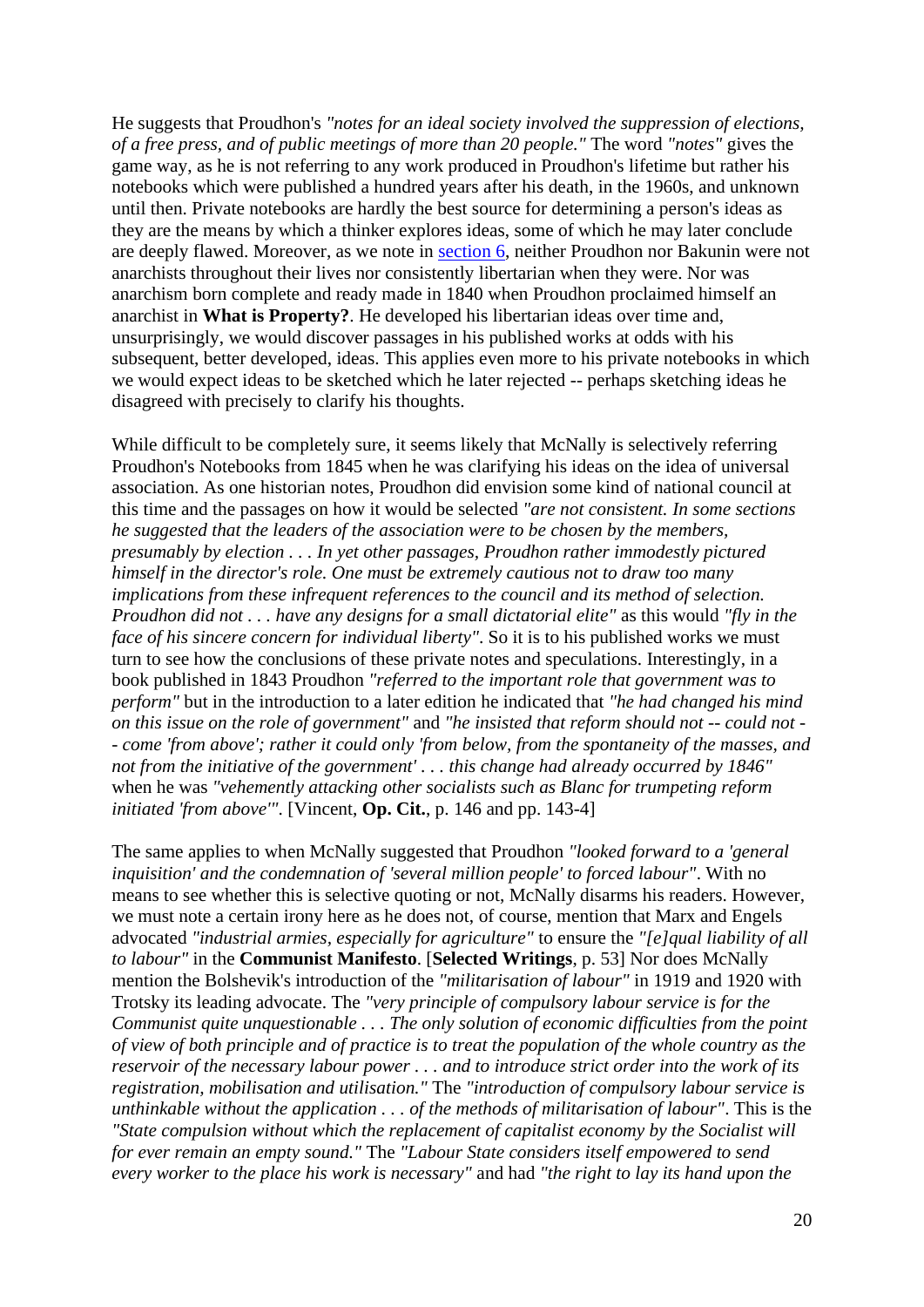*worker who refuses to execute his labour duty"*. This *"presents the inevitable method of organisation and disciplining of labour-power during the period of transition from capitalism to Socialism."* [Trotsky, **Terrorism and Communism**, p. 135, p. 137, p. 141, p. 142 and p. 143] As can be seen Trotsky did not, as McNally would wish to suggest, think this was a result of the Civil War but rather a matter of principle.

McNally also fails to note that in December 1917 the Bolshevik regime created the Cheka, a political police force, to repress opposition to it from both the left and right as well as from reactionary forces and workers . At its worse, it even utilised torture and the shooting of unarmed prisoners. However, its main task was repression of opposition organisations - including other socialists (the anarchists were its first victims in early 1918) -- and breaking strikes and other forms of labour protest in association with the Red Army.

If Proudhon's one-off, never repeated, scribbles in a private notebook mean anarchism is *"elitist and authoritarian to the core"* and *"hostile to ideas of mass democracy and workers' power"* what does it mean for Bolshevism which actually **created** a regime based on party dictatorship, political police and the militarisation of labour which its leading thinkers defended and justified at length in books and articles written to influence the international workers' movement? McNally, of course, does not mention these awkward facts so does not raise, never mind answer, the question.

However, reading the context of quotes McNally provides which **can** be tracked down, it is difficult to take his summary seriously. We turn to this now and will show that his readers would be justified in questioning his claims on Proudhon. Simply put, once the context of the quotes he provides is understood then it becomes clear McNally is quoting selectively in order to attribute ideas to Proudhon he did not, in fact, hold. The dishonesty is shocking.

This can be seen when McNally presents another unattributed quote: *"The masses, he wrote are 'only savages . . . whom it is our duty to civilise, and without making them our sovereign.'"* Let us provide both the source and the context McNally is keen to avoid. First, the quote is from a letter written by Proudhon on the 11th of December 1852 and it is quoted by J. Hampden Jackson who also helpfully presents the context which McNally strips, namely a few days after the plebiscite which saw an overwhelming majority of French men vote to end the Second Republic, create the Second Empire and convert the President into an Emperor. This was exactly one year on from the President's military coup which saw him impose a new constitution and extend his tenure by ten years, an act again endorsed by a vast majority in a plebiscite. As Hampden notes: *"The people of France had spoken. It remained for Proudhon to point the moral"*. [**Marx, Proudhon and European Socialism**, p. 103]

This is the context for this quote -- a cry of despair at a people which so willingly voted to destroy a republic and their own freedom. These two plebiscites in favour of Louis-Napoleon's coup and autocratic rule resulted in *"Proudhon's faith in the people"* falling *"to its lowest level"* and *"no epithet was too severe for the classes in whom he had seen the great hope of humanity."* [George Woodcock, **Pierre-Joseph Proudhon**, p. 184] This becomes obvious when you read the full context of the words McNally quotes:

*"You still worship the people . . . you should absolutely demolish this false religion. It is necessary to serve freedom and morals for themselves . . . without scorning the people, which is only uncivilised [sauvage] and that we have to civilise, do not make it your sovereign. I saw, on December 7th, 1851, when paving stones of the boulevard*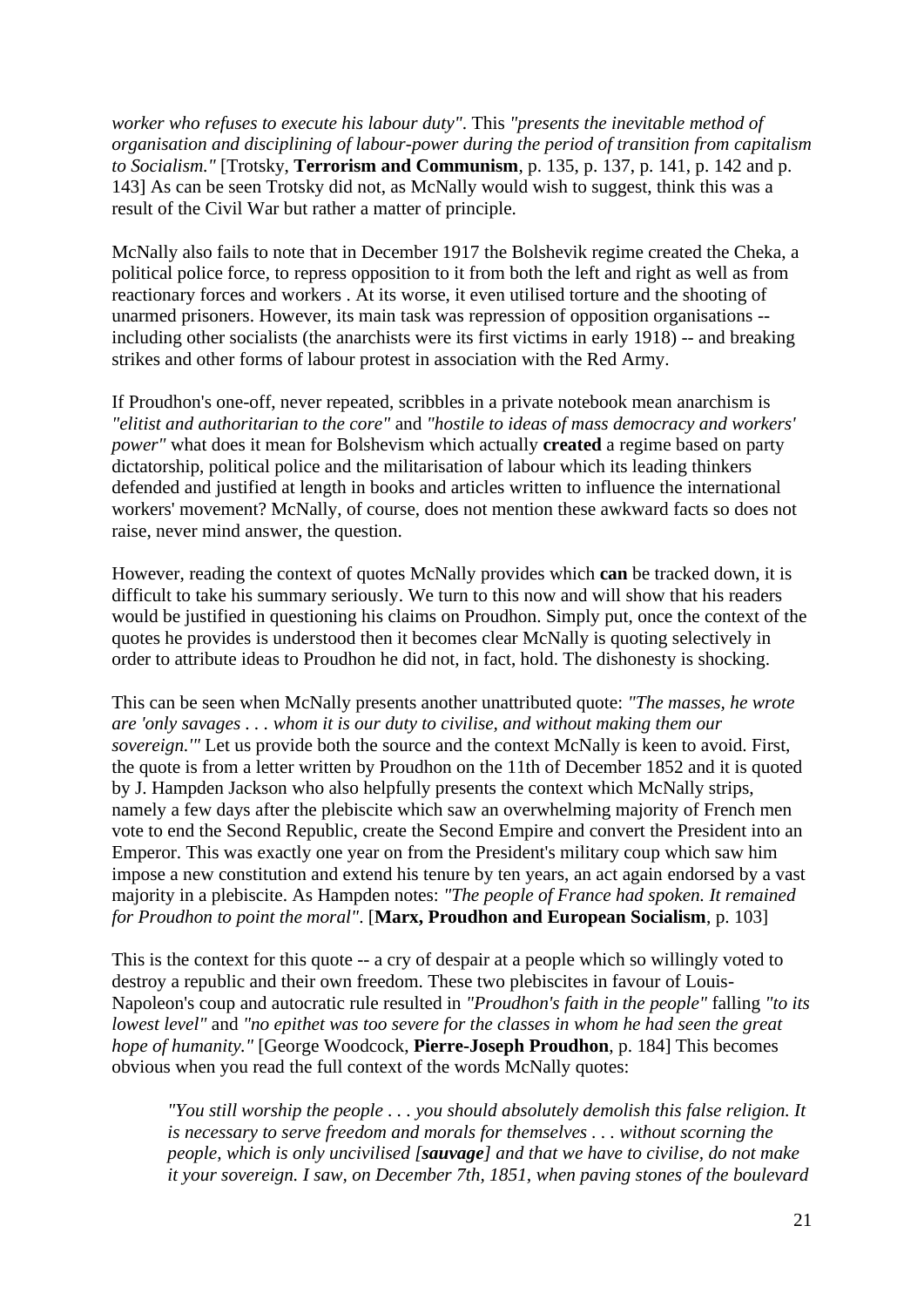*were still red with blood, these honest people rush to small theatres, content, merry, without regret nor remorse. That once I had surprised it, for five years, in red-handed indifference, immorality, imperialist plot, ingratitude for its initiators! Ah! admittedly, it did not mislead me; but cowardice, even when predicted, is always hideous to see. I will strike these people, I warn you, until I made them embarrassed of the alleged dogma of its sovereignty; because it is not enough for us to re-examine the incompetents of '48, we must re-examine their idol . . ."* [**Correspondance de P-J Proudhon**, vol. V, p. 111]

Is McNally really suggesting that Proudhon's position was incorrect and that he should have proclaimed popular support of the military coup and its repression of those defending the Republic as an example of civilised behaviour and the people's sovereignty? As Proudhon lamented, *"the truth"* was that *"the people have the government which it prefers, and the bourgeoisie the government that it deserves"* and *"Napoleon III is the legitimate, authentic expression of the middle-class and proletarian masses. If it is not precisely the product of the national will, it is undoubtedly that of the national permission."* [**Op. Cit.**, p. 110] McNally for all his talk of democracy does not tackle -- does not even raise! -- the question of what happens if the majority make authoritarian and repressive decisions, as it did in December 1851 and 1852. If, as the Republicans of Proudhon's time argued, the voice of the people is the voice of God did that make Louis-Napoleon's Presidency, coup and then Empire all legitimate? Proudhon argued no and, moreover, placed the underlying principle of democracy -- freedom -- above its expression within the (bourgeois) state. His writings explored how to secure mass participation in social life while minimising the possibility of tyranny. Thus the *"federative system puts a stop to the agitation of the masses, to all the ambitions and incitements of demagogy"* [**Property is Theft!**, p. 708]

By stripping away the context, McNally turns his lament for the destruction of political freedom into a demand for it. The dishonesty is striking. It also raises some problems for McNally's stated political position of being in favour of *"democracy"* -- if anarchists are to be denounced because they *"reject any decision-making process in which the majority of people democratically determine the policies they will support"* then McNally is in a bind. The French people democratically determined to create an Empire and destroy what was left of their Republic. Presumably it would be *"elitism"* for him, like Proudhon, to denounce the decision and despair at those who made it? As we discuss in [section 7,](append31.html#app7) the anarchist position on democracy is driven precisely by the obvious fact that majorities can be wrong and oppressive. This does not imply *"elitism"*, quite the reverse.

We should also note that Marx dismissed the peasants as *"a class of barbarians standing half outside of society"* [**Capital**, vol. 3, p. 949] *"In countries like France"* the peasants *"constitute far more than half of the population"* but, he argued, they *"cannot represent themselves, they must be represented. Their representative must at the same time appear as their master, as an authority over them, as an unlimited governmental power"*. Thus *"the Bonaparte who dispersed [the National Assembly in 1851] is the chosen of peasantry."* [**The Marx-Engels Reader**, p. 493, p. 608 and pp. 607-8] Marx does not ponder the implications of these comments nor what they mean for democracy and the so-called *"dictatorship of the proletariat"*.

The second quote McNally provides as evidence for his case is *"All this democracy disgusts me"*. Again, no reference is provided for obvious reasons for when it is tracked down it becomes clear that McNally is again quoting the Frenchman completely out-of-context in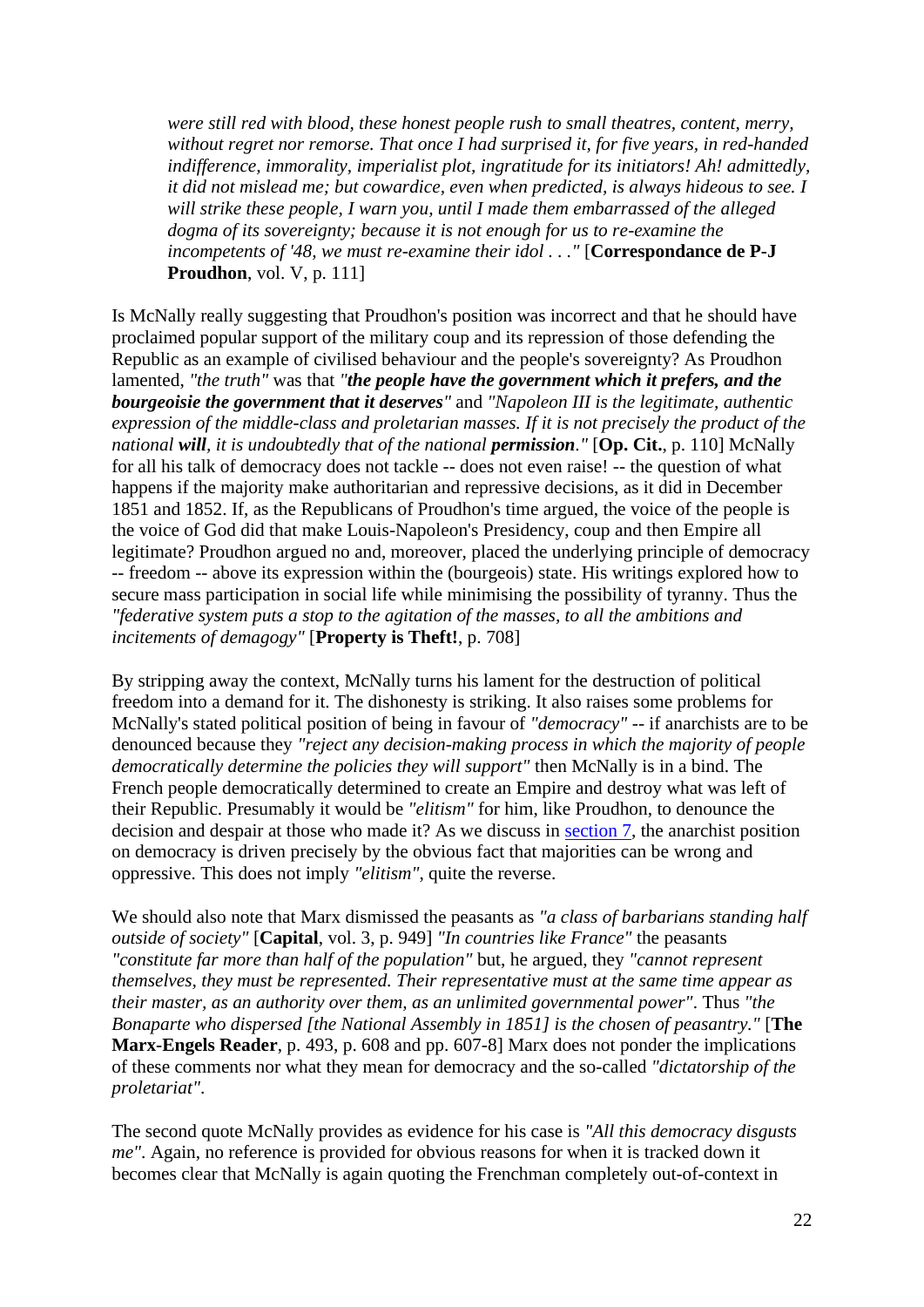order to attribute to him ideas he did not hold, indeed was arguing against. This sentence comes from a private letter written in 1861 bemoaning how others on the left were attacking him as *"a false democrat, a false friend of progress, a false republican"* due to his critical position on Polish independence. Unlike most of the rest of the left (including Bakunin, it should be noted), Proudhon opposed the creation of a Polish state as it would be run by the *"nobility [nobiliarie], [and so] catholic, aristocratic, [and] divided into castes"*. In other words, **not** a democracy. He then proclaims: *"All this democracy disgusts me"*. [**Correspondance de Pierre-Joseph Proudhon**, vol. XI, p. 196-7] Once this context is provided, it becomes clear that using his justly famous talent for irony against those on the left who violate their own stated democratic principles by supporting the creation of a feudal regime -- if **this** is democracy, Proudhon was saying, then it disgusts him (*"All this [socalled] democracy disgusts me"*). By quoting out-of-context McNally turns a letter by Proudhon in which he wished the left would be **consistently** in favour of democracy into an anti-democratic rant. His dishonesty is clear.

This, it must be noted, is also relevant to McNally's politics. While proclaiming that Leninism is the only consistently democratic socialist theory and that to *"talk of a workers' state is necessarily to talk of workers' power and workers' democracy"*, he makes an exception to the party dictatorship ruled by Lenin and Trotsky from 1918 to 1923. Then it becomes the case that socialism no longer *"depends upon the existence of democratic organisation that can control society from below"* nor *"presupposes that workers are running the state."* If, in 1861, Proudhon expressed his frustration at those on the left who made exceptions to democracy for illogical reasons (the creation of a feudal Poland) what would have been his views of socialists who made exceptions for the Bolshevik regime?

Even without the context for the quotes McNally presents, anyone with a basic grasp of anarchist ideas would know that he fails to quote the many statements Proudhon made in favour of democracy. Why should the apparently anti-democratic quotes represent anarchism and not the pro-democratic ones? Which ones are more in line with anarchist theory and practice? Surely the pro-democratic ones. Hence we find Proudhon arguing that *"[i]n democratising us, revolution has launched us on the path of industrial democracy"* and that his People's Bank *"embodies the financial and economic aspects of modern democracy, that is, the sovereignty of the People, and of the republican motto, Liberty, Equality, Fraternity."* We have already mentioned Proudhon's support for workers' self-management of production and his People's Bank was also democratic in nature: *"A committee of thirty representatives shall be set up to see to the management of the Bank . . . They will be chosen by the General Meeting . . . [which] shall consist of not more than one thousand nominees of the general body of associates and subscribers . . . elected according to industrial categories and in proportion to the number of subscribers and representatives there are in each category."* [**Selected Writings of Pierre-Joseph Proudhon**, p. 63, p. 75 and p. 79] Thus, instead of bourgeois democracy Proudhon proposes industrial and communal democracy:

*"every industry needs . . . leaders, instructors, superintendents, etc. . . . they must be chosen from the workers by the workers themselves, and must fulfil the conditions of eligibility. It is the same with all public functions, whether of administration or instruction."* [**Property is Theft!**, p. 118]

*"In order that association may be real, he who participates in it must do so . . . as an active factor; he must have a deliberative voice in the council . . . everything*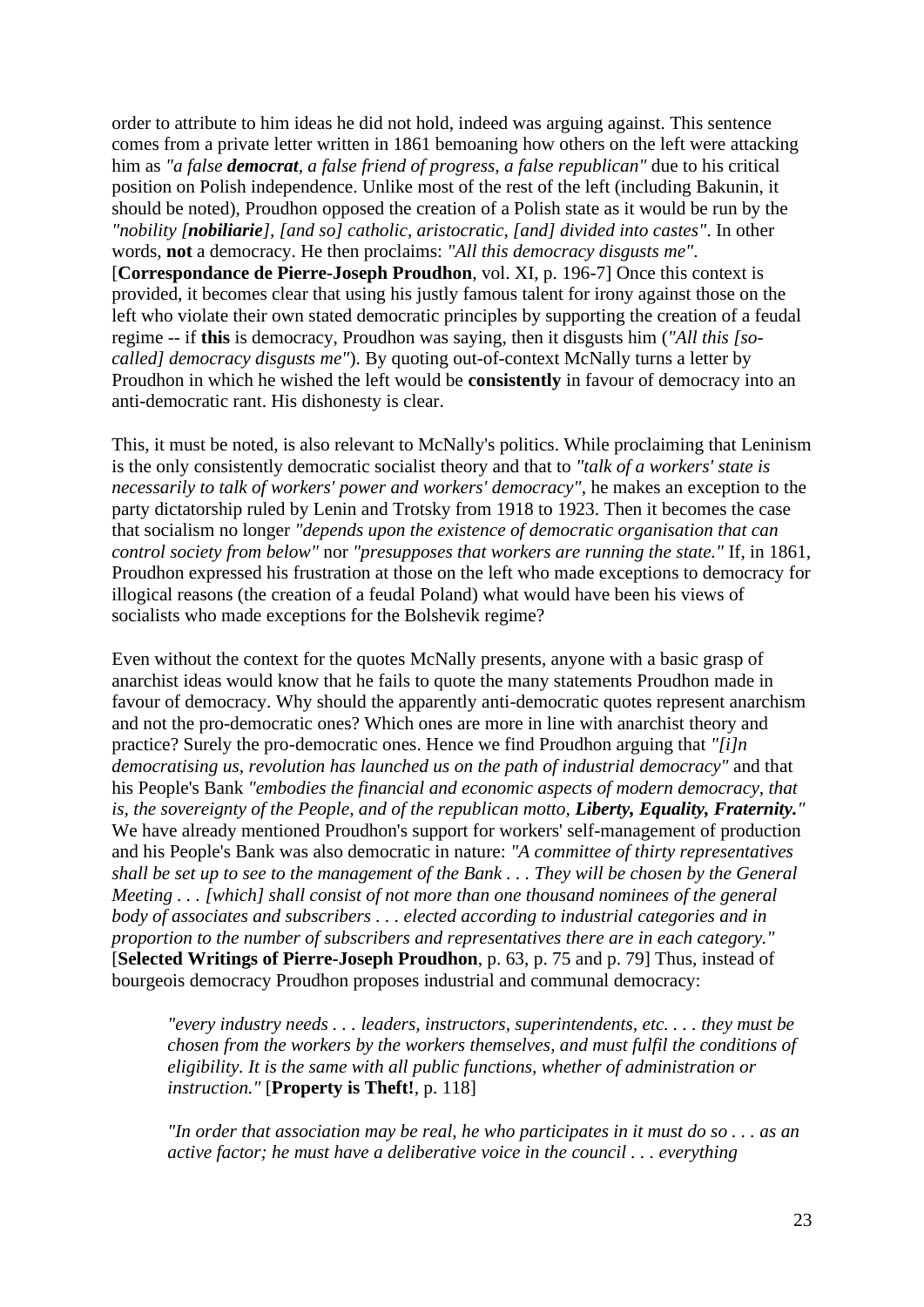*regarding him, in short, should be regulated in accordance with equality. But these conditions are precisely those of the organisation of labour."* [**Op. Cit.**, p. 2156]

*"In the republic, everyone reigns and governs . . . Representatives are plenipotentiaries with the imperative mandate and are recallable at will . . . Here is the republic! Here is the People's sovereignty!* [**Op. Cit.**, p. 279]

*"At present we are a quasi-democratic Republic: all the citizens are permitted, every third or fourth year, to elect, first, the Legislative Power, second, the Executive Power. The duration of this participation in the Government for the popular collectivity is brief; forty-eight hours at the most for each election. For this reason the correlative of the Government remains nearly the same as before, almost the whole Country. The President and the Representatives, once elected, are the masters; all the rest obey. They are subjects, to be governed . . ."* [**Op. Cit.**, p. 573]

*"In place of laws, we will put contracts [i.e. free agreement]. -- No more laws voted by a majority, nor even unanimously; each citizen, each commune or corporation [i.e., self-managed industry], makes its own laws."* [**Op. Cit.**, p. 591]

*"Unless democracy is a fraud, and the sovereignty of the People a joke, it must be admitted that each citizen in the sphere of his industry, each municipal, district or provincial council within its own territory, is the only natural and legitimate representative of the Sovereign, and that therefore each locality should act directly and by itself in administering the interests which it includes, and should exercise full sovereignty in relation to them."* [**Op. Cit.**, p. 595]

*"Workers' Associations are the locus of a new principle and model of production that must replace present-day corporations . . . The principle that prevailed there, in place of that of employers and employees . . . is participation, that is, the MUTUALITY of services supplementing the force of division and the force of collectivity.*

*"There is mutuality, in fact, when in an industry, all the workers, instead of working for an owner who pays them and keeps their product, work for one another . . . extend the principle of mutuality that unites the workers of each group to all the Workers' Associations as a unit, and you will have created a form of civilisation that, from all points of view -- political, economic, aesthetic -- differs completely from previous civilisations . . ."* [**Op. Cit.**, p. 616]

*"groups that comprise the confederation. . . would be . . . self-governing, self-judging and self-administering in complete sovereignty. . . universal suffrage form its basis"* [**Op. Cit.**, p. 716]

*"under the democratic constitution, insofar we can judge from its most salient ideas and most authentic aspirations, the political and the economic are one and the same, a sole and single system based upon a single principle, mutuality . . . no longer do we have the abstraction of people's sovereignty as in the '93 [French] Constitution and the others that followed it, and in Rousseau's Social Contract. Instead it becomes an effective sovereignty of the labouring masses . . . the labouring masses are actually, positively and effectively sovereign: how could they not be when the economic*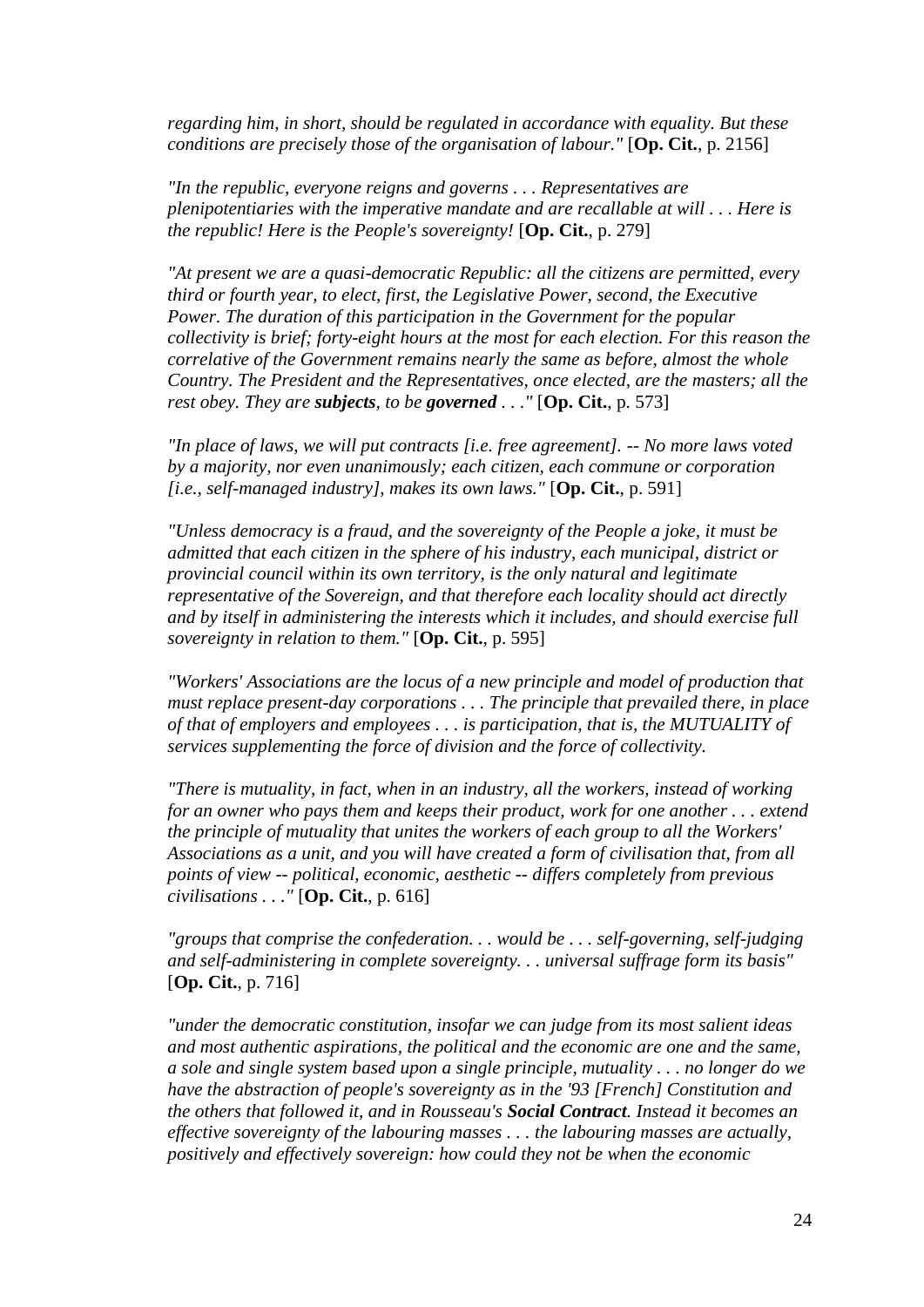*organism -- labour, capital, property and assets -- belongs to them entirely"* [**Op. Cit.**, pp. 760-1]

*"If political right is inherent in man and citizen, consequently if suffrage ought to be direct, the same right is inherent as well, so much the more so, for each corporation [i.e. self-managed industry], for each commune or city, and the suffrage in each of these groups, ought to be equally direct."* [quoted by Vincent, **Op. Cit.**, p. 219]

So, clearly, McNally is hardly presenting a fair summary of either Proudhon's private notebooks, letters or his published works. This can be seen from his justly famous manifesto issued during the 1848 revolution which presents a better notion of his *"ideal society"*. It advocated *"democratically organised workers' associations"* along with *"universal suffrage and as a consequence of universal suffrage, we want implementation of the imperative mandate"* otherwise *"the people, in electing representatives, does not appoint mandatories but rather abjure their sovereignty!"* This *"is assuredly not socialism: it is not even democracy"*. He also demanded: *"Freedom of association"*, *"Freedom of assembly"* and *"Freedom of the press"*. [**Property is Theft!**, p. 377 and p. 379]

Do all these quotes suggest a man who *"violently opposed democracy"*? Of course not. Proudhon opposed certain types of democracy (centralised, hierarchical, top-down, statist democracy) and was in favour of another kind (decentralised, federal, bottom-up, libertarian democracy). So when looking at quotes by Proudhon ripped from their context it is important to ask whether he is attacking the centralised, hierarchical democracy of the state or the decentralised, participatory democracy of federated self-managed workplaces and communes? By taking of "democracy" in the abstract and not indicating that there are different forms of it (reflecting different class interests), McNally is confusing the issue. He fails to inform his readers that while Proudhon repeatedly attacked the former he advocated the latter. To use terms McNally should be familiar with, Proudhon attacked bourgeois democracy in favour of working-class democracy rooted in mandates, recall, decentralisation and federalism -- what would be better termed "self-management" but which Proudhon came to call *"labour democracy"* which would be *"the IDEA of the new Democracy."* In the state, *"universal suffrage is the strangulation of the public conscience, the suicide of popular sovereignty, the apostasy of the Revolution"* and to *"make the vote for all intelligent, moral, democratic, it is necessary. . . to make the citizens vote by categories of functions, in accordance with the principle of the collective force"*. This federative democracy would be applied in the community (communes) and industry (*"the agricultural-industrial federation"*), indeed all areas including the military where it was necessary to *"abolish military conscription, organise a citizens' army"* based on *"the right of the citizens to appoint the hierarchy of their military chiefs, the simple soldiers and national guards appointing the lower ranks of officers, the officers appointing their superiors."* [**Op. Cit.**, pp. 724-5, pp. 676- 7, p. 711, p. 407 and p. 443]

As can be seen, Proudhon's position on democracy is not quite what McNally suggests. Under a centralised social system it simply meant the people *"is confined to choosing its bosses and its charlatans every three or four years."* The issue for Proudhon was to create a system which allowed the people to govern itself and not hand power over to a few leaders - particularly when the majority often pass that power to demagogues like Louis-Napoleon. It was the case *"that the only way to organise democratic government is to abolish government"* for the State *"is the external constitution of the social power. . . the people does not govern itself . . . We affirm . . . that the people, that society, that the mass, can and ought to govern*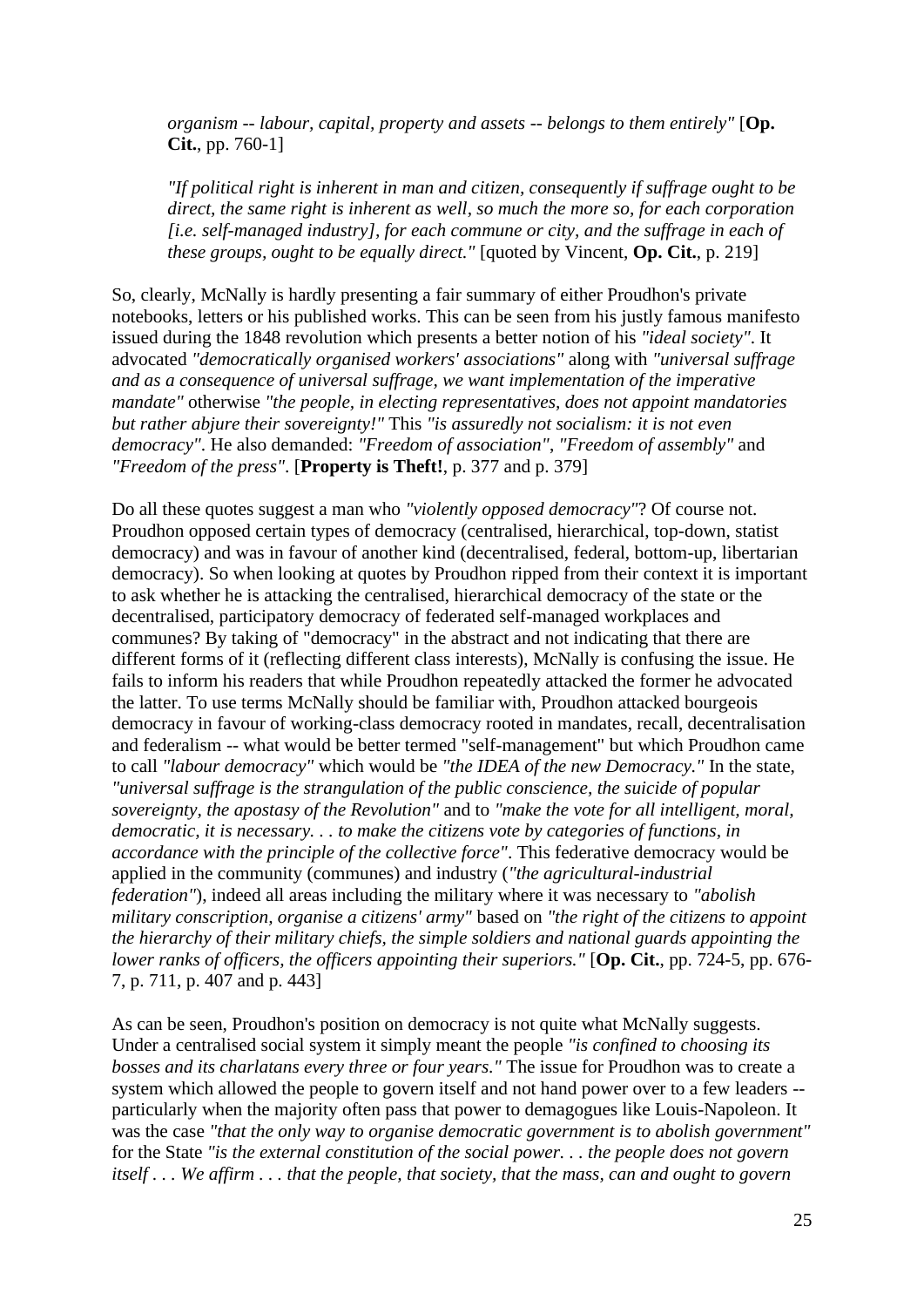*itself by itself . . . We deny government and the State, because we affirm that which the founders of States have never believed in, the personality and autonomy of the masses."* [**Op. Cit.**, p. 437, p. 485 and pp. 482-483]

Thus McNally presents a distorted picture of Proudhon's ideas and thus leads the reader to conclusions about anarchism violently at odds with its real nature. It is somewhat ironic that McNally attacks Proudhon for being anti-democratic. After all, as we indicate in [section 8](append31.html#app8) below, the Leninist tradition in which he places himself has a distinct contempt for democracy and, in practice, destroyed it in favour of party dictatorship.

There is an addition irony. McNally praises the Paris Commune and states that *"to secure their rule, the Parisian workers took a series of popular democratic measures. They suppressed the standing army and replaced it with a popular militia; they established the right of the people to recall and replace their elected representatives"* and *"universal male suffrage"*. He does not mention that, as can be seen, all these were advocated by Proudhon nor that his followers played a key role in the 1871 revolt. Clearly it is simply **not** the case that Marx's *"work signalled an entirely new direction in socialist thought and socialist politics"* if he *"insisted"* that *"the abolition of the standing army"*, *"universal suffrage"* and *"the right to recall representatives"* were *"all essential elements of any workers' state."* Proudhon advocated all these over a decade before his followers made Marx belatedly see their benefit in 1871. Where Proudhon differed from Marx was his awareness that a federated society organised from the bottom-up was no state and to confuse the two opened the door to centralisation and the creation of a new class system -- as happened in Russia under the Bolsheviks.

After distorting Proudhon's ideas on democracy and his desired society, McNally moves onto more secure ground, namely his sexism. He **is** correct to note that Proudhon *"denounced women's liberation"* and so right to quote Lichtheim that Proudhon had *"a firmly patriarchal view of family life"* and *"regarded women as inferior beings."* However, while correct to attack the Frenchman for this, it is incorrect to extend this to a rejection of anarchism **as such** -- particularly given the obvious contradiction of this position with the rest of his ideas. As noted in [section 3,](append31.html#app3) other anarchists rejected these reactionary ideas and consistently applied libertarian principles to within the family.

Lastly, McNally states that Proudhon *"was a rabid racist reserving his greatest hatred for Jews, whose 'extermination' he advocated. He opposed emancipation for the American blacks and backed the cause of the southern slave owners during the American Civil War."* To support his claims, he quotes George Lichtheim (whom he considers as having *"written quite accurately"*) stating that Proudhon expressed *"tolerance for slavery (he publicly sided with the South during the American civil war)"* and *"he believed in inherent inequalities among the races"*. It will come as no surprise that this is either completely false or not entirely true.

Let us take the question of Proudhon's anti-Semitism. It is true that Proudhon made the occasional anti-Semitic remark in his writings but as Robert Graham correctly summarises *"anti-semitism formed no part of Proudhon's revolutionary programme."* [*"Introduction"*, **General Idea of the Revolution**, p. xxxvi] In terms of the claim that he advocated the *"extermination"* of the Jews what McNally does not mention is that this comes from a single entry in his private Notebooks and was unknown until a hundred years after his death. The intellectual dishonesty of this should be clear and, unsurprisingly, he does not prove that this was anything more than a passing rant nor that Proudhon held this view before 1847 or after,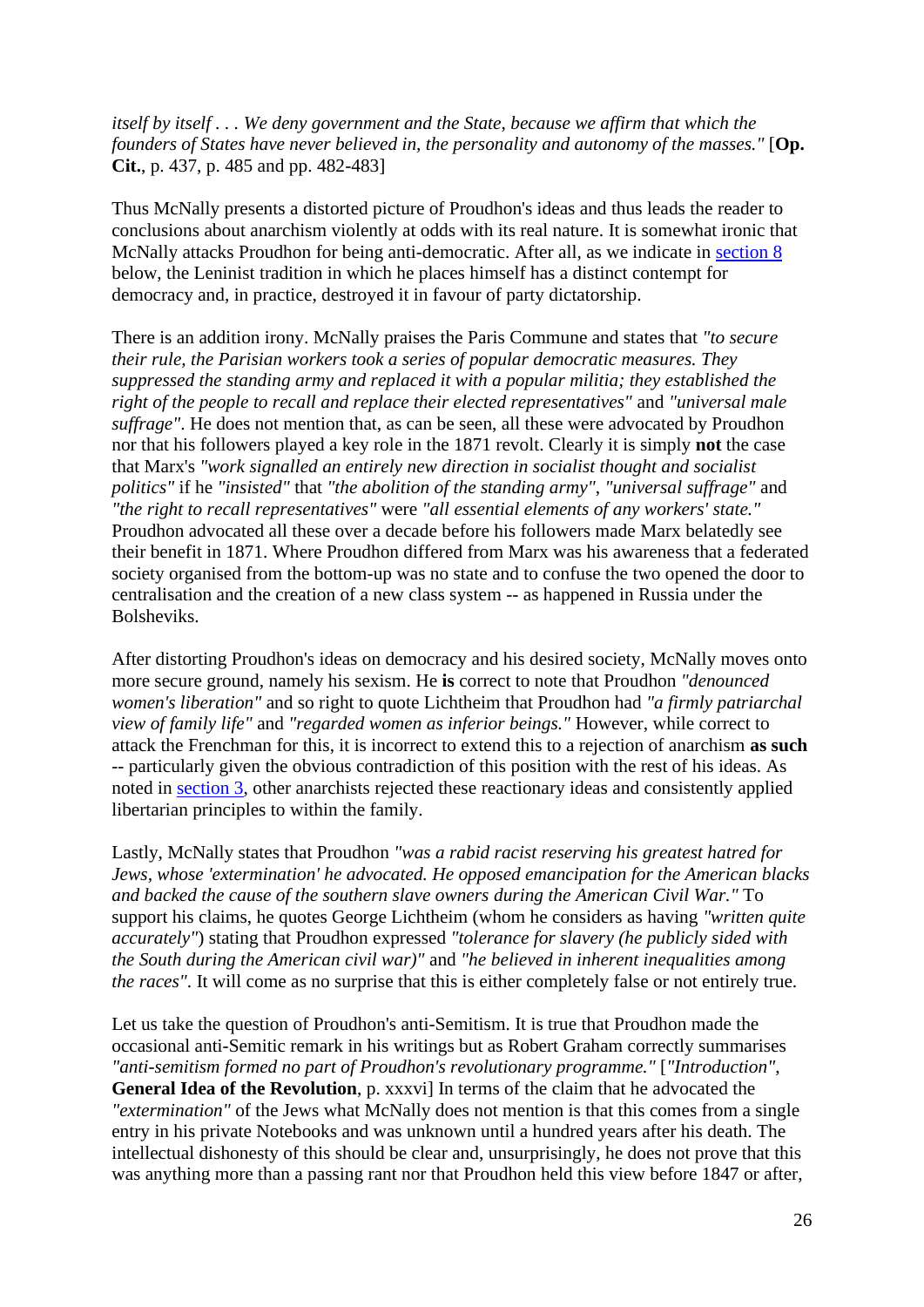either publicly or privately. In terms of the former, it is the case that Proudhon's anti-Semitism is limited to a few passing Jewish stereotypes (which, sadly, reflected French culture at the time) in a few of his minor articles and books. A reader consulting his most important works would not come across a single anti-Semitic remark and many proclamations in favour of racial equality.

This does not mean that this private remark should not be condemned -- it should -- but it does not follow that we reject everything wrote before or after it. That this was a one-off rant suggests that when it was written something caused Proudhon's (culturally reflective, but still inexcusable) anti-Semitic feelings to intensify so resulting in this rant. Significantly, Proudhon's beloved mother died that very month (December 1847) which suggests that it reflected an outlet for the deep despair he must have been feeling. Given that he never expressed this view before 1847 nor afterwards it should be considered as a quickly forgotten aberration produced by the pressures of a family crisis rather than something indicative of his politics.

So quoting a single rant from his private notebook presents a false impression of Proudhon's ideas on race. To imply that a never repeated comment made in a private notebook and completely unknown until over a century later was part of his public work or a central aspect of Proudhon's ideas presents a completely false impression of both them and their influence - particularly given his discussion of race in **The Federative Principle**, to which we now turn.

McNally and Lichtheim proclaim that Proudhon *"publicly"* expressed *"tolerance for slavery"*, *"opposed emancipation for the American blacks and backed the cause of the southern slave owners"* because he was a racist. This is not the case, as can be seen from the extended discussion on slavery in the only major work written during the American Civil War, **The Federative Principle**. First, though, it must be stressed that the American Civil War had very little to do with slavery and far more to do with conflicts within the US ruling class. As Howard Zinn noted, the war *"was not over slavery as a moral institution . . . It was not a clash of peoples . . . but of elites. The northern elite wanted economic expansion -- free land, free labour, a free [national] market, a high protective tariff for manufacturers, a bank of the United States. The slave interests opposed all that"* [**A People's History of the United States**, pp. 188-9] Slavery was never the driver for the war, regardless of how this has retroactively become the main cause (because this fits into the self-image and rhetoric of America far better than the grim reality). Indeed, abolition of slavery was raised as a war aim only in 1862 as a way of boosting the North's chances of winning.

Proudhon recognised this obvious fact, arguing consistently applying the federal principle would mean *"progressively raising the Black peoples' condition to the level of the Whites."* However, the North *"cares no more than the South about a true emancipation, which renders the difficulty insoluble even by war and threatens to destroy the confederation."* Rather than express *"tolerance"* for slavery he wrote *"the enslaving of one part of the nation is the very negation of the federative principle."* [**Property is Theft!**, pp. 698-9f] Both sides were *"fighting only over the type of servitude"* and so both must *"be declared equally guilty blasphemers and betrayers of the federative principle and banned from all nations."* The union could only be saved if the North *"grants the blacks their civil rights"* and pursues radical economic reform by *"providing possessions for the wage-workers and organising, alongside political guarantees, a system of economic guarantees."* This last was key, for the slaves had *"acquired the right of use and habitation on American soil."* Justice demanded that both the freed slaves and wage workers must be given means of production (land, tools,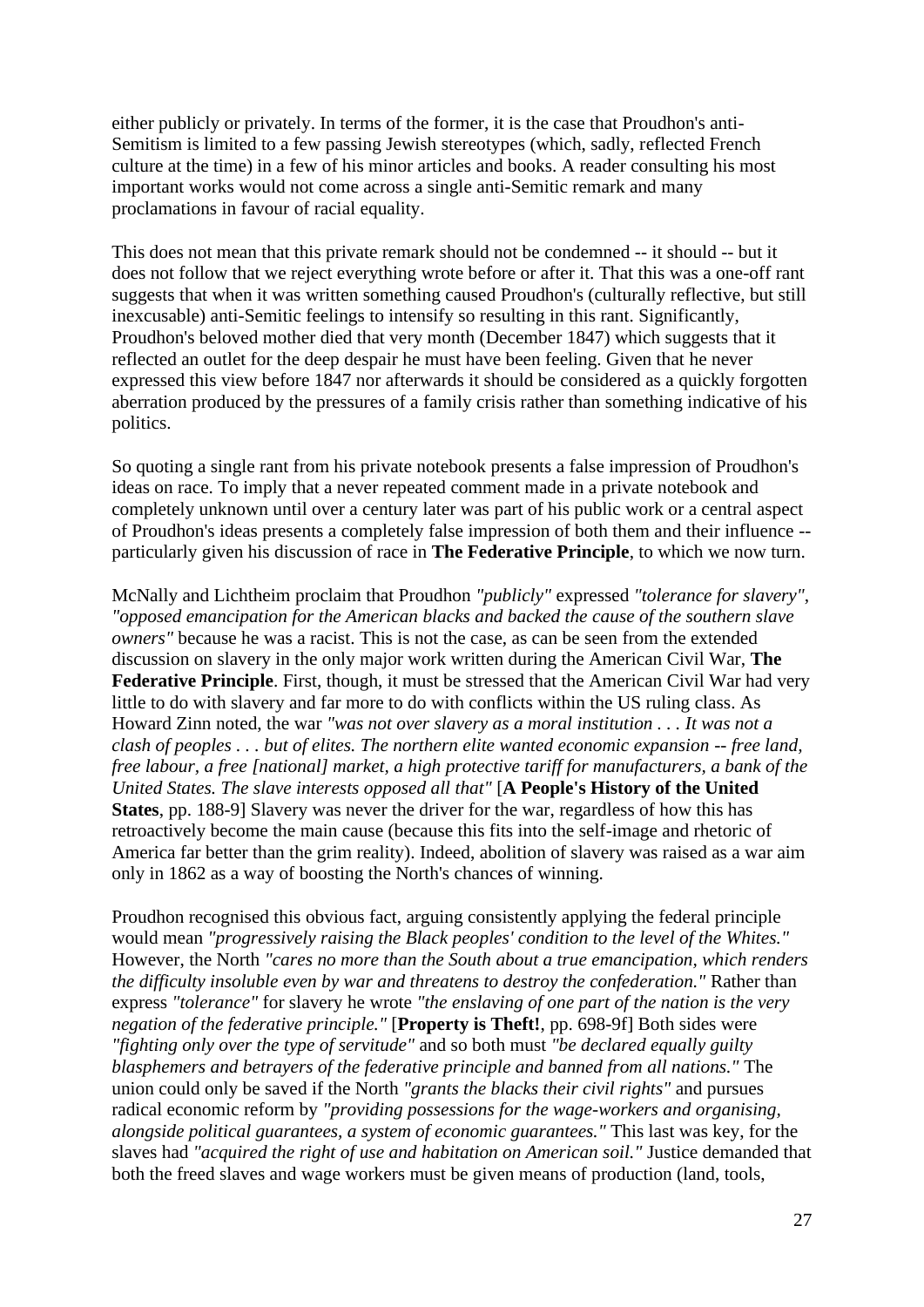workplaces) and other economic guarantees as *"the conversion of black slaves to the proletariat"* would mean that *"black servitude will only change its form"* rather than ended. Both *"slavery and the proletariat are incompatible with republican values."* [quoted by Iain McKay, *"Neither Washington nor Richmond: Proudhon on Racism & the Civil War"*, **Anarcho-Syndicalist Review**, no. 60, pp. 25-6]

Proudhon stressed *"with regard to black workers, that physiologists and ethnographers recognise them as part of the same species as whites; that religion declares them, along with the whites, the children of God and the church, redeemed by the blood of the same Christ and therefore spiritual brothers; that psychology sees no difference between the constitution of the Negro conscience and that of the white, no more than between the comprehension of one and the other."* This meant that blacks should be *"as free as the whites by nature and human dignity."* Therefore *"the principle of equality before the law must have as corollaries: 1) the principle of equality of races, 2) the principle of equal conditions and 3) the principle of increasingly similar, although never completely equal, fortunes."* This meant that *"[i]n a federal republic, the proletariat and slavery both seem unacceptable; the tendency must be to abolish them both"*. So, Proudhon argued, *"grant equal political rights to both the emancipated blacks and those kept in servitude until now"* and proclaim them *"fellow citizens and equals"*. *"The federative principle,"* he summarised, *"here appears closely related to that of the social equality of races and the equilibrium of fortunes. The political problem, the economic problem and the problem of races are one and the same problem, and the same theory and jurisprudence can resolve that problem."* [quoted by McKay, **Op. Cit.**, p. 25]

As can be seen, McNally and Lichtheim completely distort Proudhon's actual position. A more accurate account of this is given by academic Ralph Nelson:

*"But it would be naive to think that it is just the peculiar institution of slavery that Proudhon detests. He finds in the North also the principle of inequality and class distinction. If he is critical of both sides in the war, it is because the federative principle is incompatible with inequality, whether the agrarian variety of master and slave or the modern version of capital and labour . . .*

*"Proudhon didn't really believe that the Union side would emancipate the Negro, but would fix on deportation as the solution to the problem. The union could be saved only by the liberation of the Negroes, granting them full citizenship, and by a determination to stop the growth of the proletariat. For what is gained for the former slaves, if emancipation means that they will become members of the proletariat? He notes that the situation in Russia after the emancipation of the serfs (1861) is analogous. Liberated serfs without land would be helpless. Economic guarantees must be developed alongside political ones. The corollaries of equality before the law are racial equality, equality of condition, and an approach toward equality of fortunes."* [*"The Federal Idea in French Political Thought"*, **Publius**, vol. 5, No. 3, p. 41]

There is an obvious flaw in his position, namely that *"Proudhon suggests that nothing will have been gained if the blacks were freed only to become wage earners, as if the condition of the wage-earner were not closer to the realisation of personal autonomy than the condition of a well-treated slave."* [Nelson, **Op. Cit.**, p. 43] Yet his fears should not be ignored as the Southern states *"enacted 'black codes' which made the freed slaves like serfs"* after the end of the Civil War. [Zinn, **Op. Cit.**, p. 199] As one Black newspaper put it: *"The slaves were*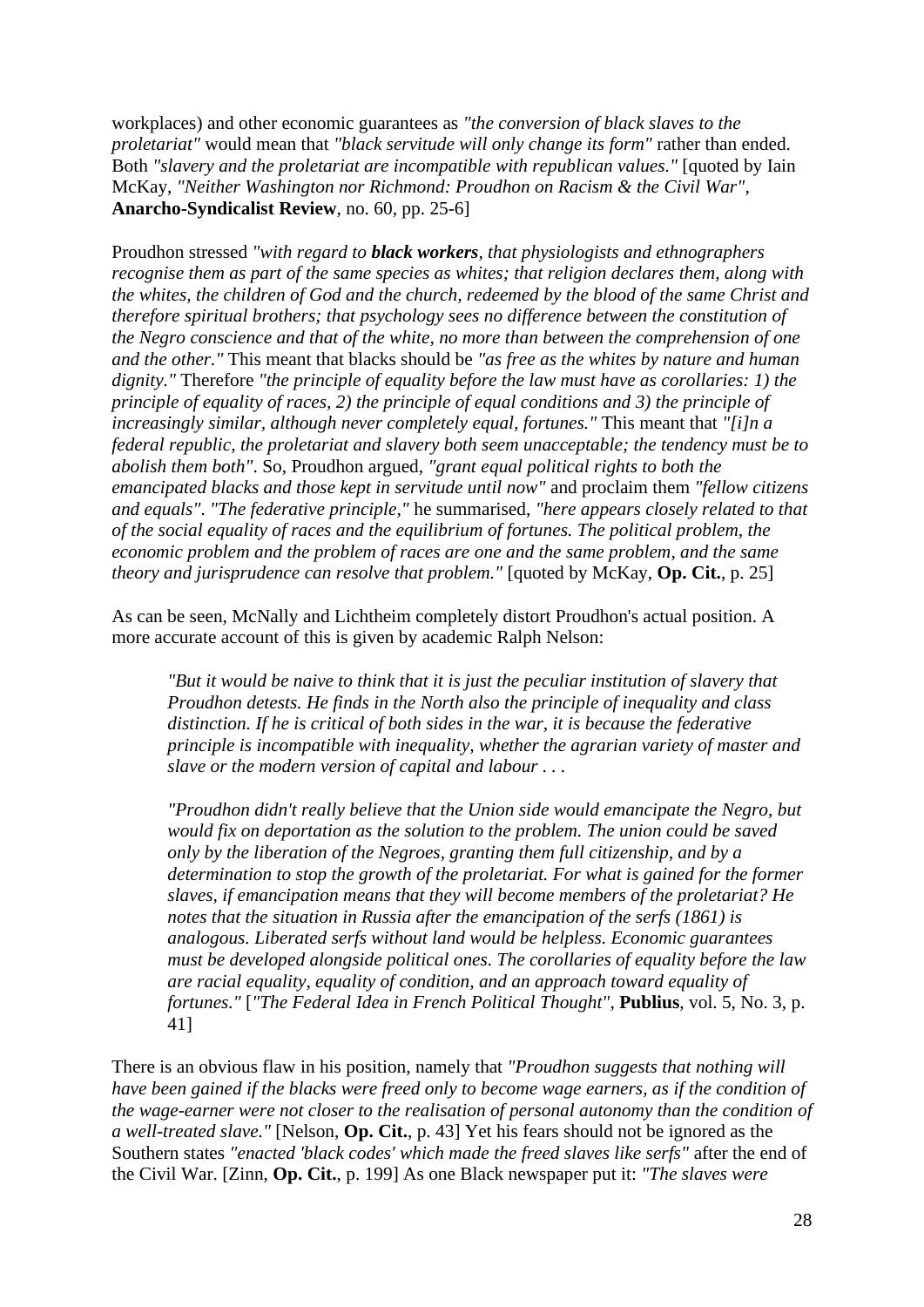*made serfs and chained to the soil . . . Such was the boasted freedom acquired by the coloured man at the hands of the Yankees."* [quoted by Zinn, **Op. Cit.**, pp. 196-7] However, these reservations about Proudhon's arguments -- which did contain relevant concerns -- do not make McNally's comments any more accurate. That he repeats someone else's mistakes do not matter as he should have taken the time to verify the claims by consulting Proudhon's own works -- particularly given the serious nature of the assertions being made.

As can be seen, the notion that Proudhon was *"a rabid racist"* cannot be supported. While he undoubted made the occasion racist remark (usually anti-Jewish), this was not reflected in his political ideas. Similarly, if, as Lichtheim suggests *"dislike of Germans, Italians, Poles"* is considered important, then why are similar dislikes of other nationalities by Marx and Engels not worthy of note? Neither was free from anti-Semitic and other racist comments but anarchists consider these as relatively unimportant as they are understandable given the culture they lived in. In other words, Proudhon, Marx and Engels were people of their times and so it is unsurprising that certain of their opinions shock and disgust us. The question is, are these views at the core of their politics or do they reflect personal bigotries in contradiction with them? In all three cases, the answer is obvious and so such attacks on Proudhon fail to convince – particularly if they are generalised to all anarchists, as if Proudhon's opposition to strikes or his sexism were remotely applicable to the likes of Bakunin, Kropotkin or Goldman!

Also, it is somewhat ironic that McNally mentions Proudhon's alleged "support" for the South as the Leninist tradition he places his own politics is renown for supporting various dictatorships during wars. For example, during the Vietnam war the various Leninist groups called for victory to North Vietnam, a Stalinist dictatorship while during both Gulf Wars they called for victory to Iraq, another dictatorship. In other words, they "tolerated" and "supported" anti-working class regimes, dictatorships and repression of democracy. They stress that they do not politically support these regimes, rather they wish these states to win in order to defeat the greater evil of imperialism. In practice, of course, such a division is hard to defend -- for a state to win a war it must repress its own working class and so, in calling for a victory for a dictatorship, they must support the repression and actions that state requires to win the war (as an explosion of resistance, class struggle and revolt in the "lesser imperialist power" will undermine its war machine and so lead to its defeat). The notion that such calls do not mean support for the regime is false and so McNally's comments against Proudhon as well as being inaccurate also smack of hypocrisy -- his political tradition has sided with repressive dictatorships during wars in the name of wider political aims and theory. In contrast, anarchists have consistently raised the idea of *"No war but the class war"* in such conflicts (see [section A.3.4\)](sectionA.html#seca34). Proudhon's position of refusal to side with either the North or the South during the American Civil War is related to the revolutionary anarchist position.

To conclude, with the exception of his sexism McNally's account of Proudhon's ideas is either completely false (on small-scale property, democracy, racial equality) or, at best, halftruths turned into full-lies (his anti-Semitism and position of strikes). The scale of the distortion is simply staggering, suggesting he never consulted a single book by Proudhon. In terms of Proudhon's sexism and anti-Semitism, dismissing a theory based on the personal failings of those who advocate it only convinces the superficial. Proudhon rejected many of the assumptions of his times, yet he did not rise above all of them. As George Lichtheim suggests (in a passage McNally could not bring himself to quote), *"[i]n all these respects Proudhon simply reflected the milieu from which he had sprung. His mental crudities were commonplace and not peculiar to him. Half peasant, half townsman, he was the embodiment*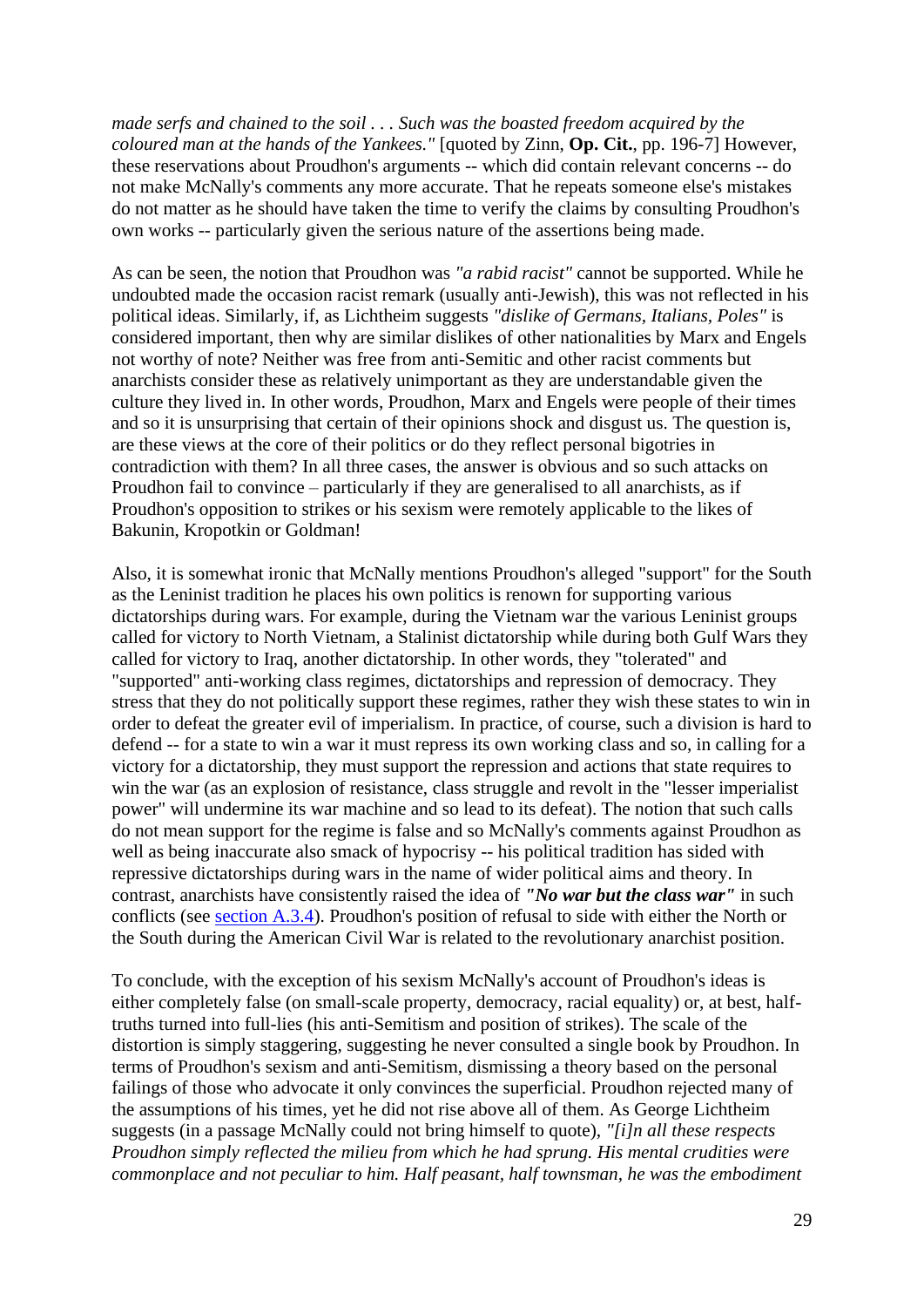*of the average French workingman of his day"*. [**The Origins of Socialism**, p. 87] Subsequent anarchists (including Bakunin) overcame the limitations of Proudhon **the man** by using Proudhon **the theorist**. McNally, by personalising the matter, seeks to deny the significant contributions Proudhon made to socialism (as can be seen by the Paris Commune). If he were more confident in his own political tradition he would not have to do this as Leninism should be able to convince by presenting an accurate account of the ideas of others and showing their weaknesses. That McNally did not do this for Proudhon shows that, for all his flaws, his argument that socialism needs to be decentralised, federal and self-managed still rings true. The failure of the Bolshevik regime confirms this.

#### <span id="page-29-0"></span>**5. Why are McNally's comments on Bakunin a distortion of his ideas?**

McNally then moves on to Bakunin whom he states *"shared most of Proudhon's views."* The truth is somewhat different. Unlike Proudhon, Bakunin supported trade unions and strikes, equality for women and revolution as well as being far more explicit in support for the collectivisation of property.

This can be seen from Bakunin's last book in which he argued that the International Working Men's Association *"has shown the proletariat the objective it must achieve and at the same time has indicated to it the ways and means of organising a popular force"*, namely *"a voluntary alliance of agricultural and factory worker associations, communes, provinces and nations"* organised *"from below upwards"*. Socialism would be created *"only through concerted action by the proletariat of all countries, whose organisation first on an economic basis is precisely the object of the International"*, by means of *"factory, artisan, and agrarian sections"*. A *"federal organisation, from below upwards, of workers' associations, groups, communes, districts, and, ultimately, regions and nations"* was needed *"for real as opposed to fictitious freedom"*. This *"popular federation"* would be *"based on emancipated labour and collective property"* as the *"mode of future production"* would be *"producers' cooperatives"* and *"all forms of land and capital must become collective property"*. He also *"demand[ed], along with liberty, the equality of rights and obligations for men and women."* [**Statism and Anarchy**, p. 32, p. 33, p. 49, p. 51, p. 13, p. 22, p. 201 and p. 219]

So Bakunin disagreed with Proudhon on many subjects. He did share Proudhon's support for industrial self-management, self-organisation in workers' associations, his hatred of capitalism and his vision of a decentralised, libertarian, federal, "from below" socialist society. It is true that, as McNally notes, *"Bakunin shared [Proudhon's] anti-semitism"* but he fails to mention Marx and Engels' many racist remarks against Slavs and other peoples. Also it is not true that Bakunin *"was a Great Russian chauvinist convinced that the Russians were ordained to lead humanity into [the] anarchist utopia."* Rather, Bakunin (being Russian) hoped Russia would have a libertarian revolution, but he also hoped the same for France, Spain, Italy and all countries in Europe (indeed, the world). He opposed the Russian Empire and he wished *"the destruction of the Empire of All the Russias"* and supported national liberation struggles of nationalities oppressed by Russia (and any other imperialist nation). [**The Basic Bakunin**, p. 162] Unlike Proudhon, he supported Polish National liberation although he recognised that *"its leading parties, which are still drawn primarily from the gentry. have been unable to renounce their state-centred program"* and hoped that the national movement would embrace economic change and seek the *"liberation and renewal of their homeland in social revolution"*. [**Statism and Anarchy**, p. 40]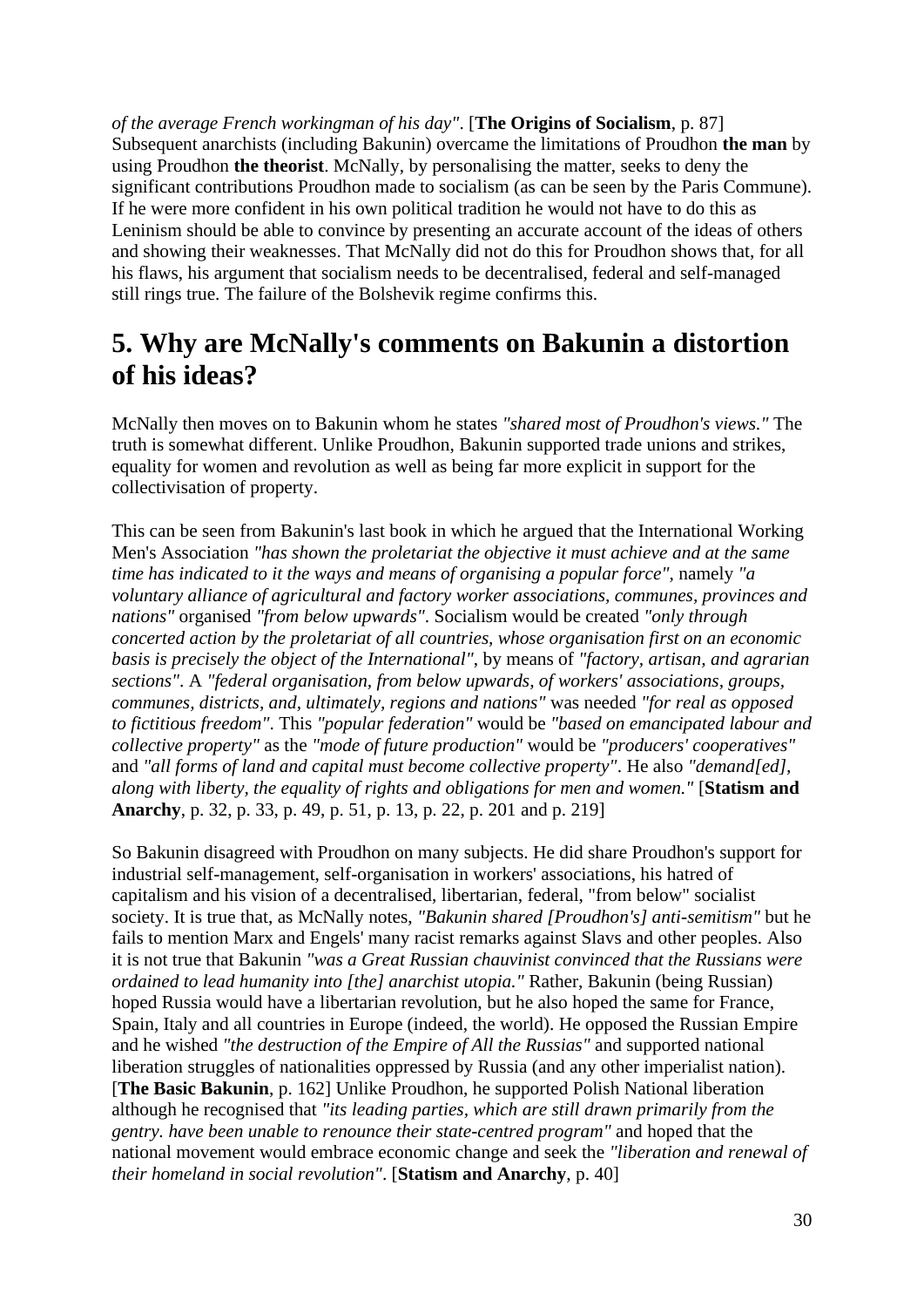McNally moves on to *"Bakunin's organisational methods"*, stating that they *"were overwhelmingly elitist and authoritarian."* This assertion completely misunderstands Bakunin's ideas on how revolutionaries should organise and influence working class organisations as well as the revolutionary process. Before turning to these, we must discuss Bakunin's views on social organisation as these indicate what his *"utopia"* (to use McNally's word) would be like and place his ideas on how anarchists should organise into context. If this is not done then Bakunin cannot be understood nor how later anarchists revised his ideas.

We must start by pointing out that Bakunin's viewpoints on the organisational methods of mass working class organisations and those of political groupings were somewhat different. As we show in [section 9,](append31.html#app9) Bakunin had what would now be termed a syndicalist position on the labour movement and so he rejected organising political parties and electioneering (*"political action"*) in favour of *"the development and organisation… of the social (and, by consequence, anti-political) power of the working masses as much in the towns as in the countryside."* [**Michael Bakunin: Selected Writings**, pp. 197-8] This was reflected in his ideas on social revolution as expressed in 1868:

*"the federative Alliance of all working men's associations… will constitute the Commune . . . by the creation of a Revolutionary Communal Council composed of one or two delegates… vested with plenary but accountable and removable mandates . . . all provinces, communes and associations… [would send] their representatives to an agreed meeting place . . . vested with similar mandates to constitute the federation of insurgent associations, communes and provinces… to organise a revolutionary force capable of defeating reaction… it is the very fact of the expansion and organisation of the revolution for the purpose of self-defence among the insurgent areas that will bring about the triumph of the revolution . . . Since revolution everywhere must be created by the people, and supreme control must always belong to the people organised in a free federation of agricultural and industrial associations . . . organised from the bottom upwards by means of revolutionary delegation"* [**Op. Cit.**, pp. 170-2]

How is this federation of workers councils based on elected, mandated and recallable delegates organised from the bottom-up *"elitist and authoritarian"*? Compare this to McNally's own words on the soviets of the Russian Revolution:

*"The Russian revolution was based upon a wholly new kind of social organisation, the workers' council or soviet. These councils, based on elected delegates from the workplace and the neighbourhoods, became the new decision-making bodies of Russia. They were organs of direct democracy whose delegates, like those of the Paris Commune, could be recalled by the electors. The soviets represented a new form of mass democracy. It was for this reason that Lenin and Trotsky made the demand for 'All power to the soviets!' the central slogan of the Russian revolution."*

As noted in [section 4,](append31.html#app4) Proudhon had already raised the idea of recallable delegates in the 1848 revolution and it was his followers who applied them in 1871. Given McNally's praise of the Paris Commune and the Russian soviets, it seems strange that Bakunin's comments with regards to revolutionary social organisation with its obvious parallels to both should not be mentioned. Perhaps because to do so would totally undermine his case? Thus rather than being *"overwhelmingly elitist and authoritarian"* Bakunin's ideas on a future society have marked similarities to the actual structures created by working people in struggle and are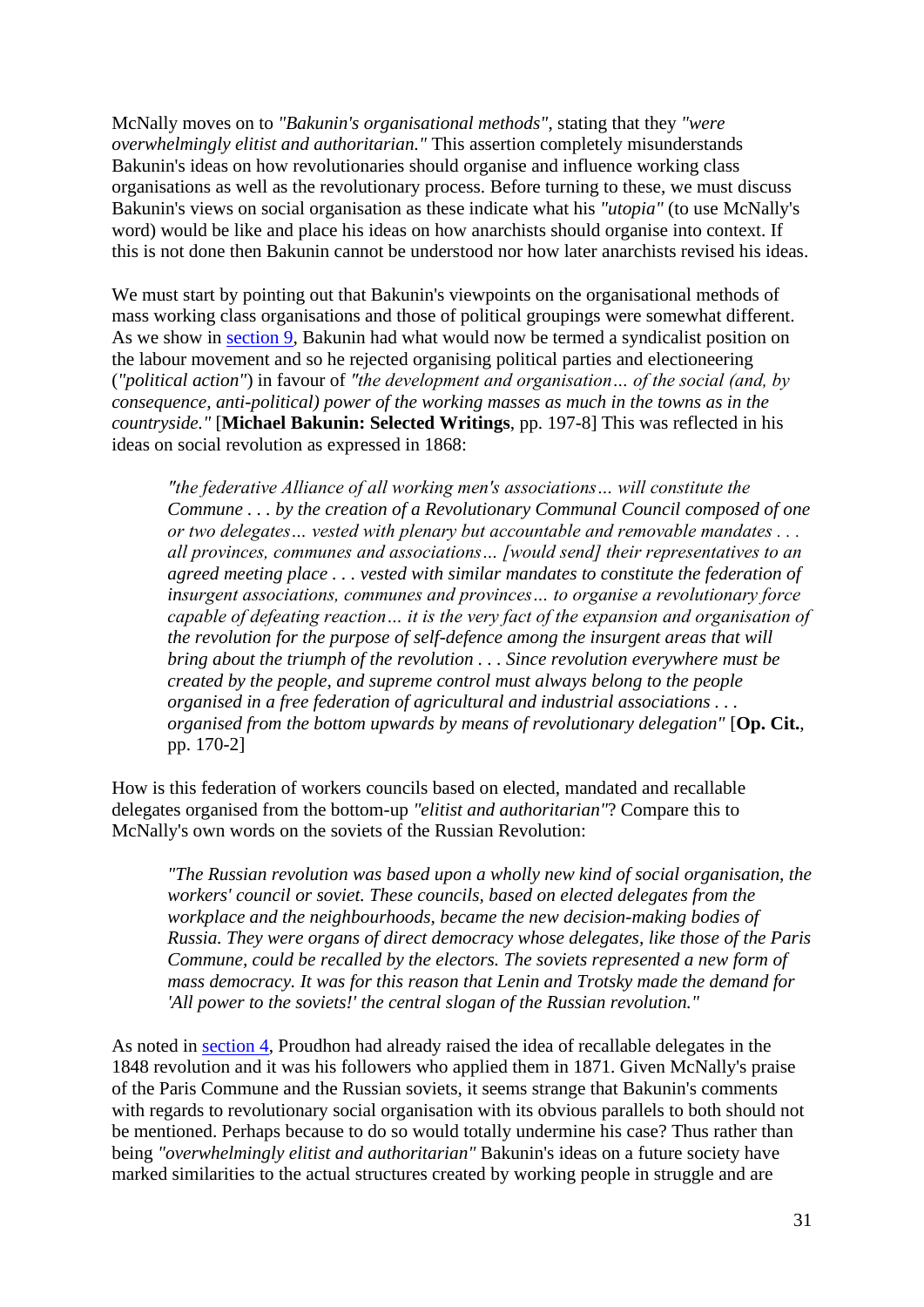marked by libertarian and self-managed visions and concepts -- as anyone familiar with Bakunin's work would know.

The key difference between Bakunin and Lenin is that for the former turning the soviets into a state (even a so-called "workers' state") as desired by the latter would mean that power moved from the bottom to the top, empowering the few at the expense of the many. Given that Lenin's aim was the creation of a Bolshevik government it comes as no surprise that this *"central slogan"* of the revolution was quickly violated (see [section H.1.7\)](sectionH.html#sech17). As Bakunin once put it, there is the *"Republic-State"* and there is *"the system of the Republic-Commune, the Republic-Federation, i.e. the system of Anarchism. This is the politics of the Social Revolution, which aims at the abolition of the State and establishment of the economic, entirely free organisation of the people -- organisation from bottom to top by means of federation."* [**The Political Philosophy of Bakunin**, p. 314] The difference is fundamental and not simply a question of words (see [section H.2.1\)](sectionH.html#sech1).

The question now arises of how Bakunin thought revolutionaries should influence both working class struggle and revolution. While not completely libertarian, Bakunin's ideas on this issue are different than McNally's summary would suggest.

The aim of the political grouping was to exercise a *"natural influence"* on the members of unions and associations, seeking to convince them of the validity of anarchist ideas. The political group did not aim to seize political power (unlike Marxists) and so it *"rule[d] out any idea of dictatorship and custodial control."* All it could do was to *"assist the birth of the revolution by sowing ideas corresponding to the instincts of the masses"* and act *"as intermediaries between the revolutionary idea and the popular instinct."* It *"help[s] the people towards self-determination on the lines of the most complete equality and the fullest freedom in every direction, without the least interference from any sort of domination."* [**Michael Bakunin: Selected Writings**, p. 172 and p. 191] The *"sole aim of a secret society must be, not the creation of an artificial power outside the people, but the rousing, uniting and organising of the spontaneous power of the people"*. It *"does not foist upon the people any new regulations, orders, styles of life, but merely unleashes its will and gives wide scope to its self-determination and social organisation, which must be created by itself from below and not above. The organisation must accept in all sincerity the idea that it is a servant and a helper, but never a commander, of the people, never under any pretext its manager, not even under the pretext of the people's welfare."* The secret society *"acts on the people only by the natural personal influence of its members who are not invested with any power"* and so this *"does not threaten the liberty of the people because it is free from all official character. It is not placed above the people like state power because its whole aim, defined by its programme, consists of the fullest realisation of the liberty of the people."* [quoted by Michael Confino, **Daughter of a Revolutionary**, p. 250, pp. 258-9 and p. 261]

As we discuss in more detail in [section J.3.7,](sectionJ.html#secj37) the key to understanding the role of Bakunin's secret societies is to recognise that rather than seek to be elected into positions of power, they would work within popular organisations at the base and argue their ideas and win others over to them (i.e., their *"natural personal influence"*). This is why Bakunin considered such organisations as being no danger to popular liberty -- by not having power they could not force their ideas onto others, unlike a new state regime. All this is ignored by McNally.

McNally then quotes *"one historian"* on Bakunin. It should be noted that not even providing a name makes evaluating the accuracy of the historian's work impossible and so leaves the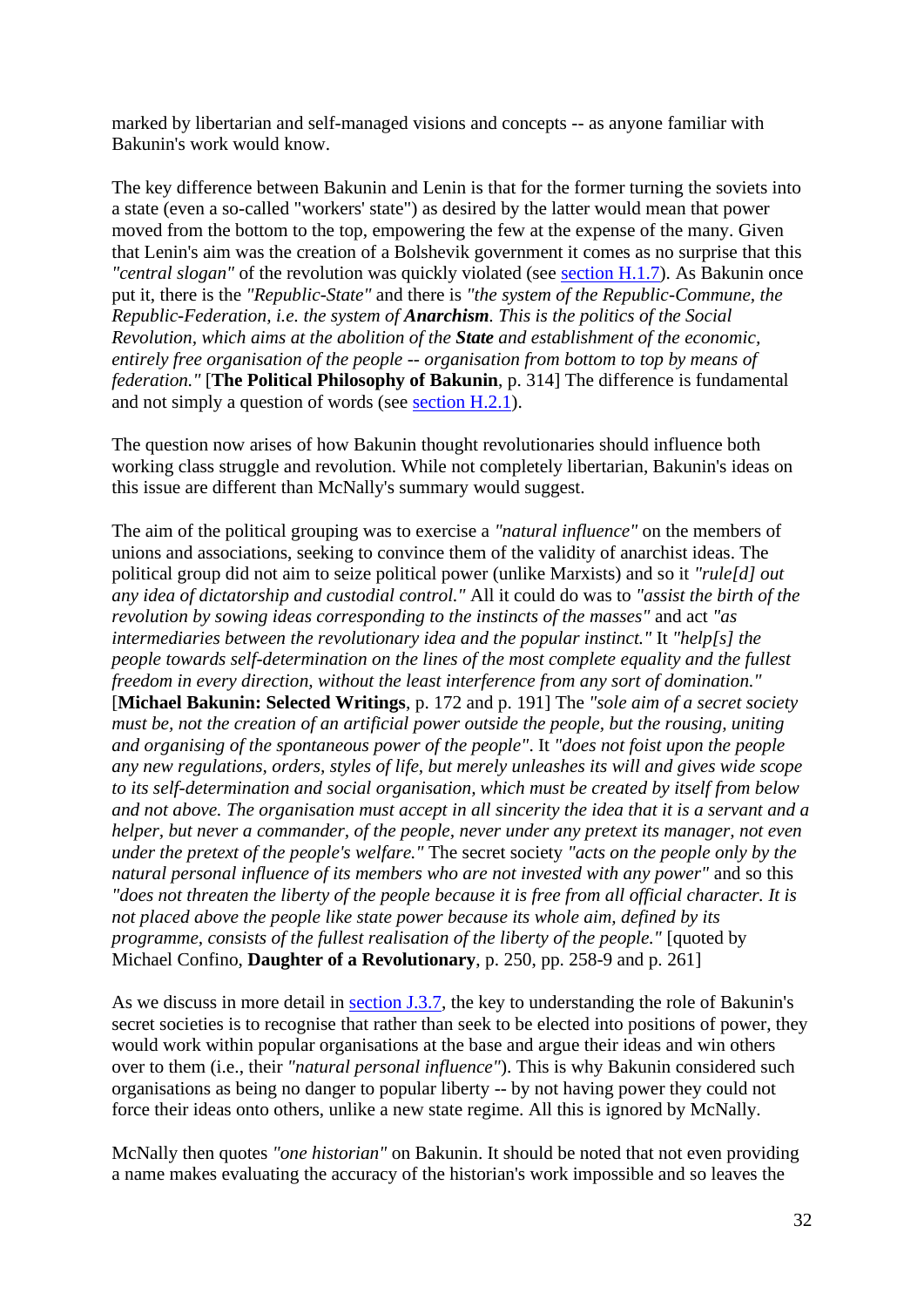reader in the dark as to whether the historian does provide a valid account of Bakunin's ideas. However, after investigation the historian in question is George Lichtheim whom McNally feels provides *"the most reliable guides to early socialist thought"* presumably because his account chimes with all the standard Marxist prejudices, assumptions and errors about anarchism (significantly McNally ignores Lichtheim's statement that Bakunin's supported *"anti-authoritarian collectivism"*). A socialist, Lichtheim opposed Marxist-Leninism while presenting a sceptical but superficial account of anarchism. This can be seen from the words McNally quotes:

*"The International Brotherhood he founded in Naples in 1865-66 was as conspiratorial and dictatorial as he could make it, for Bakunin's libertarianism stopped short of the notion of permitting anyone to contradict him. The Brotherhood was conceived on the Masonic model, with elaborate rituals, a hierarchy, and a selfappointed directory consisting of Bakunin and a few associates."* [**A Short History of Socialism**, p. 126]

First, it should be noted that Bakunin considered secret societies as necessary because, at the time, most countries were monarchies and did not have basic civil liberties. Bakunin had been imprisoned by the Tsar for his activities during the 1848 revolution and so had personal experience of the fate of revolutionaries who were caught by these regimes. As Murray Bookchin argues, *"Bakunin's emphasis on conspiracy and secrecy can be understood only against the social background of Italy, Spain, and Russia the three countries in Europe where conspiracy and secrecy were matters of sheer survival."* [**The Spanish Anarchists**, p. 24] McNally ignores the historical context -- and the awkward fact that Marxists have also favoured secret groupings in the face of similar regimes.

Second, it should be noted that in 1865-6 Bakunin was just becoming an anarchist and this period *"represents the transition from the revolutionary nationalism of his middle-years to the revolutionary anarchism of his last period."* The *"rituals"* of the International Brotherhood were not reflected in later organisations because, as Bakunin admitted to a recruit, *"they aren't necessary. We invented that for the Italians"*. In other words, they reflected the revolutionary traditions of the democratic conspiracies of that country rather than his own ideas, something confirmed by James Guillaume, his associate in the Alliance of Social Democracy, who recounted this, Bakunin's group in the First International, *"had little resemblance to 'the classic type of secret society where one had to obey orders coming from above.' Bakunin's organisation was nothing more than a 'free association of men who were uniting for collective action, without formalities, without ceremonies or mysterious rites.'"* As for the Brotherhood, *"the constitution thus laid down was to be regarded as provisional; for when the Brotherhood attained a membership of seventy, a constituent assembly was to be convened which would determine the definite rules and programme of the organisation."* [E.H. Carr, **Michael Bakunin**, p. 320, p. 316, p. 357 and p. 315]

Third, this summary is simply inaccurate. To show this, we shall quote from Bakunin's letter to the Russian Nihilist Sergy Nechayev in which he explains the differences in their ideas. He discusses the *"principles and mutual conditions"* for a *"new society"* of revolutionaries in Russia (noting that this was an *"outline of a plan"* which *"must be developed, supplemented, and sometimes altered according to circumstances"*):

*"Equality among all members and the unconditional and absolute solidarity -- one for all and all for one -- with the obligation for each and everyone to help each other,*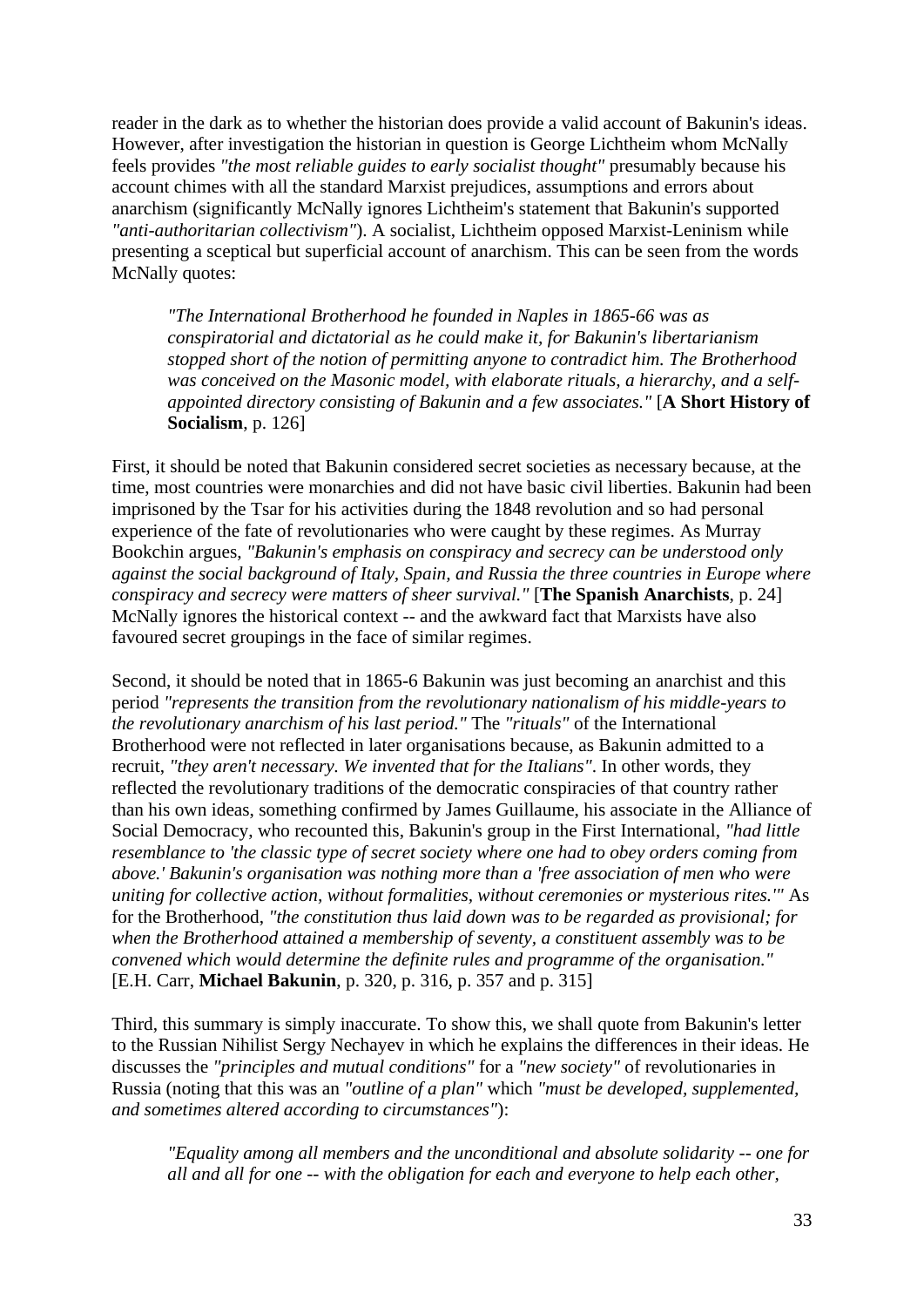*support and save each other. . . Complete frankness among members and proscription of any Jesuitical methods in their relationships . . . When a member has to say anything against another member, this must be done at a general meeting and in his presence. General fraternal control of each other . . . Everyone's personal intelligence vanished like a river in the sea in the collective intelligence and all members obey unconditionally the decisions of the latter.*

*"All members are equal; they know all their comrades and discuss and decide with them all the most important and essential questions bearing on the programme of the society and the progress of the cause. The decision of the general meeting is absolute law. . . The society chooses an Executive Committee from among their number consisting of three or five members who should organise the branches of the society and manage its activities in all the regions of the [Russian] Empire on the basis of the programme and general plan of action adopted by the decision of the society as a whole. . . This Committee is elected for an indefinite term. If the society . . . the People's Fraternity is satisfied with the actions of the Committee, it will be left as such; and while it remains a Committee each member . . . and each regional group have to obey it unconditionally, except in such cases where the orders of the Committee contradict either the general programme of the principle rules, or the general revolutionary plan of action, which are known to everybody as all . . . have participated equally in the discussion of them. . . In such a case members of the group must halt the execution of the Committee's orders and call the Committee to judgement before the general meeting . . . If the general meeting is discontented with the Committee, it can always substitute another one for it. . . Any member or any group is subject to judgement by the general meeting . . . No new Brother can be accepted without the consent of all or at the very least three-quarters of all the members. . .*

*"The Committee divides the members . . . among the Regions and constitutes Regional groups of leaderships from them . . . Regional leadership is charged with organising the second tier of the society -- the Regional Fraternity, on the basis of the same programme, the same rules, and the same revolutionary plan . . . Each Regional Committee will set up District Committees from members of the Regional Fraternity . . . District Committees can, if necessary and only with the consent of the Regional Committee, set up a third tier of the organisation -- District Fraternity with a programme and regulations as near as possible to the general programme and regulations of the People's Fraternity. The programme and regulations of the District Fraternity will not come into force until they are discussed and passed by the general meeting of the Regional Fraternity and have been confirmed by the Regional Committee. . .*

*"Jesuitical control . . . are totally excluded from all three tiers of the secret organisation . . . The strength of the whole society, as well as the morality, loyalty, energy and dedication of each member, is based exclusively and totally on the shared truth, sincerity and trust, and on the open fraternal control of all over each one."* [quoted by Confino, **Op. Cit.**, pp. 264-6]

As can be seen, while there is much in Bakunin's ideas that few anarchists would agree with today, it cannot be said that it was *"dictatorial"* as McNally and Lichtheim wish to suggest. Ironically, as we note in [section H.2.14,](sectionH.html#sech14) there are distinct similarities to Lenin's (and Marx's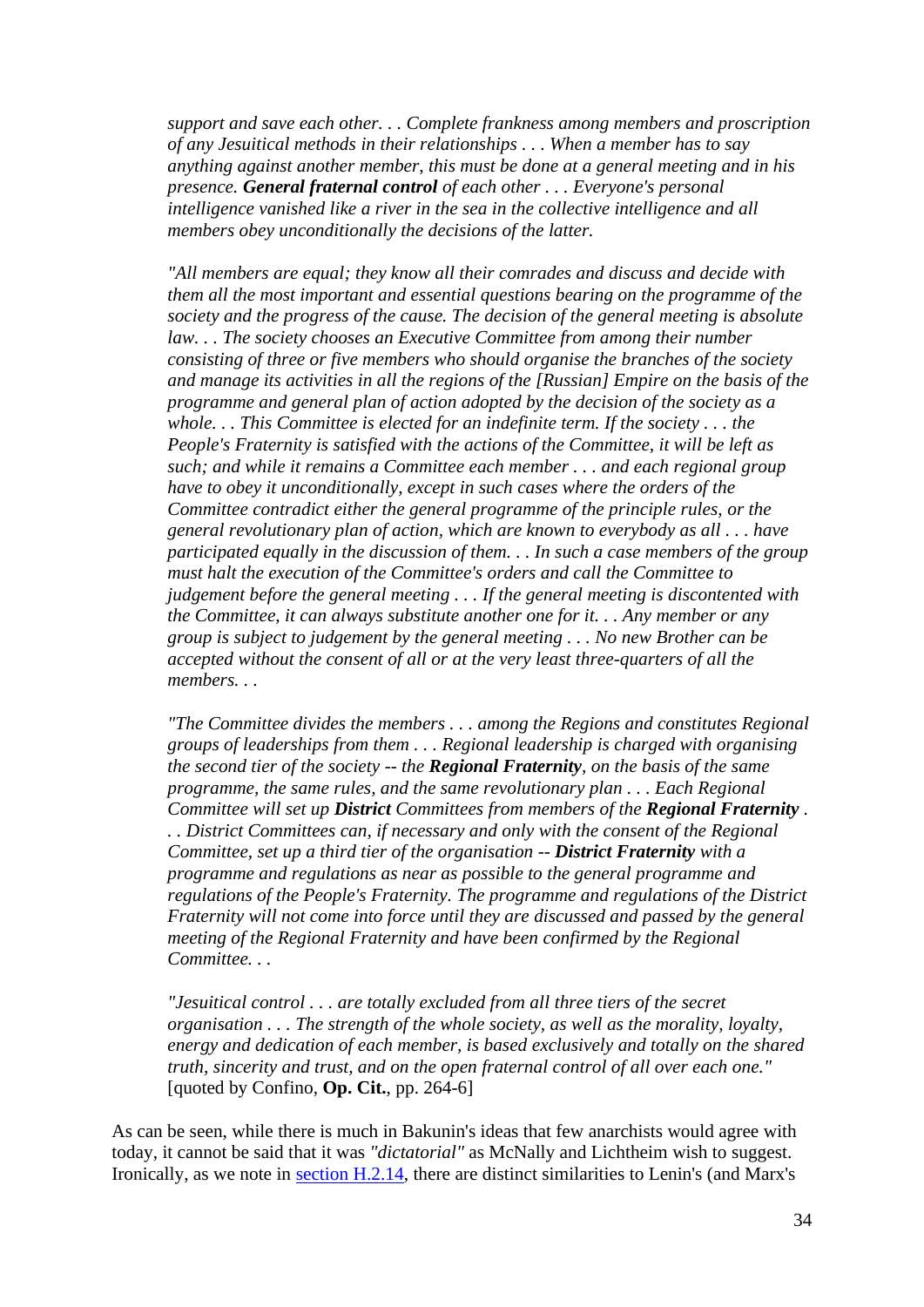during the 1848 revolution) ideas on how revolutionaries should organise. Thus we find Lenin arguing in **What is to be Done?** for *"a powerful and strictly secret organisation, which concentrates in its hands all the threads of secret activities, an organisation which of necessity must be a centralised organisation"* because the revolutionary movement would *"benefit by the fact that a 'dozen' experienced revolutionaries, no less professionally trained than the police, will centralise all the secret side of the work -- prepare leaflets, work out approximate plans and appoint bodies of leaders for each urban district, for each factory district and for each educational institution, etc."* Under Tsarism, the *"only serious organisational principle the active workers of our movement can accept is strict secrecy, strict selection of members, and the training of professional revolutionaries."* [**The Essential Lenin**, p. 158, p. 149 and p. 162]

The parallels with Bakunin's system are clear and are predominately the result of the identical political conditions both revolutionaries experienced. While anarchists are happy to indicate and oppose the non-libertarian aspects of Bakunin's ideas, it is hard for the likes of the McNally to attack Bakunin while embracing Lenin's ideas on the party, justifying their more "undemocratic" aspects as a result of the objective conditions of Tsarism. Worse, in 1920 these principles were agreed by the Communist International, including the necessity of both legal and illegal structures within the party for *"the Communist parties must learn to combine legal and illegal activity in a planned way. However, the legal work must be placed under the actual control of the illegal party at all times."* [**Proceedings and Documents of the Second Congress 1920**, vol. 1, p. 198-9] Anarchists have, since Bakunin's death, rejected his ideas that anarchists should organise in a centralised fashion (see [section J.3\)](sectionJ3.html#secj3).

Therefore, McNally has a problem. On the one hand, he denounces Bakunin's ideas of a centralised, secret top-down organisation of revolutionaries. On the other, the party structure that Lenin recommends is also a tightly disciplined, centralised, top-down structure with a membership limited to those who are willing to be professional revolutionaries. So if he attacks Bakunin, he must also attack Lenin, not to do so is hypocrisy. And, unlike Bakunin, Lenin wished his party to seize state power -- which then used it to build a system in its own image (see [section H.5.9\)](sectionH.html#sech59).

At this point it will be objected that Lenin's party was more democratic and he allowed people to disagree with him. Yet Lichtheim's summation leaves a lot to be desired. To point to just three examples: the historian T.R. Ravindranathan indicates that *"Bakunin wanted the Alliance to become a branch of the International [Working Men's Association] and at the same time preserve it as a secret society. The Italian and some French members wanted the Alliance to be totally independent of the IWA and objected to Bakunin's secrecy. Bakunin's view prevailed on the first question as he succeeded in convincing the majority of the harmful effects of a rivalry between the Alliance and the International. On the question of secrecy, he gave way to his opponents"*. [**Bakunin and the Italians**, p. 83]; while other Bakunin influenced sent delegates to the Hague Congress of the First International in 1872, the Italian sections decided not to; The Spanish section of the Alliance *"survived Bakunin . . . yet with few exceptions it continued to function in much the same way as it had done during Bakunin's lifetime."* [George R. Esenwein, **Anarchist Ideology and the Working Class Movement in Spain**, p. 43] Hardly what you would expect if Lichtheim's comments were accurate.

The evidence suggests that the Alliance *"was not a compulsory or authoritarian body."* In Spain, it *"acted independently and was prompted by purely local situations. The copious correspondence between Bakunin and his friends . . . was at all times motivated by the idea of*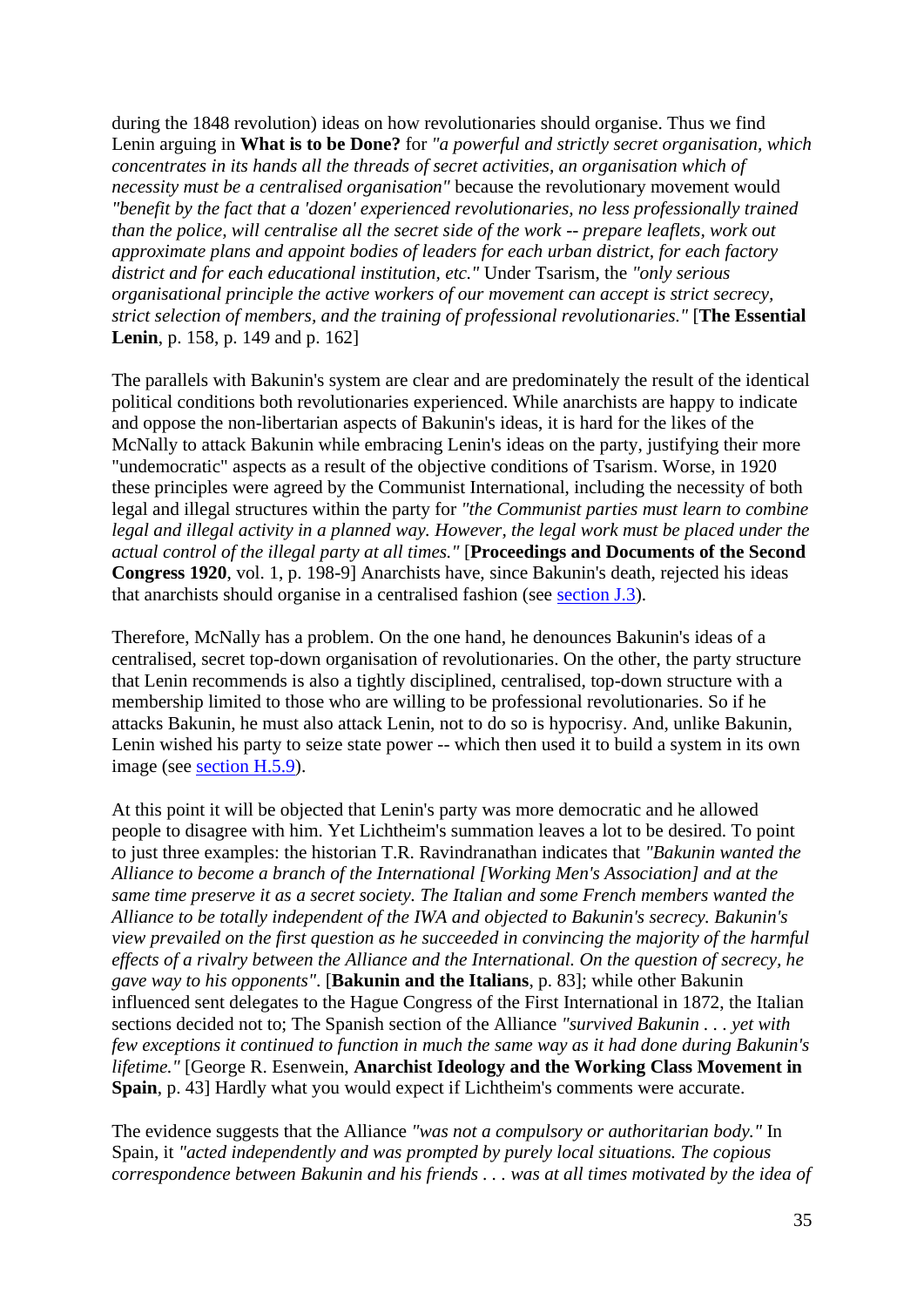*offering advice, persuading, and clarifying. It was never written in a spirit of command, because that was not his style, nor would it have been accepted as such by his associates."* Moreover, there *"is no trace or shadow or hierarchical organisation in a letter from Bakunin to [Spanish anarchist] Mora . . . On the contrary, Bakunin advises 'direct' relations between Spanish and Italian Comrades."* The Spanish comrades also wrote a pamphlet which *"ridiculed the fable of orders from abroad."* [Juan Gomez Casa, **Anarchist Organisation**, p. 25 and p. 40] This is confirmed by George R. Esenwein, who argues that *"[w]hile it is true that Bakunin's direct intervention during the early days of the International's development in Spain had assured the pre-dominance of his influence in the various federations and sections"* of the organisation, *"it cannot be said that he manipulated it or otherwise used the Spanish Alliance as a tool for his own subversive designs."* Thus, *"though the Alliance did exist in Spain, the society did not bear any resemblance to the nefarious organisation that the Marxists depicted."* [**Op. Cit.**, p. 42] Indeed, as Max Nettlau points out, those Spaniards who did break with the Alliance were persuaded of its *"hierarchical organisation . . . not by their own direct observation, but by what they had been told [by Marxists] about the conduct of the organisation"* in other countries. [quoted by Casa, **Op. Cit.**, pp. 39-40]

In summary, McNally's comments are a distortion of Bakunin's ideas and activities. He misrepresents one aspect of Bakunin's ideas while ignoring those aspects which support working class self-organisation and self-management. Ironically, he ignores the awkward fact that Bakunin's and Lenin's ideas on how revolutionaries should organise were similar (as to be expected given similar circumstances) but with the key difference that Lenin, unlike Bakunin, sought state power for the professional revolutionaries (see [section H.3.11\)](sectionH.html#sech311).

#### <span id="page-35-0"></span>**6. Are these** *"quirks of personality"* **or** *"rooted in the very nature of anarchist doctrine"***?**

After chronicling the failings of, and distorting the facts about, two individuals, McNally tries to generalise. *"These characteristics of Bakunin and Proudhon,"* he argues, *"were not mere quirks of personality. Their elitism, authoritarianism and support for backward-looking and narrow-minded causes are rooted in the very nature of anarchist doctrine."* Thus McNally claims that these failings of Proudhon and Bakunin are not personal failings but rather political. They, he suggests, represent the reactionary core of anarchist politics but makes no attempt to show that this is the case. Worse, many of his claims about *"anarchist doctrine"* are simply untrue and, once corrected, leave little left other than *"quirks of personality"*.

Take, for example, Proudhon's position on the American Civil War. Let us assume that McNally's assertion is correct (as shown in [section 4](append31.html#app4) it is not) and he supported the South. Bakunin *"supported the Union in the struggle between the states"*. [Paul Avrich, **Anarchist Portraits**, p. 20] What does this mean for *"anarchist doctrine"*? Which of the two represented the "real" anarchist position? So the question remains why Proudhon's refusal to support either side during the American Civil War (his actual position) is an example of *"anarchist doctrine"* while Bakunin's support of the North is not. Proudhon, to raise another obvious example, did not share Bakunin's interest in secret societies (nor did Kropotkin, Goldman, etc.). What does this tell us about *"the very nature of anarchist doctrine"*? Could Bakunin's position not be better explained by him being imprisoned in a Tsarist dungeon? Could it be that rather than attack anarchism, McNally simply attacks the failings of individual anarchists?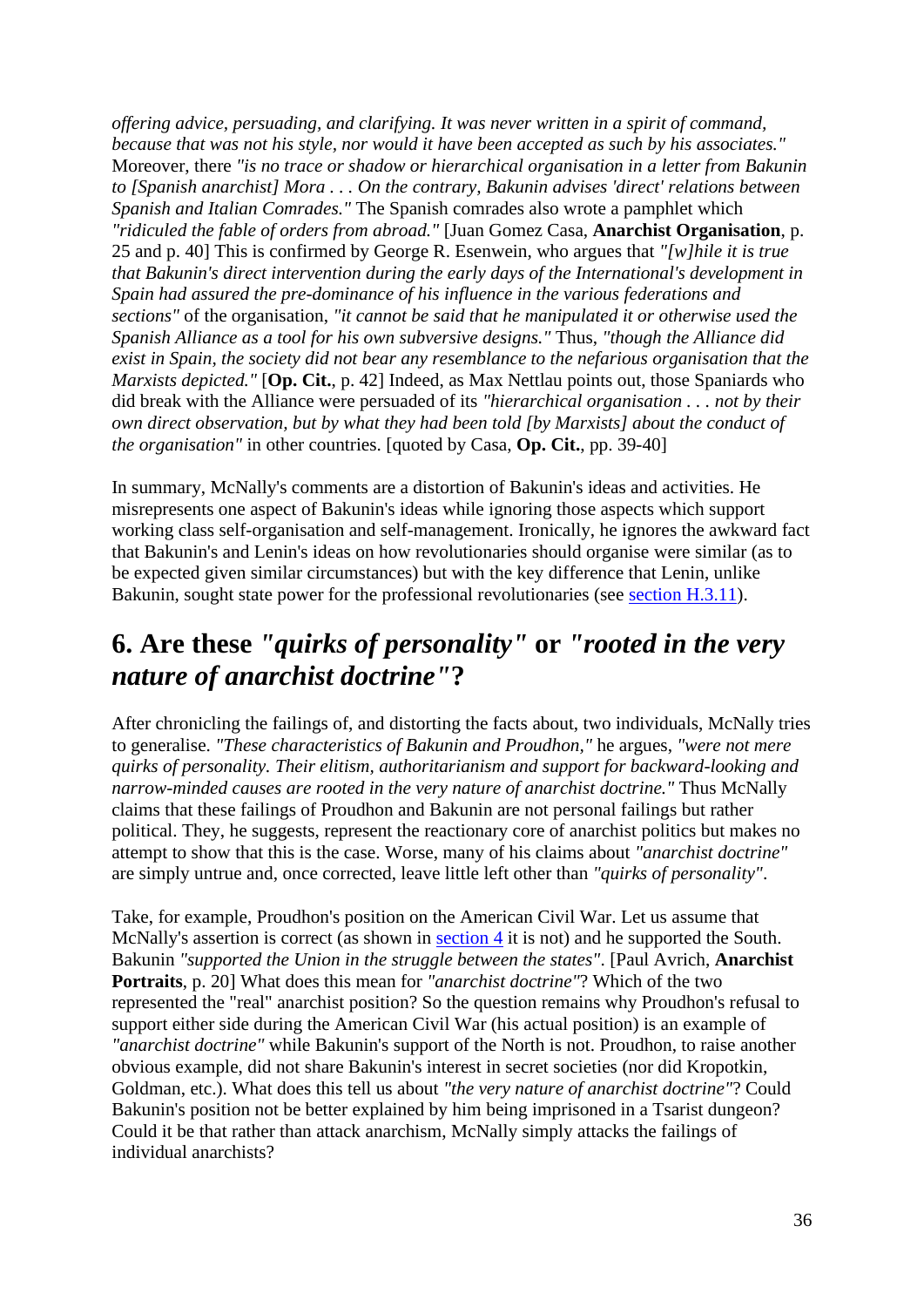Unlike Proudhon, Bakunin and other revolutionary anarchists supported both unions and strikes and, as Kropotkin summarised, anarchists *"do not seek to constitute, and invite the working men not to constitute, political parties in the parliaments. Accordingly, since the foundation of the International Working Men's Association in 1864-1866, they have endeavoured to promote their ideas directly amongst the labour organisations and to induce those unions to a direct struggle against capital, without placing their faith in parliamentary legislation"*. How can Proudhon's position represent *"the very nature of anarchist doctrine"* when he was the only one to hold it? Similarly, Kropotkin simply (and rightly) dismissed Proudhon's position on women's equality as one *"which most modern writers will, of course, not agree."* [**Direct Struggle Against Capital**, p. 165 and p. 218] If McNally is right then we can only conclude that only Proudhon amongst all anarchist thinkers understood what anarchism stood for. That is, needless to say, unlikely and so we can only conclude that Proudhon's sexism and opposition to strikes were *"quirks of personality"* which later anarchists rejected in favour of a more consistent libertarian position (in the case of Proudhon's anti-feminism) or as inadequate (in the case of Proudhon's reformism). Neither, in short, is inherent to anarchist theory and it would be silly to suggest they were.

It should also be noted that Marx and Engels took positions which modern readers would consider strange at best. In the case of slavery, Marx suggested in his polemic against Proudhon that if you *"[c]ause slavery to disappear and you will have wiped America off the map of nations"*. [**Collected Works**, vol. 6, p. 167] Engels, unsurprisingly, after the American Civil War added a note suggesting that this obvious tolerance of slavery was only valid in 1847. A few years later, in the early 1850s, Marx argued that slavery in Jamaica had been marked by *"freshly imported BARBARIANS"* in contrast to the United States where *"the present generation of Negroes"* was *"a native product, more or less Yankeefied"* and *"hence capable of being emancipated."* {**Op. Cit.**, vol. 39, p. 346] The many comments by Marx and Engels on the progressive role of imperialism in replacing traditional societies by capitalist social relationships are also relevant in this context as are the many racists comments on Slavs and other peoples (including Jews). In other words, Proudhon and Bakunin were not the only major socialist thinkers to express racist views and if they are to be dismissed as a result then why not Marx and Engels as well?

We will draw upon Roman Rosdolsky's important work *"Engels and the 'Nonhistoric' Peoples: The National Question in the Revolution of 1848."* (**Critique: Journal of Socialist Theory**, No. 18/19) to sketch the bigotries of Marx and Engels (unless otherwise indicated all quotes in this section come from Rosdolsky's work). As will be seen, on almost every issue McNally raises against Proudhon and Bakunin we find similar comments by Marx and Engels.

Unsurprisingly, given the times, Marx and Engels made numerous anti-Semitic remarks both in private and public. During the 1848 revolution, the paper Marx edited (**Neue Rheinische Zeitung**) published the reports of Müller-Tellering who expressed *"an all too maniacal hatred"* of Jews. Engels wrote *"very unpleasant passages on the (Polish) Jews"* [193, 116], describing them as *"the very incarnation of haggling, avarice and sordidness"* and *"the meanest of all races"* with *"its lust for profit."* The Austrian Jews had *"exploited the revolution and are now being punished for it"* while *"anyone who knows how powerful"* they were. He generalised by suggesting that *"Jews are known to be cheated cheats everywhere"* and, according to Marx, they had put themselves *"at the head of the counter-revolution"* and so the revolution had *"to throw them back into their ghetto"*. [quoted 192, 203,196] Marx's paper *"did not dissociate itself from the anti-Semitic 'popular opinion'"* and its articles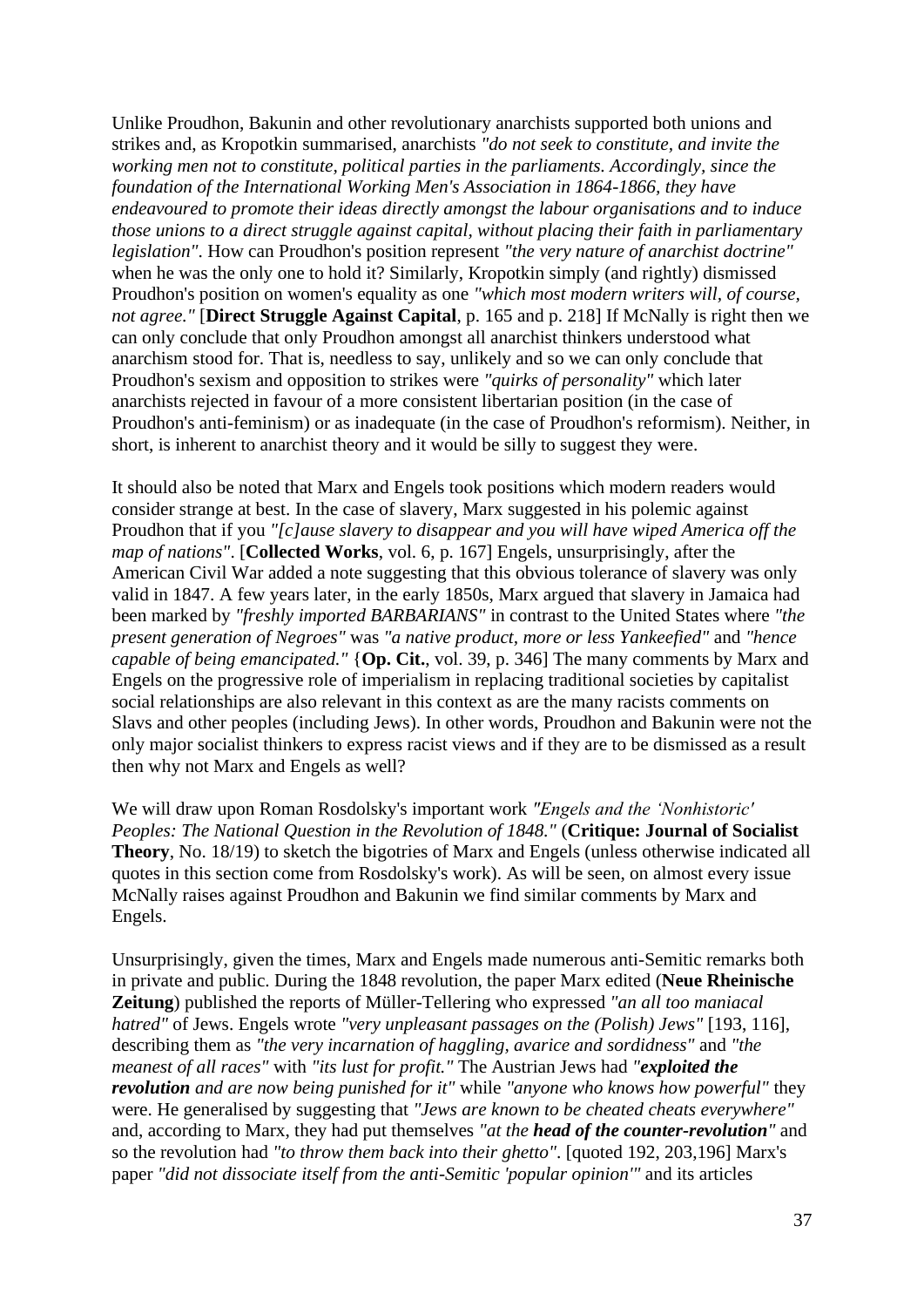resulted in some of its backers who were Jewish demanding the return of their money as it preached *"religious hatred."* [201, 191]

Yet the despicable attitude expressed against Jews in **Neue Rheinische Zeitung** is the least of the issues of concern here given the opinions expressed over Slavs by the founders of Marxism. Thus we find Engels asserting that the Slavs have been *"forced to attain the first stage of civilisation only by means of a foreign yoke, are not viable and will never be able to achieve any kind of independence"* and that the conquered should be grateful to the Germans for *"having given themselves the trouble of civilising the stubborn Czechs and Slovenes, and introducing among them trade, industry, a tolerable degree of agriculture, and culture!"* [**Marx-Engels Collected Works**, vol. 8, p 238] Worse, Engels proclaimed that *"one day we shall take a bloody revenge on the Slavs for this cowardly and base betrayal of the revolution"* and *"hatred of the Russians was, and still is, the first revolutionary passion of the Germans"*. The revolution could only be secured *"against these Slavs peoples by the most decisive acts of terrorism"* and *"a war of annihilation and ruthless terrorism, not in the interests of Germany but in the interests of the revolution!"* There would be *"a bloody revenge in the Slav barbarians"* and a war which will *"annihilate all these small pig-headed nations even to their very names"* and *"will not only cause reactionary classes and dynasties to disappear from the face of the earth, but also entire reactionary peoples. And that too is an advance."* [quoted, 85, 86]

In short, Engels advocated ethnic cleansing in the name of the revolution against those whom he considered *"nonhistoric"* peoples. This was recognised by leading Marxist Karl Kautsky who, rightly, denounced him for advocating that *"they had to be exterminated"* [quoted 90] Regardless of what drove these rants, as Rosdolsky rightly states *"it no way nullifies the fact that they made entire peoples the object of this hatred and proclaimed a 'war of annihilation' against them."* [87]

Ignoring the genocidal ethnic cleansing proclaimed against the Slavs (bar Poles) and other *"nonhistoric"* people, Engels wrote of the war which *"broke out over Texas"* between Mexico and the USA and how it was good that *"that magnificent California was snatched from the lazy Mexicans, who did not know what to do with it"* by *"the energetic Yankees."* [quoted, 159] He failed to mention that the revolt of 1836 over Texas which was the root of the 1846 war was conducted by *"planters, owners of Negro slaves, and their main reason for revolting was that slavery had been abolished in Mexico in 1829."* [160] In fact in 1845 a majority of voters in the Republic of Texas approved a proposed constitution that specifically endorsed slavery and the slave trade and was later accepted by the U.S. Congress. Unlike Engels, Northern abolitionists attacked this war as an attempt by slave-owners to strengthen the grip of slavery and ensure their influence in the federal government and publicly declared their wish for the defeat of the American forces. Henry David Thoreau was jailed for his refusal to pay taxes to support the war, penning his famous essay **Civil Disobedience**. [Howard Zinn, **A People's History of the United States**, pp. 155-7] Rosdolsky rightly comments on how *"inappropriate, in fact perverse, was Engels' illustration."* [160]

So we find distinct parallels between McNally's attacks on Proudhon and the many racist and anti-Semitic remarks by Marx and Engels (as listed by Peter Fryer in his *"Engels: A Man of his Time"* [John Lea and Geoff Pilling (eds.), **The condition of Britain: Essays on Frederick Engels**]) as well as their siding with slave states against abolitionist ones. Nor did Marx, it must be noted, denounce Proudhon's racism or sexism (he also failed to comment on the Paris Commune being elected by **male** universal suffrage, thinking nothing of the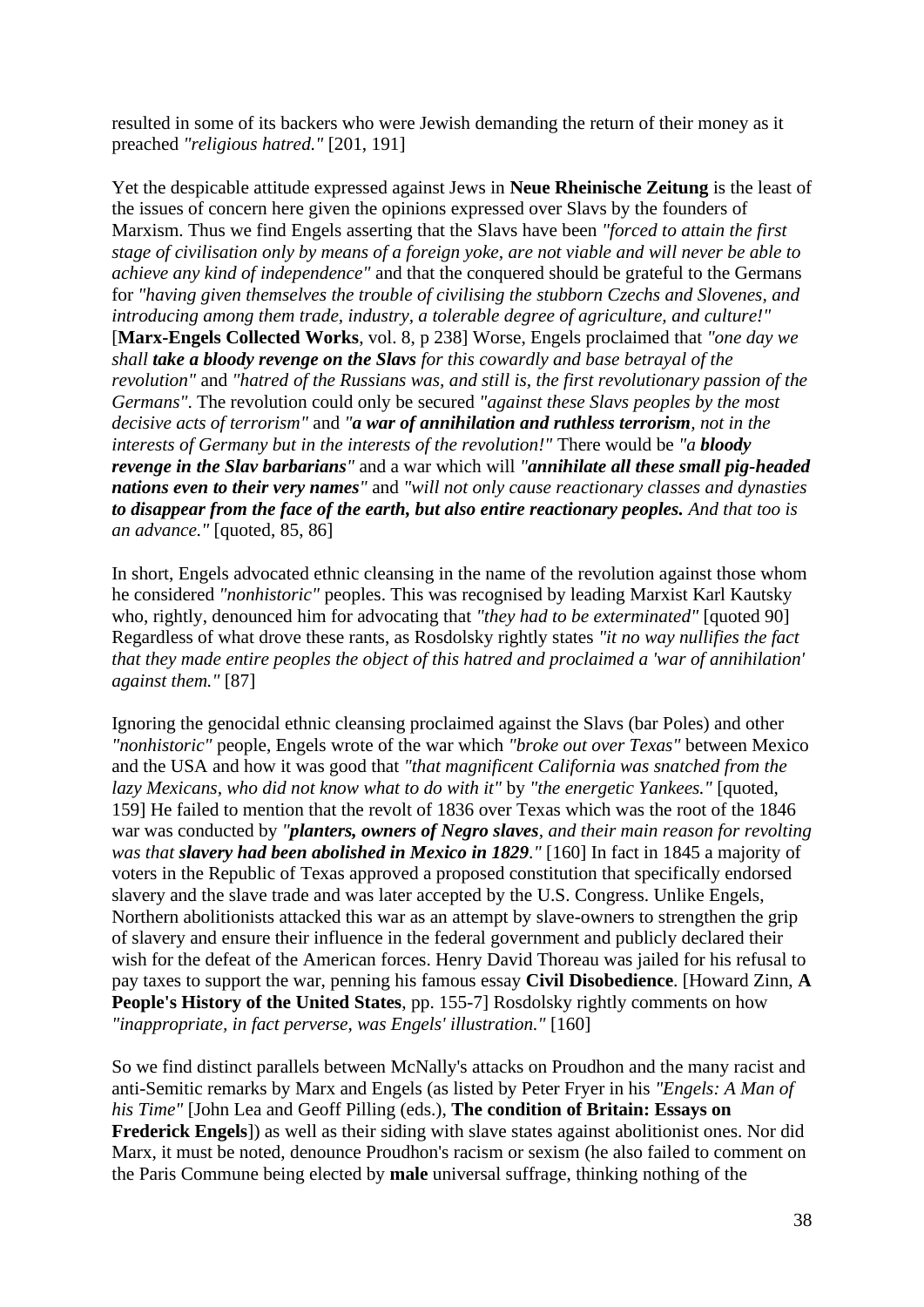exclusion of half the population while proclaiming its democratic nature). Strangely, most Marxists (rightly) condemning Proudhon for his bigotries are silent about this -- as silent as they are on the awkward facts that Proudhon did not actually support the Southern States in the American Civil War and that a one-off, never repeated, comment made in a private notebook simply cannot be taken as expressing his political ideas (see [section 4](append31.html#app4) for details).

The fact is, once we correct McNally's errors, we discover that the vast majority of Proudhon's and Bakunin's positions are **not** *"backward-looking and narrow-minded"*, quite the reverse. Where a position **is** so (Proudhon's position to trade unions and feminism being the most obvious examples) then we quickly discover that subsequent anarchists publicly rejected it. Most of the position's McNally paints as *"anarchist doctrine"* were not actually held by either Proudhon or Bakunin (such as, opposition to industry and collectively-owned and managed property). Rather than take examples which are common to most anarchist theorists -- and so actually reflective of *"anarchist doctrine"* -- McNally takes only a few positions held by one, at most two, major anarchist thinkers. Worse, these positions are tangential to the core of their ideas and, indeed, directly opposed to them (such as infrequently expressed bigotries against specific peoples being in obvious conflict to their other, more common, support for racial equality). From this minority of examples McNally generalises a theory -- and so violates the basic principles of the scientific method!

So McNally's position leaves something to be desired. Why is Proudhon's opposition to trade unions and strikes is an example *"anarchist doctrine"* while Bakunin's (and Kropotkin's, Malatesta's, Berkman's, Goldman's, etc.) support for both is not? Why is Proudhon's sexism *"anarchist doctrine"* but Bakunin's (and Kropotkin's, Goldman's, Malatesta's, etc.) support for women's liberty and equality is not? Why proclaim Bakunin *"shared most of Proudhon's views"* when anyone who did the most basic research would quickly conclude that in these two issues (and others!) Bakunin rightly rejected the positions McNally raises with regards to Frenchman's ideas? Worse, many of the positions McNally attacks Proudhon for are simply inaccurate -- he simply did not hold the ideas McNally so confidently asserts he did.

Moreover, as Daniel Guérin notes *"[m]any of these masters were not anarchists throughout their lives and their complete works include passages which have nothing to do with anarchism."* Bakunin, for example, was only an anarchist from around 1864 to his death in 1876 while *"in the second part of his career Proudhon's thinking took a conservative turn"*. [**Anarchism**, p. 6] As such, the positions McNally, rightly, attacks (once his errors are corrected!) are clearly *"quirks of personality"* rather than somehow *"rooted in the very nature of anarchist doctrine."* This can be seen from the awkward fact that no later anarchists advocated them. Not to mention the awkward fact that Marx and Engels shared similar views as those McNally attacks Proudhon and Bakunin for having (even if, in reality, they did not hold the positions McNally claims they did).

These examples in themselves prove the weakness of McNally's claims and the low levels of scholarship which lay behind them. Indeed, it is amazing that the SWP/ISO printed this diatribe -- it obviously shows their contempt for facts, history and the intelligence of their desired audience.

### **7. Are anarchists against democracy?**

McNally asserts the following: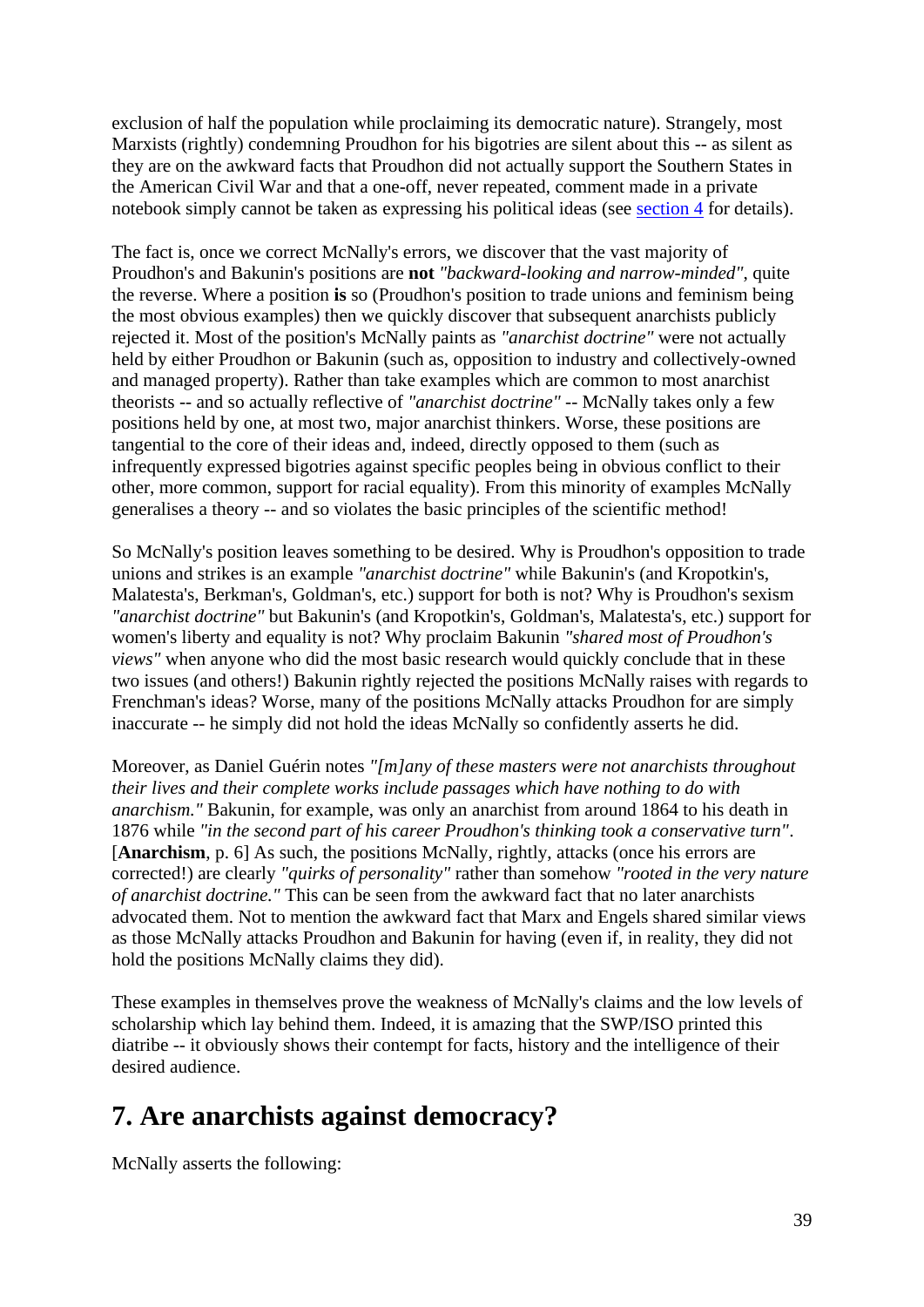*"Originating in the revolt of small property owners against the centralising and collectivising trends in capitalist development (the tendency to concentrate production in fewer and fewer large workplaces), anarchism has always been rooted in a hostility to democratic and collectivist practices. The early anarchists feared the organised power of the modern working class. To this day, most anarchists defend the 'liberty' of the private individual against the democratically made decisions of collective groups."*

As indicated in [section 3,](append31.html#app3) the notion that anarchists are against large-scale industry or collective property is simply an invention. Both Proudhon and Bakunin, for example, argued for collective management and ownership of the means of production by the workers themselves. Indeed, workers' self-management of production and collective ownership were raised in the very first anarchist book, Proudhon's **What is Property?** and both have remained an key aspect of anarchism ever since. Proudhon put it well: *"Large industry and high culture come to us by big monopoly and big property: it is necessary in the future to make them rise from the association."* [quoted by [K. Steven Vincent, **Pierre-Joseph Proudhon and the Rise of French Republican Socialism**, p. 156] So workers' associations running workplaces is at the heart of anarchism, an easy fact to discover if you bother to read Proudhon and Bakunin -- as is the fact that Bakunin supported revolutionary trade unionism as the means of producing a social revolution (see [section 9\)](append31.html#app9). So much for *"fear[ing] the organised power of the modern working class"*!

So the premise of his assertion is factually incorrect. What of the conclusion, the idea that anarchists support the liberty to ignore *"the democratically made decisions of collective groups"*? Here McNally takes a grain of truth to create a lie.

First, however, we need to ask an obvious question: what does "democracy" mean? Or, more correctly, what kind of democracy are we talking about? If quoting Lenin is not **too** out of place, in a section of his pamphlet **The Proletarian Revolution and the Renegade Kautsky** in section entitled *"How Kautsky Turned Marx Into A Common Liberal"*, Lenin stated it was *"natural for a liberal to speak of 'democracy' in general; but a Marxist will never forget to ask: 'for what class?'"* [**The Lenin Anthology**, p. 465] So the question is not whether anarchists support "democracy" or not but what **kind** of democracy and for whom. For if McNally is right (and he is) and there are two kinds of socialism (one "from above" and one "from below") then there are multiple kinds of democracy: centralised and decentralised; unitarian and federal, top-down and bottom-up; bourgeois and workers. That is why Proudhon talked of the workers democracy (*"Démocratie ouvrière"*) in his last work, contrasting it to the democracy (the left-Jacobin bourgeois-republican democracy which included the state socialists), but the elements of which he had been expounding upon since the 1840s.

A close reading of Proudhon shows that his main opposition to "democracy" was that it was, paradoxically, not democratic enough as it referred to the Jacobin notion that the whole nation as one body should elect a government. In such a regime *"the People reigns and does not govern, which is to deny the Revolution."* [**Property is Theft!**, p. 267] He sought a social organisation in which people had meaningful control over their own lives -- as individuals and as groups, collectives. This was not possible under a centralised democracy and so *"universal suffrage provides us, . . . in an embryonic state, with the complete system of future society. If it is reduced to the people nominating a few hundred deputies who have no initiative . . . social sovereignty becomes a mere fiction and the Revolution is strangled at*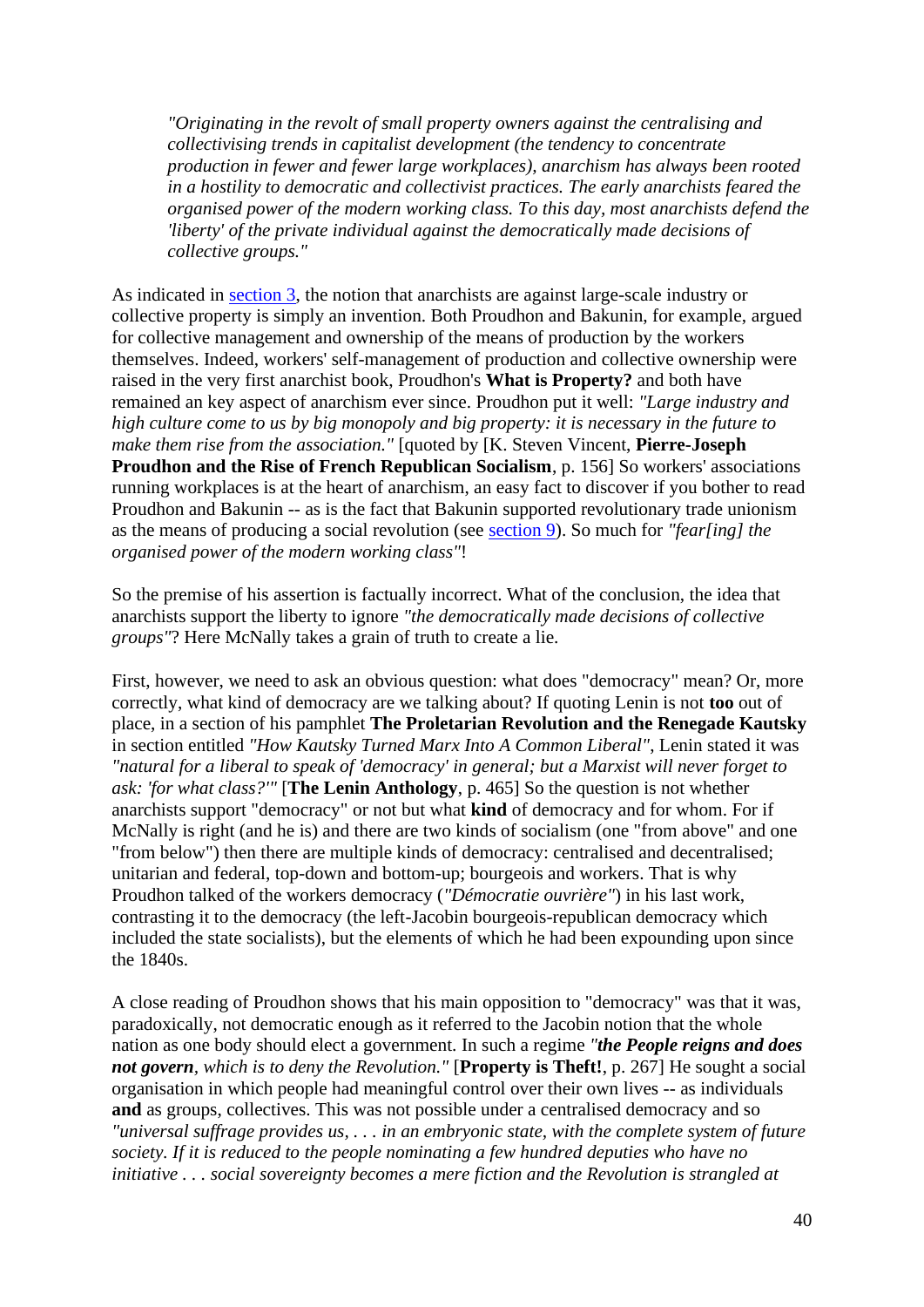*birth."* [**Selected Writings of Pierre-Joseph Proudhon**, p. 123] Nor was it possible as long as workers did not control their work and workplaces. This meant, as discussed in [section 4,](append31.html#app4) he argued for a decentralised, federal bottom-up system of communal and workplace associations based on elected, mandated and recallable delegates:

*"we are all voters; we can choose the most worthy . . . we can follow them step-bystep in their legislative acts and their votes; we will make them transmit our arguments and our documents; we will suggest our will to them, and when we are discontented, we will recall and dismiss them.*

*"The choice of talents, the imperative mandate . . . and permanent revocability are the most immediate and incontestable consequences of the electoral principle. It is the inevitable program of all democracy.* [**Property is Theft!**, p. 273]

As we noted in [section 5,](append31.html#app5) Bakunin had identical ideas on the need for a decentralised, federal, bottom-up social organisation based on elected, mandated and recallable delegates. Rather than express *"hostility to democratic and collectivist practices"*, anarchists have always sought to discover which social forms allow **genuine** democratic and collectivist practices to flourish -- a "democracy" which reduces the masses to simply picking their masters every few years while workers were employed by bosses would not promote libertarian values. Hence the support for workers' self-management of production by democratic associations, communal self-government and social-economic federalism even the casual reader would find in the works of Proudhon and Bakunin but which McNally fails to mention.

Anarchists are well aware that support for democratic collectives in the workplace and community is a necessary but not sufficient condition for individual freedom (to quote McNally, the *"challenge is to restore to socialism its democratic essence, its passionate concern with human freedom"*). This is because collectives can make bad decisions, the majority can -- and does -- act oppressively towards the minority. For example, the United States has seen numerous votes on the issue of homosexual rights which saw the majority of voters or their representatives reject equality. That the majority are against equality for gays does not make it right -- anymore than previous majorities against equality for women and blacks were right. If a majority vote for a right-wing party which promises to make strikes illegal would McNally accept that decision and urge trade unionists to obey the democratic decisions of the collectivity? Would a referendum result make it any more just and worthy of respect? What if the majority vote to ban the teaching of evolution in all schools? And, finally, what if the majority vote in favour of authoritarian regimes? This is no idle question, it happened in, for example, France in 1851 and 1852 (much to Proudhon's disgust).

Perhaps it is not surprising, then, that the right often invoke the *"silent majority"* against the progressive minorities seeking change. The term was popularised (though not first used) by U.S. President Richard Nixon in 1969 when he asked for the support of *"the great silent majority of my fellow Americans"*, those who felt threatened by attacks on "traditional values" during the 1960s -- the civil rights, women's and peace movements as well as student rebellions, the counter-culture, wildcat strikes, and so on. Nixon, it should be noted, won a landslide victory in the 1972 Presidential election and took 49 of 50 states. The Thatcher government, likewise, invoked its democratic credentials (in spite of never receiving an actual majority of support) when launching state repression against strikes (particularly the 1984-85 miners' strike) and imposing the most draconian anti-union laws in the Western World. Their trade union "reforms" included forcing a paper ballot of members before taking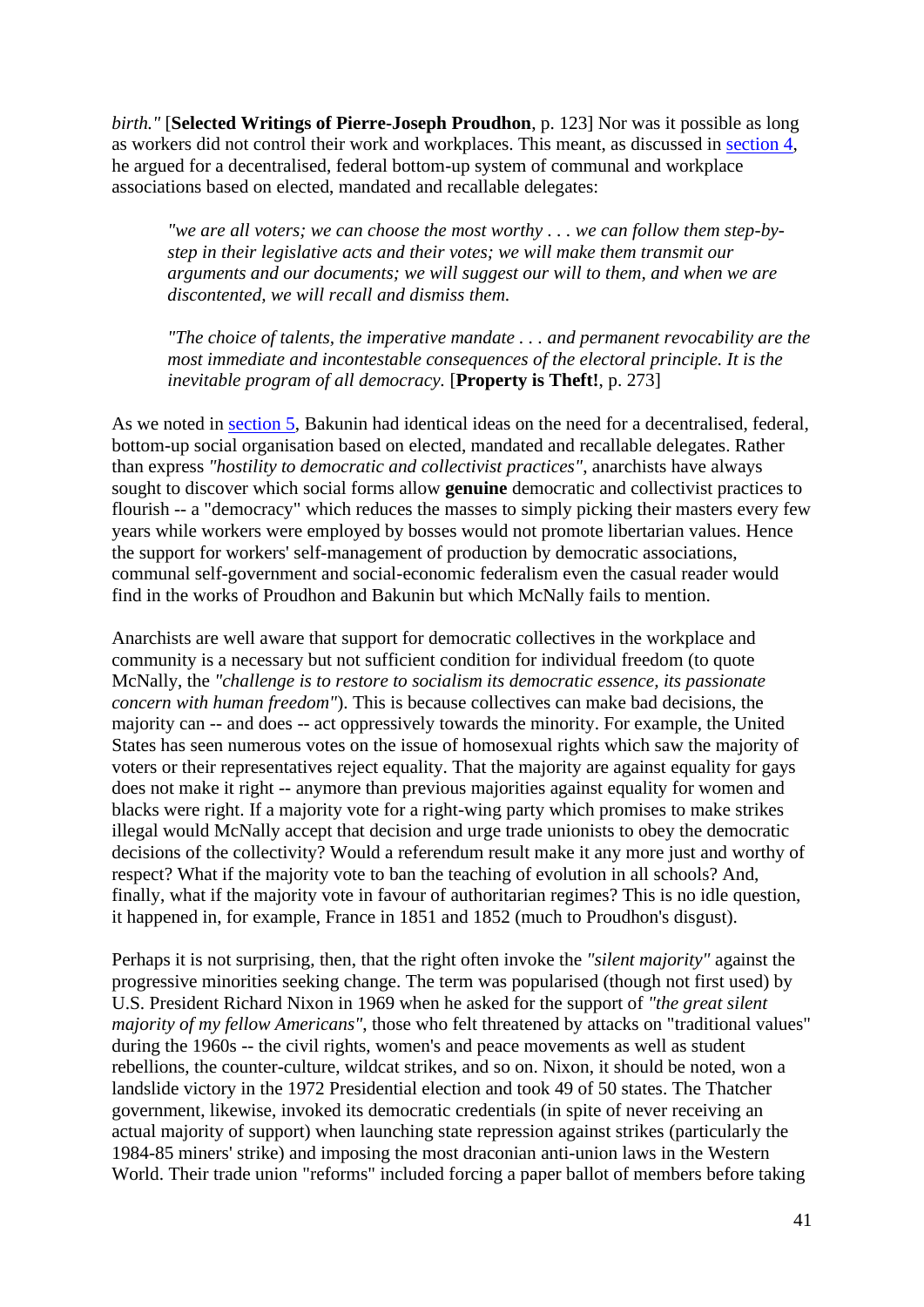strike action, so replacing the mass union meeting with the atomised democracy of the bourgeois state. Many Tory politicians wish to go further and impose yet more legislation which would outlaw strikes unless a majority of trade union members take part in the ballot as well as the majority voting for strike action (rather than just the majority of those voting in the ballot) -- in the interests of "democracy", of course, as it would stop "unrepresentative" minorities disrupting the (non-union) majority.

Needless to say, this is a condition they never suggest for the electing of politicians for good reason: "democratic" government usually means government by those elected by a minority of a population. For example, in the 2012 London Mayor election the successful candidate received just over 50% of a 38% turn-out, meaning that the successful candidate represented a mere 20% of the city's population. It should also be stressed that this minority of voters did not actually make decisions -- that rested in the hands of one person, the mayor. In other words, power over a city of ten million rested in the hands a person elected by 20% of those eligible to vote. The same can be said of U.S. elections, particularly Presidential ones. So democracy can easily mean government by the largest minority although, in practice, it means government of the few elected by the largest minority of the minority who bother to vote. None of which is very democratic and confirms Proudhon's critique that *"nothing resembles a monarchy more than a république unitaire"*. [quoted by Vincent, **Op. Cit.**, p. 211]

So invoking "democracy" is problematic, given its wide number of uses. At its most basic, the majority can be wrong (as can be seen from the numerous crooks, incompetents, authoritarians and demagogues who have managed to win the popular vote). The aim, of course, is to change the views of the majority but that cannot be done by simply obeying its unjust opinions but rather challenging them by direct action -- or *"ignoring"* them to use McNally's term. As we note in [section H.2.11,](sectionH.html#sech11) all progressive movements -- whether trade unionism, civil rights activism, feminism and gay rights -- started out as minorities (and sometimes remained so!) but managed, by direct action and protest (i.e., ignoring the wishes of the majority) to change perspectives and make society more freedom and just (see Kropotkin's essay *"Revolutionary Minorities"* in **Words of a Rebel** for further discussion). Malatesta put it well:

*"We do not recognise the right of the majority to impose the law on the minority, even if the will of the majority in somewhat complicated issues could really be ascertained. The fact of having the majority on one's side does not in any way prove that one must be right. Indeed, humanity has always advanced through the initiative and efforts of individuals and minorities . . . [W]e are even more opposed to domination of the majority by a minority. It would be absurd to maintain that one is right because one is in a minority . . . [I]t is not a question of being right or wrong; it is a question of freedom, freedom for all, freedom for each individual so long as he does not violate the equal freedom of others . . . it is necessary that majority and minority should succeed in living together peacefully and profitably by mutual agreement and compromise, by the intelligent recognition of the practical necessities of communal life and of the usefulness of concessions which circumstances make necessary."* [**Errico Malatesta: His Life and Ideas**, p. 72]

So, yes, anarchists **do** defend the liberty of individuals to rebel against the decisions of collective groups (we should point out that Marxists usually use such expressions as a euphemism for the state, but here we will take it at face value). This is for two very good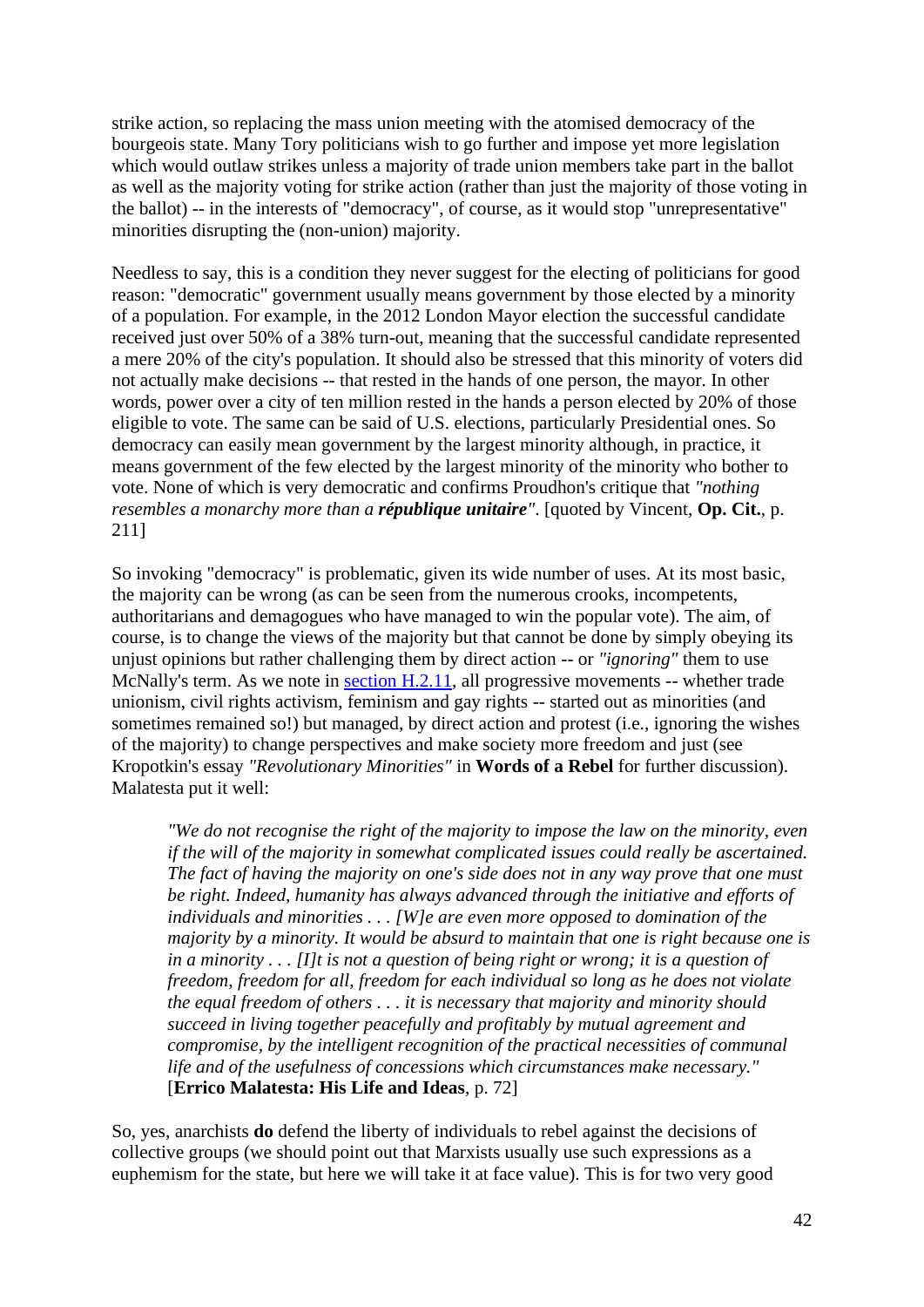reasons. Firstly, the majority is not always right. Secondly, simply because progress is guaranteed by individual liberty -- by **dissent.** That is what McNally is attacking here -- the right of individuals and groups to dissent, to express themselves and live their own lives. As we argue in [section A.2.11,](sectionA.html#seca211) most anarchists are in favour of direct democracy in free associations. However, we agree with Carole Pateman when she argues:

*"The essence of liberal social contract theory is that individuals ought to promise to, or enter an agreement to, obey representatives, to whom they have alienated their right to make political decisions . . . Promising . . . is an expression of individual freedom and equality, yet commits individuals for the future. Promising also implies that individuals are capable of independent judgement and rational deliberation, and of evaluating and changing their own actions and relationships; promises may sometimes justifiably be broken. However, to promise to obey is to deny or limit, to a greater or lesser degree, individuals' freedom and equality and their ability to exercise these capacities. To promise to obey is to state that, in certain areas, the person making the promise is no longer free to exercise her capacities and decide upon her own actions, and is no longer equal, but subordinate."* [**The Problem of Political Obligation**, p. 19]

She indicates an obvious truth which McNally ignores:

*"Even if it is impossible to be unjust to myself, I do not vote for myself alone, but along with everyone else. Questions about injustice are always appropriate in political life, for there is no guarantee that participatory voting will actually result in decisions in accord with the principles of political morality."* [**Op. Cit.**, p. 160]

Thus, for anarchists, a democracy which does not involve individual rights to dissent, to disagree and to practice civil disobedience would violate freedom and equality, the very values McNally claims to be at the heart of Marxism. He is essentially arguing that the minority becomes the slave of the majority -- with no right of dissent when the majority is wrong or being unjust and restricting the freedom democracy is meant to be based upon, reflect and defend. In effect, he wishes the minority to be subordinate, not equal, to the majority. Anarchists, in contrast, because we support self-management also recognise the importance of dissent and individuality -- in essence, because we are in favour of selfmanagement ("democracy" does not do the concept justice) we also favour the individual freedom that is its rationale. We support the liberty of private individuals because we believe in self-management ("democracy") so passionately.

Then there is the question of **which** *"collective groups"* make the democratic decision. This is a key issue for anyone concerned about freedom for its answer determines what kind of democracy we are talking about -- a meaningful one which empowers all or a formal one which restricts what democracy is meant to be about?

For example, during debates on Scottish Independence some commentators suggest that limiting the vote on whether Scotland should withdraw from the UK to just those who lived there was "undemocratic" as the consequences impacted on those who lived in England, Wales and Northern Ireland. However, expanding the vote would have meant that the democratic decision of those in Scotland -- a small minority of the total population of the UK -- would have been irrelevant to the final decision. This can be generalised to all nation states which contain distinct cultural or ethic groupings within it. Can it be considered "democratic"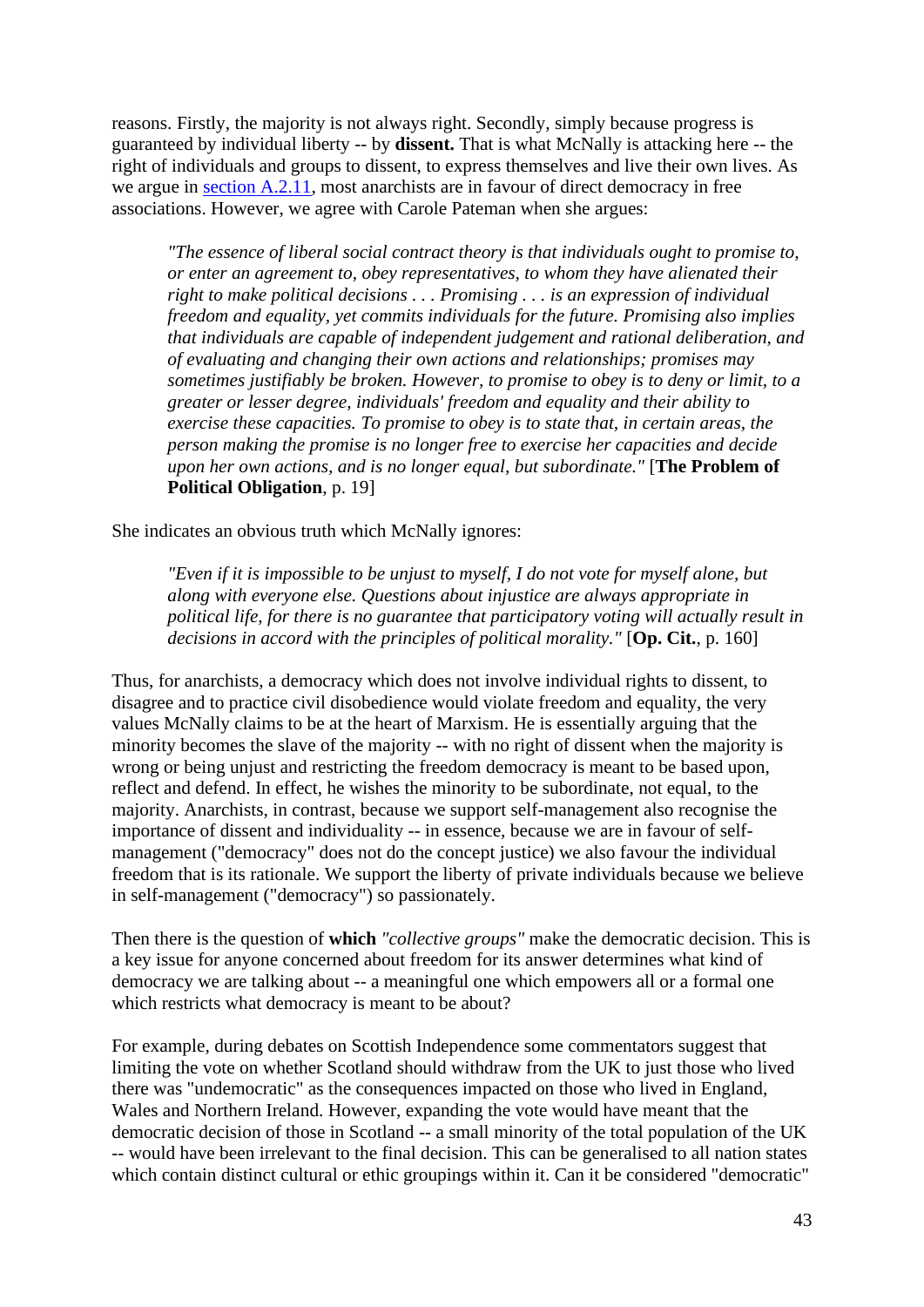to favour *"collective groups"* which ensure the marginalisation of minorities who wish to govern themselves?

This applies with equal force to the labour movement. In terms of strike action, which *"collective groups"* get to decide? Is it a sub-unit of a union branch (for example, IT staff within a University facing a restructuring), the branch (in which the IT staff may be a minority), the region or the national union. The strike decision would impact on all these levels but McNally's position gives no guidance for what is the correct level. Is it "democratic" if the sub-unit of the branch has to face redundancies because the majority of the branch does not support strike action? Is it "democratic" if the local branch cannot strike because the majority of the national union considers it harmful to the union as a whole?

This is no academic discussion as the answer has a significant impact on the evolution of the labour movement. In the Marxist-influenced German unions, the prejudice for centralisation meant that the whole union (in practice, a few leaders at the top) was considered the key collective group and so *"every local strike had first to be approved by the Central, which was often hundreds of miles away and was not usually in a position to pass a correct judgement on the local conditions"* which lead to *"inertia of the apparatus of the organisation [and] renders a quick attack quite impossible"*. The unions were *"condemned . . . to stagnation"* and the structure *"kills the spirit and the vital initiative of its members."* This *"turned over the affairs of everybody in a lump to a small minority"* and resulted in *"barren official routine"* which *"crushed individual conviction, kills all personal initiative by lifeless discipline and bureaucratic ossification and permits no independent action."* [**Anarcho-Syndicalism**, p. 61 and p. 60]

The anarchist position is clear -- the appropriate group makes the decision. Thus federalism allows *"free combination from below upward, putting the right of self-determination of every member above everything else and recognising only the organic agreement of all on the basis of like interests and common convictions."* [Rocker, **Op. Cit.**, p. 60] Unsurprisingly, then, we discover that the most militant British union was that of the miners which had, due to syndicalist influence, a decentralised, federal structure based on autonomous branches. And, as Rocker notes, while the German unions made no attempt to resist the Nazi seizure of power, the anarcho-syndicalist CNT rose in insurrection and stopped Franco across twothirds of Spain in 1936.

Simply put, Marxism (as McNally presents it here) flies in the face of how societies change and develop. New ideas start with individuals and minorities and spread by argument and by force of example. McNally is urging the end of the free expression of individuality. For example, who would seriously defend a society that "democratically" decided that, say, homosexuals should not be allowed the freedom to associate? Or that inter-racial marriage was against "Natural Law"? Or that trade unions and strikes should be outlawed as the acts of "selfish" minorities? Or that socialists were dangerous subversives and should be banned? He would, we hope (like all sane people), recognise the rights of individuals to rebel against the majority when the majority violate the spirit of association, the spirit of freedom and equality which should give democracy its rationale. However, if he did then he would have to also admit the correctness of the anarchist position.

So McNally fails to understand the rationale for democratic decision making -- it is not based on the idea that the majority is always right but that individual freedom requires democracy to express and defend itself. By placing the collective above the individual, McNally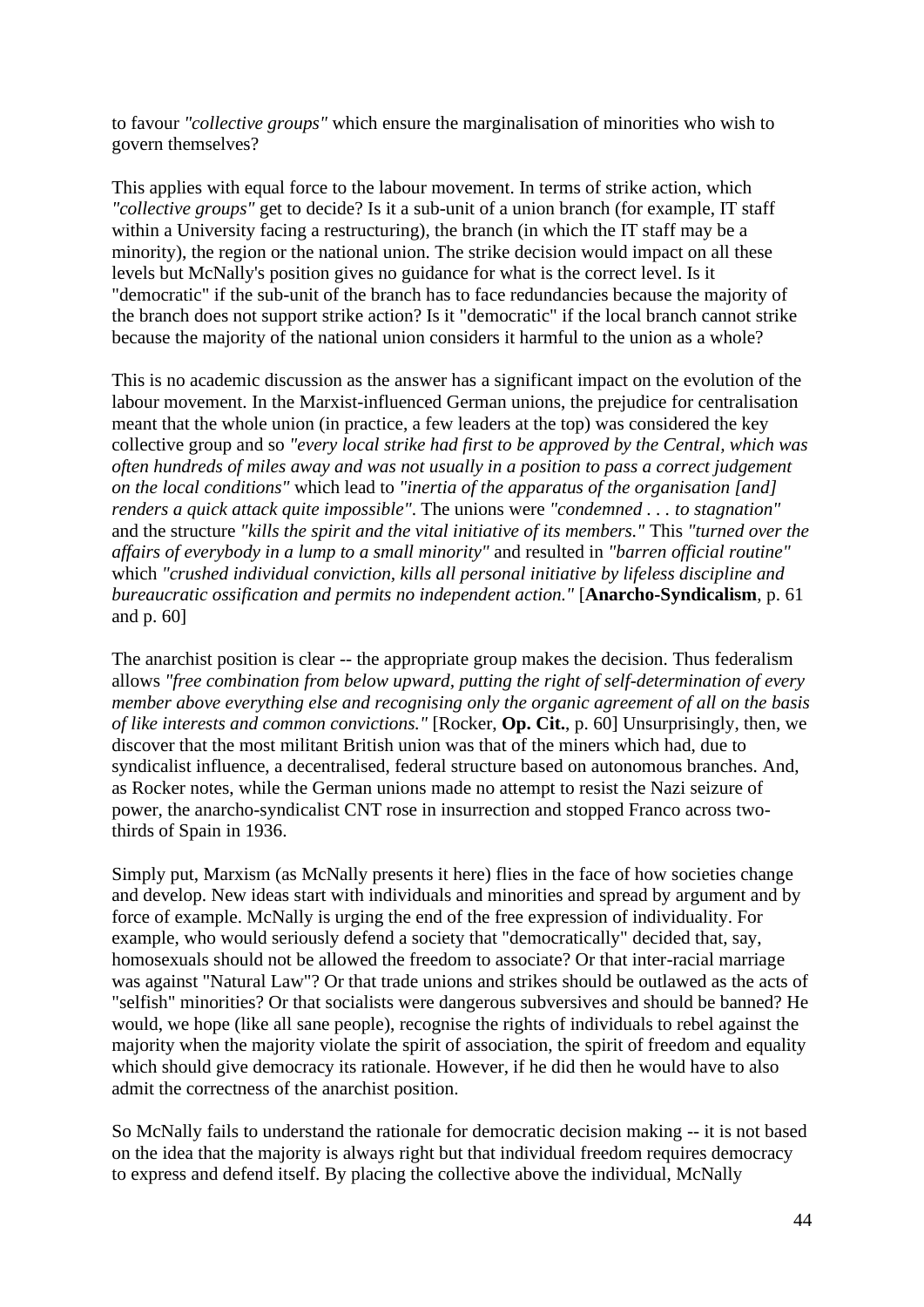undermines democracy and replaces it with little more than tyranny by the majority -- or, more likely, those who claim to represent the majority. It also, ironically, places him on the wrong side within his own political tradition.

If we take McNally's comments seriously then we must conclude that those members of the German Social Democratic Party who opposed their party's role in supporting the First World War were acting inappropriately. Rather than express their opposition to the war and act to stop it, according to McNally's "logic", they should have remained in their party (after all, **leaving** the party meant ignoring the democratic decision of a collective group), accepted the democratic decision of the collective and supported the Imperialist slaughter in the name of party democracy. Indeed, the minority of anti-war Social-Democratic representatives in the German Parliament did precisely that, refusing to vote against war credits in 1914 in the name of party discipline (presumably because, as good Marxists, they thought only *"anarchists defend the 'liberty' of the private individual against the democratically made decisions of collective groups"*, to use McNally's words). It took until 1915 for Karl Liebknecht to do the right thing. If quoting Trotsky is not too out of place: *"Do not fear to remain in a minority -- even a minority of one, like Liebknecht's one against a hundred and ten"*. [**History of the Russian Revolution**, vol. 1, p. 293] Common sense as well as political principle indicates that Liebknecht's (belated) defence of socialist internationalism against the democratically made decision of the Social-Democratic representatives (and wider party) was right -- and his principled dissent helped turn the tide against the jingoism of the majority.

Another obvious example is provided by Lenin who, just before the party's seizure of power in 1917, was so frustrated with the conservativism of his own party's central committee that he, *"by way of protest resigns from the Central Committee"* after his *"furious criticism"* had no effect. Rather than abide by the rules of his own party and the majority of its governing body *"by announcing his resignation . . . Lenin obviously wanted to make it possible to free himself in case of need from internal discipline of the Central Committee"*. This meant the *"withdrawing completely beyond the limits of party legality"* and the threat of resigning gave him *"greater freedom to develop his offensive along internal lines."* [**Op. Cit.**, vol. 3, p. 131] Perhaps McNally is of the opinion that a private individual should not ignore the democratically made decisions of collective bodies -- unless the individual in question is Lenin!

We are sure that McNally would reject the notion that Liebknecht and Lenin were wrong -- in **these** cases the rights of minorities (even of one) take precedence over the *"democratic decisions of collectives."* This is because the majority is not always right and it is only through the dissent of individuals and minorities that the opinion of the majority can be moved towards the right one. Thus his comments are fallacious.

Progress is determined by those who dissent and rebel against the status quo and the decisions of the majority. That is why anarchists support the right of dissent in self-managed groups -- in fact, dissent, refusal, revolt by individuals and minorities is a key aspect of selfmanagement. Given that Leninists do not support self-management (rather they, at best, support the Lockean notion of electing a government as being "democracy") it is hardly surprising they, like Locke, view dissent as a danger and something to denounce. Anarchists, on the other hand, recognising that self-management's (i.e. direct democracy's) rationale and base is in individual freedom, recognise and support the rights of individuals to rebel against what they consider as unjust impositions (hence our recognition of the possibility of "the tyranny of the majority" -- see [section I.5.6\)](sectionI.html#seci56). As history shows, the anarchist position is the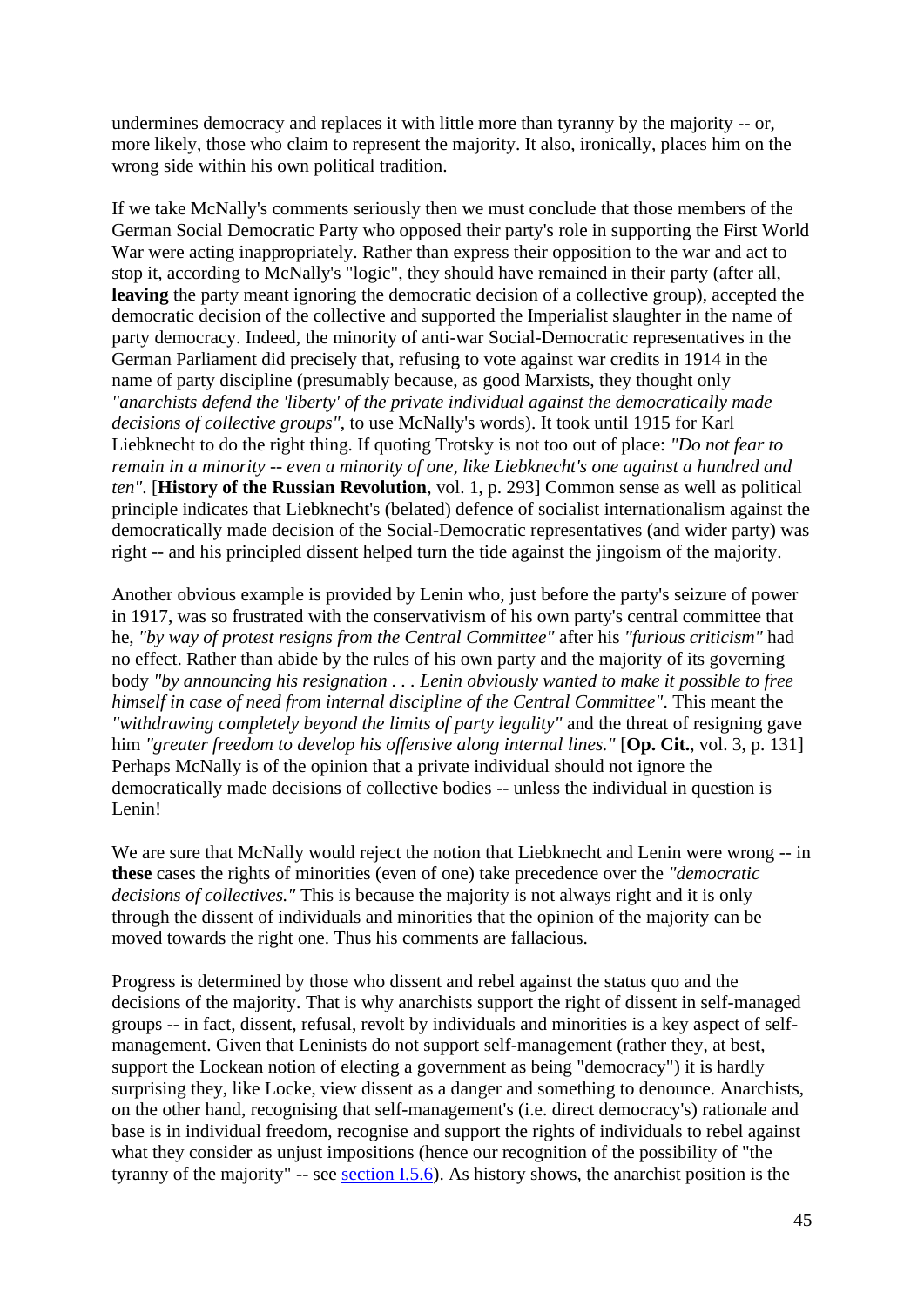correct one -- without rebellion, numerous minorities would never have improved their position. Indeed, McNally's comments is just a reflection of the standard capitalist diatribe against strikers and protestors -- they do not need to protest, for they live in a "democracy."

So, yes, anarchists do support individual freedom to resist even democratically made decisions simply because democracy **has to be** based on individual liberty. Without the right of dissent, democracy becomes a joke and little more than a numerical justification for tyranny (usually of the few who make up the so-called "democratically elected" government). Thus McNally's latter claim that the *"challenge is to restore to socialism its democratic essence, its passionate concern with human freedom"* seems farcical -- after all, he has just admitted that Marxism aims to eliminate individual freedom in favour of *"collective groups"* (i.e. the government). Unless of course he means freedom for the abstraction "humanity" rather than concrete freedom of the individual to govern themselves as individuals and as part of freely joined self-managed associations? For those who really seek to restore to socialism its passionate concern for freedom the way it clear -- anarchism. Hence Murray Bookchin's comments:

*"Here is the nub of the problem [with] . . . Marxism . . . its perspectives are orientated not towards concrete, existential freedom, but towards an abstract freedom -- freedom for 'Society', for the 'Proletariat', for categories rather than for people."* [**Post Scarcity Anarchism**, p. 148]

Anarchism, on the other hand, favours freedom for people and that implies two things - individual freedom and self-management (direct democracy) in free associations. Any form of "democracy" not based on individual freedom would be so contradictory as to be useless as a means to human freedom (and vice versa, any form of "individual freedom" -- such a liberalism -- which denies self-management would be little more than a justification for minority rule and a denial of human freedom). Ultimately, McNally's attack on anarchism fails simply because the majority is not always right and dissent a key to progress. That he forgets these basic facts of life indicates the depths to which Marxists will sink to distort the truth about anarchism.

Not that those in the Bolshevik tradition have any problem with individuals ignoring the democratic decisions of collective groups. The Bolsheviks were very happy to let individuals ignore and revoke the democratic decisions of collective groups -- **as long as the individuals in question were the leaders of the Bolshevik Party**. As the examples we provide later (in [section 8\)](append31.html#app8) indicate, leading lights in the Leninist tradition happily placed the rights of the party before the rights of working people to decide their own fate. Thus McNally comments are strange in the extreme. Both anarchists and Leninists share a belief that individuals can and should have the right to ignore decisions made by groups. However, Leninists seem to think only the government and leadership of the Party should have that right while anarchists think **all** should. Unlike the egalitarian support for freedom and dissent for all anarchists favour, Leninists have an elitist support for the right of those in power to ignore the wishes of those they govern. Thus the history of Marxists parties in power expose McNally as a hypocrite and as we argue in [section 14,](append31.html#app14) Leninist ideology provides the rationale for such action. Thus his attempt to portray anarchism as "anti-democratic" is somewhat ironic.

McNally states that anarchists *"oppose even the most democratic forms of collective organisation of social life. As the Canadian anarchist writer George Woodcock explains: 'Even were democracy possible, the anarchist would still not support it . . . Anarchists do not*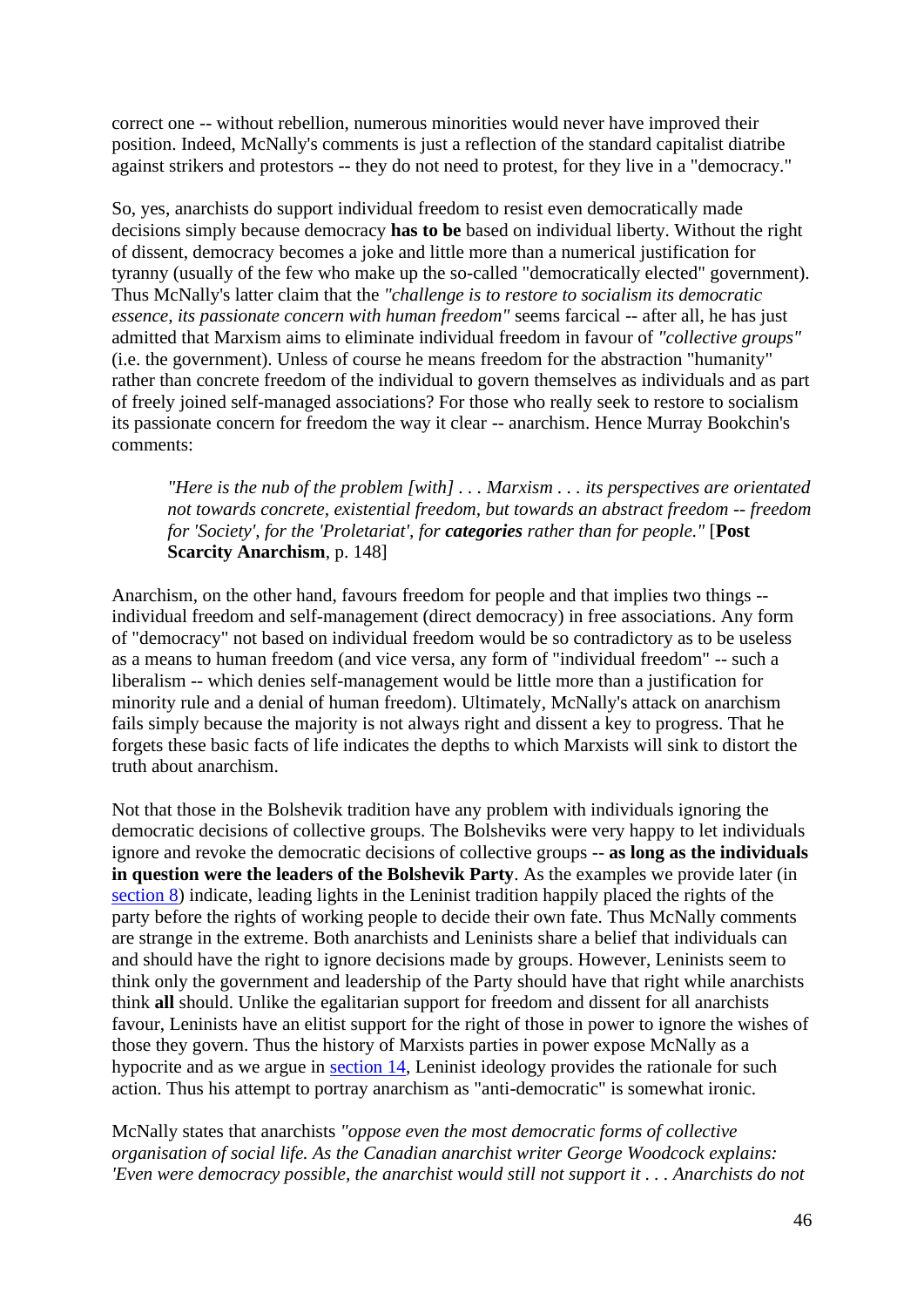*advocate political freedom. What they advocate is freedom from politics . . .' That is to say, anarchists reject any decision-making process in which the majority of people democratically determine the policies they will support."*

It is perhaps understandable that McNally fails to provide a reference for Woodcock's quote given that the two parts come from different chapters of the pamphlet **Anarchy or Chaos**. The first part (*"Even were democracy possible, the anarchist would still not support it"*) appears in chapter 3 on page 20 while the second (*"Anarchists do not advocate political freedom. What they advocate is freedom from politics"*) comes from chapter 15, page 108. In other words, McNally skips most of the pamphlet and ignores such trivial discussions as anarchist support for organisation and so collective decision making, the links between anarchism and syndicalism (including a chapter explaining syndicalist ideas), revolutionary anarchist support for collective property in the means of production and products (libertarian communism) as well as what was meant by *"political freedom"* and *"democracy"*.

It is useful, then, to present what Woodcock **actually** argued in order to understand what anarchism stands for. First, it should be stressed that Woodcock is very specific about what he meant by democracy: *"for democracy puts forward the will of the majority as the supreme law, and declares that society must be governed, and the individual, whether he agrees or not, be coerced by that will."* Thus he is not discussing democratic decision making within free associations but rather the majority passing laws which all must obey. As indicated above, this is not an unproblematic situation. Woodcock indicates this by noting the *"laws against bigamy, abortion, homosexual practices, transvestism, and other [so-called] sexual deviations, as well as the semi-official persecution of the unmarried mother and the bastard child, protect the institution of the family"*. Thus *"laws protecting the state [or the wishes of the majority] find their way into every sphere of life, and involve the prohibition of activities that, at first consideration, would appear to have no bearing on the social structure."* [**Op. Cit.**, p. 20 and p. 107]

So it is essential to remember that democracy and freedom need not go hand-in-hand - majorities can, and do, restrict the freedom of individuals in repressive and unjust ways. So while democracy is a necessary condition for freedom it is not sufficient for, ultimately, the defining feature of democracy is **not** that the majority is always right but rather that a ruling minority cannot be trusted to not abuse its position and power. This is why Woodcock states *"Anarchists seek neither the good of a minority, nor the good of the majority, but the good of all."* He also notes that in so-called democracies it is usually the handful of people who make up the "democratically elected" government who make the decisions and so it is *"not even of the majority [who rule] but of the privileged few who forms its ruling class"*. [**Op. Cit.**, p. 20] This awareness informs his comments on political freedom which McNally shamefully ignores:

*"Political freedom the right to vote, trial by jury, freedom of speech and press -- does not constitute real freedom. Indeed it masks the unfree nature of the society from which it springs. The right to vote means the right to choose whether one will have a brewer or a lawyer for a master. It does not mean the right to do without a master. Trial by jury means the right to be judged by a handful of petty tradesmen, in accordance with the laws of a society based on property and class . . . Political freedom in a class society is virtually meaningless . . . it is strictly limited in the interests of the controlling class, and its availability is in relation to the class and economic position of the man concerned . . . Democratic freedoms, then, are relative*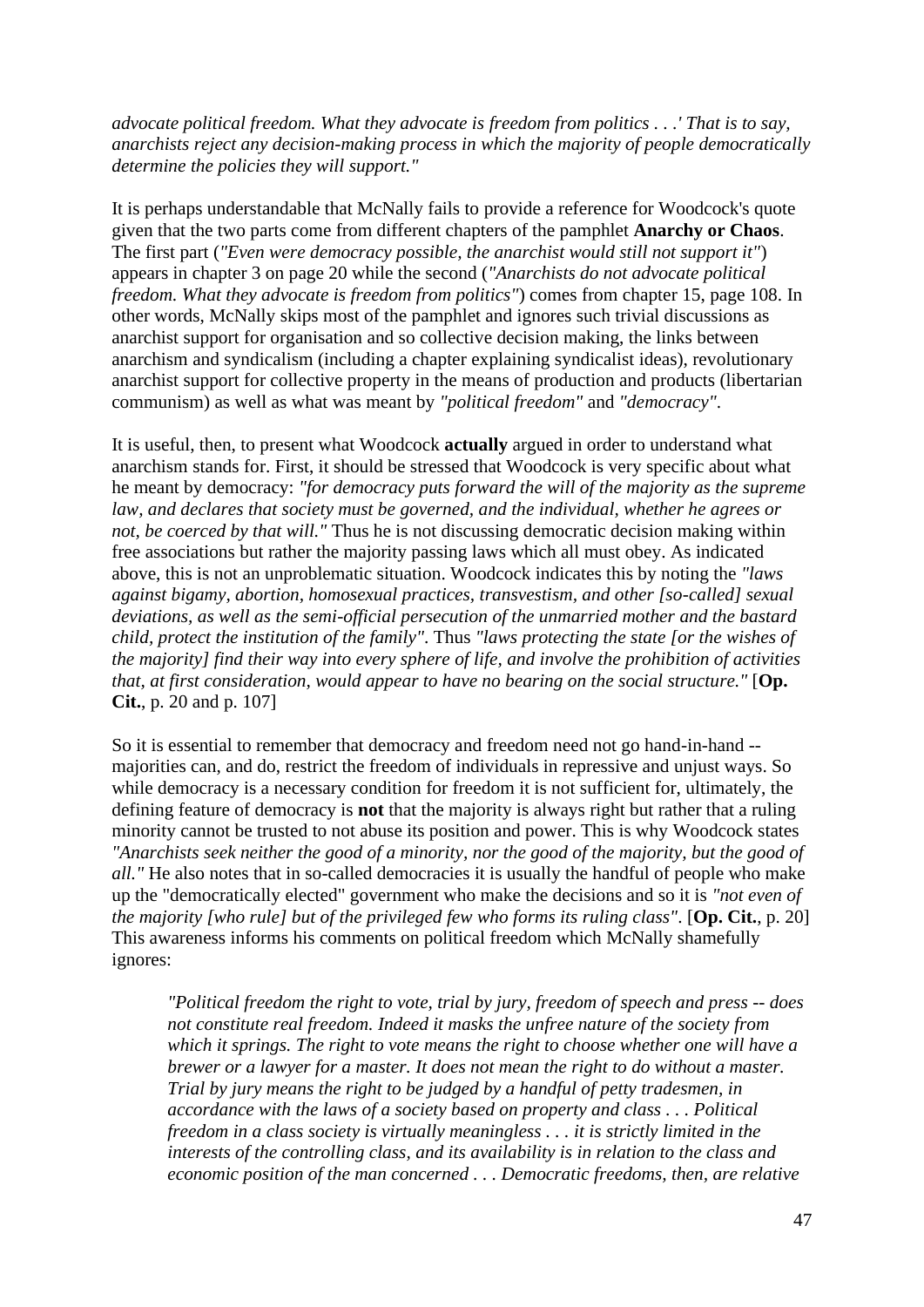*to wealth. But this is not the full measure of the relationship. In reality the rich enjoy a far greater freedom than that . . . In a class society the ruling class are always free owing to their control of the means of production, of the money that in an acquisitive society is the way to all enjoyment. The ruled are not free because lack of control of production, and the benefits of money, liberal education, etc., proceeding there from . . . Moreover, political freedom in a class society (and all political societies are by definition class societies), is relative to the security of that society. The ruling class give just so much political freedom as it is worthwhile and possible to give to keep the people out of mischief . . . Political freedom, at its best, can only be limited, as it maintains the power of property, which, by conferring the right of exploitation, limits the freedom of the exploited, who are the majority of the population . . .*

*"Political freedom is thus, in fact, an ingenious delusion, by which the governing classes give the people the comforting belief that they themselves have made the chains that bind them and that for this reason the chains are necessary and good. It gives men certain liberties that the ruling classes find it wise to concede as a cheap way of buying security, but its very retention of a political system, which means government, which means coercion, must in the end destroy political freedom itself.*

*"Anarchists do not advocate political freedom. What they advocate is freedom from politics, freedom from the institution of government, freedom from coercion, freedom from the law's interference in the lives of individual men and women, freedom from economic domination and inequality . . . Only a society based on control from above has need of coercion. A society based on co-operation can do without oppression and restriction because it is based on the voluntary agreement between its members."* [**Op. Cit.** pp. 105-8]

Ultimately, if you define political freedom as the freedom to elect a government then, obviously, anarchists do not aim for it because we aim to end all governments! As is clear from the pamphlet McNally shamefully rips quotes from. The dishonesty is clear.

Given McNally's assertions about anarchism opposing collective property and being undemocratic, it is useful to also quote Woodcock's words on what anarchism is based on and what it logically implies. He stresses that *"few anarchists contend that absolute individual freedom is possible, or, indeed, desirable . . . man is a social being, depending for his wellbeing on working and living together in society . . . The freedom anarchists seek, then, is a reciprocal freedom, a freedom of men and women recognising each other's rights, a freedom based on justice."* [**Op. Cit.**, p. 105] Therefore:

*"Anarchism . . . is based on the concepts of freedom and justice, justice being that reciprocity of freedom without which no real individual freedom is possible. The social principles that follow from these concepts are mutual aid, or co-operation, and communism, or common ownership of the means of production . . . In the anarchist view these principles are expressed concretely in the administration of economic and functional affairs by voluntary associations of the workers for the purpose of running the factories and the farms and providing the necessary social services such as posts, drainage, roads, etc. Each industry would be administered by its own workers who are the most competent people for that purpose . . . who, having expert knowledge of their professions, are obviously better fitted to do this than politicians chosen according to the methods of parliamentary democracy."* [**Op. Cit.**, p. 91]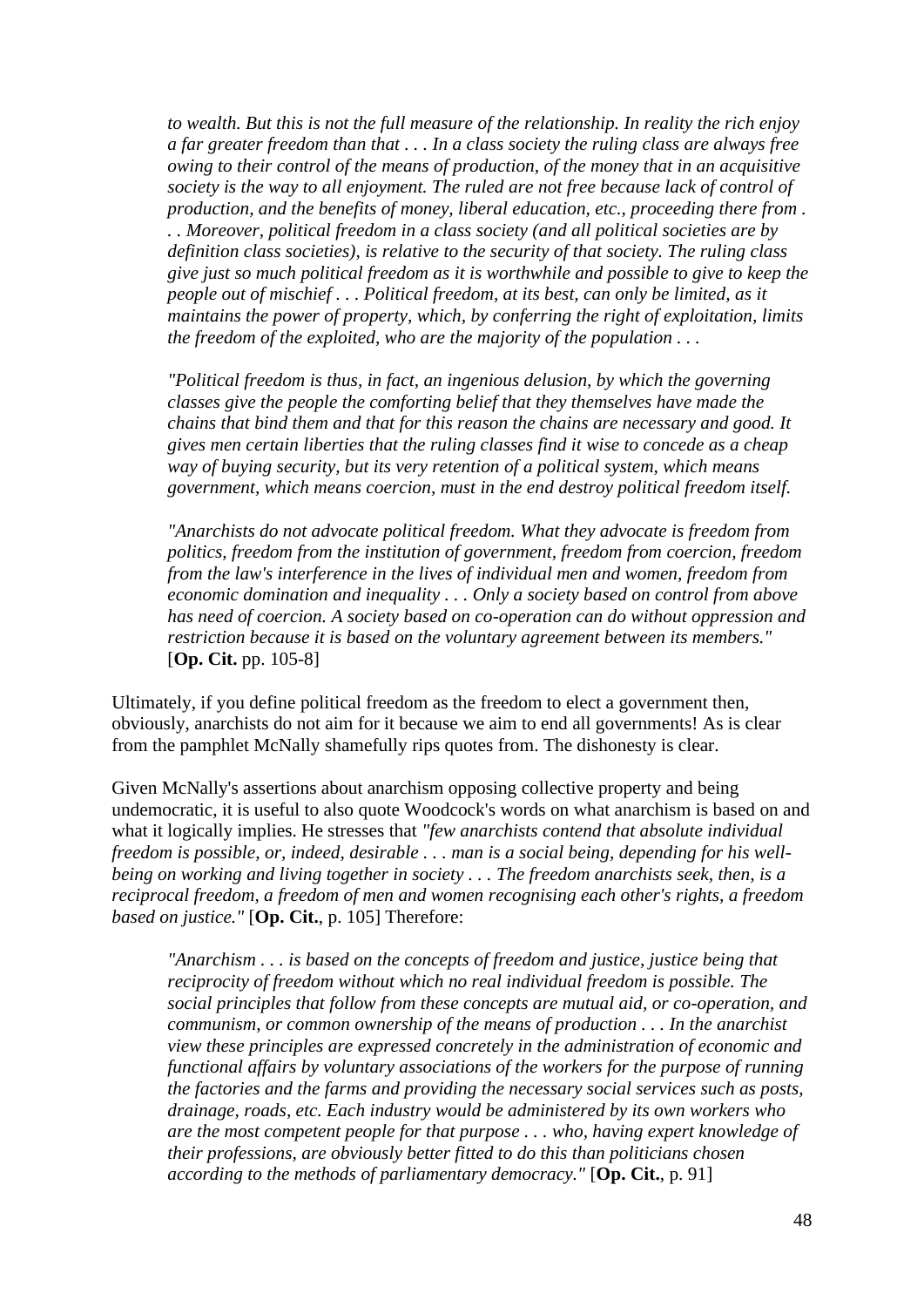The means used to create such a society would be *"prosecuting the economic struggle . . . an organisation on an economic basis which will embrace all the workers, according to their industries and workplaces . . . The syndicate [union], organised and governed by the workers themselves . . . [also] contain[s] the germ of the functional organisation upon which the new society can be built after the revolution."*. Anarchists wish *"that the people themselves take their destiny into their own hands and carry through the social revolution."* [**Op. Cit.**, p. 89]

All of which, to state the obvious, is at odds with McNally's claims about anarchism.

To summarise: Anarchists are not opposed to people in free associations democratically determining the policies they will support (see sections [I.3.1](sectionI.html#seci31) and [I.5.1](sectionI.html#seci51) for more details on this). The minority can then decide to abide by the decision, protest against it or, if all else fails, to leave the association if they cannot tolerate the decisions being made. What we **do** oppose is the assumption that the majority is always right and that (non-repressive or nonoppressive) minorities should submit to the decisions of the majority no matter how wrong they are. We feel that history is on our side on this one -- it is only by the freedom to dissent, by the direct action of minorities to defend and extent their freedoms that society progresses. We also feel that theory is on our side -- majority rule without individual and minority rights is a violation of the principle of freedom and equality which democracy is said to be built on. Democracy should be an expression of individual liberty but in McNally's hands it is turned into bourgeois liberalism. Little wonder Marxism has continually failed to produce a free society. It has no conception of the relationship of individual freedom to democracy and vice versa.

Finally, we must point out a slight irony in McNally's claim, namely that Marxists usually claim that they seek a society similar to that anarchists seek but have different means to achieve it. In the words of Marx:

*"What all socialists understand by anarchy is this: once the aim of the proletarian movement, the abolition of classes, has been attained, the power of the State . . . disappears, and the functions of government are transformed into simple administrative functions."* [Marx, Engels and Lenin, **Anarchism and Anarcho-Syndicalism**, p. 76]

Or, as the **Communist Manifesto** put it, *"the free development of each is the condition for the free development of all"* [**The Marx-Engels Reader**, p. 491] So, Marxists and anarchists seek the same society, one of individual freedom which means that McNally's comments about anarchism also apply (once the state "withers away", which it never will) to Marxism. But, of course, McNally fails to mention this aspect of Marxism and its conflict with anarchism -- but, then, he fails to discuss what anarchism actually stands for nor does he present an accurate account of its views of democracy and democratic decision making.

# **8. Are Leninists in favour of democracy?**

McNally's attack on anarchism for being anti-democratic, authoritarian and elitist is somewhat ironic given that the Leninist tradition he places himself in **did** destroy democracy during the Russian Revolution -- whether in the soviet, the workplace, the union or the military -- and replaced it with party dictatorship. This means that his attack on anarchism can be turned back on his own politics, with much more justification and evidence.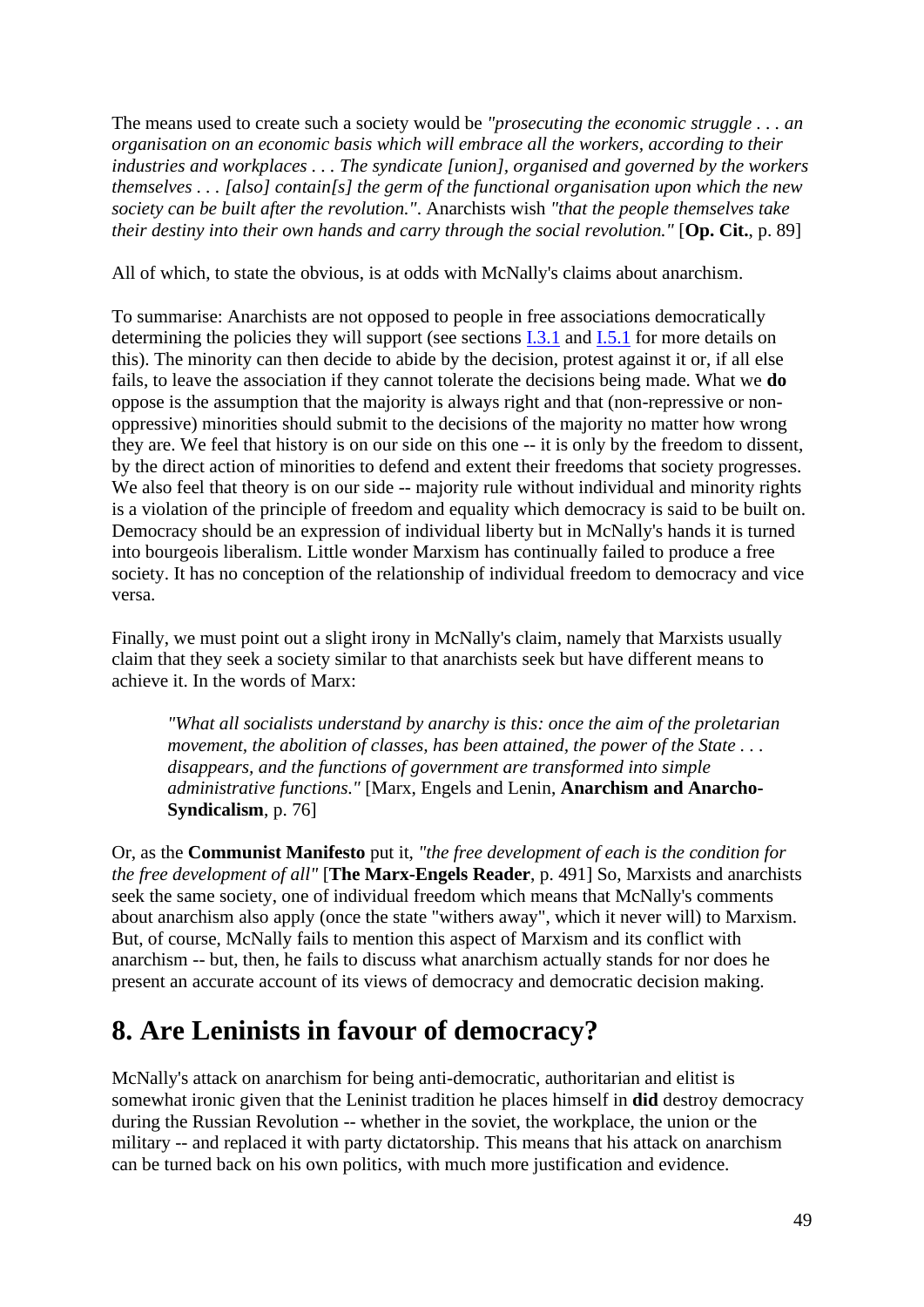We need to understand the importance of comparing the rhetoric of Bolshevism to its reality as we can have repeated pronouncements about "democracy" made while, at the same time, the necessity of party dictatorship is both being practised **and** advocated. Thus Lenin repeatedly contrasted the higher form of democracy expressed by the soviets to bourgeois democracy. In his in 1918 polemic against leading Social-Democrat Karl Kautsky who was accusing the Bolsheviks of being undemocratic, Lenin argued that the *"only view that corresponds to Marxism"* was expounded by Plekhanov (the father of Russian Marxism) at the Second Congress of the Russian Social Democratic Party in 1903, namely *"in the revolution the proletariat would, if necessary, disenfranchise the capitalists and <i>disperse any parliament that was found to be counter-revolutionary."* [**Collected Works**, vol. 28, p. 280] Which raises the obvious question, found to be counter-revolutionary by whom? The proletariat? No, according to Plekhanov it was **the party**:

*"Every democratic principle must be considered not by itself, abstractly, but in relation to . . . the success of the revolution [as this] is the highest law. And if the success of the revolution demands a temporary limitation on the working of this or that democratic principle, then it would be criminal to refrain from such a limitation . . . the principle of universal suffrage must be considered from the point of view of what I have designated the fundamental principle of democracy. It is hypothetically possible that we might . . . speak out against universal suffrage . . . If in a burst of revolutionary enthusiasm the people chose a very fine parliament then we would be bound to make it a long parliament; and if the elections turned out unsuccessfully, then we would have to try to disperse it.* [quoted by Samuel H. Baron, **Plekhanov: The Father of Russian Marxism**, p. 242]

As we will discover, the dispersing of elected bodies by the party was not limited to bourgeois Parliaments: soviets were also subject to this policy. Perhaps this is unsurprising, given that before seizing power Lenin had repeatedly equated the power of the Bolsheviks with that of the proletariat. Thus *"Bolshevik power"* was *"one and the same thing"* as *"proletarian revolutionary power"* and so the Second All-Russian Congress *"gave a majority to the Bolshevik Party and put it in power."* [**The Lenin Anthology**, p. 413 and p. 419] While problematic (it substitutes the party for the class), it could be argued that as the party was supported by the majority of workers (but not peasants) then the Bolshevik government was democratic. Which is true, in the limited bourgeois sense. The question is what would happen if the workers turned against the party -- would it give up its power as required by a movement committed to democracy? Unfortunately for McNally, the answer was: no.

Before discussing this, we must present some context and discuss the Bolshevik regime from the democratic perspective of one-person, one-vote. **Before** seizing power, Lenin protested that the Bolsheviks *"must pass a resolution demanding equal suffrage (both in the Soviets and at trade union congresses), branding the slightest departure from equality as a fraud* ... *We cannot tolerate a fraud of democracy if we call ourselves 'democrats'. We are not democrats but unprincipled people if we tolerate this!!"* [**Collected Works**, vol. 25, p. 304] After winning around 25% of the votes in the elections to the Constituent Assembly he was happy with a Soviet Constitution which saw the All-Russian Congress of Soviets being composed of representatives of urban soviets (one delegate for 25,000 voters) and of representatives of the rural congresses of soviets (one delegate for 125,000 inhabitants). In other words, a worker's vote was 5 times more important than a peasant's vote. That this ensured a Bolshevik majority in the Third and Fourth All-Russian Congresses may explain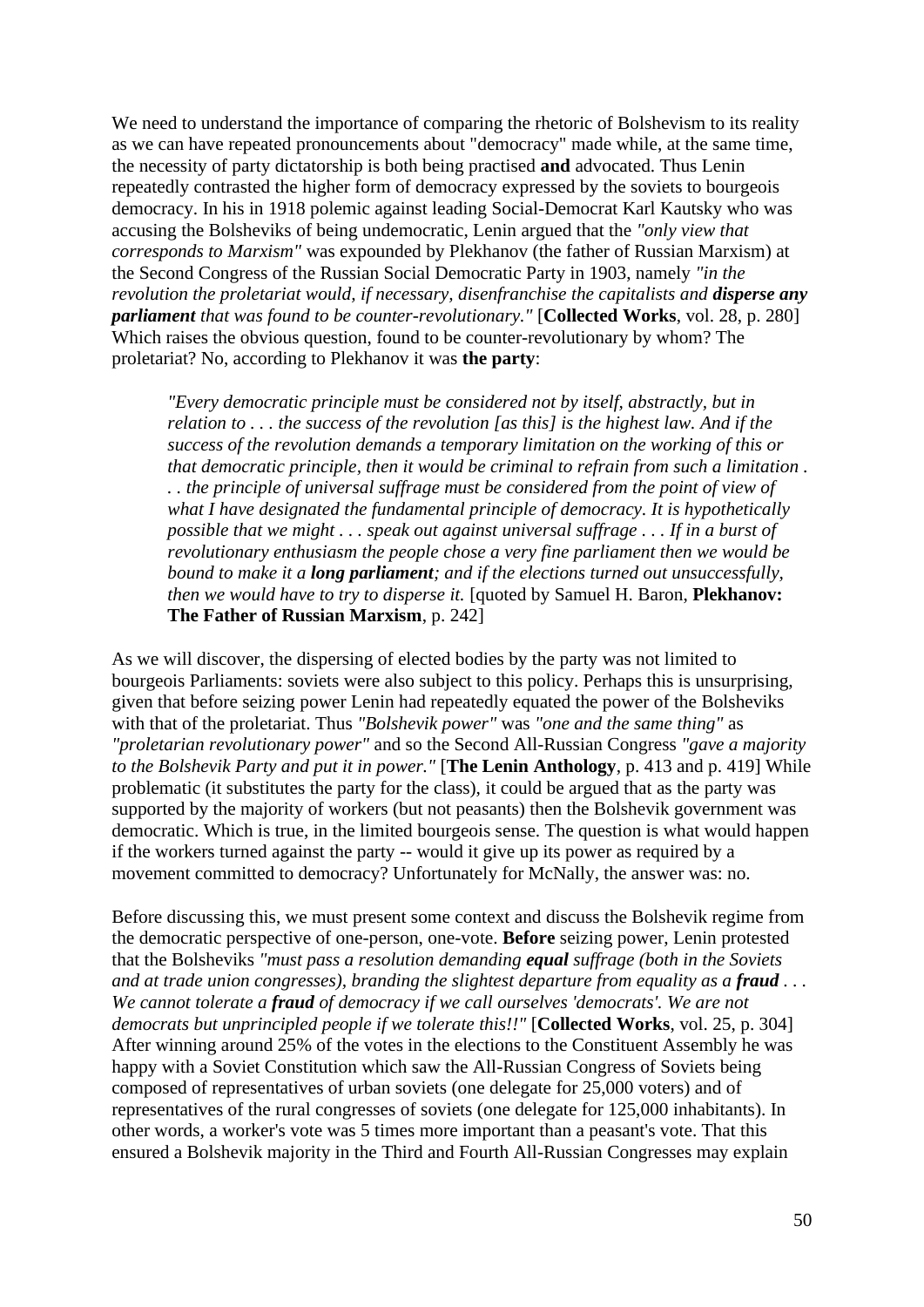this embrace of **unequal** suffrage in 1918 after the votes in the Constituent Assembly had been counted.

Given that the Bolsheviks disbanded the Constituent Assembly in spite of it being elected by universal suffrage (i.e., by democracy) McNally would, undoubtedly, argue -- as Lenin did - that soviet democracy was much superior. Ignoring the awkward issue of unequal suffrage between workers and peasants, the fact is that the Bolsheviks also disbanded soviets which elected non-Bolshevik majorities. Martov, the leader of the left-Mensheviks, recounted in June 1918 how in those *"places where we were in the majority, the soviets will be liquidated".* When *"workers demanded new elections"* the demands were *"stubbornly resisted"* and the issue *"escalated to workers' strikes and the suppression of workers' demonstrations by armed forces"*. If the protests succeeded, then elections resulted in *"a majority to the Mensheviks and SRs"* and in those cases Bolshevik Military Revolutionary Councils ensured *"the soviets were disbanded by armed force or the opposition delegates were expelled as 'counter-revolutionaries' from the soviets"* (although *"Bolshevik investigators themselves could not succeed in implicating even one Menshevik in the conspiracy trials"*). The disbanding of soviets was *"applied to the uzed congresses of peasant soviets."* [*"Iulii Martov's Letter to A.N. Stein"*, pp. 78-82, **The Structure of Soviet History**, Ronald Grigor Suny (ed.), p. 78] Martov gave amongst many the example of Tula and a leading Bolshevik there informed his Party's Central Committee in early 1918 about the means being used there:

*"After the transfer of power to the soviet, a rapid about-face began in the mood of the workers. The Bolshevik deputies began to be recalled one after another, and soon the general situation took on a rather unhappy appearance. Despite the fact that there was a schism among the SRs, and the Left SRs were with us, our situation became shakier with each passing day. We were forced to block new elections to the soviet and even not to recognise them where they had taken place not in our favour."* [quoted by Scott Smith, *"The Socialists-Revolutionaries and the Dilemma of Civil War"*, pp. 83-104, **The Bolsheviks In Russian Society**, Vladimir N. Brovkin (ed.), p. 87]

*"The sum of this evidence from around the country,"* summarises one historian, *"makes clear that the majority of Russian workers were hostile to the Bolsheviks by the spring of 1918 . . . the Bolsheviks simply dissolved opposition-controlled soviets, disregarded workers' opinions, and cracked down brutally on such manifestations of discontent as strikes."* [Smith, **Op. Cit.**, p. 94] This meant disbanding soviets which were elected with the wrong majority and so in response to the *"great Bolshevik losses in the soviet elections"* during the spring and summer of 1918 *"Bolshevik armed force usually overthrew the results of these provincial elections."* For example, in the city of Izhevsk in *"the May election [to the soviet] the Mensheviks and SRs won a majority"* and the following month *"these two parties also won a majority of the executive committee of the soviet. At this point, the local Bolshevik leadership refused to give up power"* and by the use of the military *"abrogated the results of the May and June elections and arrested the SR and Menshevik members of the soviet and its executive committee."* [Samuel Farber, **Before Stalinism**, pp. 23-4]

As we summarise in [section H.6.1,](sectionH.html#sech61) the Bolsheviks applied many tactics to secure their power: soviet elections were delayed, the soviets themselves were packed with their representatives to secure their majority (so making direct election from the workplace irrelevant) and, when all else failed, the soviets themselves were simply, as noted, disbanded. This applied at the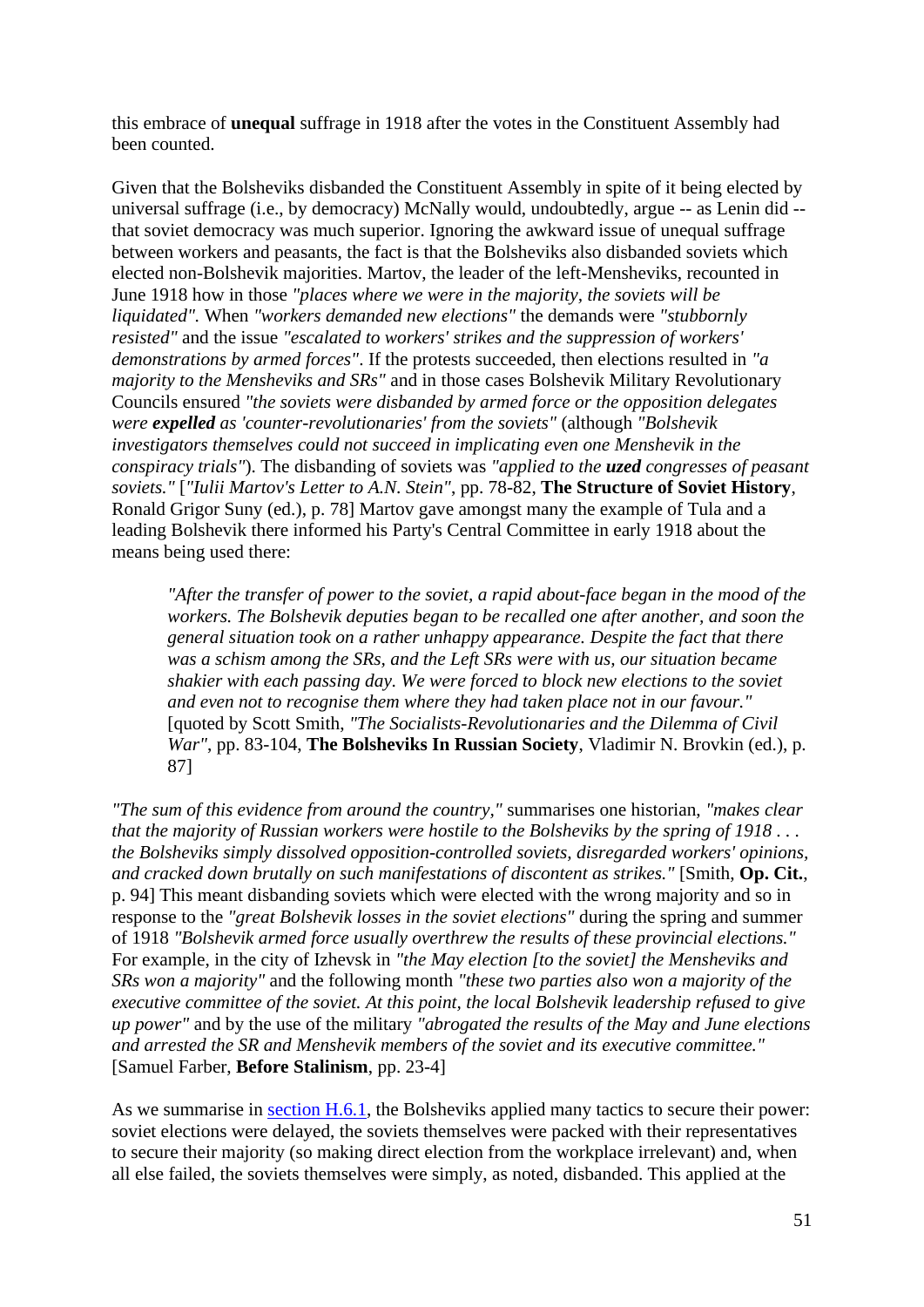national level as well, and *"electoral fraud gave the Bolsheviks a huge majority of congress delegates"* for the fifth All-Russian Soviet Congress in July 1918. The *"number of legitimately elected Left SR delegates was roughly equal to that of the Bolsheviks."* The Left-SRs expected a majority but did not include *"roughly 399 Bolsheviks delegates whose right to be seated was challenged by the Left SR minority in the congress's credentials commission."* Without these dubious delegates, the Left SRs and SR Maximalists would have outnumbered the Bolsheviks by around 30 delegates. This ensured *"the Bolshevik's successful fabrication of a large majority in the Fifth All-Russian Congress of Soviets."* [Alexander Rabinowitch, **The Bolsheviks in Power**, p. 396, p. 288, p. 442 and p. 308]

This was reflected in Lenin's 1917 argument that the *"Bolsheviks have no right to await the Congress of Soviets. They ought to seize the power right now"* [quoted by Trotsky, **The History of the Russian Revolution**, vol. 3, pp. 132-2] The important thing was party power and the soviets were seen as only a means to that end and so perhaps their fate once the Bolsheviks had reached their goal is unsurprising. Hence we see Lenin, in his polemic against Kautsky, pointing with no apparent concerns to the fact that *"97 per cent of the total number of delegates [to the Sixth All-Russian Soviet Congress] were Bolsheviks"* as an example of his party's popular support! [**Collected Works**, vol. 28, p. 303] It should be noted that the delegates to the congress were elected not by workers and peasants but rather by the appropriate soviet body below it. In other words, Bolshevik gerrymandered and packed soviets elected Bolsheviks to the national congress.

Perhaps unsurprisingly, given the reality of their regime, Bolshevik rhetoric started to change. By the end of 1918 the necessity of party dictatorship started to appear in party material and, as Victor Serge noted in the 1930s, *"the degeneration of Bolshevism"* was apparent by that time *"since at the start of 1919 I was horrified to read an article by Zinoviev . . . on the monopoly of the party in power"*. [**The Serge-Trotsky Papers**, p. 188] It must be stressed that Serge's horror was well hidden and, as noted in [section H.1.2](sectionH.html#sech12) he joined the Bolsheviks and publicly defended this monopoly of power as a necessity of revolution. Lenin admitted the reality in 1919:

*"When we are reproached with having established a dictatorship of one party and . . . . a united Socialist front is proposed, we say, 'Yes, it is a dictatorship of one party! This is what we stand for and we shall not shift from that position . . .'"* [**Op. Cit.**, vol. 29, p. 535]

Not only did the Bolsheviks not shift from that position, they recommended this position to the world revolutionary movement at the Second Congress of the Second International in 1920. In the words of Zinoviev:

*"Today, people like Kautsky come along and say that in Russia you do not have the dictatorship of the working class but the dictatorship of the party. They think this is a reproach against us. Not in the least! We have a dictatorship of the working class and that is precisely why we also have a dictatorship of the Communist Party. The dictatorship of the Communist Party is only a function, an attribute, an expression of the dictatorship of the working class . . . the dictatorship of the proletariat is at the same time the dictatorship of the Communist Party."* [**Proceedings and Documents of the Second Congress 1920**, vol. 1, pp. 151-2]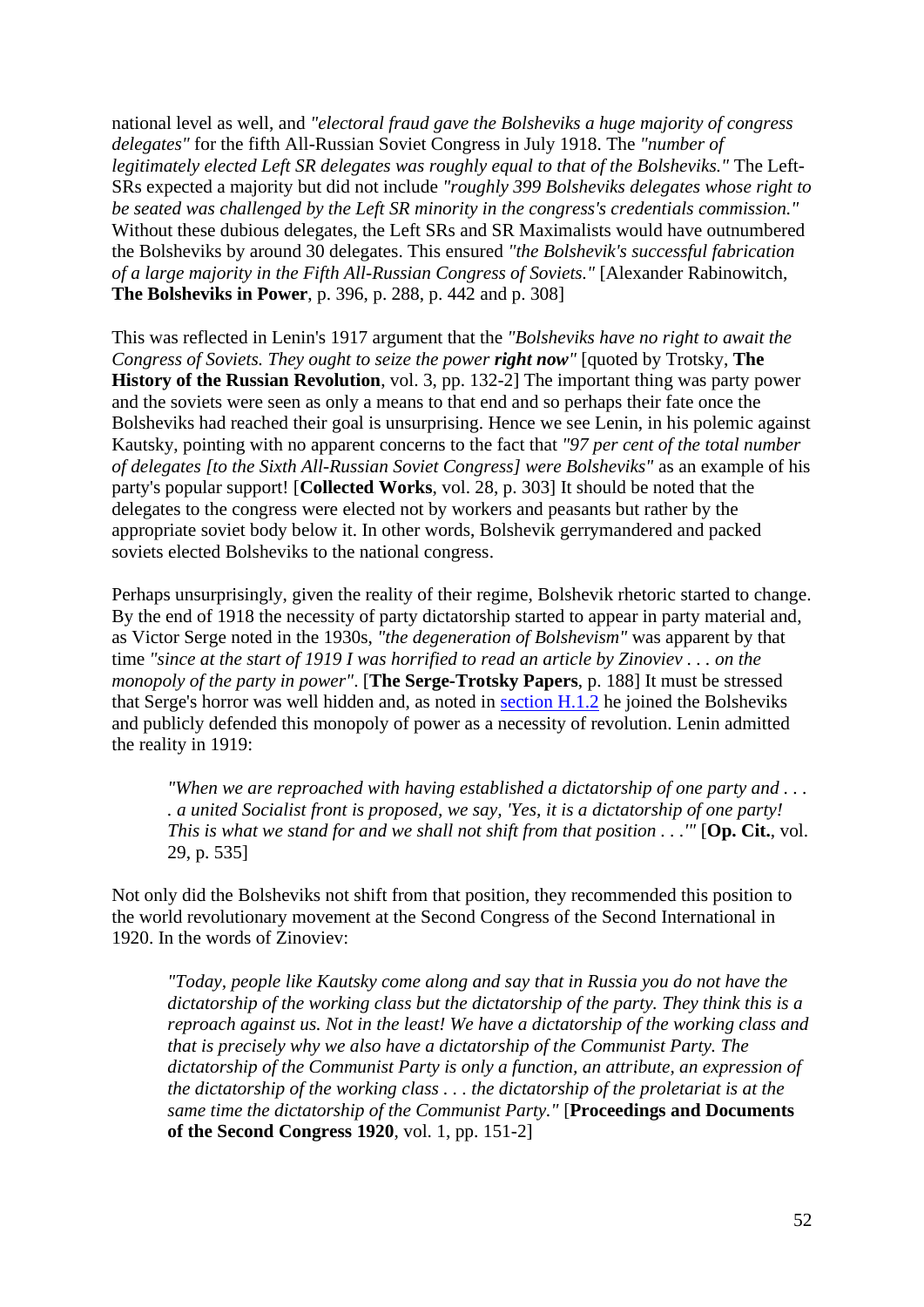*"We must have a state organisation"* he argued, *"and only the party can direct it, because a state political organisation is one that encompasses the best working-class elements of the entire country."* [**Op. Cit.**, p. 154] Elsewhere that year he argued that *"soviet rule in Russia could not have been maintained for three years -- not even three weeks -- without the iron dictatorship of the Communist Party. Any class conscious worker must understand that the dictatorship of the working class can be achieved only by the dictatorship of its vanguard, i.e., by the Communist Party . . . All questions of economic reconstruction, military organisation, education, food supply -- all these questions, on which the fate of the proletarian revolution depends absolutely, are decided in Russia before all other matters and mostly in the framework of the party organisations . . . Control by the party over soviet organs, over the trade unions, is the single durable guarantee that any measures taken will serve not special interests, but the interests of the entire proletariat."* [quoted by Oskar Anweiler, **The Soviets**, pp. 239-40] In short: *"The chief conclusion of the proletarian revolution is the need for an iron, organised and monolithic Party."* [Zinoviev, quoted by Robert Service, **The Bolshevik Party in Revolution**, p. 144] Lenin dismissed the notion that workers could govern themselves:

*"In the transition to socialism the dictatorship of the proletariat is inevitable, but it is not exercised by an organisation which takes in all industrial workers . . . What happens is that the Party, shall we say, absorbs the vanguard of the proletariat, and this vanguard exercises the dictatorship of the proletariat . . . the dictatorship of the proletariat cannot be exercised through an organisation embracing the whole of the class, because in all capitalist countries (and not only over here, in one of the most backward) the proletariat is still so divided, so degraded, and so corrupted in parts . . . that an organisation taking in the whole proletariat cannot directly exercise proletarian dictatorship. It can be exercised only by a vanguard . . . Such is the basic mechanism of the dictatorship of the proletariat, and the essentials of transition from capitalism to communism . . . for the dictatorship of the proletariat cannot be exercised by a mass proletarian organisation."* [**Collected Works**, vol. 32, pp. 20-1]

This, of course, did not stop the Bolsheviks also claiming their regime was far more democratic than any other. In 1920, Zinoviev as head of the Communist International wrote a letter to the **Industrial Workers of the World**, a revolutionary labour union, which stated that the *"Russian Soviet Republic . . . is the most highly centralised government that exists. It is also the most democratic government in history. For all the organs of government are in constant touch with the working masses, and constantly sensitive to their will."* [**Proceedings and Documents of the Second Congress 1920**, vol. 2, p. 928] Lenin, in his diatribe against Left-Wing Communism made a similar claim and proclaimed the soviets *"democratic institutions, the like of which even the best democratic republics of the bourgeois have never known"* while also suggesting that it was *"ridiculously absurd, and stupid"* to make *"a contrast, in general, between the dictatorship of the masses and the dictatorship of the leaders."* He also pointed to *"non-Party workers' and peasants' conferences"* as means by which the party secured its rule and so the Bolsheviks would have to *"support, develop and extend"* non-Party conferences *"to be able to observe the temper of the masses, come closer to them, meet their requirements, promote the best among them to state posts"*. [**The Lenin Anthology**, p. 573] Yet **if** the soviets were so democratic, then why were the non-Party Congresses needed at all? Perhaps because *"the dictatorship of the leaders"* is **not** the same as *"dictatorship of the masses"* and so the Soviets were irrelevant due to the party dictatorship?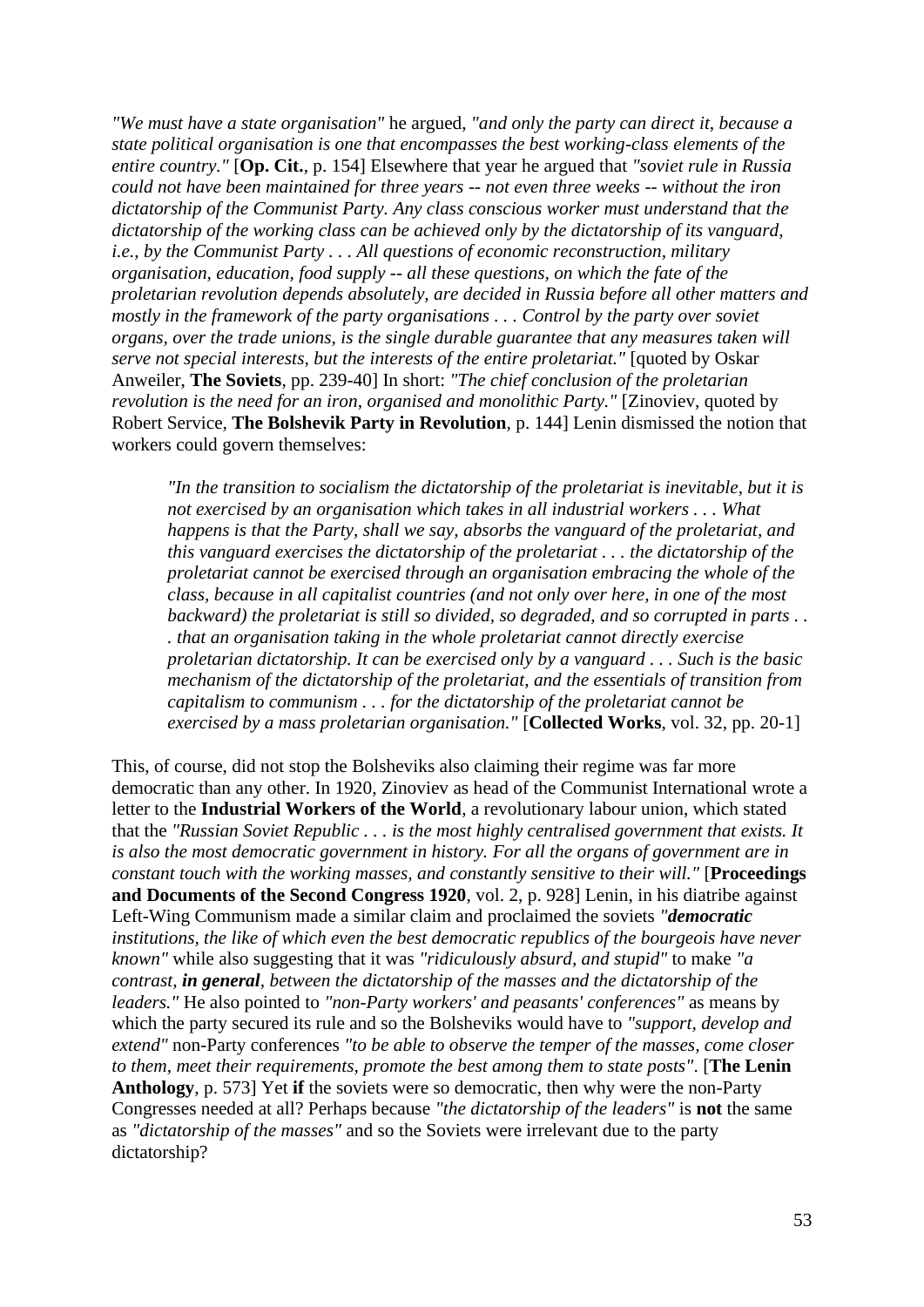Perhaps unsurprisingly given the fate of the soviets in 1918, the Bolsheviks disbanded these "non-Party" conferences because *"[d]uring the disturbances"* of late 1920, *"they provided an effective platform for criticism of Bolshevik policies."* Their frequency was decreased and they *"were discontinued soon afterward."* [Richard Sakwa, **Soviet Communists in Power**, p. 203] Lenin summarised the reasons for this policy:

*"Non-Party conferences are not a fetish. They are valuable if they help us to come closer to the impassive masses -- the millions of working people still outside politics. They are harmful if they provide a platform for the Mensheviks and Socialist Revolutionaries masquerading as 'non-party' men. They are helping the mutinies, and the whiteguards. The place for Mensheviks and Socialist-Revolutionaries, avowed or in non-party guise, is not at a non-Party conference but in prison . . . We can and must find other methods of testing the mood of the masses and coming closer to them. We suggest that those who want to play the parliamentary, constituent assembly and non-Party conference game, should go abroad . . . "* [**Op. Cit.**, vol. 32, p. 362]

In other words, the conferences were used by the proletariat to express its opinions and these were found to be lacking in the eyes of its vanguard. Like soviet democracy, they threatened the rule of the party and as Lenin suggested in 1920 *"[w]hoever brings about even the slightest weakening of the iron discipline of the party of the proletariat (especially during its dictatorship) is actually aiding the bourgeoisie against the proletariat."* [**The Lenin Anthology**, p. 570] So any conflict between the vanguard and the proletariat would, by this logic, necessitates the victory of the former over the latter -- in the latter's interests, of course. As Trotsky put it in 1921:

*"The Workers' Opposition has come out with dangerous slogans, making a fetish of democratic principles! They place the workers' right to elect representatives above the Party, as if the party were not entitled to assert its dictatorship even if that dictatorship temporarily clashed with the passing moods of the workers' democracy. It is necessary to create amongst us the awareness of the revolutionary birthright of the party, which is obliged to maintain its dictatorship, regardless of temporary wavering even in the working classes. This awareness is for us the indispensable element. The dictatorship does not base itself at every given moment on the formal principle of a workers' democracy."* [quoted by Farber, **Op. Cit.**, p. 209]

So, politically, the Bolsheviks systematically disbanded democratic institutions -- whether bourgeois (the Constituent Assembly) or proletarian (the soviets and non-Party Conferences). They proclaimed to the world the necessity of party dictatorship and how mass working class organisations could not exercise the so-called dictatorship of the proletariat. In March 1923 the Central Committee of the Communist Party, in a statement issued to mark the 25th anniversary of the founding of the Party, summarised the lessons gained from the Russian revolution: *"the party of the Bolsheviks proved able to stand out fearlessly against the vacillations within its own class, vacillations which, with the slightest weakness in the vanguard, could turn into an unprecedented defeat for the proletariat."* Vacillations, of course, are expressed by workers' democracy. Little wonder the statement rejects it: *"The dictatorship of the working class finds its expression in the dictatorship of the party."* [*"To the Workers of the USSR"* in G. Zinoviev, **History of the Bolshevik Party**, p. 213 and p. 214]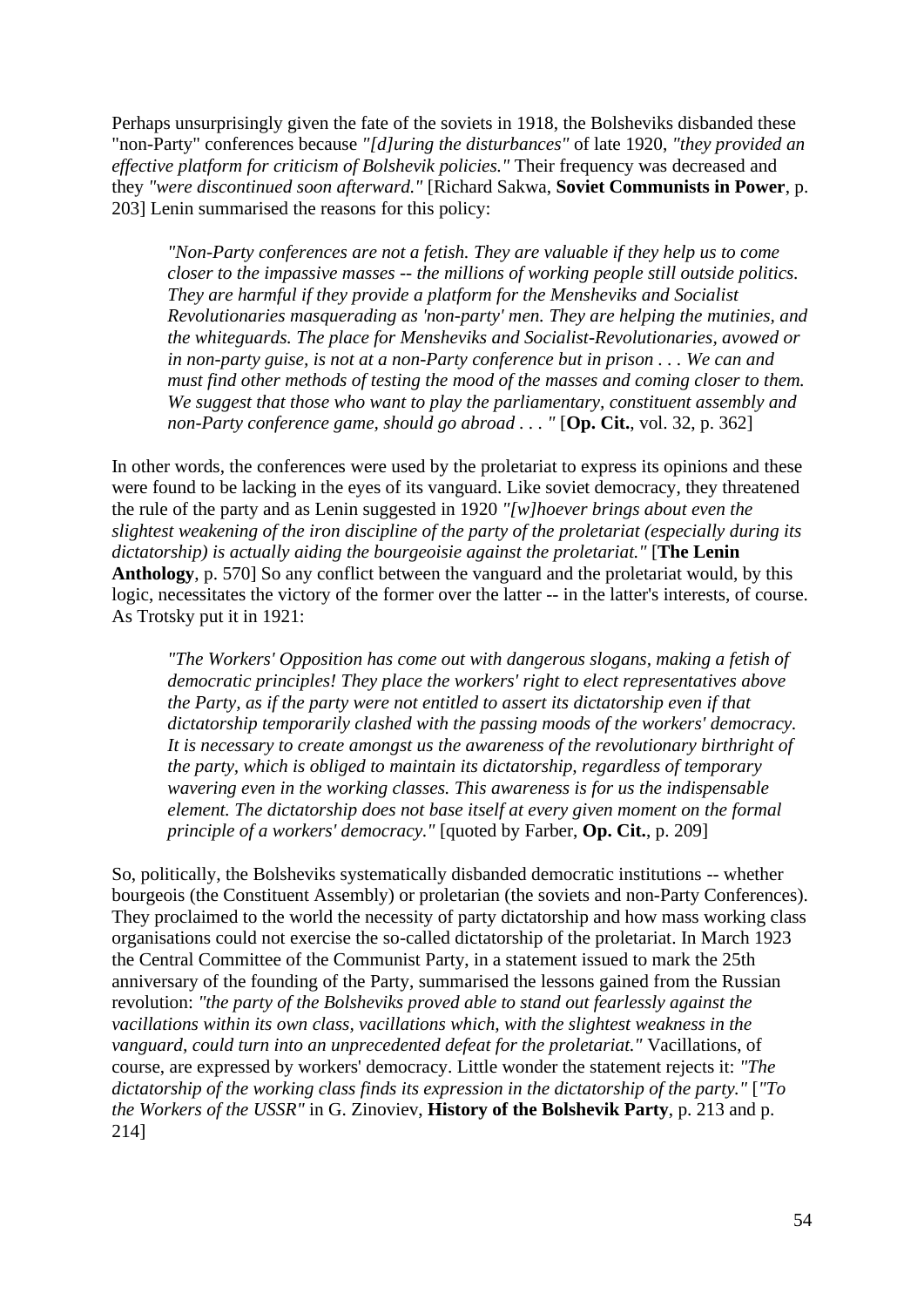Bolshevik authoritarianism, needless to say, was not limited to the political regime. In the workplace, they replaced workers' economic democracy with *"one-man management"* selected from above, by the state. These *"individual executives"* would have *"dictatorial powers (or 'unlimited' powers)"* as there was *"absolutely no contradiction in principle between Soviet (that is, socialist) democracy and the exercise of dictatorial powers by individuals."* The applied also at the national level for *"our task is to study the state capitalism of the Germans, to spare no effort in copying it and not to shrink from adopting dictatorial methods to hasten the copying of it."* [**Collected Works**, vol. 27, p. 267, p. 268 and p. 340] He suggested dictatorial power was universal fact of all revolutions:

*"in the history of revolutionary movements the dictatorship of individuals was very often the expression, the vehicle, the channel of the dictatorship of the revolutionary classes has been shown by the irrefutable experience of history."* [**Op. Cit.**, p. 267]

It is churlish, but essential, to note that previous revolutionary movements had transformed one form of class society into another and so we must note, as well as refuting McNally's claim that Leninism is a democratic tradition, Lenin's comments display a distinct confusion over the nature of a **social** revolution (rather than a political one). Yes, **previous** revolutions may have utilised the dictatorship of individuals but these revolutions have been revolutions from one class system to another. The "revolutionary" classes in question were **minority** classes and so elite rule would not in any way undermine their class nature. Not so with a **socialist** revolution which must be based on mass participation (in every aspect of society, economic, political, social) if it is too achieve its goals -- namely a classless society. Little wonder, with such theoretical confusion, that the Russian revolution ended in Stalinism -- the means used determined the ends. Unsurprisingly enough, the Bolshevik imposition of onemanagement simply transformed private-capitalism into state-capitalism, that is one form of class society into another (see [section H.3.13\)](sectionH.html#h313). After the end of the Civil War Lenin summarised his position: *"Industry is indispensable, democracy is not. Industrial democracy breeds some utterly false ideas."* [**Op. Cit.**, vol. 32, p. 27]

This system of state-appointed "one-man" managers armed with *"dictatorial"* powers was not considered as opposed to socialism, as McNally implies. Lenin stressed in 1919 that the *"organisation of the communist activity of the proletariat and the entire policy of the Communists have new acquired a final, lasting form."* [**Op. Cit.**, vol. 30, p. 144] Moreover, after the end of the civil war he combated the idea of workers' control as (rightly!) a syndicalist and anarchist deviation within the party at odds with Marxism:

*"Syndicalism hands over to the mass of non-Party workers . . . the management of their industries . . . thereby making the Party superfluous. . . Why have a Party, if industrial management is to be appointed . . . by trade unions nine-tenths of whose members are non-Party workers?"* [**Op. Cit.**, vol. 32, p. 50]

He went so far as to admit that he thought *"the syndicalist deviation"* (i.e., giving the proletariat economic democracy, the power to elect their own workplace managers and economic conferences) *"leads to the collapse of the dictatorship of the proletariat"*. [**Op. Cit.**, p. 86] This was a theme to which he repeatedly returned:

*"Does every worker know how to run the state? . . . this is not true . . . If we say that it is not the Party but the trade unions that put up the candidates and administrate, it may sound very democratic . . . It will be fatal for the dictatorship of the proletariat . .*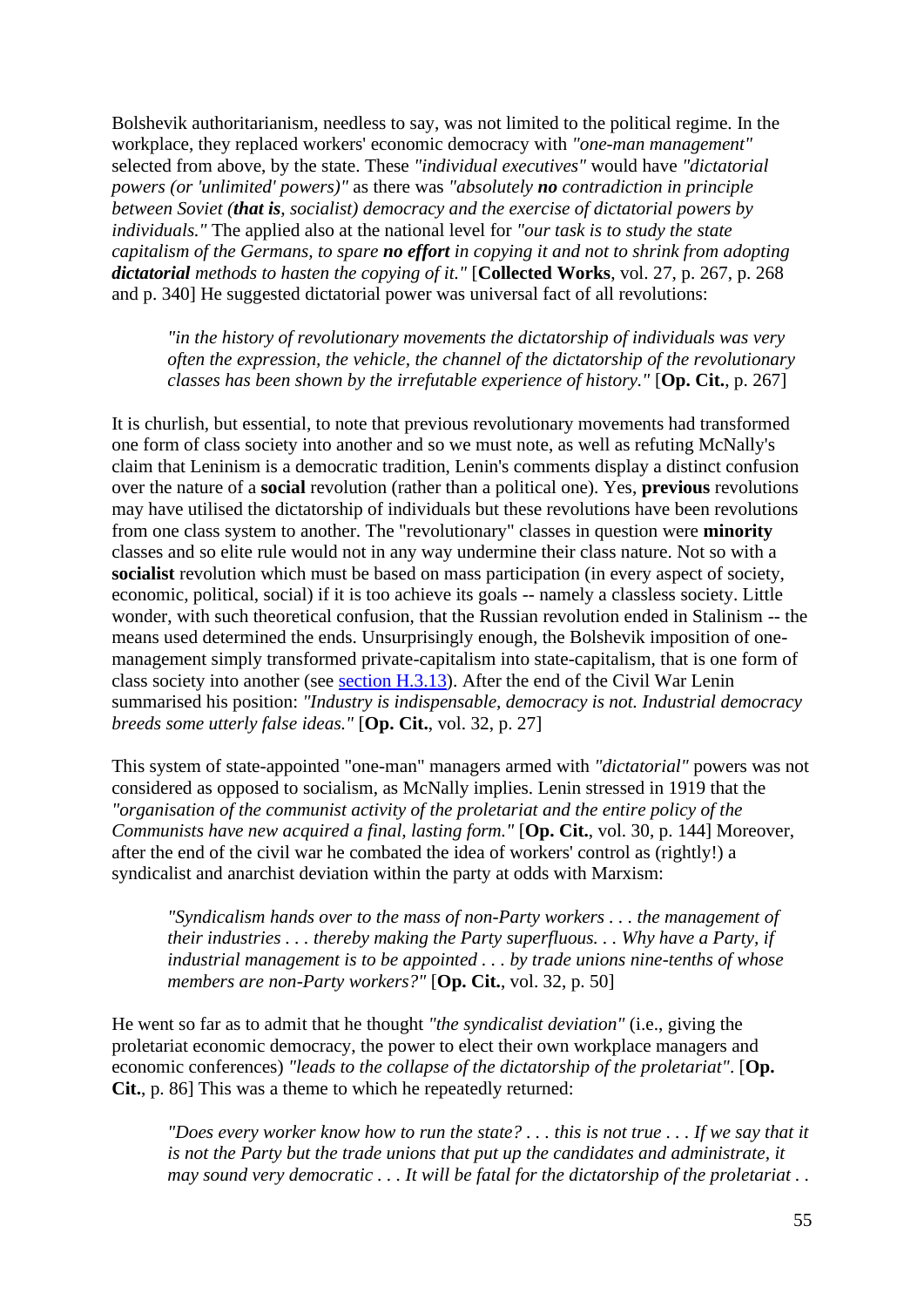*. To govern you need an army of steeled revolutionary Communists. We have it, and it is called the Party. All this syndicalist nonsense about mandatory nominations of producers must go into the wastepaper basket. To proceed on those lines would mean thrusting the Party aside and making the dictatorship of the proletariat in Russia impossible."* [**Op. Cit.**, pp. 61-2]

In short, the economic relations favoured by the Bolsheviks were identical to that of capitalism except that the boss was replaced by a state-appointed bureaucrat, privatecapitalism by state-capitalism (an awkward fact McNally cannot bring himself to mention, never mind admit to). *"In the shops where one-man management (Lenin's own preference) replaced collegial management,"* notes Diane Koenker, *"workers faced the same kinds of authoritarian management they thought existed only under capitalism."* The *"overall management of industry in 1921 was no more democratic than it had been in 1914; indeed, it was much more highly centralised, hierarchical, and bureaucratic."* [**Labour Relations in Socialist Russia**, p. 177 and p. 190]

Needless to say, the Bolsheviks also combated independent trade unions with the same methods. As one historian summarises, *"Soviets and trade unions with non-Bolshevik majorities, and there was a definite revival in the electoral fortunes of the opposition in the spring of 1918, were dispersed"* and by the *"beginning of 1920 non-Bolshevik controlled trade union organisations no longer existed at the national level"*. [Jonathan Aves, *"The Demise of Non-Bolshevik Trade Unionism in Moscow: 1920-21"*, pp. 101-33, **Revolutionary Russia**, vol. 2, no. 1, pp. 101-2 and p. 103] By the end of 1920, the Bolsheviks had broken the both Menshevik-influenced printers and anarchist-influenced bakers union, with the offices of the former *"occupied by soldiers. Eleven members of the [union] board where arrested along with twenty-nine members of the Council of Representatives, factory committees and ordinary unionists . . . five were also members of the Moscow soviet. After being held without trial most were sentenced to terms between six months and two years in prison. The disbandment was approved by the plenum of the Moscow trade union council"* which *"also voted to disband the bakers' section. The leading anarchist members of the section . . . and . . . an SR Maximalist . . . and two other members . . . were barred from office and arrested to stand trial."* [Jonathan Aves, **Workers Against Lenin**, pp. 68-9] In May 1921, to present another example, the All-Russian Congress of the Metalworkers' Union met and the *"Central Committee of the [Communist] Party handed down to the Party faction in the union a list of recommended candidates for union (sic!) leadership. The metalworkers' delegates voted down the list, as did the Party faction in the union . . . The Central Committee of the Party disregarded every one of the votes and appointed a Metalworkers' Committee of its own. So much for 'elected and revocable delegates.' Elected by the union rank and file and revocable by the Party leadership!"* [M. Brinton, *"The Bolsheviks and Workers' Control"*, **For Workers' Power,** , p. 375] The same year also saw the Bolshevik disperse provincial trade unions conferences in Vologda and Vitebsk *"because they had anti-communist majorities."* [Aves, **Op. Cit.**, p. 176]

A similar onslaught by the party against democracy also occurred in the armed forces. Trotsky simply abolished the soldier's committees and elected officers in early 1918, stating that *"the principle of election is politically purposeless and technically inexpedient, and it has been, in practice, abolished by decree."* This destruction of military democracy was compared to the concurrent push by the Bolsheviks to introduce "one-man" management in production, as workplace democracy *"is not the last word in the economic constructive work of the proletariat"*. The *"next step must consist in self-limitation of the collegiate principle"*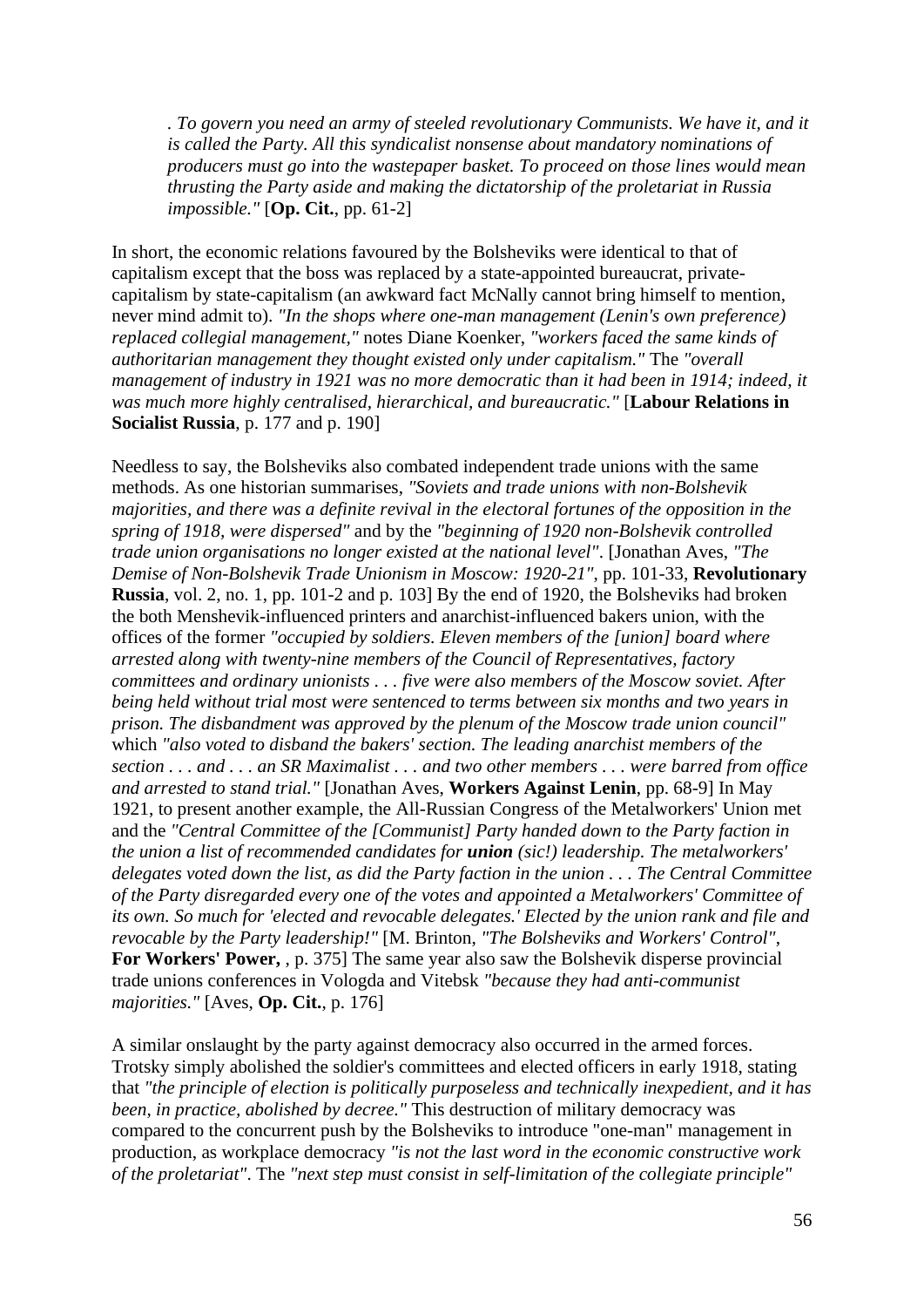and its replacement by *"[p]olitical collegiate control by the Soviets"*, i.e. the state control Lenin had repeatedly advocated in 1917. Moreover *"for executive functions we must appoint technical specialists."* He ironically called this the working class *"throwing off the one-man management principles of its masters of yesterday"* and failed to recognise it was imposing the one-man management principles of new masters. As with Lenin, the destruction of workers' power at the point of production was of little concern for what mattered was that *"with power in our hands, we, the representatives of the working class"* would introduce socialism. [*"Work, Discipline, and Order to save the Socialist Soviet Republic"*, **How the Revolution Armed**, vol. 1, p. 47, p. 37 and p. 38]

Thus the Bolshevik tradition clearly placed the power of the party above the ability of working people to elect their own representatives, managers and officer. And McNally claims that his tradition aims at *"workers' power"* and a *"direct and active democracy"*!

Of course McNally tries to blame the destruction of democracy in Russia on the Civil War: *"By 1920, the very face of Russia had changed. Workers' democracy, in the meaningful sense of the term, had disappeared -- as had most of the working class through death or retreat to the countryside."* This meant the rise of Stalinism for *"[a]s workers' democracy disintegrated, a new bureaucracy rose to power."* However, this is hard to accept, given that the undermining of democracy began **before** the civil war started and continued **after** it had finished (for example, the onslaught on soviet democracy and attempts to impose one-man management in the workplace and armed forces predate the start of the civil war at the end of May 1918). Moreover, as we indicate in [section 13,](append31.html#app13) the Bolshevik state was marked by bureaucracy from the start.

Both these developments did not occur by accident, they were due to the nature of Bolshevik ideology and the kind of centralised structures it favoured. Trotsky is typical. In April 1918 he argued that once elected the government was to be given total power to make decisions and appoint people as required as it is *"better able to judge in the matter than"* the masses. The sovereign people were expected to simply obey their public servants until such time as they *"dismiss that government and appoint another."* Trotsky raised the question of whether it was possible for the government to act *"against the interests of the labouring and peasant masses?"* And answered no! Yet it is obvious that Trotsky's claim that *"there can be no antagonism between the government and the mass of the workers, just as there is no antagonism between the administration of the union and the general assembly of its members"* is just nonsense. [**Leon Trotsky Speaks**, p. 113] The history of trade unionism is full of examples of committees betraying their membership. Needless to say, the subsequent history Lenin's government showed that there can be *"antagonism"* between rulers and ruled and that appointments are always a key way to further elite interests. Needless to say, the notion that the party leaders are *"better able to judge in the matter than"* has its roots in Lenin's vanguardism, as discussed in [section 11.](append31.html#app11)

McNally's claim that the working class had been destroyed by the civil war is equally flawed and cannot explain the fact that attempts by working class people to express themselves were systematically undermined by the Bolshevik party. Nor does the notion of a *"disappeared"* working class make much sense when *"in the early part of 1921, a spontaneous strike movement . . . took place in the industrial centres of European Russia"* and strikes involving around 43 000 per year took place between 1921 and 1925. [Samuel Farber, **Op. Cit.**, p. 188 and p. 88] As we show in [section H.6.3,](sectionH.html#sech63) while the number of workers **did** decrease from 1918 to 1921, there remained substantial numbers who were able to and did take collective action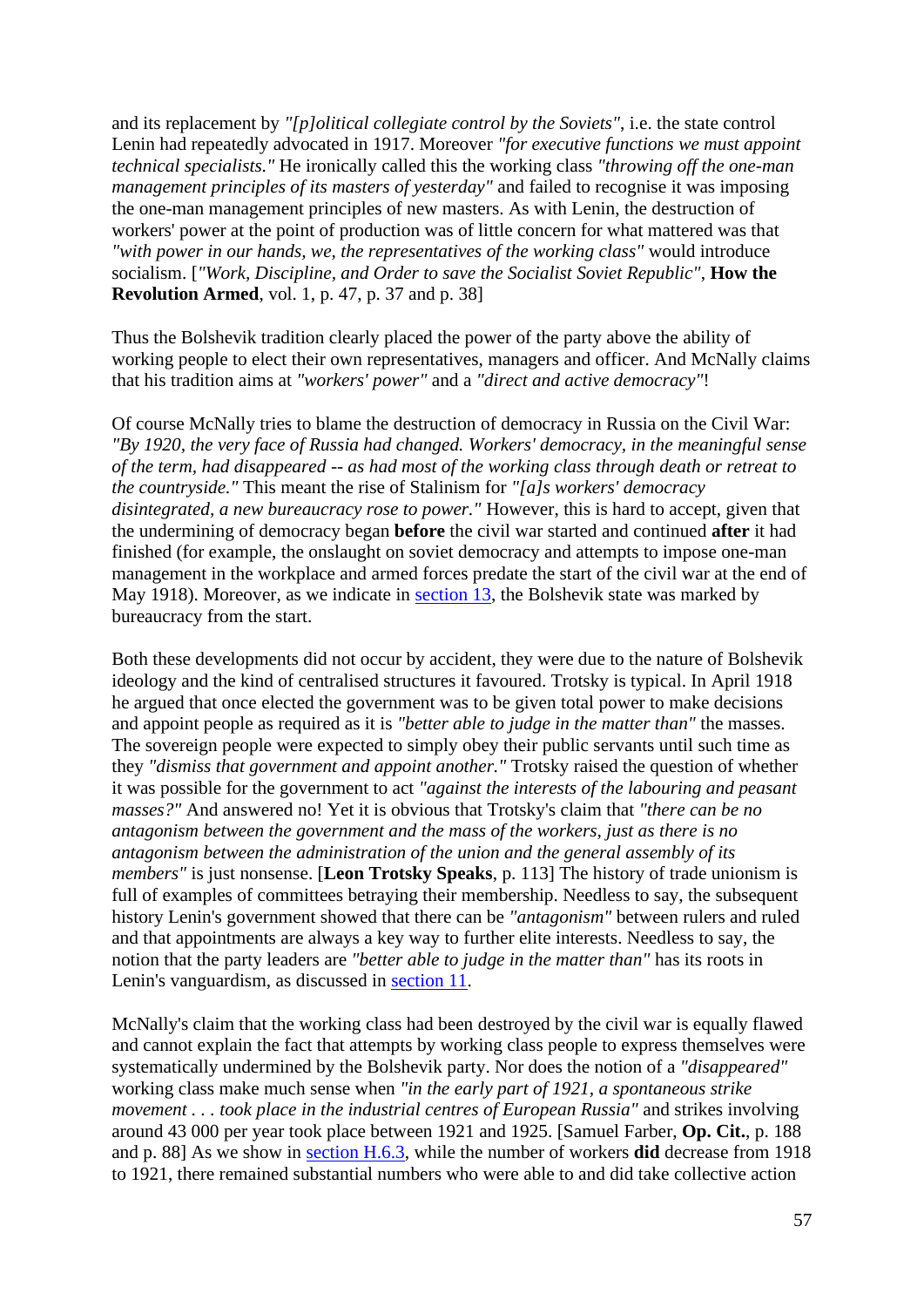before, during and after the civil war. So rather than there being objective reasons for the lack of democracy under Lenin we can suggest **political** reasons -- the awareness that, given the choice, the Russian working class would have preferred someone else in power. Indeed, McNally's argument can be traced back to Lenin who formulated it *"to justify a political clamp-down"* in the face of rising working class protest rather than its lack: *"As discontent amongst workers became more and more difficult to ignore, Lenin . . . began to argue that the consciousness of the working class had deteriorated . . . workers had become 'declassed.'"* However, there *"is little evidence to suggest that the demands that workers made at the end of 1920 . . . represented a fundamental change in aspirations since 1917."* [Aves, **Op. Cit.**, p. 18, p. 90 and p. 91]

Also, we must point out a certain duplicity in McNally's comments that Stalinism can be explained purely by the terrible civil war Russia experienced. After all, Lenin himself before seizing power mocked those who opposed revolution because *"the situation is exceptionally complicated"* and argued that *"the development of the revolution itself always creates an exceptionally complicated situation"* and that it was an *"incredibly complicated and painful process."* In fact, it was *"the most intense, furious, desperate class war and civil war. Not a single great revolution in history has taken place without civil war. And only a 'man in a muffler' can think that civil war is conceivable without an 'exceptionally complicated situation.'" "If the situation were not exceptionally complicated there would be no revolution."* [**Op. Cit.**, vol. 26, pp. 118-9] Thus McNally's assertion that for *"the germ cell of socialism to grow [in Russia], it required several essential ingredients. One was peace. The new workers' state could not establish a thriving democracy so long as it was forced to raise an army and wage war to defend itself"* is simply incredible. It also raises an important question with regards Leninist ideas: if Bolshevik politics and its organisational form cannot survive during a period of disruption and complicated circumstances (i.e., a revolution) then it is clearly a theory to be avoided at all costs.

The leading Bolsheviks all argued that the specific problems their latter day followers blame for their authoritarianism were natural results of any revolution and, consequently, unavoidable. In addition, there is a slight irony in this standard but flawed excuse for Bolshevik authoritarianism as Leninists like to suggest that anarchists do not recognise the possibility of counter-revolution and so reject the idea of defending a revolution. As we discuss in [section H.2.1,](sectionH.html#sech1) this is simply untrue -- the anarchist rejection of "the dictatorship of the proletariat" has nothing to do with defending revolution. As Bakunin stressed, *"the sole means of opposing the reactionary forces of the state"* was the *"organising of the revolutionary force of the people."* [**Statism and Anarchy**, p. 156] So given that Leninists mock anarchists for their supposed naivety over the dangers of counter-revolution, it seems ironic that McNally uses what he is supposed to consider an inevitable aspect of revolution to explain (excuse would be the better word) the degeneration of the Bolshevik revolution. Long after 1917, Lenin repeated his earlier comments by stating *"history teaches us that no big question has ever been settled and no revolution accomplished without a series of wars."* [**Op. Cit.**, vol. 31, p. 494] He was adamant that *"were it not for this iron rule of the workers, of this workers' vanguard, we should not have been able to hold out for two months, let alone two years"*. [**Op. Cit.**, vol. 30, p. 498]

Simply put, if counter-revolution is considered inevitable by your ideology then explaining Bolshevik authoritarianism by it is unconvincing -- particularly if that authoritarianism started **before** the start of the civil war at the end of May 1918 and continued **after** its end. So *"the effective conclusion of the Civil War at the beginning of 1920 was followed by a more*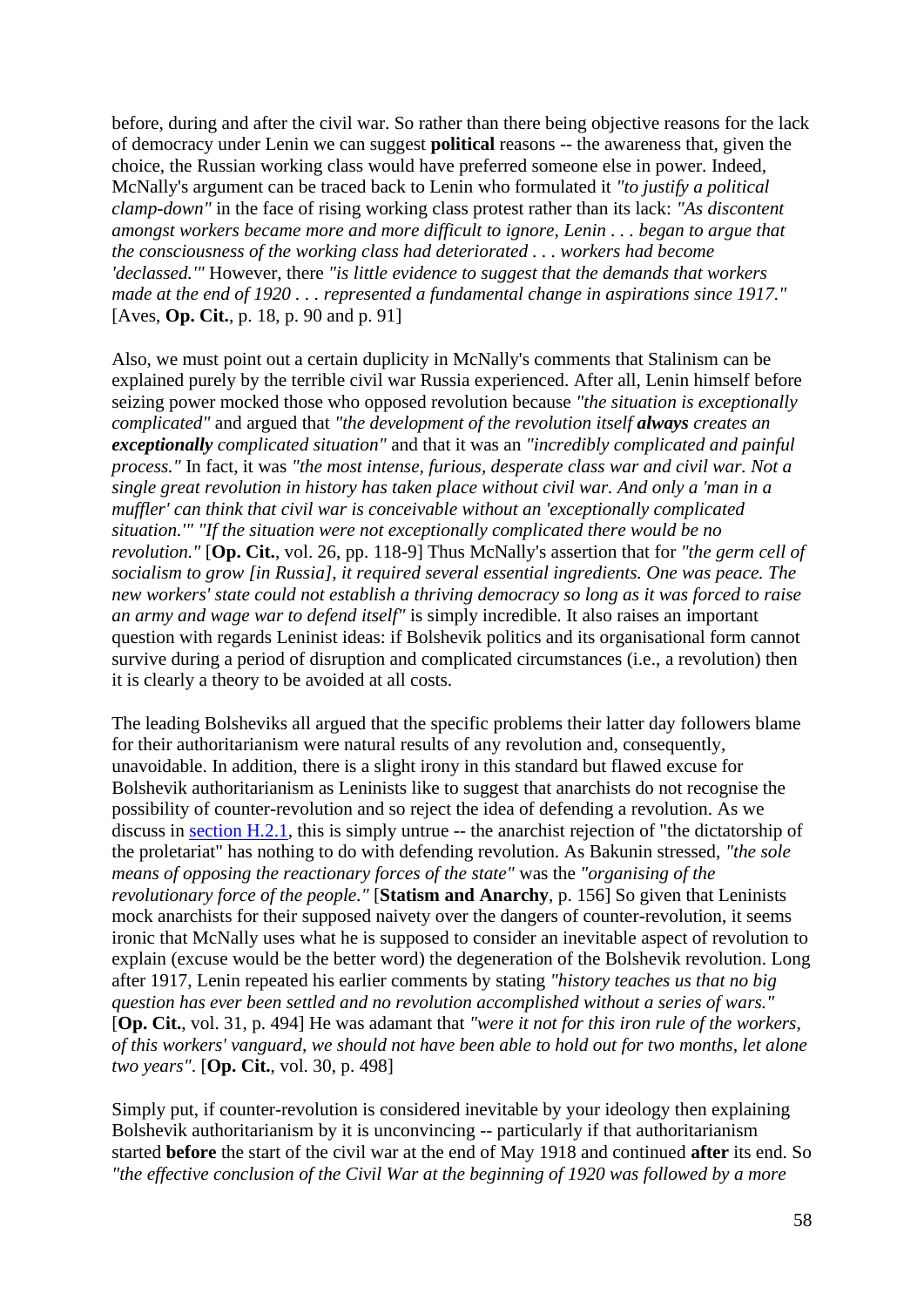*determined and comprehensive attempt to apply these so-called War Communism policies rather than their relaxation"* and so the *"apogee of the War Communism economy occurred after the Civil War was effectively over."* With the fighting over Lenin *"forcefully raised the introduction of one-man management . . . Often commissars fresh from the Red Army were drafted into management positions in the factories."* By the autumn of 1920, one-man management was in 82% of surveyed workplaces. This *"intensification of War Communism labour policies would not have been a significant development if they had continued to be applied in the same haphazard manner as in 1919, but in early 1920 the Communist Party leadership was no longer distracted by the Civil War from concentrating its thoughts and efforts on the formulation and implementation of its labour policies."* While the *" experience of the Civil War was one factor predisposing communists towards applying military methods"* to the economy in early 1920, *"ideological considerations were also important."* [Jonathan Aves, **Workers Against Lenin**, p. 2, p. 17, p. 15, p. 30, p. 17 and p. 11] Unsurprisingly, then, the defeat of Wrangel in November 1920 saw no changes in Bolshevik policy nor the Bolshevik use of coercion against workers and peasants calling and protesting for the reintroduction of freedom and democracy.

So there is a continuity between Bolshevik policies before, during and after the civil war which McNally does not mention. Take one-man management, for example. This was advocated by Lenin **before** the civil war started and when he looked back at this time from April 1920, he reiterated his position (*"Dictatorial powers and one-man management are not contradictory to socialist democracy"*) while also stressing that this was not forced upon the Bolsheviks by civil war. It was time to build socialism and the *"whole attention of the Communist Party and the Soviet government is centred on peaceful economic development, on problems of the dictatorship and of one-man management"*. *"When we tackled them for the first time in 1918, there was no civil war and no experience to speak of"* and so it was *"not only experience"* of civil war, argued Lenin *"but something more profound . . . that has induced us now, as it did two years ago, to concentrate all our attention on labour discipline."* Lenin stressed that we *"need more discipline, more individual authority and more dictatorship"*. [**Collected Works**, vol. 30, p. 503, p. 504 and p. 514]

The same can be said of the arguments for party dictatorship, which were raised at the Second Congress of the Communist International and aimed to influence the revolutionary movement across the globe. Trotsky wrote his infamous **Terrorism and Communism** as part of this debate between socialists and, to quote syndicalist-turned-Bolshevik Alfred Rosmer, it *"dealt with the theoretical and practical problems posed by the revolution, the civil war and the building of the new society"* and it *"formed a sort of introduction and commentary on the Theses prepared for the Congress."* As we show in [section 15,](append31.html#app15) this work acknowledged that party dictatorship was a necessity of a successful revolution, the need for one-man management as well as the militarisation of labour (needless to say, we also show how -- McNally's claims notwithstanding -- Trotsky did not reject these positions in the 1920s and 1930s). In addition, the congress took place in July 1920 when the civil war appeared to have been won, with Rosmer recalling that when he had arrived in *"June 1920"* in Russia *"the civil war was virtually at an end"* for *"[a]fter the triple blow struck at the interventionist forces, after the destruction of Kolchak, Yudenich and Denikin, the counterrevolution was defeated."* [**Lenin's Moscow**, p. 58, p. 65, p. 128 and p. 101]

To stress the point, Lenin, Zinoviev and Trotsky were all clearly arguing for party power, **not** workers' power, and that party dictatorship is inevitable in **every** revolution. This position was **not** put in terms of the problems facing the Russian Revolution but rather were expressed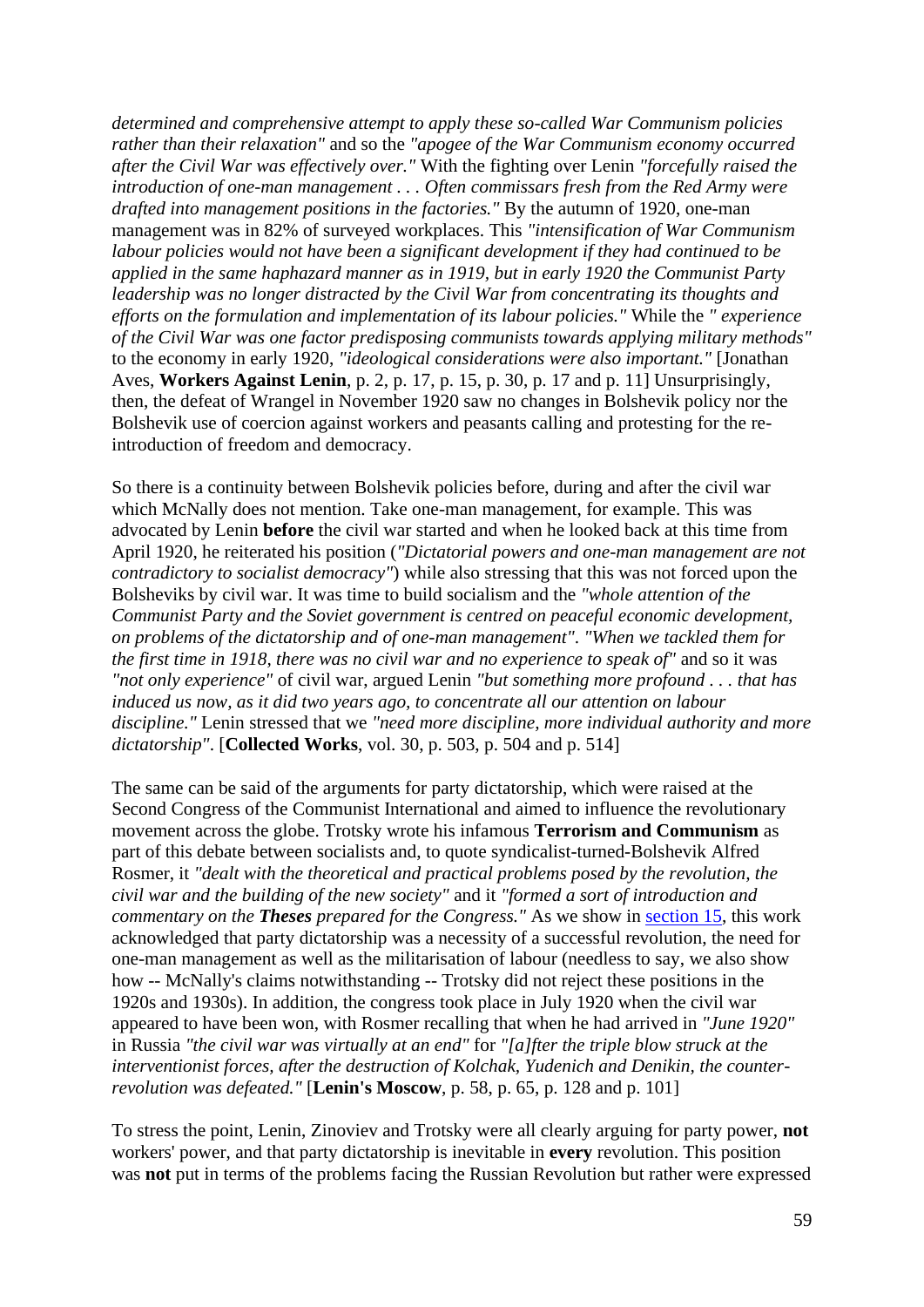in universal terms and unsurprisingly, then *"[f]rom the first days of Bolshevik power there was only a weak correlation between the extent of 'peace' and the mildness or severity of Bolshevik rule, between the intensity of the war and the intensity of proto-war communist measures . . . Considered in ideological terms there was little to distinguish the 'breathing space' (April-May 1918) from the war communism that followed."* Unsurprisingly, then, *"the breathing space of the first months of 1920 after the victories over Kolchak and Denikin . . . saw their intensification and the militarisation of labour"* and, in fact, *"no serious attempt was made to review the aptness of war communist policies."* Ideology *"constantly impinged on the choices made at various points of the civil war . . . Bolshevik authoritarianism cannot be ascribed simply to the Tsarist legacy or to adverse circumstances."* [Richard Sakwa, **Soviet Communists in Power**, p. 24, p. 27 and p. 30]

As we discuss in [section H.6.2,](sectionH.html#sech62) Bolshevik ideology and the decisions it inspired helped make the difficult circumstances the revolution was facing worse. Their centralised vision of socialism could not help but produce economic mismanagement as well as a new class of bureaucrats. The inherent tendencies of Bolshevism were revealed by the civil war, a war which only accelerated the development of what was implicit (and, often, not so implicit) in Bolshevik ideology and its vision of socialism, the state and the role of the party. Therefore, in practice, Leninism has proven to be profoundly anti-democratic. In terms of McNally's argument, to not discuss in detail Bolshevik authoritarianism and blame it on the impact of the civil war is dishonest, particularly given the awkward fact that their anti-democratic activities started **before** its beginning at the end of May 1918.

Bolshevik authoritarianism had two main causes.

First, the obvious change in its social position -- it became part of the state and, as a result, viewed society -- and the working class -- from above, as rulers. So as Marxism is *"centralist"* and aims for *"conscious, democratic, proletarian centralism"* it will inevitably lead to a new class system being created. [**The Lenin Anthology**, p. 348] This is not necessarily because Leninists seek dictatorship for themselves (although they do aim for party power -- see [section H.3.11\)](sectionH.html#sech311) but rather it is because of the nature of the state machine. In the words of Murray Bookchin:

*"Anarchist critics of Marx pointed out with considerable effect that any system of representation would become a statist interest in its own right, one that at best would work against the interests of the working classes (including the peasantry), and that at worst would be a dictatorial power as vicious as the worst bourgeois state machines. Indeed, with political power reinforced by economic power in the form of a nationalised economy, a 'workers' republic' might well prove to be a despotism (to use one of Bakunin's more favourite terms) of unparalleled oppression . . .* 

*"Republican institutions, however much they are intended to express the interests of the workers, necessarily place policy-making in the hands of deputies and categorically do not constitute a 'proletariat organised as a ruling class.' If public policy, as distinguished from administrative activities, is not made by the people mobilised into assemblies and confederally co-ordinated by agents on a local, regional, and national basis, then a democracy in the precise sense of the term does not exist. The powers that people enjoy under such circumstances can be usurped without difficulty . . . [I]f the people are to acquire real power over their lives and society, they must establish -- and in the past they have, for brief periods of time*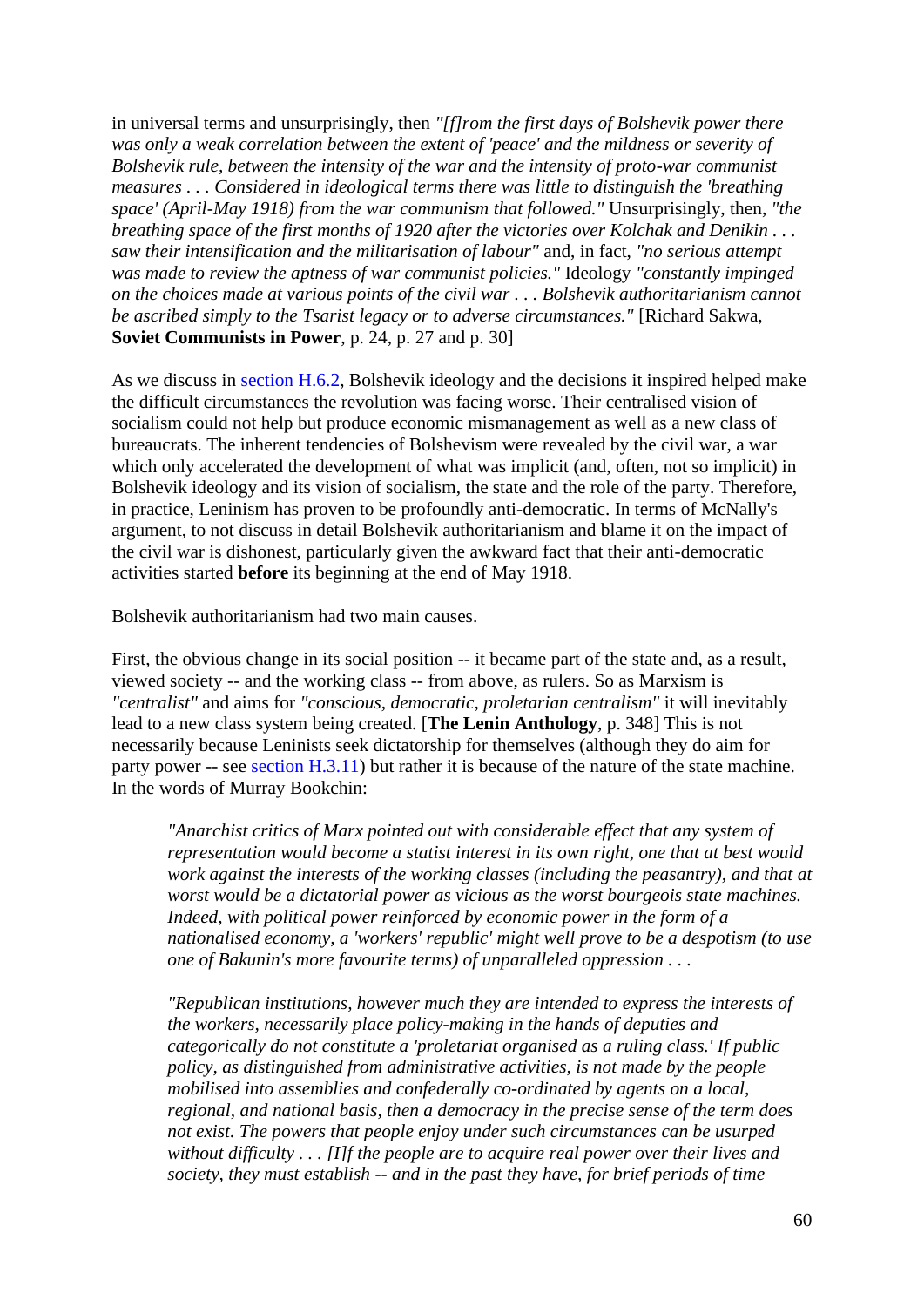*established -- well-ordered institutions in which they themselves directly formulate the policies of their communities and, in the case of their regions, elect confederal functionaries, revocable and strictly controllable, who will execute them. Only in this sense can a class, especially one committed to the abolition of classes, be mobilised as a class to manage society."* [*"The Communist Manifesto: Insights and Problems"*, pp. 14-17, **Black Flag**, no. 226, pp. 16-7]

As we discuss in [section H.3.9,](sectionH.html#sech39) anarchists argue that the state cannot be considered as simply an instrument of economic class but, rather, has interests of its own. As such, concentrations of political power will produce a new class system and become independent of the masses of people and even of economically dominant classes like capitalists. This is why anarchists stress direct democracy (self-management) in free federations of free associations. It is the only way to ensure that power remains in the hands of the people and is not turned into an alien power above them. Thus Marxist support for statist forms of organisation will inevitably undermine the liberatory nature of the revolution. As we note in [section 14,](append31.html#app14) that is anarchists have long argued for the need for social transformation *"from below"*.

Second, as indicated in [section H.5,](sectionH.html#sech5) their idea of the party being the "vanguard" of the working class, combined with its desire for centralised power, makes the dictatorship of the party **over** the proletariat inevitable. Lenin's belief that working class people could not liberate themselves explains his continual emphasis on **representative** democracy and centralism as well as the Bolshevik's easy slide into both practicing and advocating party dictatorship -- simply put, the party must have power **over** the working class as that class could not be trusted to make the right decisions (i.e. know what its "real" interests were). At best they would be allowed to vote for the government, but even this right could be removed if they voted for the wrong people as shown above. For Leninists, revolutionary consciousness is not generated by working class self-activity in the class struggle, but is embodied in the party (*"Since there can there can be no talk of an independent ideology being developed by the masses of the workers in the process of their movement the only choice is: either bourgeois or socialist ideology"* [Lenin, **The Essential Works of Lenin**, 82]). The conclusions of this position are obvious: the important issues facing the working class are to be determined not by the workers ourselves, but by the leadership of the party, who are the (self-appointed) *"vanguard of the proletariat"*.

The nature of the relationship between the party and the working class is clear. We remain incapable of achieving revolutionary consciousness and have to be led by the vanguard - using state coercion, if need be. As Lenin argued:

*"it must he made clear that democracy under the Soviet system does not contradict dictatorship . . . Unity of will must not be a catchword, a symbol. We demand it in practice. This is how unity of will was expressed during the [civil] war -- anybody who placed his own interests (or the interests of his village or group) above the common interests, was branded as a self-seeker and was shot; this was justified by the moral consciousness of the working class that it must achieve victory. We spoke about these shootings openly; we said that we made no secret of coercion, because we realised that we could not emerge from the old society without resorting to compulsion as far as the backward section of the proletariat was concerned . . ."* [**Op. Cit.**, vol. 30 pp. 509-10]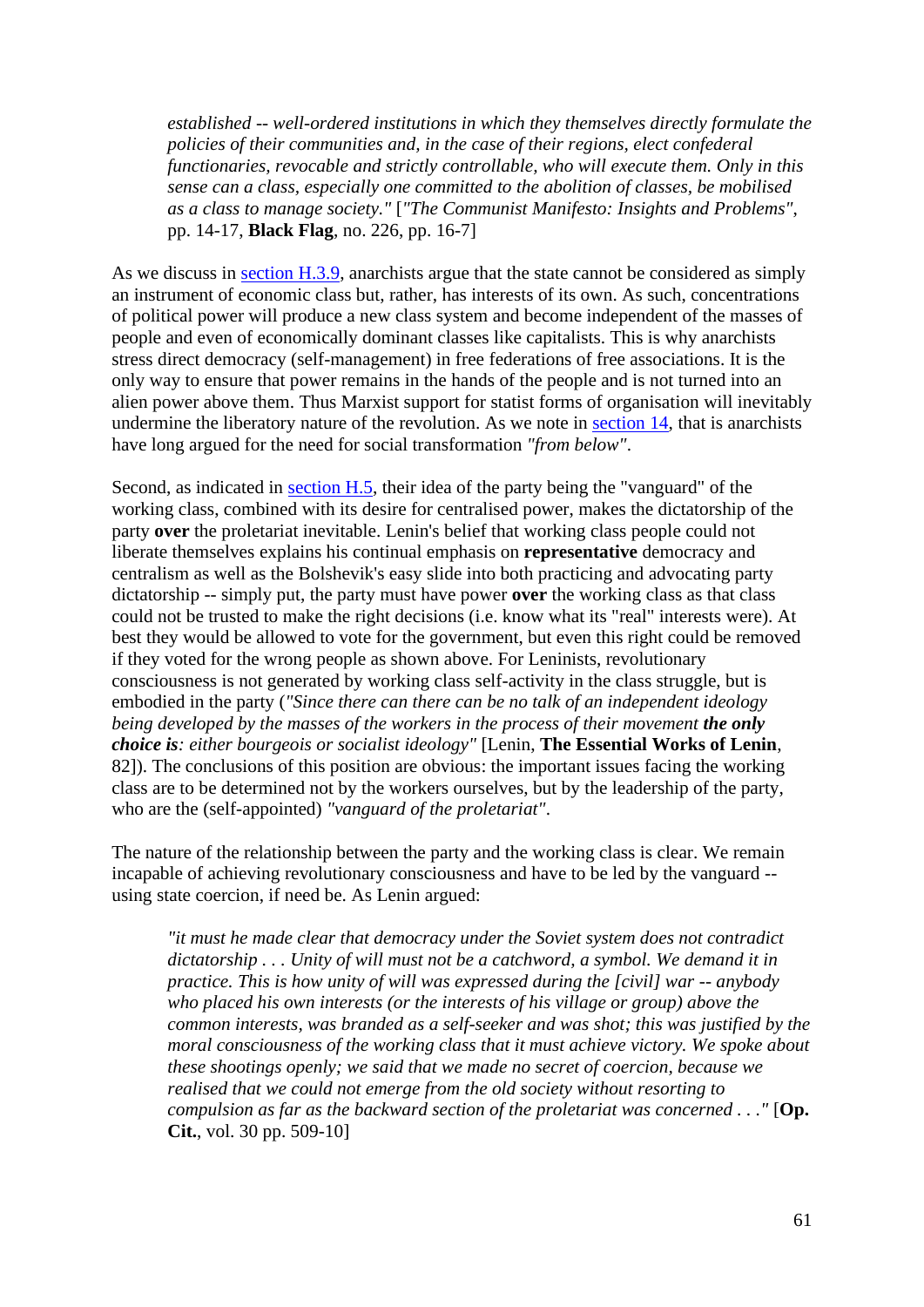This raises numerous questions, the most obvious is **who** (which individual or group) decides which is and is not in the common interests? Another is, what is to stop this pivileged person or group placing **their** interests above *"the common interests"* and repressing those who object in the name of those very same *"common interests"*? Moreover, as **everyone** is -- by definition! -- *"backward"* in comparison to the vanguard in its own eyes, Lenin's position ensures that *"compulsion"* can be used by the party against **all** who it considers an danger to its power -- including the proletariat it claims to be the ruling class. Hence the destruction of soviet, workplace, union and armed forces democracy and, of course, the creation of bodies of armed men (such as the political police, the Cheka) separate from the people (i.e., a state in the normal sense of the word -- see [section H.3.8\)](sectionH.html#sech38).

In short, the notion that dictatorship does not contradict democracy is simply nonsense -- selfserving nonsense, of course -- and which could have no other impact than a negative one of socialism. What would stop, say, a Stalin proclaiming that his regime was simply using coercion against the backward sections of the masses in the common interest and that those who objected were placing their own interests above it? It is the crudest form of idealism to hope that the socialist principles of the ruling elite will overcome the pressures of their position in the social hierarchy and, unsurprisingly, it did not happen.

*"If we perish"*, Lenin said privately to Trotsky in 1921, *"it is all the more important to preserve our ideological line and give a lesson to our continuators. This should never be forgotten, even in hopeless circumstances"*. [quoted by Brinton, *"The Bolsheviks and Workers' Control"*, **For Workers' Power**, p. 372] Hence the comments made by Zinoviev at the Second Congress of the Communist International, Trotsky in **Terrorism and Communism** and Lenin in innumerable speeches and articles. Sadly for McNally's case, the lesson that the Bolsheviks wanted to give to the world revolutionary movement was not the importance of freedom and democracy but rather that party dictatorship and one-man management were necessary to achieve a successful revolution and that an economic regime which was obvious **state-capitalism** was socialism. Little wonder Leninists had so much difficulty in recognising Stalinism was a new class system -- to do so would have been to raise awkward questions about the similar -- if less brutal -- regime under Lenin and Trotsky.

To conclude, both anarchism and Leninism have a critical position on democracy. Lenin argued that *"formal democracy must be subordinate to the revolutionary interest"* and in a sense he was right. [**Collected Works**, vol. 32, p. 86] As we indicated in [section 7,](append31.html#app7) anarchists argue that minorities should ignore (or rebel against) the majority if it is oppressing the minority -- for progress to be achieved the *"revolutionary interest"* (freedom) must come first. Only in this way can the liberatory promise of democracy can be secured in the face of any potential dictatorship of the majority. The Leninist position is that a minority can ignore the majority only if it is the party leadership for it is they, the vanguard, who determine what the *"revolutionary interest"* is and, as a result, Leninism -- for all its rhetoric -- is fundamentally an anti-democratic ideology simply because this justifies party dictatorship as **everyone** is "backward" compared to the vanguard. McNally distorts the anarchist position while proclaiming the democratic credentials of Leninism. The facts are otherwise.

#### **9. Why is McNally wrong on the relation of syndicalism to anarchism?**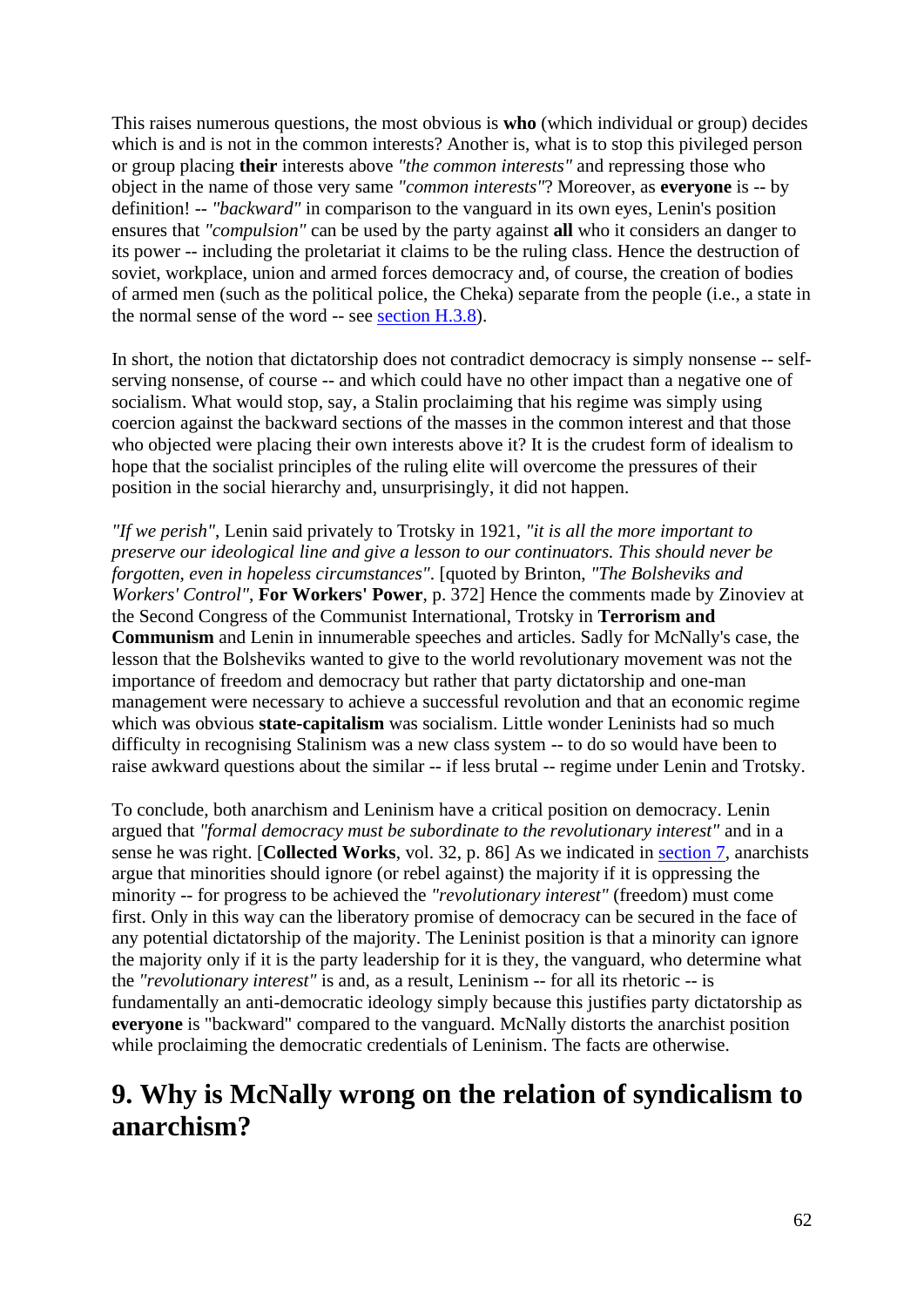After slandering anarchism, McNally turns towards another form of libertarian socialism, namely syndicalism. It is worth quoting him in full as his comments are truly ridiculous:

*"There is . . . another trend which is sometimes associated with anarchism. This is syndicalism. The syndicalist outlook does believe in collective working class action to change society. Syndicalists look to trade union action -- such as general strikes -- to overthrow capitalism. Although some syndicalist viewpoints share a superficial similarity with anarchism -- particularly with its hostility to politics and political action -- syndicalism is not truly a form of anarchism. By accepting the need for mass, collective action and decision-making, syndicalism is much superior to classical anarchism."*

The weakness of McNally's position can be seen from comparing his summary of syndicalism's key ideas with *"classical anarchism"*, namely Bakunin's revolutionary anarchism. This passage by Bakunin expresses almost all the ideas McNally ascribes to syndicalism:

*"Toilers count no longer on anyone but yourselves. Do not demoralise and paralyse your growing strength by being duped into alliances with bourgeois Radicalism . . . Abstain from all participation in bourgeois Radicalism and organise outside of it the forces of the proletariat. The bases of this organisation . . . are the workshops and the federation of workshops . . . instruments of struggle against the bourgeoisie, and their federation, not only national, but international . . . when the hour of revolution sounds, you will proclaim the liquidation of the State and of bourgeois society, anarchy, that is to say the true, frank people's revolution."* [quoted by K.J. Kenafick, **Michael Bakunin and Karl Marx**, pp. 120-1]

Bakunin, therefore, stressed trade union action, arguing as *"strikes spread from one place to another, they come close to turning into a general strike. And with the ideas of emancipation that now hold sway over the proletariat, a general strike can result only in a great cataclysm which forces society to shed its old skin."* He raised the possibility that this could *"arrive before the proletariat is sufficiently organised"* and dismissed it the *"necessities of the struggle impel the workers to support one another"* and the *"more active the struggle becomes . . . the stronger and more extensive this federation of proletarians must become."* Thus strikes *"indicate a certain collective strength already"* and *"each strike becomes the point of departure for the formation of new groups."* [**The Basic Bakunin**, pp. 149-50]

For Bakunin, like the later syndicalists, *"the natural organisation of the masses . . . is organisation based on the various ways that their various types of work define their day-today life; it is organisation by trade association"* and once *"every occupation . . . is represented within the International [Working-Men's Association], its organisation, the organisation of the masses of the people will be complete."* [**Op. Cit.**, p. 139] Thus *"unions create that conscious power without which no victory is possible"* while strikes *"create, organise, and form a workers' army, an army which is bound to break down the power of the bourgeoisie and the State, and lay the ground for a new world."* [**The Political Philosophy of Bakunin**, p. 379 and pp. 384-5] The *"organisation of the trade sections and their representation by the Chambers of Labour . . . bear in themselves the living seeds of the new society which is to replace the old world. They are creating not only the ideas, but also the facts of the future itself."* [**Bakunin on Anarchism**, p. 255]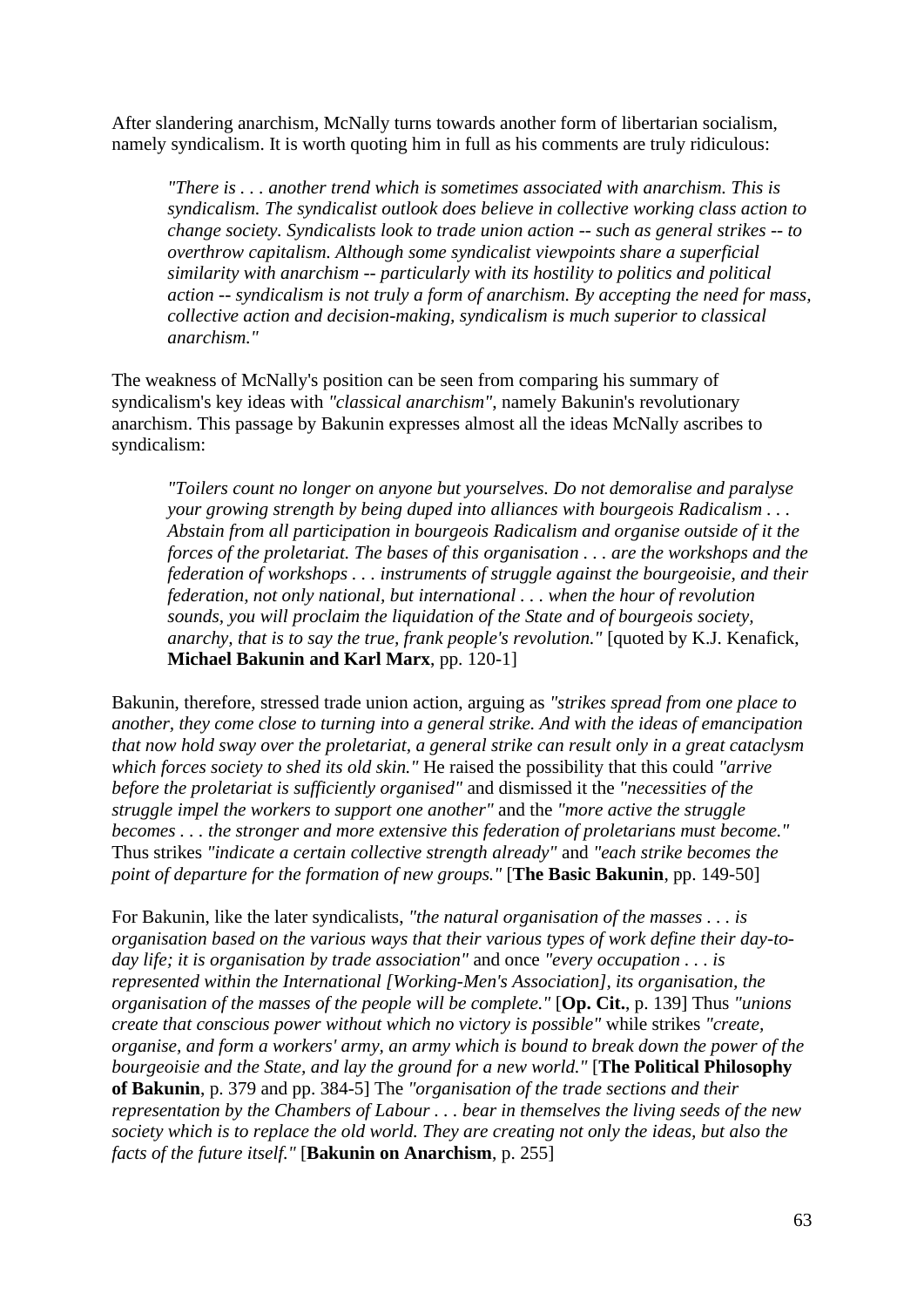And yet McNally proclaims that Bakunin *"shared most of Proudhon's views"* and so, by implication, *"so feared the organised power of the developing working class that he went so far as to oppose trade unions"*! Rather than be against the *"freedom of the working class to make collectively a new society"*, Bakunin repeatedly argued that *"the new social order"* would be attained *"through the social (and therefore anti-political) organisation and power of the working masses of the cities and villages."* This would see *"capital and all tools of labour belong to the city workers -- to the workers associations. The whole organisation of the future should be nothing but a free federation of workers -- agricultural workers as well as factory workers and associations of craftsmen."* [**The Political Philosophy of Bakunin**, p. 300 an p. 410] This position was common to all revolutionary anarchists (see sections [H.2.2](sectionH.html#sech2) and [H.2.7\)](sectionH.html#sech7).

What is ridiculous about McNally's comments is that all historians who take the time to read Bakunin's works note the obvious links between his ideas and syndicalism. Let us present a few examples here (many writers also point to syndicalist aspects in Proudhon's ideas as well but we will concentrate on Bakunin). Thus we discover Caroline Cahm pointing out *"the basic syndicalist ideas of Bakunin"* and that he *"argued that trade union organisation and activity in the International [Working Men's Association] were important in the building of working-class power in the struggle against capital . . . He also declared that trade union based organisation of the International would not only guide the revolution but also provide the basis for the organisation of the society of the future."* Indeed, he *"believed that trade unions had an essential part to play in the developing of revolutionary capacities of the workers as well as building up the organisation of the masses for revolution."* [**Kropotkin and the Rise of Revolutionary Anarchism**, p. 219, p. 215 and p. 216] George R. Esenwein noted that syndicalism *"had deep roots in the Spanish libertarian tradition. It can be traced to Bakunin's revolutionary collectivism"* and the class struggle was *"central to Bakunin's theory."* [**Anarchist Ideology and the Working Class Movement in Spain**, p. 209 and p. 20] The syndicalists *"viewed themselves as the descendants of the federalist wing of the First International, personified above else by Mikhail Bakunin."* [Wayne Thorpe, **"The Workers Themselves"**, pp. xiii-xiv] *"Hardly any of these ideas [associated with syndicalism] are new"*, stated Bertrand Russell *"almost all are derived from the Bakunist [sic!] section of the old International"* and this was *"often recognised by Syndicalists themselves."* [**Roads to Freedom**, p. 52] J. Romero Maura correctly summarised that for the *"Bakuninists"* in the First International, the *"anarchist revolution, when it came, would be essentially brought about by the working class. Revolutionaries needed to gather great strength and must beware of underestimating the strength of reaction"* and so they *"logically decided that revolutionaries had better organise along the lines of labour organisations."* [*"The Spanish case"*, pp. 60-83, **Anarchism Today**, D. Apter and J. Joll (eds.), p. 66]

We could go on but as leading syndicalist activist and thinker Rudolf Rocker summarised:

*"Modern Anarcho-syndicalism is a direct continuation of those social aspirations which took shape in the bosom of the First International and which were best understood and most strongly held by the libertarian wing of the great workers' alliance."* [**Anarcho-Syndicalism**, p. 54]

Perhaps, in the face of such evidence (and the writings of Bakunin himself!), Marxists like McNally could claim that the sources we quote are either anarchists or "sympathetic" to anarchism. To counter this we will quote Marx and Engels. According to Marx, Bakunin's theory consisted of urging the working class to *"only organise themselves by trades-unions"*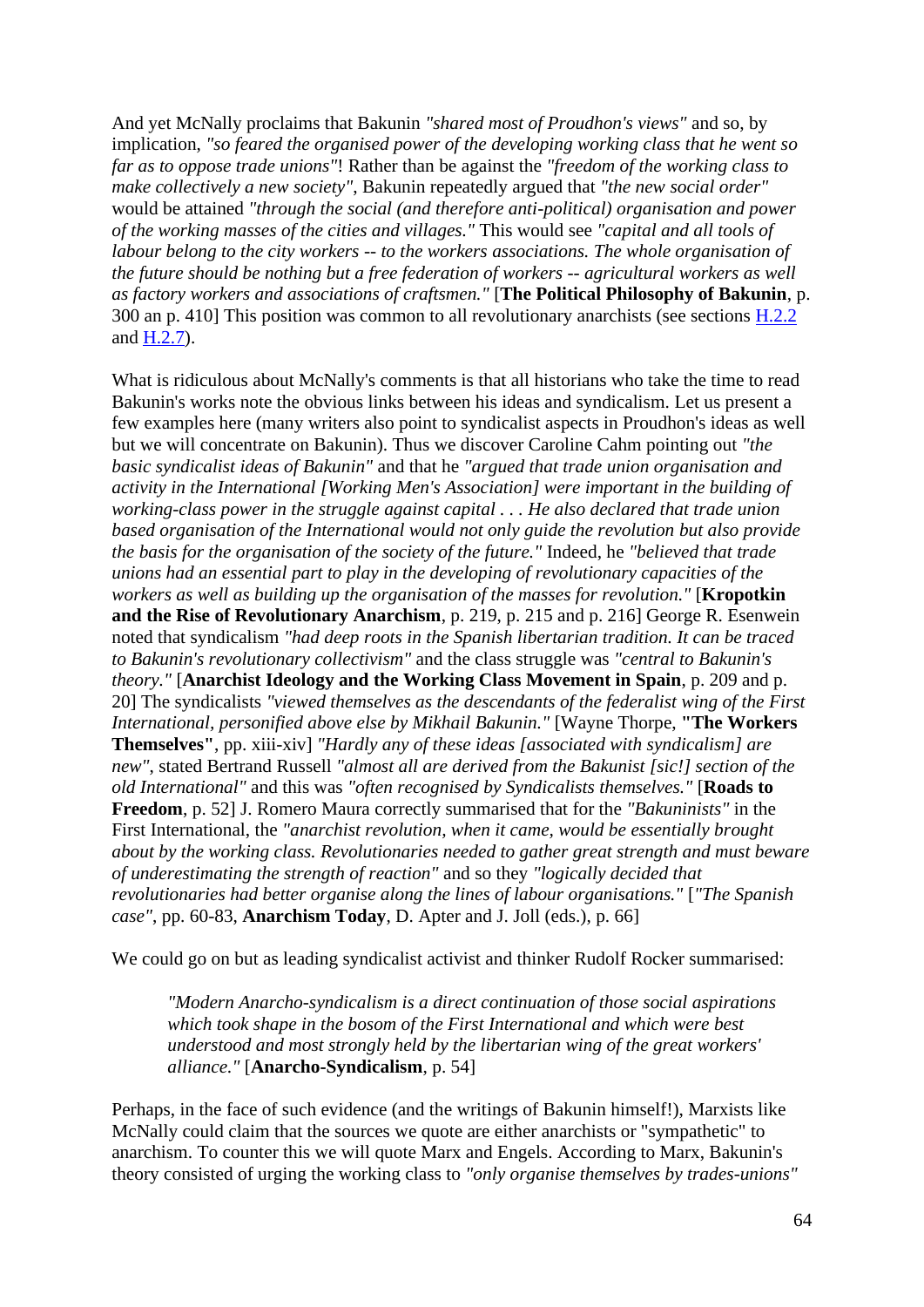and *"not occupy itself with politics."* Engels asserted that in the *"Bakuninist programme a general strike is the lever employed by which the social revolution is started"* and that they admitted *"this required a well-formed organisation of the working class"*. [Marx, Engels and Lenin, **Anarchism and Anarcho-Syndicalism**, p. 48, p. 132 and p. 133] Ignoring the misrepresentations of Marx and Engels about the theories of their enemies, we can state that they got the basic point of Bakunin's ideas -- the centrality of trade union organisation and struggle as well as the use of strikes as the means of starting a social revolution.

(As an aside, ironically enough, Engels distorted diatribe against Bakunin and the general strike was later used against more radical Marxists like Rosa Luxemburg -- usually claimed by Leninists as part of their tradition -- by the reformists in Social Democratic Parties. For orthodox Marxists, the mass strike was linked to anarchism and Engels had proven that only political action -- i.e. electioneering -- could lead to working class emancipation. This appeal to authority lead Luxemburg to the innovative tactic of suggesting Engels was correct against the anarchist **general** strike but not against her **mass** strike! That this involved distorting the anarchist position -- as Engels had done -- should go without saying -- see [section H.3.5.](sectionH.html#sech35))

It should be stressed that Bakunin's position on revolutionary class struggle waged by workers' organisations became the basis of revolutionary anarchism. Thus we find, for example, Emma Goldman arguing that in the First International *"Bakunin and the Latin workers"* forged ahead *"along industrial and Syndicalist lines"* and so syndicalism *"is, in essence, the economic expression of Anarchism"* and *"[l]ike Anarchism, Syndicalism prepares the workers along direct economic lines, as conscious factors in the great struggles of to-day, as well as conscious factors in the task of reconstructing society."* The *"most powerful weapon"* for liberation was *"the conscious, intelligent, organised, economic protest of the masses through direct action and the general strike."* [**Red Emma Speaks**, p. 89, p. 91 and p. 60] Kropotkin summarised the libertarian perspective well in 1907:

*"Workmen's organisations are the real force capable of accomplishing the social revolution -– after the awakening of the proletariat has been accomplished, first by individual action, then by collective action, by strikes and revolts extending more and more; and where workmen's organisations have not allowed themselves to be dominated by the gentlemen who advocate 'the conquest of political power', but have continued to walk hand in hand with anarchists –- as they have done in Spain -– they have obtained, on the one hand, immediate results (an eight-hour day in certain trades in Catalonia), and on the other have made good propaganda for the social revolution -– the one to come, not from the efforts of those highly-placed gentlemen, but from below, from workmen's organisations."* [*"Anarchists and Trade Unions"*, **Direct Struggle Against Capital**, pp. 391-2]

We will leave the matter here and point interested readers to our extended discussion of the links between anarchism and syndicalism in [section H.2.8.](sectionH.html#sech8) However, the inaccuracy of McNally's statement should be clear as we have shown that according to him *"syndicalism"* (i.e. Bakunin's ideas) is *"much superior to classical anarchism"* (i.e. Bakunin's ideas)! How spurious his argument actually is can be seen from his comments about syndicalism and its relation to anarchism.

# **10. Do syndicalists reject working class political action?**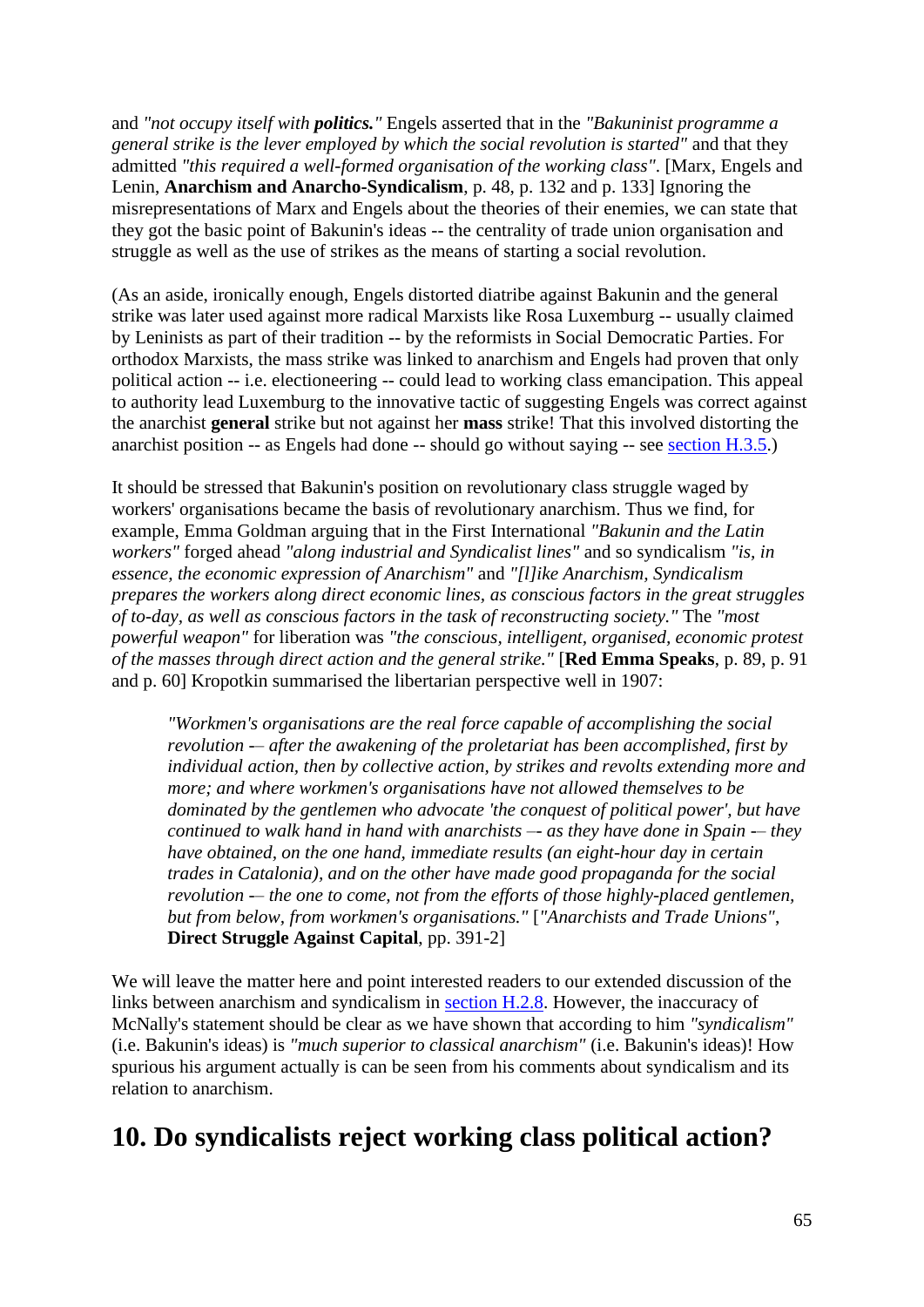McNally, after getting the relationship between *"classical anarchism"* and syndicalism completely wrong (see [last section\)](append31.html#app9), moves on to an equally flawed argument against syndicalism. He states that *"by rejecting the idea of working class political action, syndicalism has never been able to give real direction to attempts by workers to change society."* However, syndicalists (like all anarchists) are clear what kind of politics they reject -- bourgeois politics (i.e. the running of candidates in elections). It is worth quoting Rudolf Rocker at length on McNally's claim:

*"It has often been charged against Anarcho-Syndicalism that it has no interest in the political structure of the different countries, and consequently no interest in the political struggles of the time, and confines its activities to the fight for purely economic demands. This idea is altogether erroneous and springs either from outright ignorance or wilful distortion of the facts. It is not the political struggle as such which distinguishes the Anarcho-Syndicalists from the modern labour parties, both in principle and in tactics, but the form of this struggle and the aims which it has in view. . .*

*"The attitude of Anarcho-Syndicalism toward the political power of the present-day state is exactly the same as it takes toward the system of capitalist exploitation. . . [and so] Anarcho-Syndicalists pursue the same tactics in their fight against that political power which finds its expression in the state. . .*

*"For just as the worker cannot be indifferent to the economic conditions of his life in existing society, so he cannot remain indifferent to the political structure of his country. . . It is, therefore, utterly absurd to assert that the Anarcho-Syndicalists take no interest in the political struggles of the time. . . But the point of attack in the political struggle lies, not in the legislative bodies, but in the people. . . If they, nevertheless, reject any participation in the work of bourgeois parliaments, it is not because they have no sympathy with political struggles in general, but because they are firmly convinced that parliamentary activity is for the workers the very weakest and the most hopeless form of the political struggle. . .*

*"But, most important of all, practical experience has shown that the participation of the workers in parliamentary activity cripples their power of resistance and dooms to futility their warfare against the existing system. . .*

*"Anarcho-Syndicalists, then, are not in any way opposed to the political struggle, but in their opinion this struggle, too, must take the form of direct action, in which the instruments of economic power which the working class has at its command are the most effective. . .*

*"The focal point of the political struggle lies, then, not in the political parties, but in the economic fighting organisations of the workers. It as the recognition of this which impelled the Anarcho-Syndicalists to centre all their activity on the Socialist education of the masses and on the utilisation of their economic and social power. Their method is that of direct action in both the economic and the political struggles of the time. That is the only method which has been able to achieve anything at all in every decisive moment in history."* [**Op. Cit.**, pp. 73-78]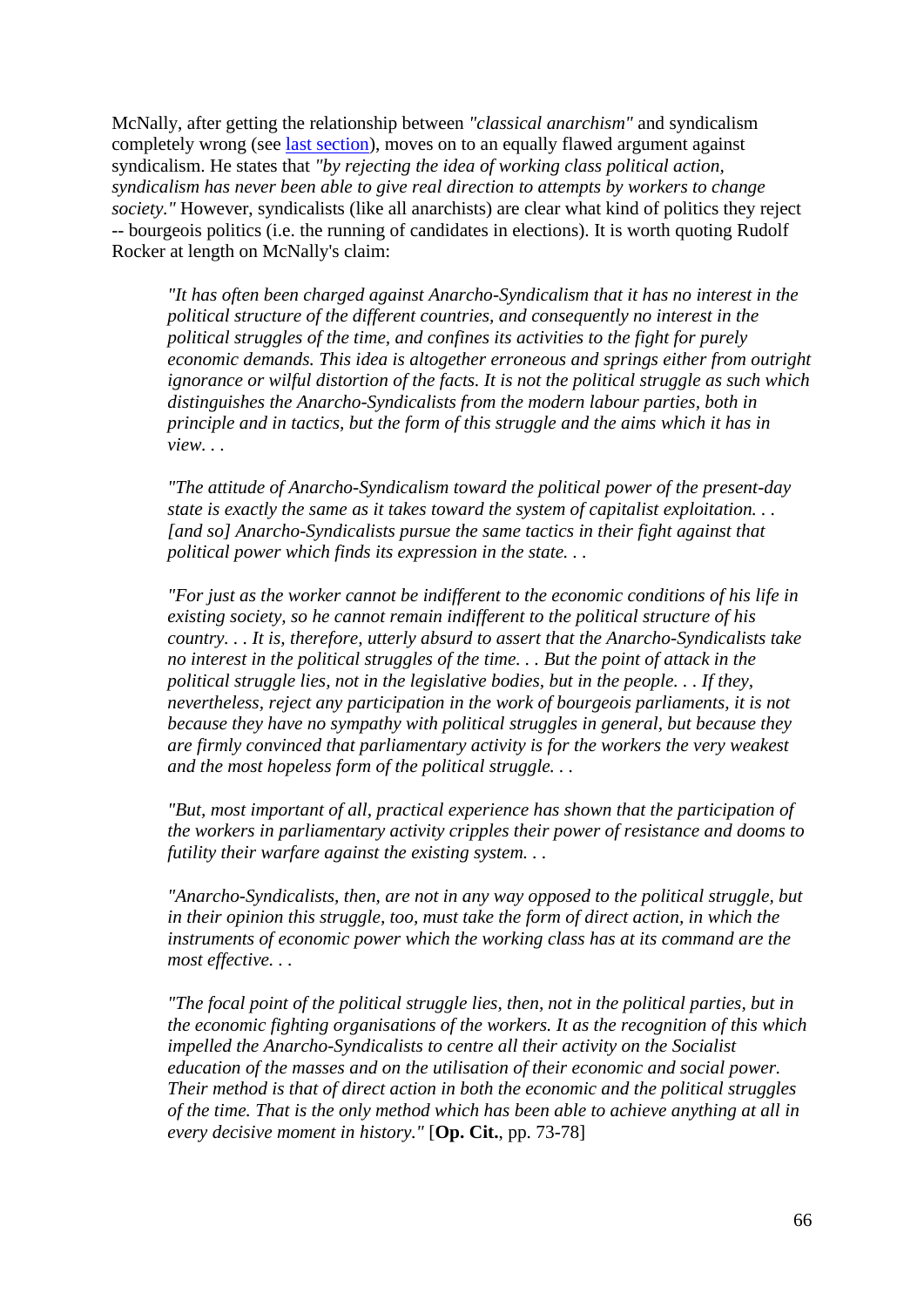Rocker's work, **Anarcho-Syndicalism**, was written in 1938 and is considered the standard introduction to that theory. McNally wrote his pamphlet in the 1980s and did not bother to consult the classic introduction to the ideas he claims to be refuting. That in itself indicates the worth of his pamphlet and any claims it has for being remotely accurate with respect to anarchism and syndicalism.

Syndicalists, then, **do** reject working class *"political action"* only if you think "political action" means simply bourgeois politics -- that is, electioneering, standing candidates for Parliament, local town councils and so on. It does not reject "political action" in the sense of direct action to effect political changes and reforms. As syndicalists Ford and Foster argued, syndicalists use *"the term 'political action' . . . in its ordinary and correct sense. Parliamentary action resulting from the exercise of the franchise is political action. Parliamentary action caused by the influence of direct action tactics . . . is not political action. It is simply a registration of direct action."* They also note that syndicalists *"have proven time and again that they can solve the many so-called political questions by direct action."* [Earl C. Ford and William Z. Foster, **Syndicalism**, p. 19f and p. 23] A historian of the British syndicalist movement reiterates this point:

*"Nor did syndicalists neglect politics and the state. Revolutionary industrial movements were on the contrary highly 'political' in that they sought to understand, challenge and destroy the structure of capitalist power in society. They quite clearly perceived the oppressive role of the state whose periodic intervention in industrial unrest could hardly have been missed."* [Bob Holton, **British Syndicalism: 1900- 1914**, pp. 21-2]

This awareness that the state could not be ignored but had to be fought is reflected in the 1909 French syndicalist novel *How We Shall Bring About the Revolution* which discussed how the Chamber of Deputies was *"invaded from all sides"* by the crowd during the revolution, which *"threatened with death any deputies who should dare sit again."* The *"General Strikers were on watch"* and *"in order to guard against any aggressive action by the fallen power, or any effort to re-establish Parliamentarianism, a certain number of their comrades should remain permanently at the Palais Bourdon"* and *"oppose by force any counter-revolutionary measures."* Guards were also used in *"the Police Offices, the Government Offices, the Elysée, etc."* after *"having taken them by assault."* The town hall *"was not neglected"* and *"was occupied"* in a similar fashion. Thus there was a *"definite intention of disorganising the State, of dismantling and thoroughly disabling it"* to ensure it was *"impossible for the Government to recover itself, or rally around any point whatever."* Thus the general strike *"very soon changed into an insurrectional strike"* and *"the General Strikers occupied the centres of Government action, and expelled the representative of the State.* The state would be replaced by *Bourses du Travail* (local federation of unions) and the Trades Unions Congress, with the latter being formed by delegates *"from all parts of France"* and *"from all trades, from all professions"* and *"having to decide upon points previously discussed by the comrades who had sent them."* The similarities to soviets -- and Bakunin's ideas (see [section 5\)](append31.html#app5) -- are clear. Nor did they ignore the need to defend a revolution and like revolutionary anarchists (see [section H.2.1\)](sectionH.html#sech1) argued for the unions to form *"bands"* to *"watch over the security of the committees"* and *"sought to arm themselves"* in order to *"counterbalance the military and other forces"* which *"held them under the yoke."* The trade unions distributed arms and in each syndicate *"a group for defence was formed"* which entered *"into relation with like groups in the same district, and with distant centres"* by means of an *"organisation of defence, with a Trade Union and Federal basis."* These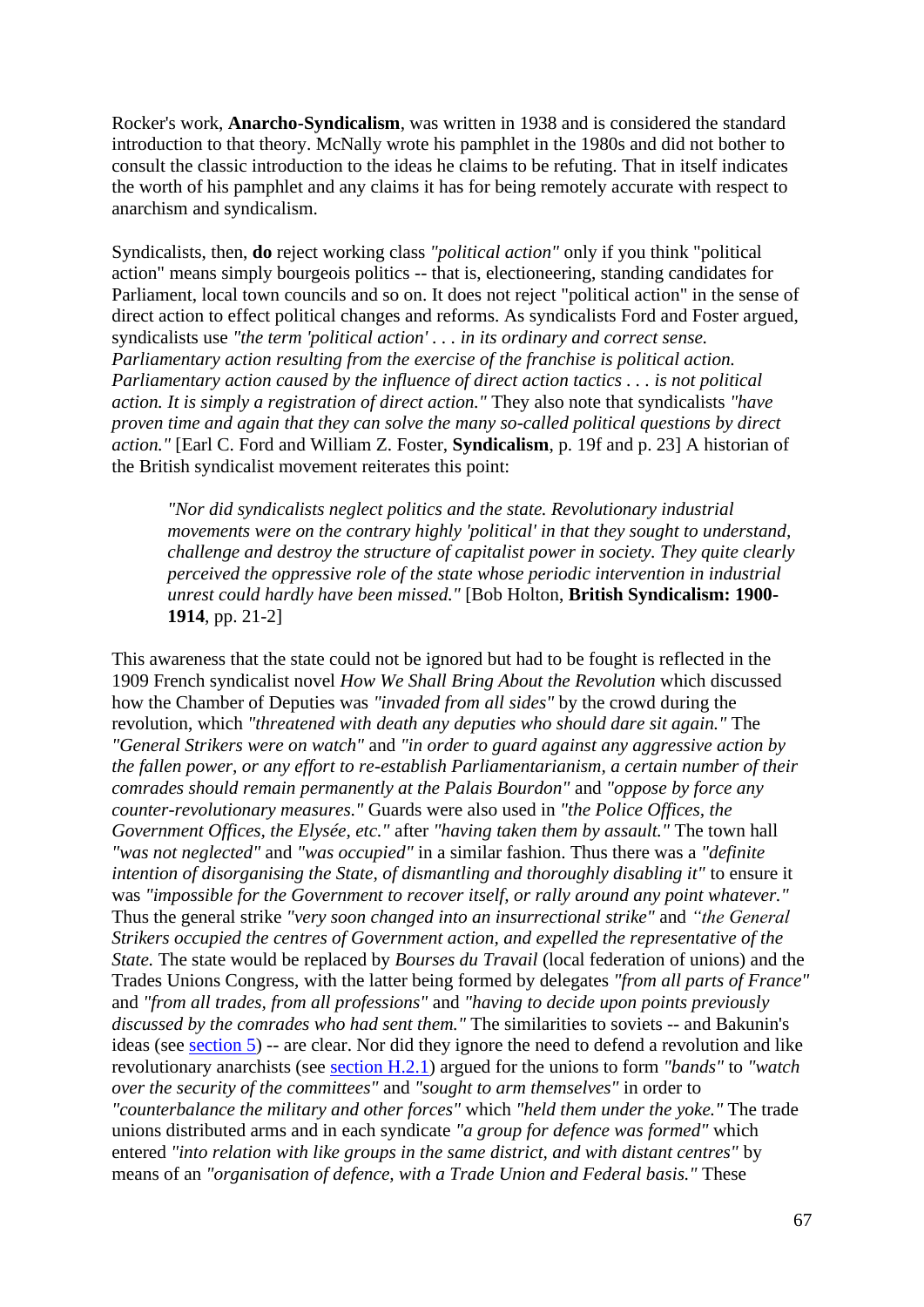*"Syndicalist battalions were not a force external to the people. They were the people themselves"* who *"had the common-sense to arm themselves in order to protect their conquered liberty."* [Emile Pataud and Emile Pouget, **How We Shall Bring About the Revolution**, pp. 79-83, p. 94, pp. 128-9, p. 69 and pp. 155-7]

As we argued in [section J.2.10,](sectionJ.html#secj210) anarchist support for direct action and opposition to taking part in elections does not mean we are "apolitical" or reject political action. Anarchists have always been clear -- we reject "political action" which is bourgeois in nature in favour of "political action" based on the organisations, action and solidarity of working class people. This is because electioneering corrupts those who take part, watering down their radical ideas and making them part of the system they were meant to change. As Rocker summarised:

*"Participation in the politics of the bourgeois States has not brought the labour movement a hair's-breadth nearer to Socialism, but thanks to this method, Socialism has almost been completely crushed and condemned to insignificance . . . Participation in parliamentary politics has affected the Socialist Labour movement like an insidious poison. It destroyed the belief in the necessity of constructive Socialist activity, and, worse of all, the impulse to self-help, by inoculating people with the ruinous delusion that salvation always comes from above."* [**Op. Cit.**, p. 54]

Rocker's last point is important, given that McNally seeks to appropriate the idea of *"from below"* for Marxism. He is well aware of the results of socialist electioneering, reporting how by the start of the 20th century *"most European socialists. . . came to the view that socialism would be achieved gradually, through the slow transformation of capitalism into a kind of welfare capitalism under which workers would prosper"* and *"[g]one was Marx's notion that socialism could only come into being through a revolutionary transformation of society from below. In its place developed the view that capitalism would slowly grow over into socialism."* However, he significantly fails to note that these parties considered themselves as Marxist and had been following the strategy Marx and Engels had advocated.

It would have been informative to his readership if McNally had found time to discuss this awkward fact. One of the key differences between Marx and Bakunin in the First International was over *"political action"*: the forming of political parties and standing in elections. Bakunin argued that *"it is usually enough for these men of the people to enter government for them to become members of the bourgeoisie in their turn, sometimes scorning the people from whom they came more than do the natural-born members of the bourgeoisie."* The need was *"the organisation of the might of the workers, the unification of the proletariat of the entire world"* by *"eliminat[ing] from its program all bourgeois political schemes"* in favour of *"workers' solidarity in their struggle against the bosses. It means trades unions, organisation, and the federation of resistance funds."* [**The Basic Bakunin**, p. 51, p. 93, p. 99 and p. 103] Marx and Engels, in contrast, favoured *"political action"* and completely failed, unlike Bakunin, to recognise the dangers of reformism in the tactic. Indeed, in 1891 Engels proudly announced that the Brussels Congress of the Second International *"proved a brilliant success for us . . . And, best of all, the anarchists have been shown the door, just as they were at the Hague Congress. The new, incomparably larger and avowedly Marxist International is beginning again at the precise spot where its predecessor ended."* [**Collected Works**, vol. 49, p. 238]

McNally, like most Leninists, is keen to distance Marx and Engels from Social Democracy and so does not note their repeated comments -- both before **and** after the Paris Commune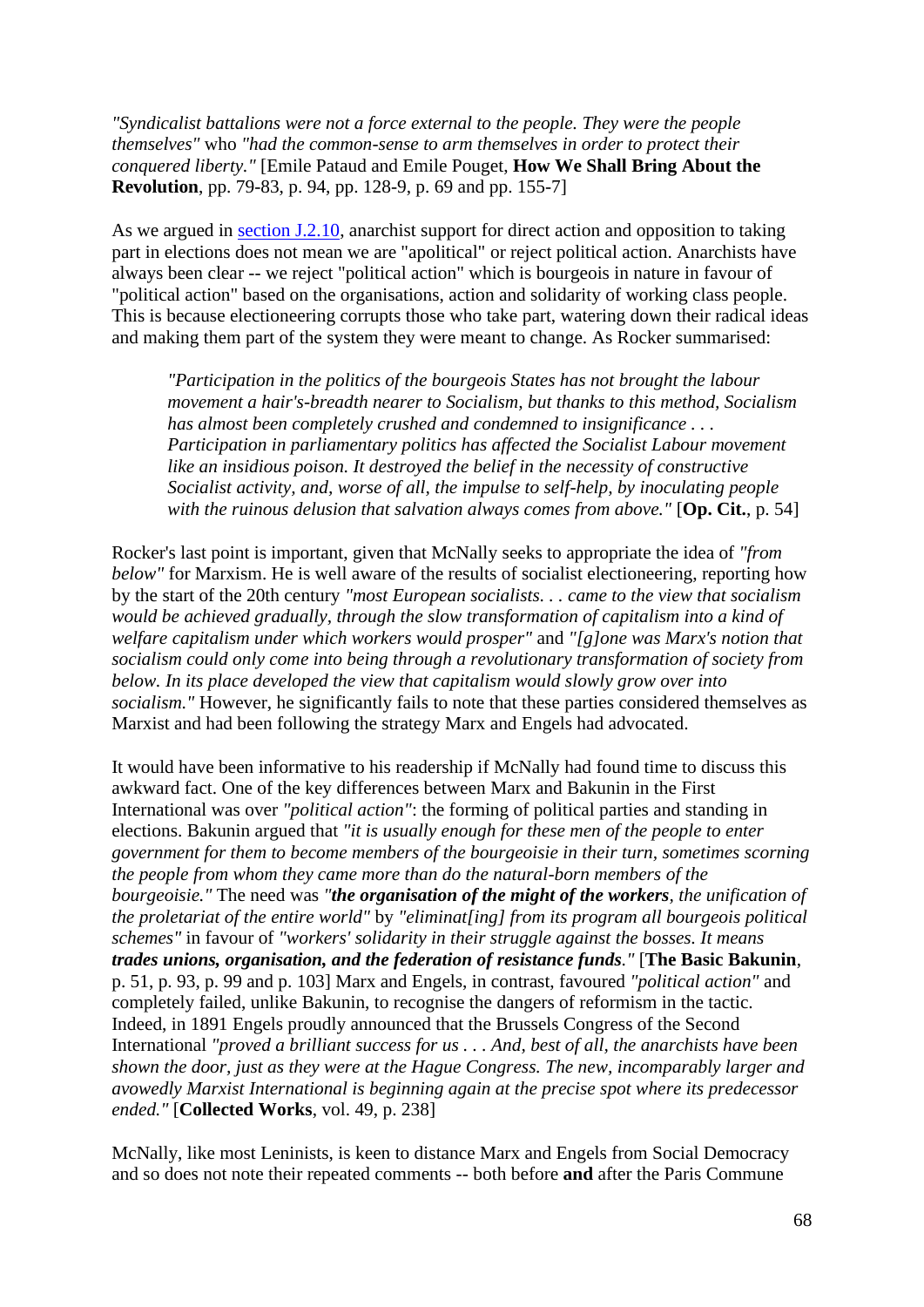that socialism **could** come about peacefully by utilising elections (see [section H.3.10\)](sectionH.html#sech310). Engels in 1847, for example, argued that the *"first, fundamental condition for the introduction of community of property is the political liberation of the proletariat through a democratic constitution"* and so the revolution's had to *"inaugurate a democratic constitution and thereby . . . the political rule of the proletariat"* as in *"America, where a democratic constitution has been introduced"* [**Collected Works**, vol. 6, p. 102, p. 350 and p. 356] In contrast, Proudhon had concluded the year before that the state could **not** be captured and reformed and socialism could only be created by proletarian self-organisation:

*"Thus power [i.e. the state] . . . finds itself inevitably enchained to capital and directed against the proletariat . . . The problem before the labouring classes, then, consists, not in capturing, but in subduing both power and monopoly -- that is, in generating from the bowels of the people, from the depths of labour, a greater authority, a more potent fact, which shall envelop capital and the State and subjugate them. Every proposition of reform which does not satisfy this condition is simply one scourge more . . . which threatens the proletariat."* [**Property is Theft!**, p. 226]

The syndicalists, like Bakunin, argued the same -- although, unlike the Frenchman, saw the trade union movement as the means of social transformation. It is almost redundant to note that history has proven the validity of anarchist anti-electioneering ideas. For example, as we argue in [section J.2.6,](sectionJ.html#secj26) the net result of the Marxists use of electioneering ("political action") was the de-radicalising of their movement and theory and its becoming yet another barrier to working class self-liberation. Rather than syndicalism not giving *"real direction to attempts by workers to change society"* it was Marxism in the shape of Social Democracy which did that. Indeed, at the turn of twentieth century more and more radicals turned to Syndicalism and Industrial Unionism as the means of by-passing the dead-weight of Social Democracy (i.e. orthodox Marxism), its reformism, its opportunism and its bureaucracy.

This was recognised by Lenin, if in his own way. Anarchism, he suggested, *"was not infrequently a kind of penalty for the opportunist sins of the working-class movement."* [**Collected Works**, vol. 31, p. 32] His claim that anarchist and syndicalist support in the working class is the result of the opportunist nature of the Social Democratic Parties has an element of truth. Obviously militants sick to death of the reformist, corrupt and bureaucratic "working class" parties will seek a revolutionary alternative and find libertarian socialism. However, Lenin seeks to explain the symptoms (opportunism) and not the disease itself (Parliamentarianism) . Nowhere does he see the rise of "opportunist" tendencies in the Marxist parties as the result of the tactics and organisational struggles they used. Indeed, Lenin desired the new Communist Parties to practice electioneering ("political action"). Anarchists rather point out that given the nature of the means, the ends surely follow. Working in a bourgeois environment (Parliament) will result in bourgeoisifying and deradicalising the party. Working in a centralised environment will empower the leaders of the party over the members and lead to bureaucratic tendencies. In short, the means urged inevitably produced a *"from above"* mentality and the descent into reformism -- a descent Lenin only noticed with the outbreak of war in 1914 and the siding of German Social Democracy with its state in the imperialist slaughter.

As Bakunin predicted, using bourgeois institutions will corrupt "revolutionary" and radical parties and tie the working class to the current system. Lenin's analysis of anarchist influence as being the off-spring of opportunist tendencies in mainstream parties may be right, but if so it is a natural development as the tactics supported by Marxists from Marx onwards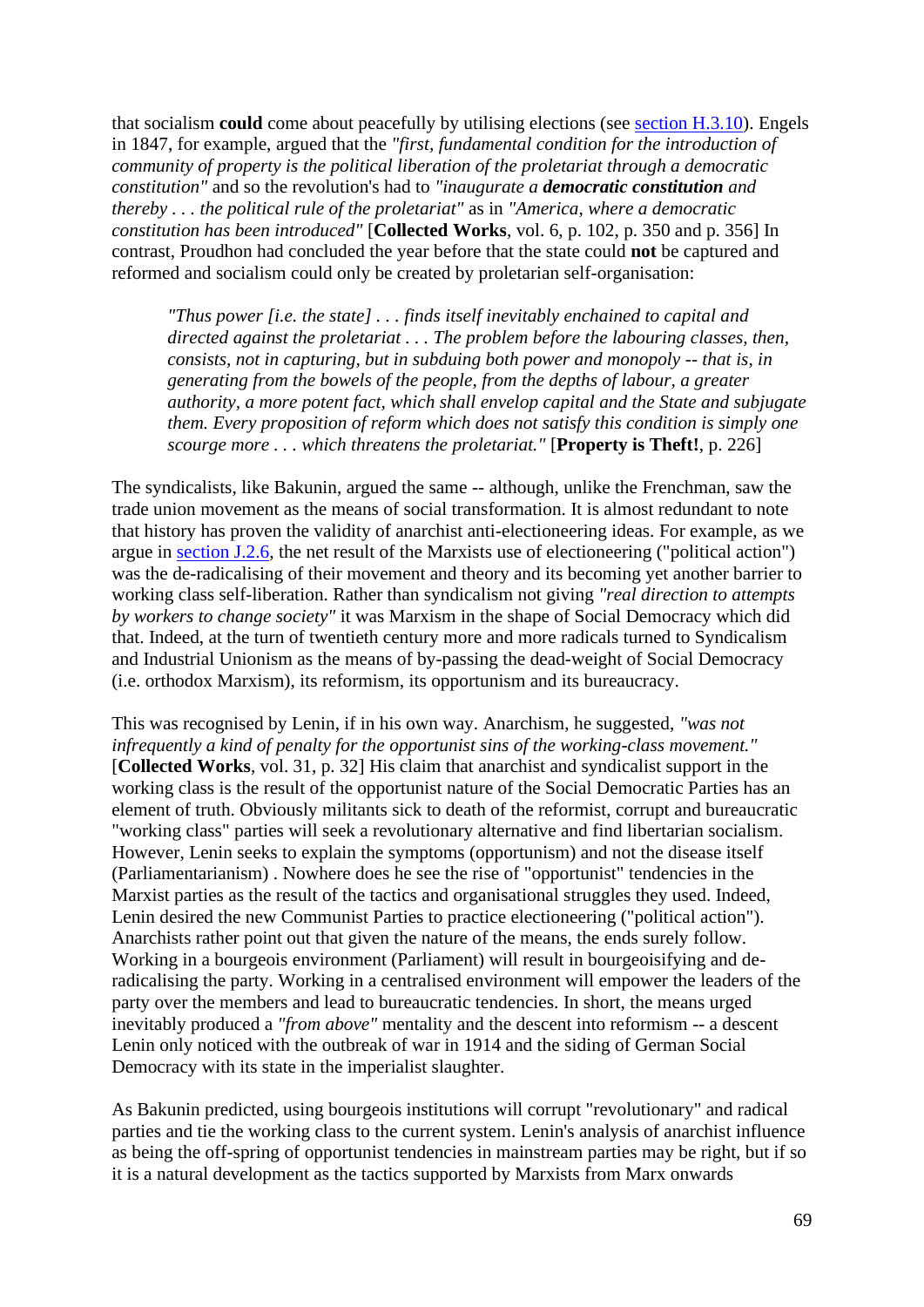inevitably lead to opportunist tendencies developing. What Lenin could not comprehend was that opportunism was the symptom and electioneering was the disease -- using the same means (electioneering) with different parties/individuals ("Communists" instead of "Social Democrats") and thinking that opportunism would not return was idealistic nonsense.

Sadly for his readers, McNally did not discuss any of this and preferred to present an inaccurate account of the syndicalist position on political struggles. Perhaps this is understandable, for an accurate account would mention the debates of the First International and have to draw the obvious conclusion: Bakunin -- and the syndicalists -- were right.

## **11. Why is McNally's claim that Leninism supports working class self-emancipation wrong?**

McNally claims that Marx *"was the first major socialist thinker to make the principle of selfemancipation -- the principle that socialism could only be brought into being by the selfmobilisation and self-organisation of the working class -- a fundamental aspect of the socialist project."* This is not entirely true as *"Proudhon insisted that the revolution could only come from below, through the action of the workers themselves."* [K. Steven Vincent, **Pierre-Joseph Proudhon and the Rise of French Republican Socialism**, p. 157] In his words:

*"Workers, labourers, men of the people, whoever you may be, the initiative of reform is yours. It is you who will accomplish that synthesis of social composition which will be the masterpiece of creation, and you alone can accomplish it."* [quoted by George Woodcock, **Pierre-Joseph Proudhon: A Biography**, p. 64]

As we indicated in [section 2,](append31.html#app2) Proudhon stressed that the working class had to free itself by its own means and its own organisations for, as indicated in [section 10,](append31.html#app10) the state was a capitalist institution which could not be captured by the masses. So while Proudhon placed his hopes in reformist tendencies (such as workers' co-operatives and mutual banks) he clearly believed in working class self-emancipation, even stating in 1848 that *"the proletariat must emancipate itself"* for *"the revolutionary power . . . is not in the National Assembly: it is in you. The people alone, acting upon themselves without intermediary, can achieve the economic Revolution begun in February. The people alone can save civilisation and advance humanity!"* [**Property is Theft!**, 306 and p. 366]

Marx's use of the famous expression -- *"the emancipation of the working class is the task of the working class itself"* -- dates from 1865, 17 years after Proudhon's comment that *"the proletariat must emancipate itself."* Moreover, as Libertarian Marxist Paul Mattick pointed out, Marx was not even the first person to use the expression *"the emancipation of the working class is the task of the working class itself"* as Flora Tristan used it in 1843. [**Marx and Keynes**, p. 333] Thus a case could be made that Marx was, in fact, the **third** *"major socialist thinker to make the principle of self-emancipation -- the principle that socialism could only be brought into being by the self-mobilisation and self-organisation of the working class -- a fundamental aspect of the socialist project."*

Similarly, Bakunin continually quoted Marx's (and so Tristan's) words from the Preamble to the General Rules of the First International: *"That the emancipation of the workers must be accomplished by the workers themselves."* Far more than Marx, Bakunin argued that workers'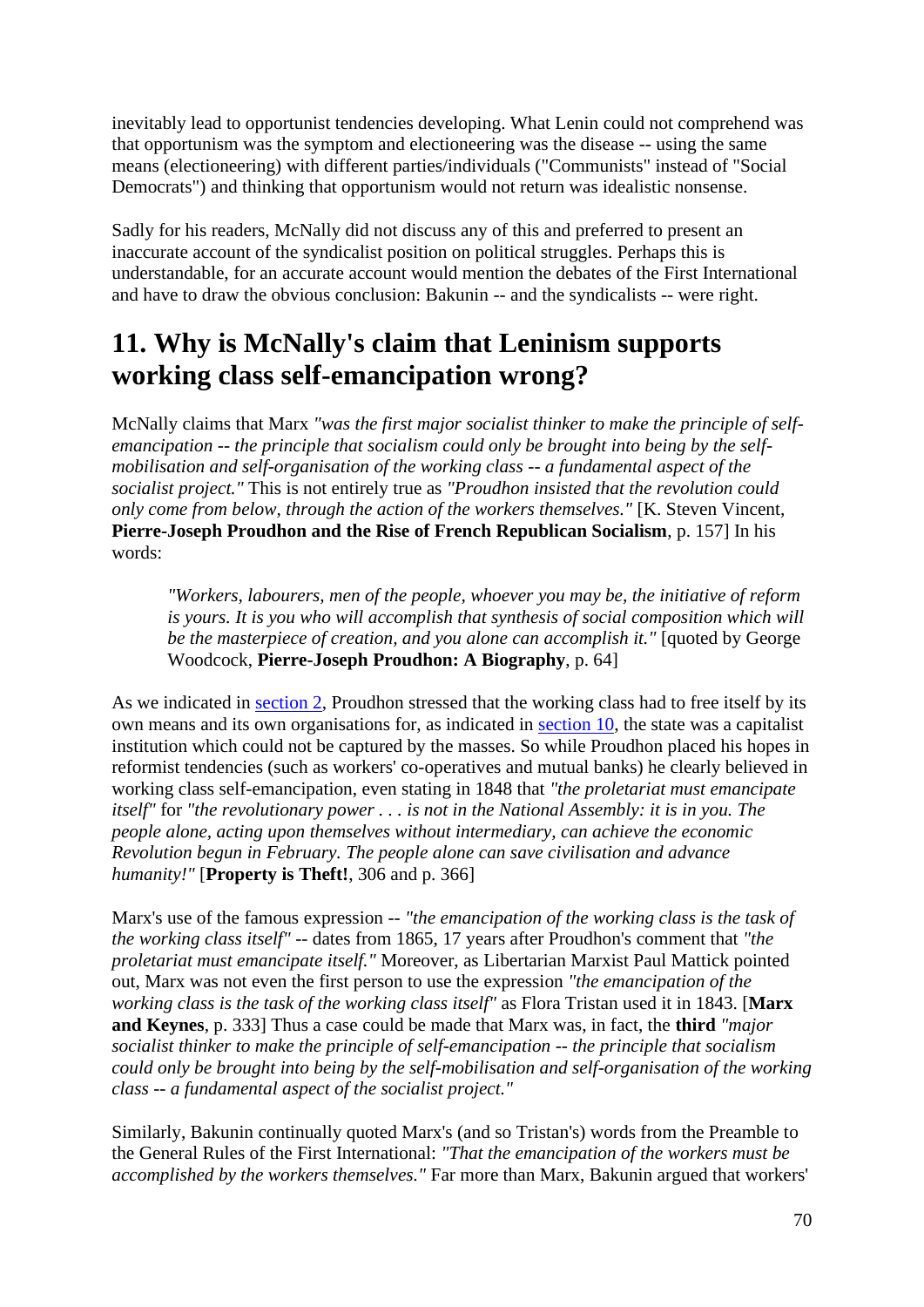can only free themselves by a *"single path, that of emancipation through practical action"* namely *"workers' solidarity in their struggle against the bosses"* by *"trades-unions, organisation, and the federation of resistance funds"*. The *"collective experience"* workers gain in the *"collective struggle of the workers against the bosses"* will ensure they *"will necessarily come to realise that there is an irreconcilable antagonism between the henchmen of reaction and [their] own dearest human concerns. Having reached this point, [the worker] will recognise [themselves] to be a revolutionary socialist."* [**The Basic Bakunin**, p. 92 and p. 103]

In contrast Marx placed his hopes for working class self-emancipation on a political party which would conquer "political power." As history soon proved, Marx was mistaken on two levels. First, as Bakunin predicted, political action by socialist parties resulted in the political system changing the party rather than vice versa, that it *"inexorably enmeshes its adherents, under the pretext of political tactics, in endless accommodations with governments and the various bourgeois political parties -- that is, it thrusts them directly into reaction."* [**Statism and Anarchy**, p. 180] Second, "political power" can only be seized by a minority (i.e. the party, **not** the class it claims to represent) and if the few have the power, the rest are no longer free (i.e. they no longer govern themselves). That the many elect the few who issue them orders does **not** signify emancipation!

However, this is beside the point. McNally proudly places his ideas in the Leninist tradition. It is thus somewhat ironic that McNally claims that Marxism is based on self-emancipation of the working class while claiming Leninism as a form of Marxism as Lenin explicitly stated the opposite, namely that the working class **could not** liberate itself by its own actions. In his 1902 book **What is to be Done?** Lenin argued that *"the working class, exclusively by their own effort, is able to develop only trade union consciousness . . . The theory of socialism [i.e. Marxism] . . . grew out of the philosophic, historical and economic theories that were elaborated by the educated representatives of the propertied classes, the intellectuals . . . the theoretical doctrine of Social-Democracy arose quite independently of the spontaneous growth of the labour movement; it arose as a natural and inevitable outcome of ideas among the revolutionary socialist intelligentsia."* This meant that *"Social Democratic [i.e. socialist] consciousness . . . could only be brought to them [the workers] from without."* Speaking on behalf of workers, he asked that the *"intellectuals must talk to us, and tell us more about what we do not know and what we can never learn from our factory and 'economic' experience, that is, you must give us political knowledge."* [**Essential Works of Lenin**, pp. 74-5 and p. 108]

Thus, rather than believe in working class self-emancipation, Lenin thought the opposite. Without the radical bourgeois to provide the working class with "socialist" ideas, a socialist movement, let along society, was impossible. Hardly what you would consider selfemancipation. As Lenin put it:

*"Since there can be no talk of an independent ideology being developed by the masses of the workers in the process of their movement, the only choice is: either bourgeois or socialist ideology. There is no middle course . . . Hence, to belittle socialist ideology in any way, to deviate from it in the slightest degree means strengthening bourgeois ideology. There is a lot of talk about spontaneity, but the spontaneous development of the labour movement leads to its becoming subordinated to bourgeois ideology* . . . Hence our task, the task of Social-Democracy, is to *combat spontaneity*, *to divert the labour movement from its spontaneous, trade unionist striving to go*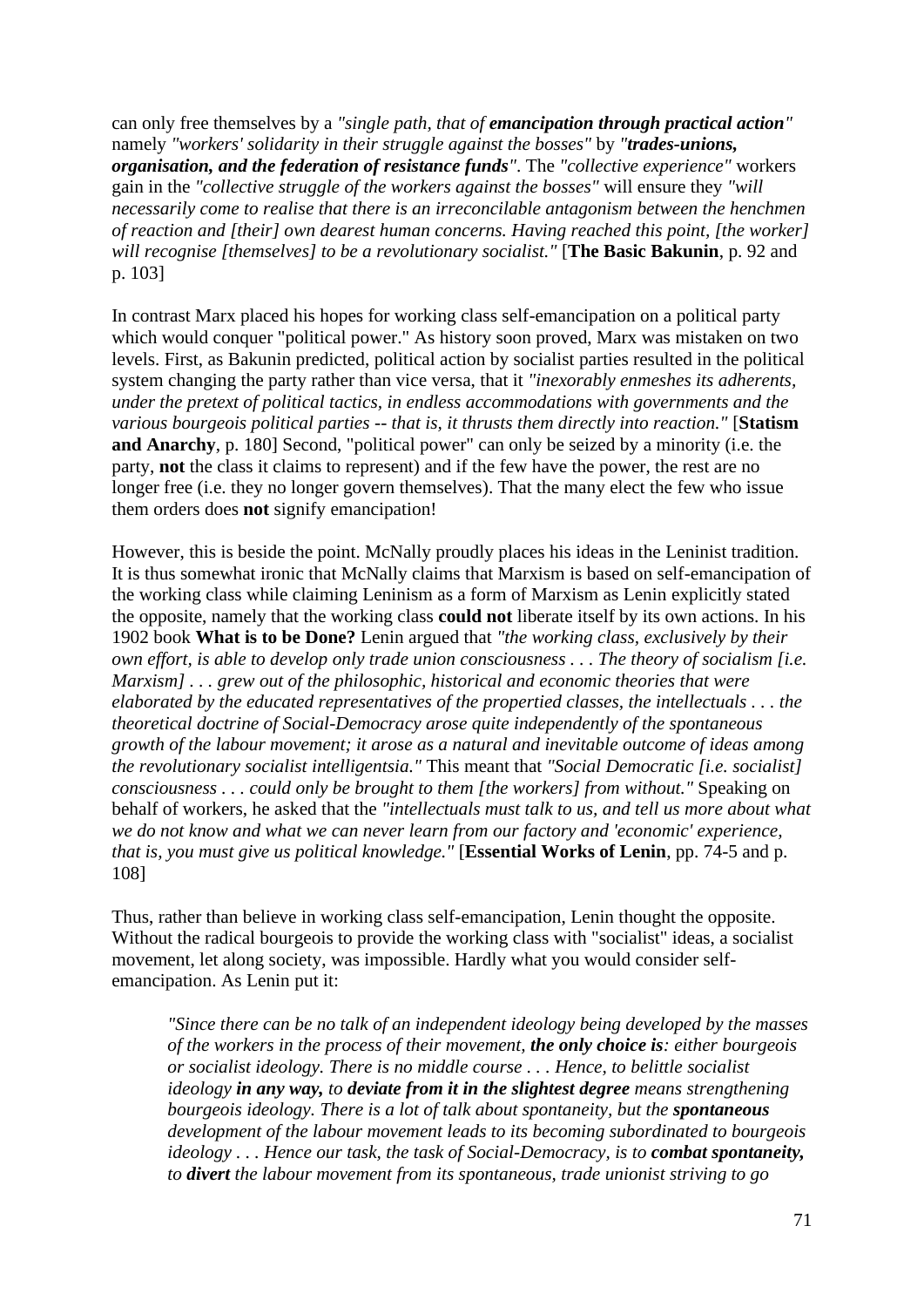#### *under the wing of the bourgeoisie, and to bring it under the wing of revolutionary Social-Democracy."* [**Op. Cit.**, pp. 82-3]

As we discuss in [section H.5,](sectionH.html#sech5) this is a deeply anti-socialist position which, due to its privileging of the party, creates the theoretical justification for the anti-democratic actions of the Bolsheviks we sketched in [section 8.](append31.html#app8) This perspective states that the party has a better understanding of what the interests of the people are than the people themselves. If they reject the party then it means that they simply do not understand their own class interests and so they have become *"declassed"*, to use Lenin's term. The party, due to it being the repository of what socialism is, then has the right -- the duty -- to ignore the masses for to do otherwise *"means strengthening bourgeois ideology"*. That this is self-serving circular logic is an understatement but it is self-serving circular logic which, in revolutionary Russia, destroyed socialism in favour of state-capitalism and party dictatorship.

For this notion of working class passivity is not confined to the "early" Lenin of **What is to Be Done?** infamy (not that there is any evidence that Lenin later repudiated the ideas expressed there -- see [section H.5.4\)](sectionH.html#sech54). It can be found in his apparently more "libertarian" work **The State and Revolution** which argues that *"we do not indulge in 'dreams' of dispensing at once . . . with all subordination; these anarchist dreams . . . are totally alien to Marxism . . . we want the socialist revolution with human nature as it is now, with human nature that cannot dispense with subordination, control and 'managers'"* Nowhere is the notion that working class people, during the process of mass struggle, direct action and revolution, **revolutionises themselves** (see sections [A.2.7](sectionA.html#seca27) and [J.7.2,](sectionJ.html#secj72) for example). Instead, we find a vision of people as they are under capitalism (*"human nature as it is now"*) and no vision of self-emancipation of the working class and the resulting changes that implies for those who are transforming society by their own action. Perhaps it will be argued that Lenin sees *"subordination"* as being *"to the armed vanguard of all the exploited . . . i.e., to the proletariat"* and so there is no contradiction. However, this is not the case as he confuses the rule of the party with the rule of the class: *"We cannot imagine democracy, not even proletarian democracy, without representative institutions."* [**Op. Cit.**, p. 307 and p. 306]

Thus *"subordination"* is **not** to the working class itself (i.e. direct democracy or selfmanagement). Rather it is the *"subordination"* of the majority to the minority, of the working class to "its" representatives. Thus we have a vision of a "socialist" society in which the majority have not revolutionised themselves and are subordinated to "their" party. Such a subordination, however, ensures that a socialist consciousness **cannot** develop as only the **process** of self-management generates the abilities required for self-management (*"Only freedom or the struggle for freedom can be the school for freedom."* [Malatesta, **Errico Malatesta: His Life and Ideas**, p. 59]). Lenin saw the revolution as the means by which the mass of the people will recognise that the vanguard party represents their interests and so vote it into power. However, as *"there can be no talk of an independent ideology being developed by the masses of the workers in the process of their movement"* any clash between the party and masses simply mean that the latter are wrong and *"the armed vanguard"* needs *"to combat spontaneity"* -- literally, as we showed in [section H.6.3.](sectionH.html#sech63) As Lenin admitted in 1920:

*"Without revolutionary coercion directed against the avowed enemies of the workers and peasants, it is impossible to break down the resistance of these exploiters. On the other hand, revolutionary coercion is bound to be employed towards the wavering*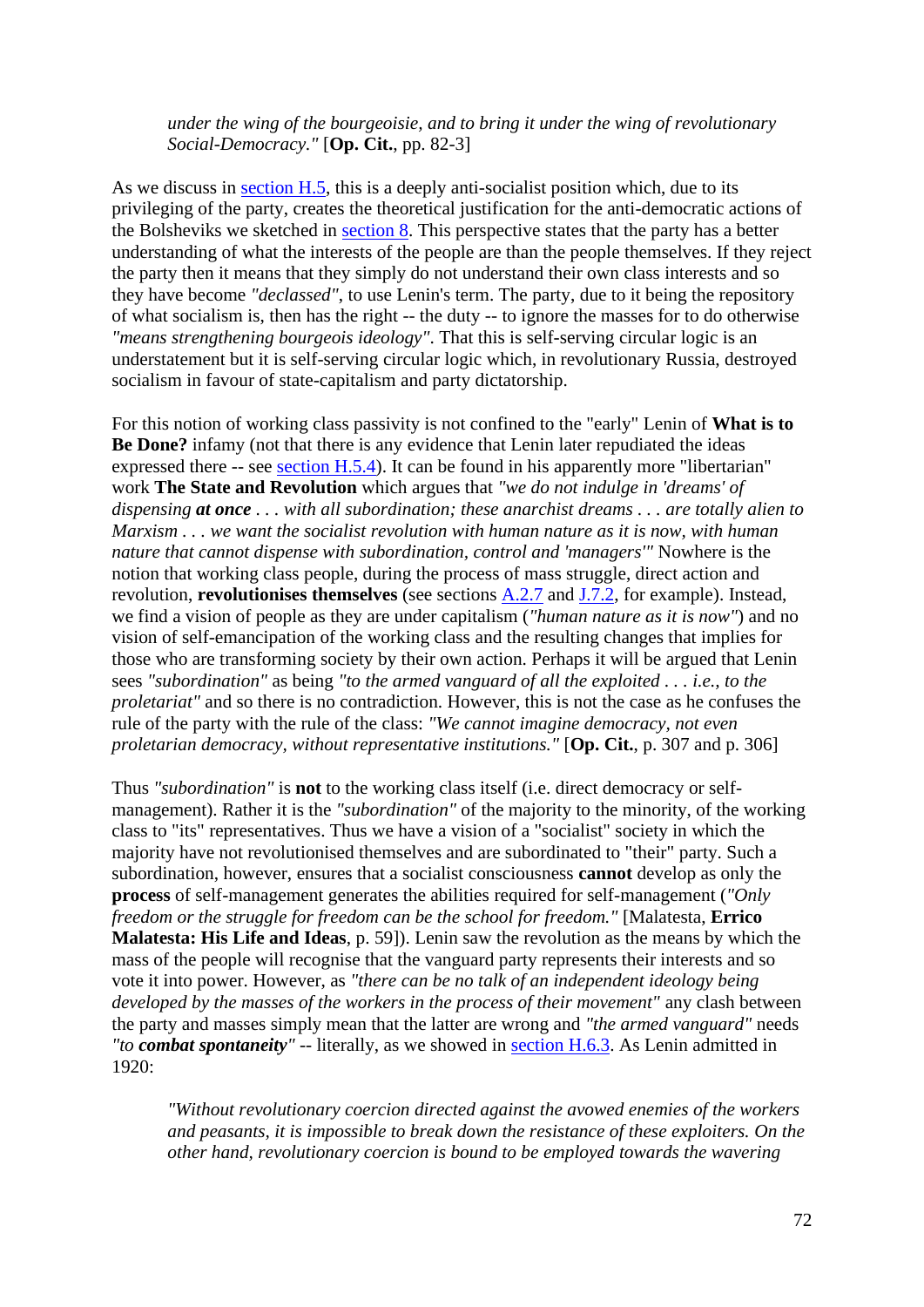#### *and unstable elements among the masses themselves."* [**Collected Works**, vol. 42, p. 170]

As we indicate in [section H.3.8,](sectionH.html#sech38) this perspective meant that Leninist theorists ended up arguing for a state separate from the working class (a *"state in the proper sense of the word"*) rather than the semi-state promised in such works as **The State and Revolution** (a work whose promises, as we note in [section H.1.7,](sectionH.html#sech17) were forsaken completely within six months of the Bolshevik seizure of power). This was required to ensure that the party could *"combat"* spontaneous movements in the working class which questioned the privileged position of the party -- both ideologically (in terms of its advanced ideas) and politically (its holding of power). This privileged position for the party engenders a perspective which can (and did) justify party dictatorship **over** the proletariat. Given Lenin's position that the working class cannot formulate its own "ideology" by its own efforts, of its incapacity to move beyond *"trade union consciousness"* independently of the party, the clear implication is that the party could in no way be bound by the predominant views of the working class as these are, **by definition** non-socialist, bourgeois even. As the party embodies *"socialist consciousness"* (and this arises outside the working class and its struggles) then opposition of the working class to the party signifies a failure of the class to resist alien influences, a failure that the party must fight to ensure that this failure does not spread to the revolution itself -- the proletariat, in short, must be repressed in its own interests by the "proletarian" dictatorship.

Therefore McNally's comments that Leninism is a valid expression of Marx's idea of proletarian self-emancipation is false. In reality, Lenin rejected the idea that working class people can emancipate themselves and, therefore, any claim that this tradition stands for proletarian self-emancipation is false. Rather Leninism, for all its rhetoric, has no vision of working class self-activity leading to self-liberation -- it denies it can happen and that is why it stresses the role of the party and its need to take centralised power into its own hands. Of course, it never entered Lenin's mind that if bourgeois ideology imposes itself onto the working class it also imposes itself on the party as well -- more so as they are bourgeois intellectuals in the first place.

While anarchists are aware of the need for groups of like minded individuals to influence the class struggle and spread anarchist ideas, we reject the idea that such ideas have to be "injected" into the working class from outside. Rather, as we argued in [section J.3,](sectionJ3.html#secj3) anarchist ideas are developed within the class struggle by working people themselves. Anarchist groups exist because we are aware that there is an uneven development of ideas within our class and to aid the spreading of libertarian ideas it is useful for those with those ideas to work together. However, being aware that our ideas are the product of working class life and struggle we are also aware that we have to learn from that struggle. It is because of this that anarchists stress self-management of working class struggle and organisation from below (anarchists are, to use Bakunin's words, *"convinced that revolution is only sincere, honest and real in the hands of the masses, and that when it is concentrated in those of a few ruling individuals it inevitably and immediately becomes reaction"* [**Michael Bakunin: Selected Writings**, p. 237]). Only when this happens can new ways of life be created and truly develop freely. It also explains anarchist opposition to political groups seizing power -- that will only result in old dogmas crushing the initiative of people in struggle and the new forms of life they create. That is why anarchists stress the importance of revolutionaries using *"natural influence"* (i.e. arguing their ideas in popular organisations and convincing by reason) -- doing so allows new developments and ideas to be expressed and enriched by existing ones and vice versa.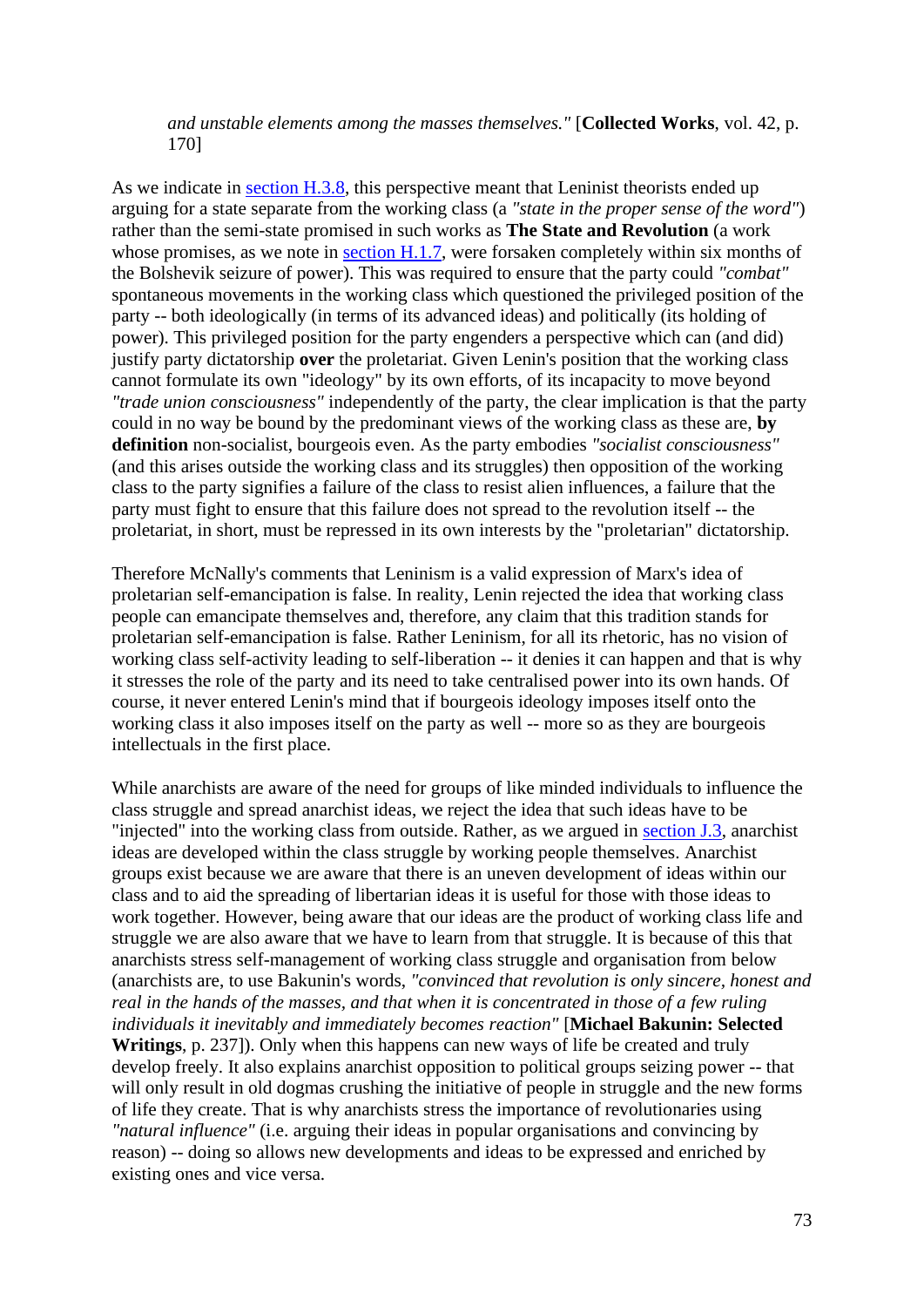One last point. It could be argued that similar comments to Lenin's arguments can be found in Marx and Engels and so Marxism **as such** rather than just Leninism does not believe in proletarian self-emancipation. After all, had not **The Manifesto of the Communist Party** proclaimed that *"a small section of the ruling class cuts itself adrift, and joins the revolutionary class"* and this *"portion of the bourgeois ideologists"* have *"raised themselves to the level of comprehending theoretically the historical movement as a whole."* In addition, the Communists are *"the most advanced and resolute section of the working-class parties"* and *"they have over the great mass of the proletariat the advantage of clearly understanding the line of march, the conditions, and the general results of the proletarian movement"*. [**The Marx-Engels Reader**, p. 481 and p. 484] This, needless to say, places *"bourgeois ideologists"* and party leaders (like Marx, Engels, Lenin and Trotsky) in a privileged position within the party, labour movement and society as a whole. Had not Marx and Engels argued in **The Holy Family** that the *"question is not what this or that proletarian, or even the whole of the proletariat at the moment considers as its aim. The question is what the proletariat is, and what, consequent on that being, it will be compelled to do."* [quoted by Murray Bookchin, **The Spanish Anarchists**, p. 280] As Murray Bookchin argued:

*"These lines and others like them in Marx's writings were to provide the rationale for asserting the authority of Marxist parties and their armed detachments over and even against the proletariat. Claiming a deeper and more informed comprehension of the situation than 'even the whole of the proletariat at the given moment,' Marxist parties went on to dissolve such revolutionary forms of proletarian organisation as factory committees and ultimately to totally regiment the proletariat according to lines established by the party leadership."* [**Op. Cit.**, p. 289]

Unlike Lenin and Trotsky, Marx and Engels rarely drew the obvious conclusions from their arguments (although their contempt for working class socialist thinkers -- like Proudhon - was legendary) but the elitism was there. It is to Bakunin's merit that he recognised the danger long before the likes of Lenin and Trotsky (see [section 15\)](append31.html#app15) made it explicit.

### **12. Why is Marxist "class analysis" of anarchism contradictory?**

Another ironic aspect of McNally's pamphlet is its demonisation of anarchism combined with praise for the Paris Commune and the Russian Soviets. This is because key aspects of both revolutionary forms were predicted by Proudhon and Bakunin. For example, McNally's and Marx's praise for revocable mandates in the Commune was advocated by Proudhon in 1840s (see [section 4\)](append31.html#app4). Bakunin also advocated this in the late 1860s along with a federation of delegates from workplaces which showed a marked similarity with the Russian soviets (see [section 5\)](append31.html#app5).

Indeed, the Paris Commune (in both its economic and political aspects) showed a clear inspiration from Proudhon's works. In the words of George Woodcock, there are *"demands in the Commune's Manifesto to the French People of the 19th April, 1871, that might have been written by Proudhon himself."* [**Pierre-Joseph Proudhon: A Biography**, p. 276] K. Steven Vincent also points out that the declaration *"is strongly federalist in tone, and it has a marked proudhonian flavour."* [**Pierre-Joseph Proudhon and the Rise of French Republican Socialism**, p. 232] Moreover, the desire to replace wage labour with associated labour by the creation of co-operatives expressed during the Commune clearly showed the influence of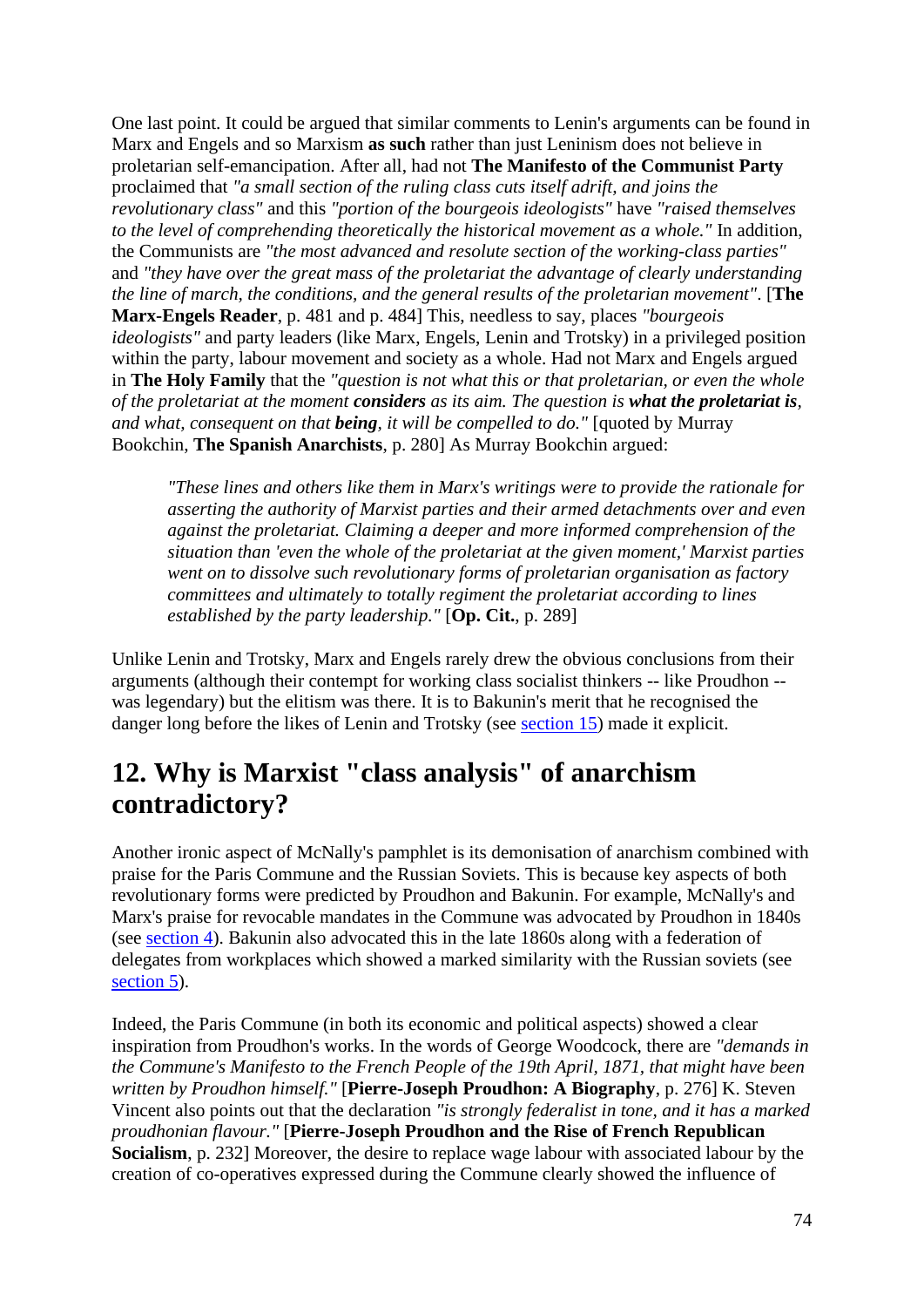Proudhon. Marx mentions a *"rough sketch of national organisation which the Commune had no time to develop"* but does not quote from it. [**The Marx-Engels Reader**, p. 633] This is perhaps unsurprising as the Commune's declaration clearly shows its anarchist roots and tendencies:

*"The absolute autonomy of the Commune extended to all localities in France and assuring to each one its full rights, and to every Frenchman the full exercise of his faculties and abilities as man, citizen and producer.*

*"The only limit to the autonomy of the Commune should be the equal right to autonomy for all communes adhering to the contract, whose association shall insure French unity . . . The choice by election or competition of magistrates and communal functionaries of all orders, as well as the permanent right of control and revocation.*

*"The absolute guarantee of individual freedom and freedom of conscience.*

*"The permanent intervention of citizens in communal affairs by the free manifestation of their ideas, the free defence of their interests . . .* 

*"The organisation of urban defence and the National Guard, which elects its chiefs and alone watches over the maintenance of order in the city . . .*

*"Paris wants nothing else as a local guarantee, on condition, of course, of finding in the great central administration -- the delegation of federated Communes -- the realisation and the practice of the same principles. But as an element of its autonomy, and profiting by its freedom of action, within its borders it reserves to itself the right to operate the administrative and economic reforms called for by the populace as it wills; to create the institutions needed to develop and spread instruction, production, exchange and credit; to universalise power and property in keeping with the needs of the moment, the wishes of those concerned and the facts furnished by experience.*

*"Unity, as it has been imposed on us until today by the Empire, the monarchy or parliamentarism is nothing but unintelligent, arbitrary or onerous centralisation.*

*"Political unity, as Paris wants it, is the voluntary association of all local initiatives, the spontaneous and free concourse of all individual energies in view of a common goal: the well-being, the freedom and the security of all.*

*"The communal revolution, begun by popular initiative on March 18, begins a new era of experimental, positive, scientific politics.*

*"It is the end of the old governmental and clerical world, of militarism and bureaucracy, of exploitation, speculation, monopolies and privileges to which the proletariat owe their servitude and the Fatherland its misfortunes and disasters."* [*"Declaration to the French People"*, pp. 789-791, **Property is Theft!**, pp. 789-790]

The links with Proudhon's ideas cannot be clearer. Little wonder, then, that during the Commune anarchist James Guillaume stated that *"the Paris Revolution is federalist . . . in the sense given it years ago by the great socialist, Proudhon."* It is *"above all the negation of the nation and the State."* [contained in **The Paris Commune of 1871: The View From the**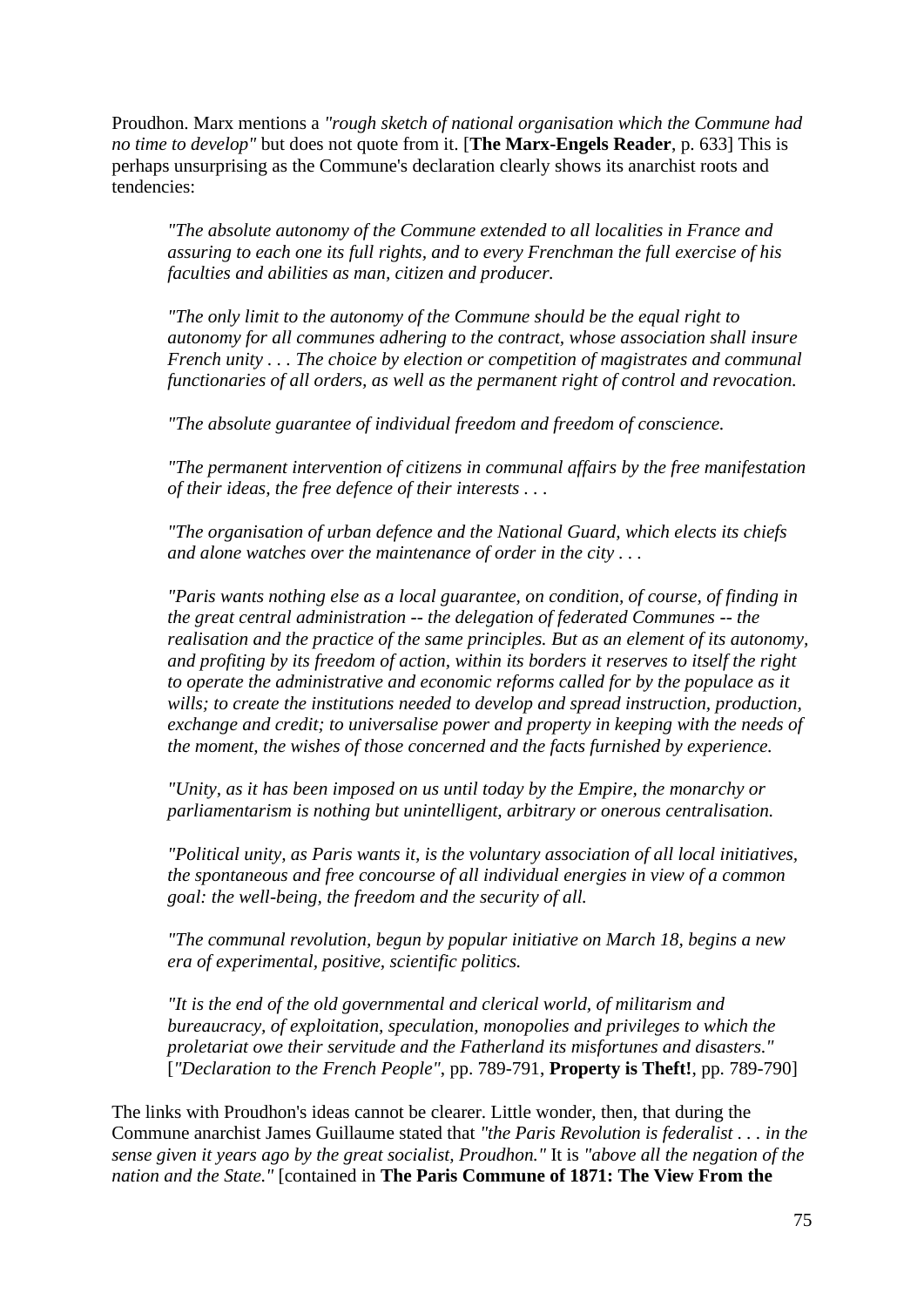**Left**, Eugene Schulkind (ed.), p. 191] Bakunin, for his part, rightly argued that its *"general effect was so striking that the Marxists themselves, who saw their ideas upset by the uprising, found themselves compelled to take their hats off to it. They went further, and proclaimed that its programme and purpose where their own, in face of the simplest logic . . . This was a truly farcical change of costume, but they were bound to make it, for fear of being overtaken and left behind in the wave of feeling which the rising produced throughout the world."* [**Michael Bakunin: Selected Writings**, p. 261]

To see why, we need simply to compare Marx's reporting of the Commune with Proudhon's words. Marx stated, correctly, that the Commune *"was formed of the municipal councillors, chosen by universal suffrage in the various wards of the town, responsible and revocable at short terms"* and was *"a working, not a parliamentary, body, executive and legislative at the same time"*. The delegates would *"revocable and bound by the mandat imperatif (formal instructions) of his constituents"* [**The Marx-Engels Readers**, p. 632 and p. 633] As well as arguing that *"federalism is the political form of humanity"*, Proudhon also argued that the *"legislative power is not distinguished from the executive power."* [**Property is Theft!**, p. 678 and p. 674] As he put it in 1848:

*"It is up to the National Assembly, through organisation of its committees, to exercise executive power, just the way it exercises legislative power . . . Besides universal suffrage and as a consequence of universal suffrage, we want implementation of the imperative mandate [mandat impératif]. Politicians balk at it! Which means that in their eyes, the people, in electing representatives, do not appoint mandatories but rather abjure their sovereignty! That is assuredly not socialism: it is not even democracy."* [**Op. Cit.**, pp. 378-9]

This applies to the economic goals of the Commune, with Marx suggesting that it *"wanted to make individual property a truth by transforming the means of production, land, capital, now chiefly the means of enslaving and exploiting labour, into mere instruments of free and associated labour"* and *"this is Communism"*. Engels, twenty years later, painted a picture of Proudhon being opposed to association (except for large-scale industry) and stated that *"to combine all these associations in one great union"* was *"the direct opposite of the Proudhon doctrine"* and so *"the Commune was the grave of the Proudhon school of socialism."* [**Op. Cit.**, p. 635 and p. 626] Yet they must have been aware of Proudhon's support for large-scale industry and workers associations [\(section 4\)](append31.html) as expressed, for example, in his 1863 call for an *"agricultural-industrial federation"* or his 1846 comment that *"to unfold the system of economic contradictions is to lay the foundations of universal association"* [**Op. Cit.**, p. 712 and p. 179] As he put it in 1848:

*"under universal association, ownership of the land and of the instruments of labour is social ownership . . . We want the mines, canals, railways handed over to democratically organised workers' associations . . . We want these associations to be models for agriculture, industry and trade, the pioneering core of that vast federation of companies and societies woven into the common cloth of the democratic and social Republic."* [**Op. Cit.**, pp. 777-8]

Given that Marx described the Commune as *"essentially a working-class government"*, *"the political form at last discovered under which to work out the economic emancipation of labour"* and *"will be for ever celebrated as the glorious harbinger of a new society"*, it is strange that McNally terms Proudhon's and Bakunin's ideas as those of the past. [**Op. Cit.**,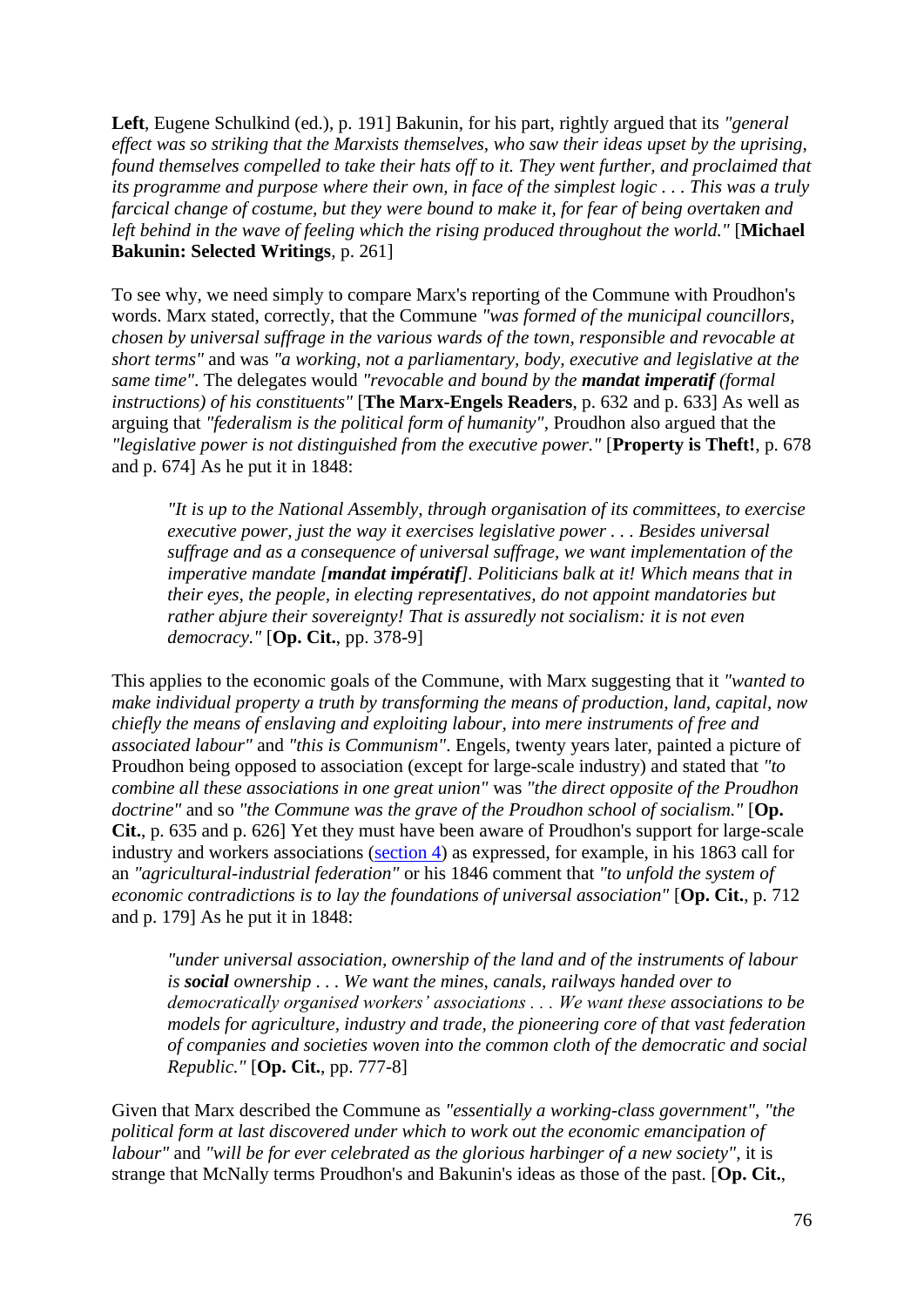pp. 634-5 and p. 652] It seems the height of hypocrisy for McNally to attack Proudhon while praising the Paris Commune.

So the awkward fact is that anarchists had been advocating these forms since Proudhon in the 1840s and they were developed by Bakunin in the 1860s. Nothing similar can be found in Marx until the Commune which suggests, as Anarchist K.J. Kenafick stated, *"that the programme [the Commune] set out is . . . the system of Federalism, which Bakunin had been advocating for years, and which had first been enunciated by Proudhon. The Proudhonists . . . exercised considerable influence in the Commune. This 'political form' was therefore not 'at last' discovered; it had been discovered years ago; and now it was proven to be correct by the very fact that in the crisis the Paris workers adopted it almost automatically, under the pressure of circumstance, rather than as the result of theory, as being the form most suitable to express working class aspirations."* [**Michael Bakunin and Karl Marx**, pp. 212-3]

Little wonder few Marxists (like Marx himself) directly quote from the Commune's declaration. It would be difficult to attack anarchism (as "petty-bourgeois") while proclaiming the Paris Commune as the first example of *"the dictatorship of the Proletariat."* The decentralised, federalist nature of the Commune cannot be squared with the usual Marxist instance on centralisation and the claim that federalism *"as a principle follows logically from the petty-bourgeois views of anarchism. Marx was a centralist"* and to *"confuse Marx's views . . . with Proudhon's federalism is positively monstrous!"* While there may be *"not a trace of federalism"* in Marx's *"observations on the experience of the Commune"*, the Commune **itself** was distinctly federalist in its aspirations. If Marx *"upheld democratic centralism, the republic -- one and indivisible"* the same cannot be said of the Communards themselves. [Lenin, *"The State and Revolution"*, **The Lenin Anthology**, p. 348, p. 347 and p. 361] As Paul Avrich noted, the *"influence of Proudhon -- unquestionably greater than that of Marx -- was reflected in the title of 'Federals' by which the Communards were known."* [**Anarchist Portraits**, p. 232]

This is not to suggest that the Commune was a perfect example of anarchism in action -- far from it. As we indicate in [section A.5.1,](sectionA.html#seca51) while it wished federalism outside of Paris it was not federalist within its boundaries. If, as Marx put it, *"the Paris Commune took the management of the revolution in its own hands"* then its structure simply was not up to its tasks. [**Op. Cit.**, p. 636] As Bakunin put it, while the Commune was *"a bold and outspoken negation of the State"*, the Communards had set up *"a revolutionary government"* within Paris and so organised *"themselves in reactionary Jacobin fashion, forgetting or sacrificing what they themselves knew were the first conditions of revolutionary socialism"*, rather than *"by the free association or federation of workers, firstly in their unions, then in the communes, regions, nations and finally in a great federation, international and universal"* organised *"solely from the bottom upwards."* [**Michael Bakunin: Selected Writings**, p. 199, p. 202 and p. 206] Building on Bakunin's comments, Kropotkin argued that while *"proclaiming the free Commune, the people of Paris proclaimed an essential anarchist principle"* but *"they stopped mid-course"* and gave *"themselves a Communal Council copied from the old municipal councils."* Thus the Paris Commune did not *"break with the tradition of the State, of representative government, and it did not attempt to achieve within the Commune that organisation from the simple to the complex it inaugurated by proclaiming the independence and free federation of the Communes."* Kropotkin continually stressed that the revolutionaries were isolated from the masses and shut-up in the town hall which lead to disaster as the Commune council became *"immobilised . . . by red tape"* and lost *"the sensitivity that comes from continued contact with the masses . . . Paralysed by their distancing from the*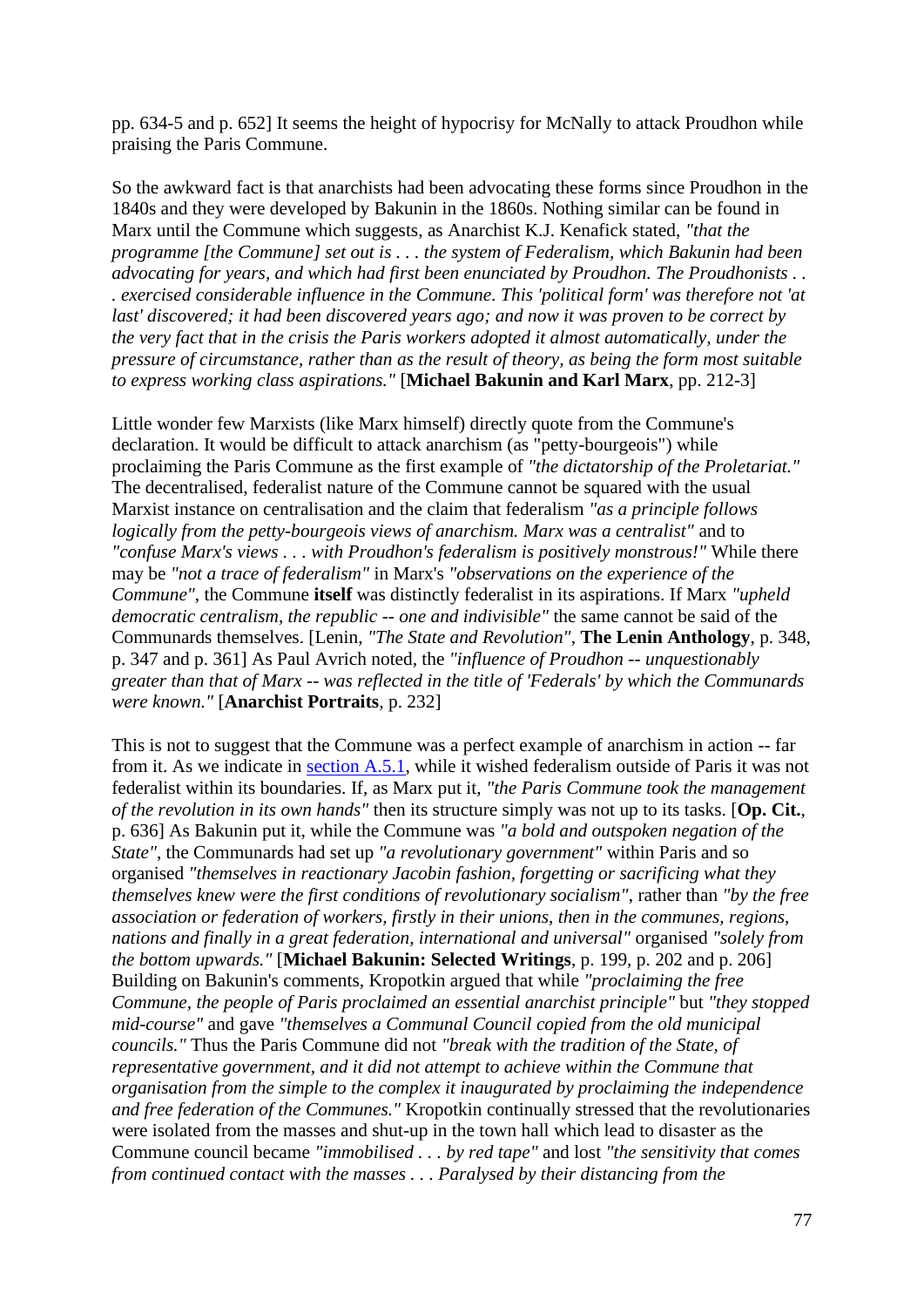### *revolutionary centre –- the people -– they themselves paralysed the popular initiative."* [**Words of a Rebel**, p. 97, p. 93 and p. 97]

So the Commune applied aspects of anarchism but not all. However, the main thrust of the revolt was federalist in nature -- something Marxists tend to forget to mention. Anarchists argued that the Commune should have rejected the Municipal Council and instead organised a workers' council. Anarchist ideas, then, as can be seen from the Paris Commune and the soviets were the ideas **of the future** -- and of working class self-liberation and selforganisation. And ones that Marx and his followers paid lip service to.

(We say lip service for Marx's praise for the Commune did not stop him recommending the labour movement to stand candidates in national elections nor did Lenin quoting Marx's statement that the future proletarian state, like the Paris Commune, would abolish the distinction between executive and administrative powers mean he honoured it. Immediately after the October Revolution the Bolsheviks established an executive power **above** the soviets, namely the Council of People's Commissars. Those who quote Lenin's **The State and Revolution** as proof of his democratic nature usually fail to mention this little fact. In practice that work was little more than an election manifesto to be broken as required, as we shown in [section H.1.7\)](sectionH.html#sechh17)

In fact, the Paris Commune was primarily the work of artisans (the bulk of the Parisian workers at the time). This is reflected in Marx's comments in 1866 that the French workers were *"corrupted"* by Proudhon's *"sham criticism and sham opposition to the Utopians (he himself is only a petty-bourgeois utopian . . .)"*, *"particularly those of Paris, who as workers in luxury trades are strongly attached, without knowing it [!], to the old rubbish."* The *"Parisian gentlemen had their heads full of the emptiest Proudhonist phrases"* and so *"Proudhon did enormous mischief."* [Marx, Engels and Lenin, **Anarchism and Anarchosyndicalism**, pp. 45-6] Five years later, these workers (still obviously influenced by *"the old rubbish"* and their heads still full of *"Proudhonist phrases"*) created *"the political form"* of *"the economic emancipation of labour."* This is not explained by Marxists, who also do not trouble themselves to explain how can the Paris Commune be the *"Dictatorship of the Proletariat"* when 35 members of the Commune's council were artisans and only 4 or 5 were industrial workers (i.e. proletarians).

Can the fact that Proudhon-influenced artisans were, according to McNally and Marx, social strata of the past, were backward looking, etc. be reconciled with the claim that the Paris Commune was the political form of proletarian emancipation? No, not from a Marxist class analysis. Hence Marxists ignoring the real nature of the Parisian working class when discussing the commune. However, from an anarchist perspective -- which sees the artisan, peasant and proletariat forming a common class of working people -- the development of the Paris Commune is no surprise. It is the work of people seeking to end wage labour and the threat of wage labour **now** rather than sometime in the future once capitalism has fully developed. Thus McNally's (and Marx's) support for the Commune makes a mockery of his attacks on anarchism as the theory of the artisans and peasants for it was the artisans who created the first model of their *"proletarian"* state and applied what they say they consider the foundations of *"proletarian"* democracy -- electing mandated and recallable delegates. That the "petty-bourgeois" Proudhon advocated this 23 years before Marx did is, of course, left unsaid.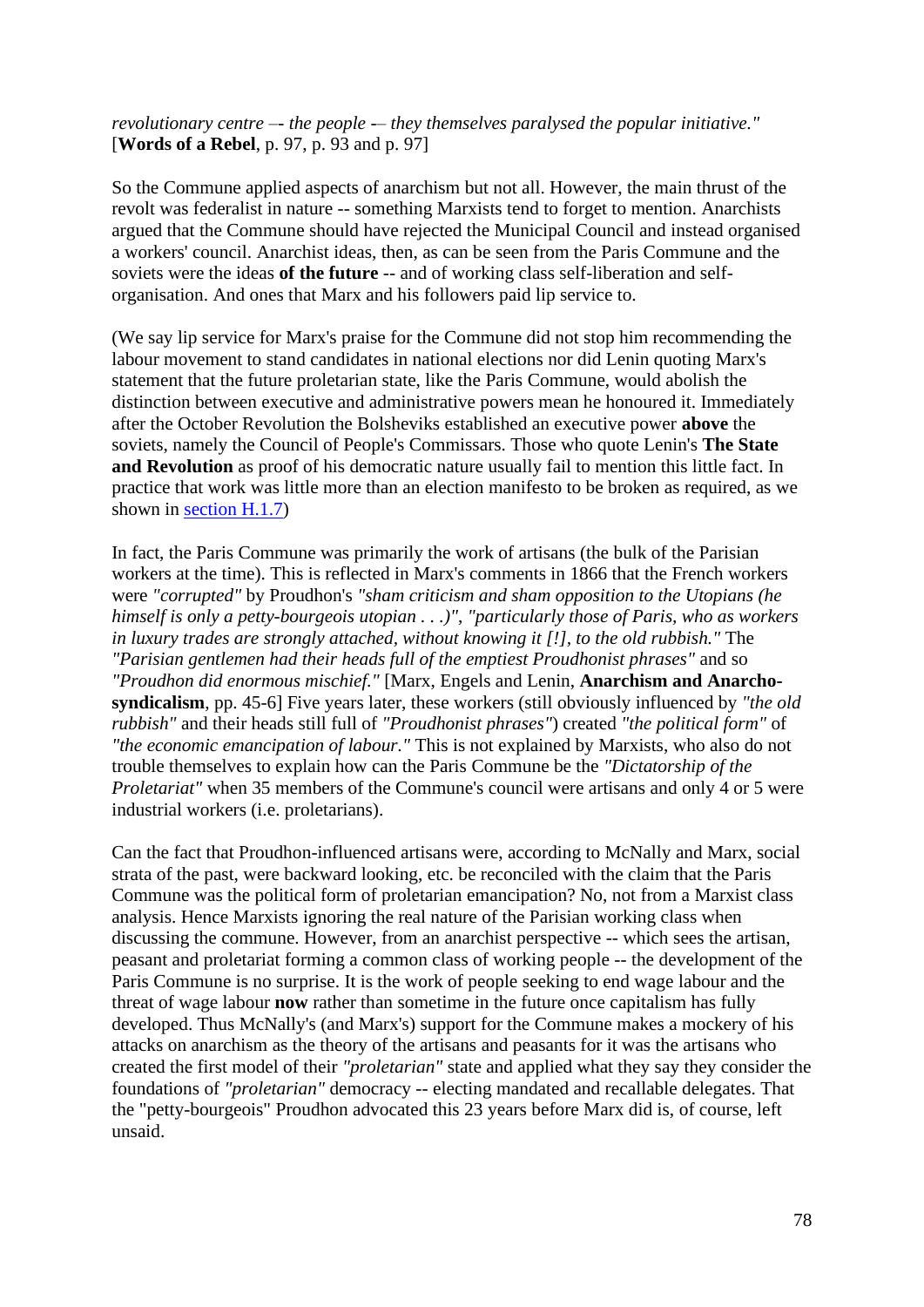As indicated, McNally's arguments do not hold water. Ironically, if anarchism was the deathcry of the artisan and peasant then it is strange, to say the least, that this theory so influenced the Paris Commune which McNally praises so much. We therefore suggest that rather than being a backward-looking cry of despair for those disappearing under the wheels of rising capitalism, anarchism was in fact a theory developed from the struggles and self-activity of those currently suffering capitalist and state oppression -- namely the artisans, peasants **and** industrial proletariat (i.e. the working class as a whole). In other words, it is a philosophy and theory for the future, not of the past. This can be seen from the libertarian aspects of the Paris Commune, aspects Marx immediately tried to appropriate for his own theories (which, unfortunately, were swamped by the authoritarian elements that existed already).

In addition the *"old rubbish"* the Parisian workers supported was very much ahead of its time. In 1869 the delegate of the Parisian Construction Workers' Trade Union argued that *"[a]ssociation of the different corporations [labour unions] on the basis of town or country . . . leads to the commune of the future . . . Government is replaced by the assembled councils of the trade bodies, and by a committee of their respective delegates."* In addition, *"a local grouping which allows the workers in the same area to liaise on a day to day basis"* and *"a linking up of the various localities, fields, regions, etc."* (i.e. international trade or industrial union federations) would ensure that *"labour organises for present and future by doing away with wage slavery."* [**No Gods, No Masters**, vol. 1, p. 184] Such a vision of workers' councils and associated labour has obvious similarities with the spontaneously created soviets of the 1905 Russian Revolution. These, too, were based on assembled councils of workers' delegates. Of course they were differences but the basic idea and vision are identical.

Therefore to claim that anarchism represents the past presents Marxists with a few problems given the nature of the Paris Commune and its obvious libertarian nature. If it is claimed that the Parisian artisans defended *"not their present, but their future interests"* and so *"desert[ed] their own standpoint to place themselves at that of the proletariat"* (the class they are being *"tranfer[ed]"* into by the rise of capitalism) then, clearly, anarchist ideas are *"future,"* proletarian, ideas as it is that class interest artisans serve *"[i]f by chance they are revolutionary."* [Marx and Engels, *"The Communist Manifesto"*, **The Marx-Engels Reader**, p. 482]

Whichever way you look at it, McNally's claims on the class nature of anarchism do not stand up to close analysis. Proudhon addressed both artisan/peasant and wage-worker in his works. He addressed both the current and the future working class. Bakunin did likewise. Moreover, both were part of the workers movement. Proudhon was working class, the son of an artisan and peasant who was a printer by trade, and took part in the debates and polemics of the French socialist movement as well as the 1848 Revolution. Bakunin joined the First International, taking an active part in its debates and championing the syndicalist ideas which had evolved from Proudhon's mutualism in France, Belgium, Spain and Italy. As Paul Avrich suggests, as *"early as the 1860's and 1870's, the followers of Proudhon and Bakunin in the First International were proposing the formation of workers' councils designed both as a weapon of class struggle against capitalists and as the structural basis of the future libertarian society"* [**The Russian Anarchists**, p. 73] Therefore it is not surprising that Proudhon and Bakunin predicted aspects of the Paris Commune -- they were expressing the politics of the future. As is clear from their writings, which still remain fresh today.

This is reflected in another comment by McNally, who writes that *"all major trends in Russian socialism had believed that a bourgeois democratic revolution -- a revolution*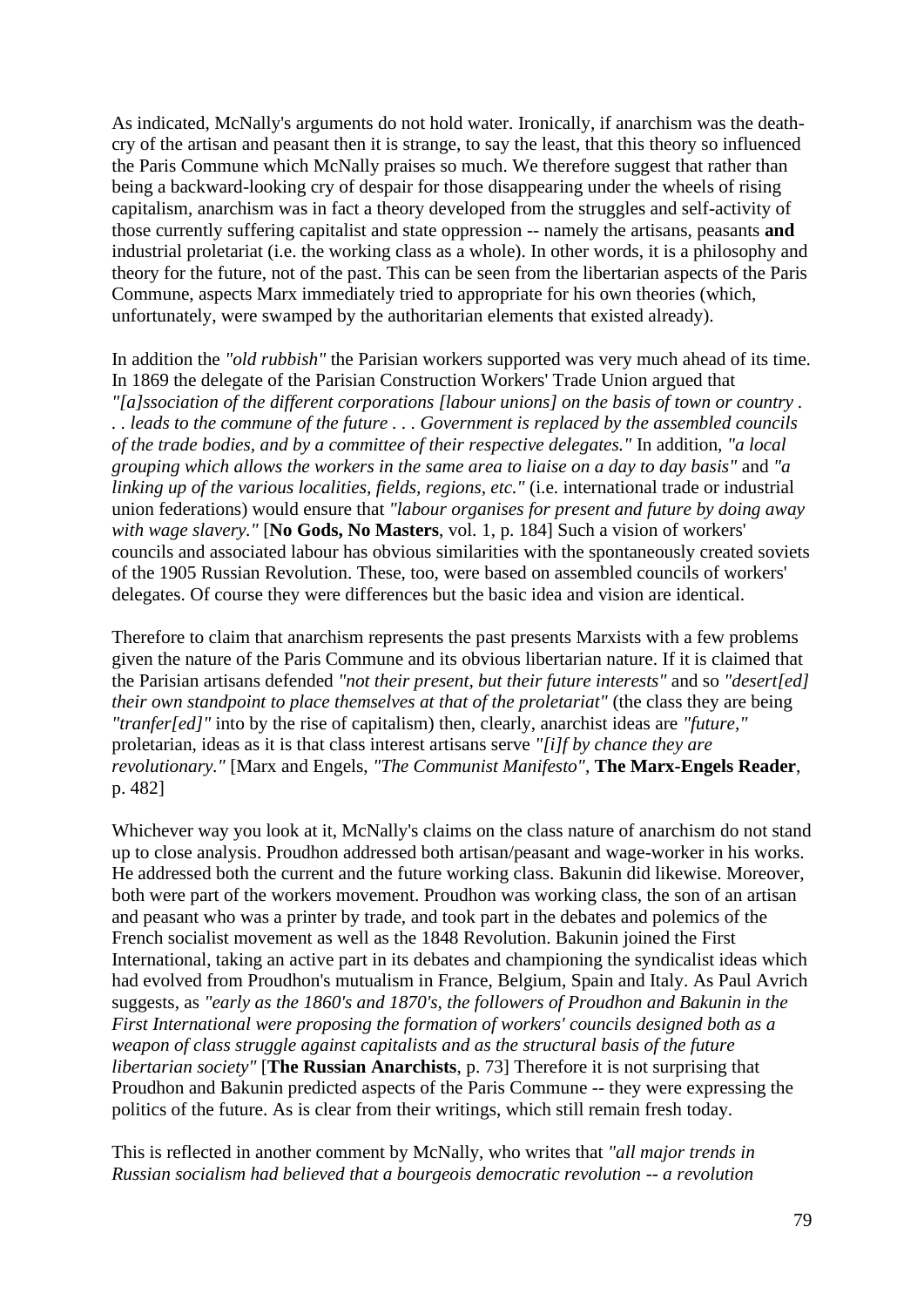*against Czarism and for the establishment not of socialism but merely of liberal capitalism - would have to precede a workers' revolution in Russia. In 1906, Leon Trotsky developed a dissenting view. Only the working class of Russia, Trotsky argued, would be willing and able to carry through the fight for democratic reforms and for a democratic republic. But why, he asked, should the workers be expected to stop at that point? Why should they not extend the fight for democratic rights into a struggle for workers' control and socialist democracy?"* In reality, the idea that working people should extend a revolution from political to economic goals was raised by both Proudhon and Bakunin long before Trotsky and, moreover, was advocated by Kropotkin the year before Trotsky introduced it into Marxism.

Thus Proudhon argued that the 1848 revolution *"had been made 'without an idea' and that it had unfortunately satisfied itself with the proclamation of purely political palliatives"* and *"he did not believe that such political reforms would solve the social problem."* [K. Steven Vincent, **Op. Cit.**, p. 169] Bakunin took up, as with so many other things, Proudhon's argument and, as we discuss in section  $H.1.1$ , a key part of Bakunin's critique of Marxism was precisely that it looked to political change before social and economic transformation, the latter coming as a result of "political action" allowed by the previous political revolution. Thus *"[t]o win political freedom first can signify no other thing but to win this freedom only, leaving for the first days at least economic and social relations in the same old state, -- that is, leaving the proprietors and capitalists with their insolent wealth, and the workers with their poverty."* [**The Political Philosophy of Bakunin**, p. 294] This meant that anarchists aimed to ensure any revolution was *"simultaneously universal, social, philosophical, economic and political revolution"*. The *"revolution as we understand it will . . . set about the . . . complete destruction of the State . . . The natural and necessary upshot of that destruction"* will include the *"[d]issolution of the army, magistracy, bureaucracy, police and clergy"* and *"[a]ll productive capital and instruments of labour . . . be[ing] confiscated for the benefit of toilers associations, which will have to put them to use in collective production"* as well as the *"[s]eizure of all Church and State properties."* The *"federated Alliance of all labour associations . . . will constitute the Commune."* The people *"must make the revolution everywhere, and . . . ultimate direction of it must at all times be vested in the people organised into a free federation of agricultural and industrial associations . . . organised from the bottom up."* [**No Gods, No Masters**, vol. 1 pp. 152-6] This was echoed by Kropotkin in 1905:

*"The Russian people -- the working men -- having compelled the autocrat to abdicate his despotic power, must compel him now to give body to his abdication by sending away the troops upon which rest his power and the power of bureaucracy, the power of unbridled capitalism.*

*"The people must arm itself; otherwise the Tsar, the bureaucrats and the capitalists will crush it down ... the Russian working men must not forget their own demands. To guarantee the individual against police arbitrariness is necessary for all. But he who works and produces riches with his own hands requires something else. . . . If you are compelled tomorrow, after the Constitution has been proclaimed, to return to the factories the same slaves as you have been before, then you will have been betrayed . . .*

*"Don't expect anything from would-be saviours. But in every factory, every building yard, every workshop, and every mine, establish yourselves the order of things*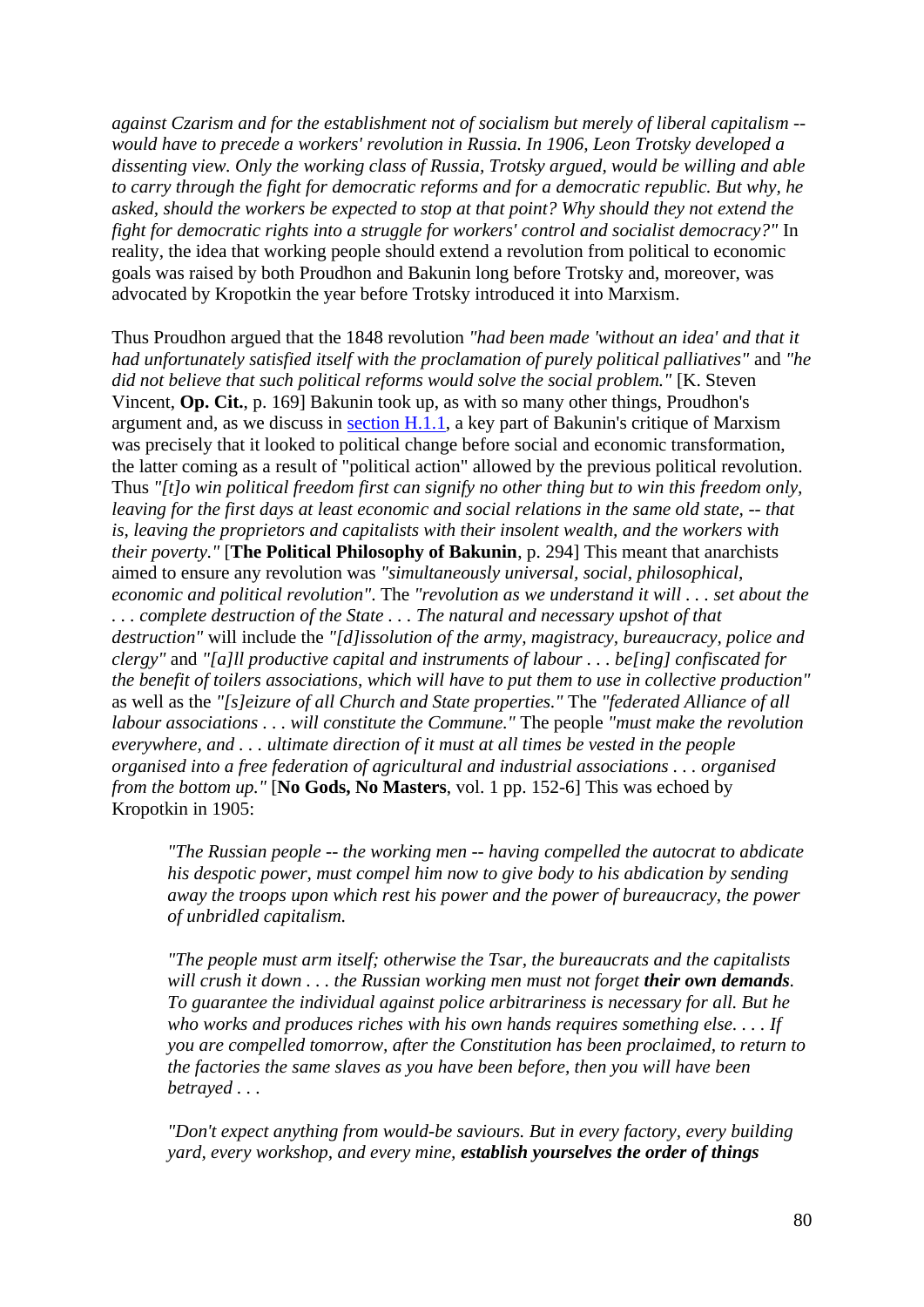*which, by common accord, you will find proper to establish. But remember this: Don't allow others to interfere! It is your affair, and you have to settle it.*

*"Accomplish yourselves a revolution in the organisation of labour as you have accomplished it in the general administration of the Russian State.*

*"Don't trust those who will tell you: 'Not yet! It is too soon!' No, it is not too soon; it is just the time for it."* [*"The Revolution in Russia"*, **Direct Struggle Against Capital**, pp. 456-7]

As with the Paris Commune and the soviets, yet another key aspect of McNally's Marxism was first advocated by anarchists. As Emma Goldman noted in 1918, the Bolsheviks where *"adopting Anarchist Revolutionary tactics"* and, unlike in 1905, in 1917 they *"no longer believe"* that *"the industrialisation of Russia and the historic mission of the bourgeoisie as a necessary evolutionary process before the Russian masses could come into their own"* and now accepted *"the point of view held by the Anarchists since Bakunin; namely, that once the masses become conscious of their economic power, they make their own history"* and so revolution *"means a fundamental social and economic change, something which has its roots in the needs and hopes of the people and which must not end until the disinherited of the earth come into their own. In a word, the Russian people saw in the overthrow of the autocracy the beginning and not the finale of the Revolution."* For the toiler, the Russian Revolution *"can mean nothing . . . unless it sets the land fee and joins to the dethroned Tsar his partner, the dethroned land-owner, the capitalist."* [*"The Truth About the Bolsheviki"*, **Writings of Emma Goldman**, p. 163 and p. 165]

So when Victor Serge, like McNally, stated that by concluding the *"self-evident truth"* that *"the Russian Revolution cannot confine itself to changing the political order"* in 1917 but that it had to take in *"a social character"* by expropriating capital and land he was unknowingly *"on the line"* advocated by Lenin we must remember that this was not *"the line"* pioneered by Trotsky but rather the one raised by Kropotkin and other anarchists during the 1905 revolution (and rejected at the time by all Marxists) **and** that this had been argued for since the late 1860s by Bakunin and other libertarians. [**Memoirs of a Revolutionary**, p. 60]

This confusion associated with Marxist "class analysis" of anarchism was also present in Lenin. Given that anarchism is apparently associated with the petty-bourgeois we find a strange contradiction in Lenin's work. On the one hand Lenin argued that Russia *"despite the more petty-bourgeois composition of her population as compared with the other European countries"* anarchist influence was *"negligible during the two revolutions (of 1905 and 1917)"*. The lack of influence in Russia, he claimed, was due to Bolshevism having *"waged a most ruthless and uncompromising struggle against opportunism"* for anarchism was *"a penalty for the opportunist sins of the working-class movement."* On the other he admitted that, in the developed capitalist nations, syndicalism was *"a profoundly proletarian and mass movement"* and that it is *"the duty of all Communists to do everything to help all proletarian mass elements to abandon anarchism . . . the measure in which genuinely Communist parties succeed in winning mass proletarian elements . . . away from anarchism, is a criterion of the success of those Parties."* [**Collected Works**, vol. 31, p. 31, p. 32, p. 200 and p. 201]

Thus, in the most capitalist nations, ones with a more widespread and developed proletariat, the anarchist and syndicalist movements were more firmly developed and had closer connections with the masses than in Russia. Moreover, these movements were also quite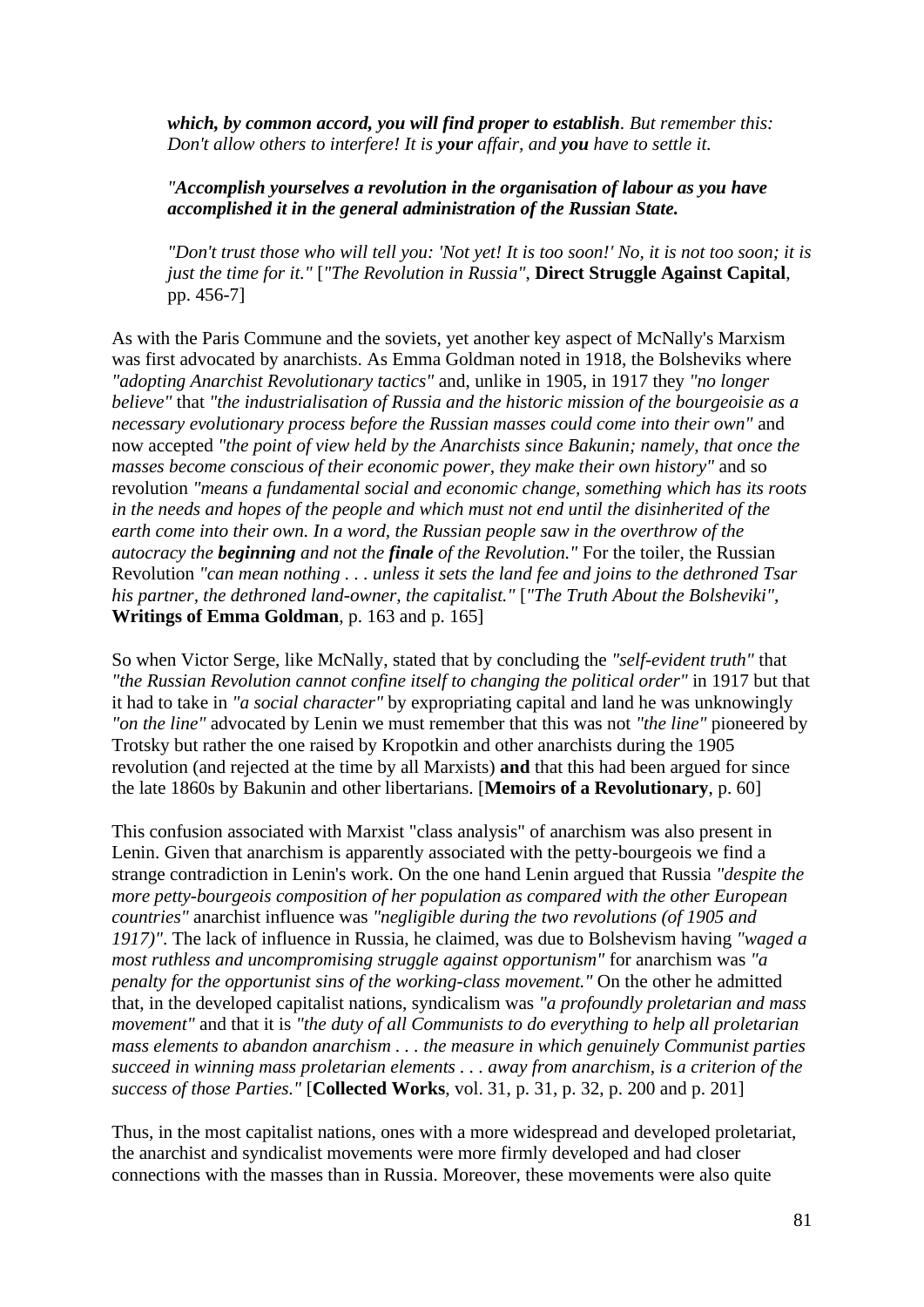revolutionary as well and should be won to Bolshevism. But anarchism is the politics of the petit-bourgeois and so should have been far smaller in Western countries than in Russia due to the larger numbers of artisans and peasants in the latter. The opposite was the case, thus suggesting that Lenin's analysis is wrong.

We can point to another explanation of these facts. Rather than the Bolsheviks *"struggle against opportunism"* being the reason why anarchism was *"negligible"* in 1917-18 in Russia (it was not, in fact) but had mass appeal in Western Europe perhaps it was the fact that anarchism was a product of working class struggle in advanced capitalist countries while Bolshevism was a product of **bourgeois** struggle (for Parliament, a liberal republic, etc.) in Tsarist Russia? Similarly, perhaps the reason why Bolshevism did not develop the same opportunist tendencies as in other Social-Democratic movements was because it did not work in an environment which encouraged them. After all, unlike the German Social Democrats, the Bolsheviks were illegal for long periods of time and worked in an absolutist monarchy. The influences that corrupted the German Social Democrats were not at work in the Tsarist regime simply because there was no genuine Parliamentarianism for the party to get corrupted by. Thus, Bolshevism, perhaps at best, was applicable to Tsarist conditions and anarchism to Western ones.

However, contrary to Lenin, Russian anarchism was far from *"negligible"* during 1917-18 and was growing in influence within the Russian working class which was the real reason why the Bolsheviks suppressed them **before** the start of the civil war. As Emma Goldman noted, a claim such as Lenin's *"does not tally with the incessant persecution of Anarchists which began in [April] 1918, when Leon Trotsky liquidated the Anarchist headquarters in Moscow with machine guns. At that time the process of elimination of the Anarchists began."* [*Trotsky Protests Too Much"*, **Writings of Emma Goldman**, p. 265] This fact of anarchist influence during the revolution does not contradict our earlier analysis. This is because the Russian anarchists, rather than appealing to the petit-bourgeois, were influencing exactly the same workers, sailors and soldiers the Bolsheviks were. Indeed, the Bolsheviks often had to radicalise their activities and rhetoric to counter anarchist influence. As Alexander Rabinowitch in his study of the July uprising of 1917 notes:

*"At the rank-and-file level, particularly within the [Petrograd] garrison and at the Kronstadt naval base, there was in fact very little to distinguish Bolshevik from Anarchist . . . The Anarchist-Communists and the Bolsheviks competed for the support of the same uneducated, depressed and dissatisfied elements of the population, and the fact is that in the summer of 1917, the Anarchist-Communists, with the support they enjoyed in a few important factories and regiments, possessed an undeniable capacity to influence the course of events. Indeed, the Anarchist appeal was great enough in some factories and military units to influence the actions of the Bolsheviks themselves."* [**Prelude to Revolution**, p. 64]

This is hardly what would be expected if anarchism was "petit-bourgeois" as Marxists assert.

It could, in fact, be argued that the Bolsheviks gained the support of so many workers during the summer of 1917 **because they sounded and acted like anarchists** and **not** like Marxists and lost it, by the summer of 1918, because, once in power, they reverted to acting like Marxists and their centralised policies were simply not solving the problems facing the revolution. At the time many considered the Bolsheviks as anarchists and one fellow Marxist (an ex-Bolshevik turned Menshevik) thought Lenin had *"made himself a candidate for one*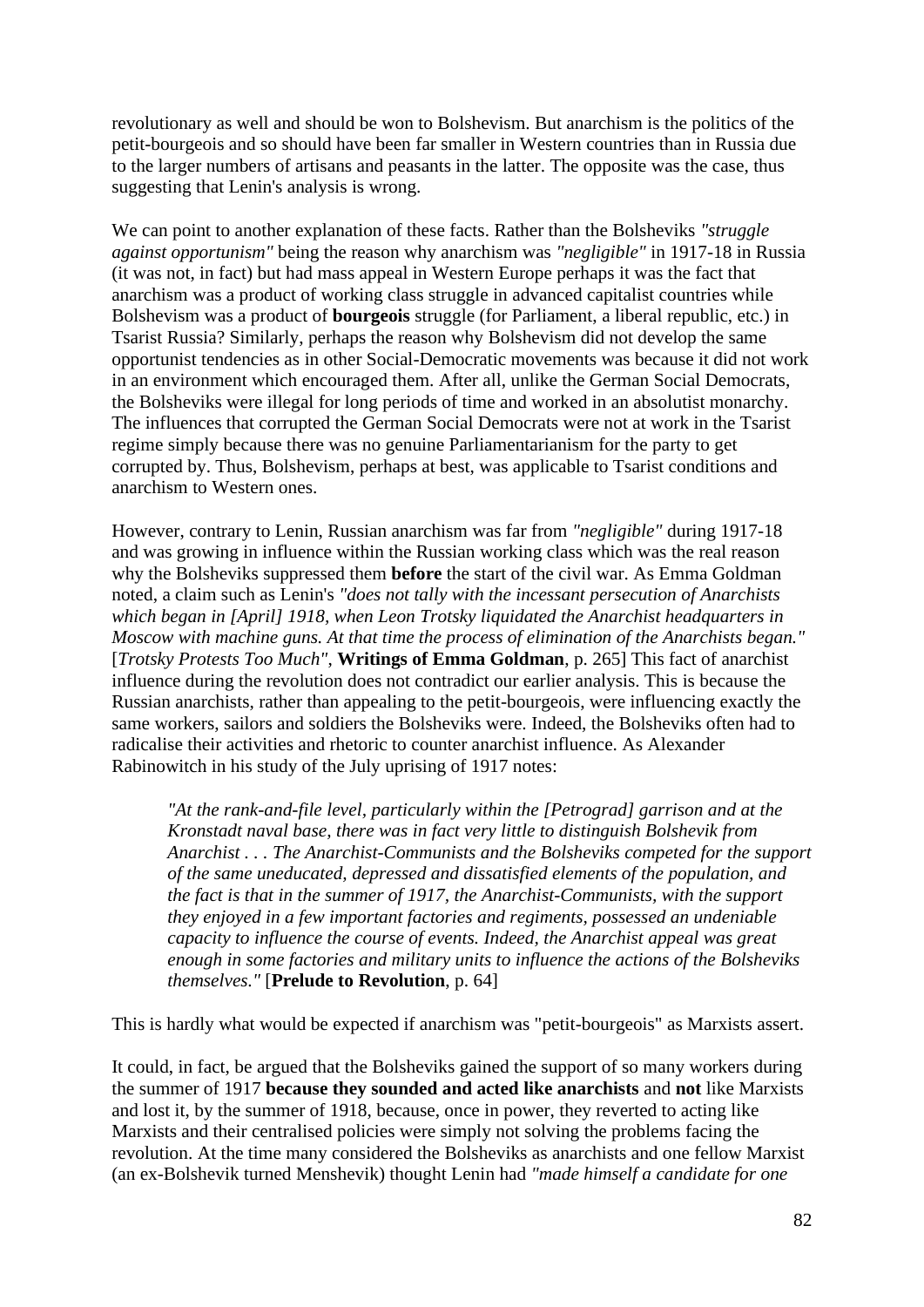*European throne that has been vacant for thirty years -- the throne of Bakunin!"* [quoted by Rabinowitch, **Op. Cit.**, p. 40] As Alexander Berkman argued, the *"Anarchist mottoes proclaimed by the Bolsheviks did not fail to bring results. The masses relied to their flag."* [**What is Anarchism?**, p. 120] Indeed, as we note in [section H.5.12,](sectionH.html#sech512) the Bolshevik party in the summer of 1917 was far from the disciplined vanguard party of Leninist myth and far more like a federation of local groups which could -- and did -- ignore the party's central committee and its conservatism. It was in 1918, faced with the realities of holding state power in the face of popular discontent and counter-revolution that Lenin's long desired model of a centralised, top-down, disciplined party came to be -- a development which contributed to the degeneration of the regime away from socialism and towards state capitalism.

Moreover, this stealing of anarchist slogans and tactics in 1917 was **forced** upon the Bolsheviks by the working class. On Lenin's own admission, the masses of peasants and workers were *"a hundred times further to the left"* than the Bolsheviks. Trotsky himself notes that the Bolsheviks *"lagged behind the revolutionary dynamic . . . The masses at the turning point were a hundred times to the left of the extreme left party."* [**History of the Russian Revolution**, Vol. 1, p. 403f] Indeed, one leading Bolshevik stated in June 1917 (in response to a rise in anarchist influence), *"[b]y fencing ourselves off from the Anarchists, we may fence ourselves off from the masses."* [quoted by Rabinowitch, **Op. Cit.**, p. 102] That, in itself, indicates the weakness of Lenin's class analysis of anarchism.

Rather than the Russian experience refute the claim that anarchism is a working class theory, it reinforces it -- the Bolsheviks would not have succeeded if they had used traditional Marxist slogans and tactics (as was the fate of the Mensheviks). Instead, much to the dismay of their more orthodox comrades, the Bolsheviks embraced traditional anarchist ideas and tactics and thereby gained increased influence in the working class. After the Bolshevik seizure of power in the name of the soviets, anarchist influence increased as more working people recognised that what the Bolsheviks meant by their slogans was different than what working people thought they meant (see [section A.5.4\)](sectionA.html#seca54). So the experience of the Russian Revolution re-enforces the fact that Marxist "class analysis" of anarchism fails to convince. Far from proving that libertarian socialism is non-proletarian, that Revolution proved that it was: just as it confirmed the prophetic correctness of the views of the founders of anarchism and, in particular, their critique of Marxism.

To conclude, the usual Marxist "class analysis" of anarchism is somewhat confused. On the one hand, it claims that anarchism is backward looking and the politics of the petit-bourgeois being destroyed by the rise and development of capitalism. On the other hand Marxists point to events and organisations created in working class struggle which were predicted and/or influenced by **anarchist** ideas and ideals, **not** Marxist ones. That indicates better than any other argument that Marxists are wrong about anarchism and their "class analysis" nothing more than distortions and bigotry. Based on the evidence and the contradictions it provokes in Marxist ideology, we have to argue that McNally is simply wrong. Rather than being an ideology of the petit-bourgeois anarchism is, in fact, a political theory of the working class (artisans, peasants and proletariat). Rather than a backward looking theory, anarchism is a theory of the present and future -- it has a concrete and radical critique of current society, a vision of the future and a theory how to get there which appeals to working people in struggle. Such is obviously the conclusion when you read anarchist theory and see how Marxists have appropriated aspects of it which they had previously denounced. Sadly, as we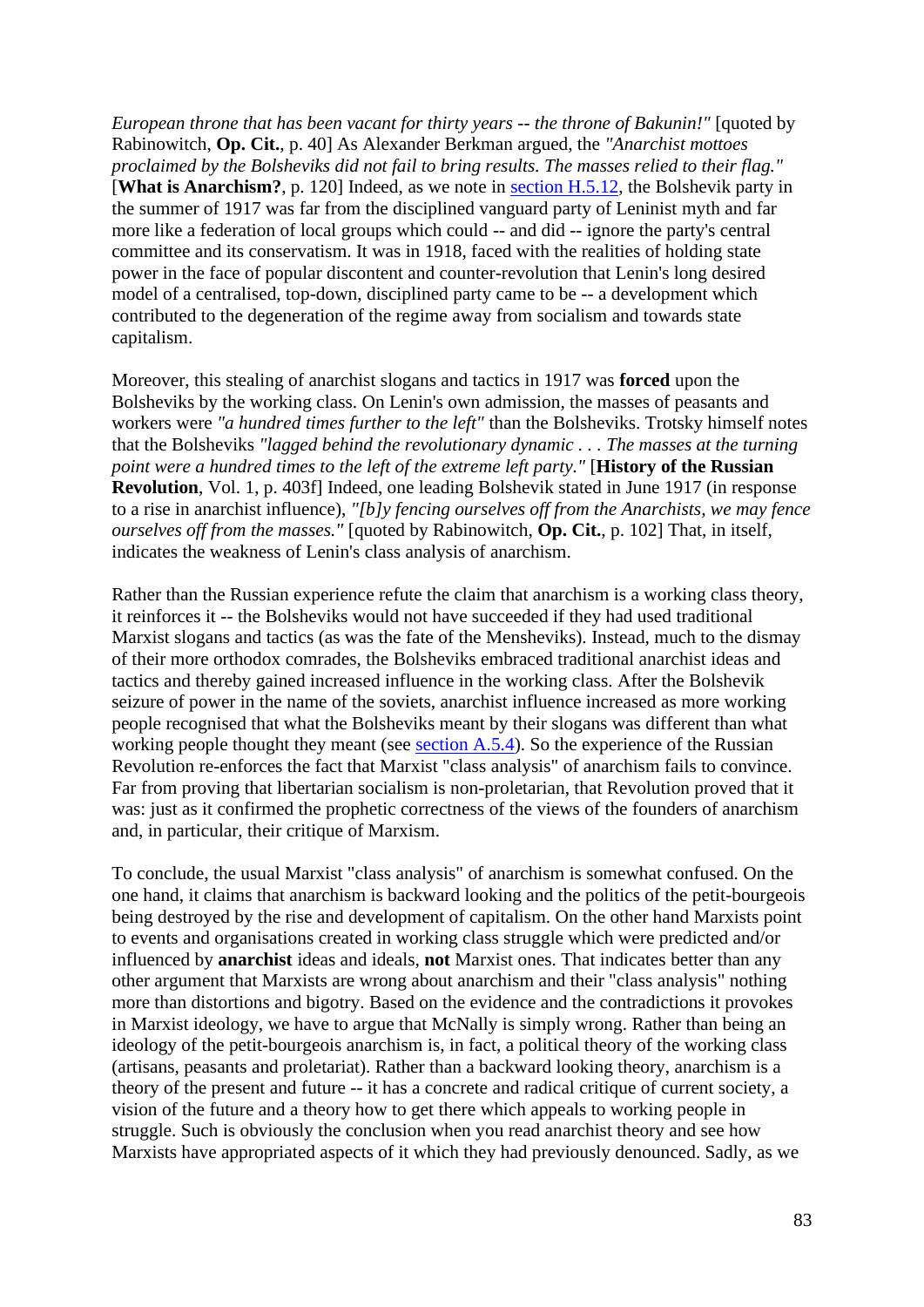note in [section H.3.5,](sectionH.html#sech35) this appropriation has been selective and had not made Leninism any more libertarian, its pre-revolution rhetoric aside.

# **13. If Marxism is** *"socialism from below,"* **why do anarchists reject it?**

McNally claims that Marxism is *"socialism from below."* In his text he indicates support for the Paris Commune and the soviets of the Russian Revolution. He states that the *"democratic and socialist restructuring of society remains . . . the most pressing task confronting humanity. And such a reordering of society can only take place on the basis of the principles of socialism from below. Now more than ever, the liberation of humanity depends upon the self-emancipation of the world working class. . . The challenge is to restore to socialism its democratic essence, its passionate concern with human freedom."*

So, if this is the case, why the hostility between anarchists and Marxists? Surely it is a question of semantics? No, for while Leninists pay lip-service to such developments of working class self-activity and self-organisation as workers' councils (soviets), factory committees, workers' control, revocable and mandated delegates they do so in order to ensure the election of their party into positions of power (i.e. the government). Rather than see such developments as working people's **direct** management of their own destinies and as a means of creating a self-managed (i.e. free) society as anarchists do, Leninists see them as a means for their party to take over state power. Nor do they see them as a framework by which working class people can take back control of their own lives. Rather, they see them, at best, as typical bourgeois forms -- namely the means by which working people can delegate their power to a new group of leaders, i.e. as a means to elect a socialist government into power. The nature of the regimes they wish to create are centralised in nature, so reducing meaningful democracy to picking a few leaders and, even worse, producing the natural conditions under which a bureaucracy can flourish -- both conditions for creating a new ruling elite (the bureaucracy).

This attitude can be seen from Lenin's perspectives on the Russian soviets during the 1905 Russian Revolution. Rather than seeing them as a means of working class self-government, he saw them purely as a means of gaining influence for his party:

*"the Party . . . has never renounced its intention of utilising certain non-party organisations, such as the Soviets of Workers' Deputies . . . to extend Social-Democratic influence among the working class and to strengthen the Social-Democratic labour movement . . . the incipient revival creates the opportunity to organise or utilise non-party working-class institutions, such as Soviets . . . for the purpose of developing the Social-Democratic movement; at the same time the Social-Democratic Party organisations must bear in mind if Social-Democratic activities among the proletarian masses are properly, effectively and widely organised, such institutions may actually become superfluous."* [**Collected Works**, vol. 12, pp. 143-4]

Such a perspective indicates well the difference between anarchism and Leninism. Anarchists do not seek power for their own organisations. Rather they see self-managed organisation created by working class people in struggle as a means of eliminating hierarchy within society, of directly involving the mass of people in the decisions that affect them. In other words, as a means of creating the organisations through which people can change both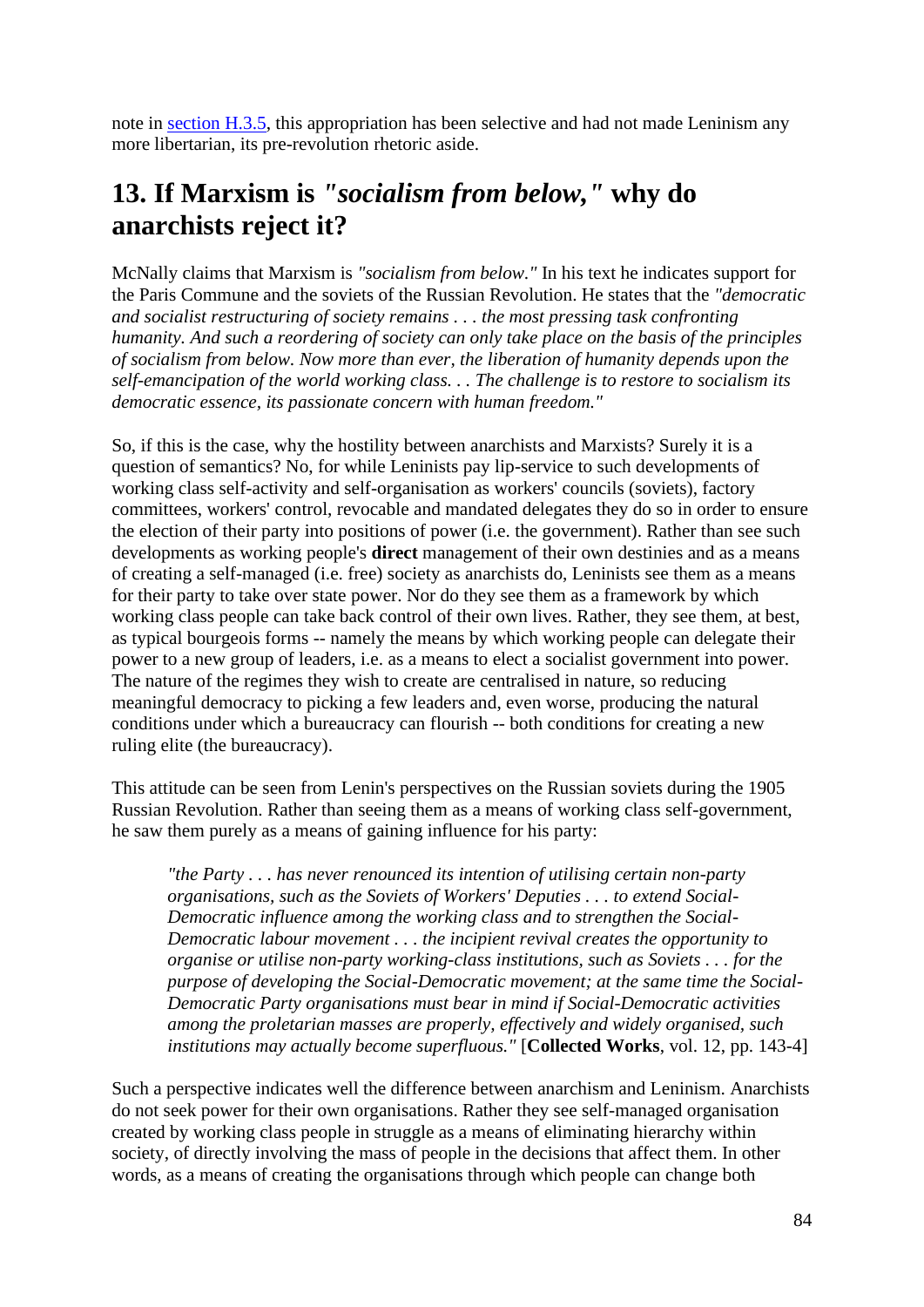themselves and the world by their own direct action and the managing of their own struggles, lives, communities and workplaces. Leninists view working class self-organisation as a means of gaining power for their own party (which they identify with the power of the working class -- see [section H.3.11\)](sectionH.html#sech311). Mass organisations, which could be schools for selfmanagement and freedom, are instead subjected to an elitist leadership of intellectual ideologues. The party soon substitutes itself for the mass movement, and the party leadership substitutes itself the party. This is the inevitable result of a vision of socialism rooted in being *"fully and unreservedly in favour of a strong state power and of centralism."* [**Op. Cit.**, vol. 26, p. 116]

Lenin's view of the soviets was instrumental: he regarded them merely as a means of getting the workers to support the Bolshevik Party and ensuring his party seized state power. Indeed, he constantly confused soviet power with party power, seeing the former as the means to the latter and the latter as the key to creating socialism (see [section H.3.11\)](sectionH.html#sech311). Given his vanguardist ideology (see [section H.5\)](sectionH.html#sech5) this is unsurprising and, indeed, understandable - flawed assumptions will produce incorrect conclusions. What is missing from his vision is the idea of socialism as being based on working class self-activity, self-management, selfgovernment and, ultimately, self-emancipation [\(section 11](append31.html#app11) refutes McNally's claims that Leninism is based on working class self-emanicipation). *"Lenin"* as one historian concluded, *"believed that the transition to socialism was guaranteed ultimately, not by the self-activity of workers, but by the 'proletarian' character of state power."* [A. S. Smith, **Red Petrograd**, pp. 261-2] Worse, the 'proletarian' character of the state was determined by the party in government and, as we indicated in [section 8,](append31.html#app8) the party determined what was and was not "proletarian" so allowing -- indeed, justifying -- party dictatorship. This gap in his politics, this confusion of party with class, helped undermine the revolution and create the dictatorship of the bureaucracy. Little wonder that by the end of 1918, the Bolsheviks ruled the newly established soviet state entirely alone and had turned the soviets into docile instruments of their party apparatus rather than forms of working class self-government. Perhaps needless to say, this reality came to be reflected in Bolshevik ideology and the assertion that a socialist revolution required a party dictatorship was embedded into it at this time -- where it remained (Trotsky, for example, arguing this position throughout the 1920s and 1930s, as shown in [section 15\)](append31.html#app15).

So despite its radical language, Leninism is totally opposed to the nature of revolt and rebellion. It seeks to undermine what makes these activities and the organisations they create potentially revolutionary (their tendencies towards self-management, decentralisation, solidarity, direct action, free activity and co-operation) by using them to build the party and, ultimately, a centralised, hierarchical state structure on the corpse of these once revolutionary forms of working class self-organisation and self-activity. This applies both to the social organisations of the working class **and** to their economic ones as Leninists view nationalisation (i.e., state ownership and control) as the basis of socialism rather than, as anarchists do, socialisation and workers self-management of production. The Leninist position can only produce a new ruling class (the bureaucracy) in a new class system (state capitalism). As Kropotkin predicted:

*"The state organisation, having always been . . . the instrument for establishing monopolies in favour of the ruling minorities, cannot be made to work for the destruction of these monopolies. The anarchists consider, therefore, that to hand over to the state all the main sources of economical life -- the land, the mines, the railways, banking, insurance, and so on -- as also the management of all the main branches of*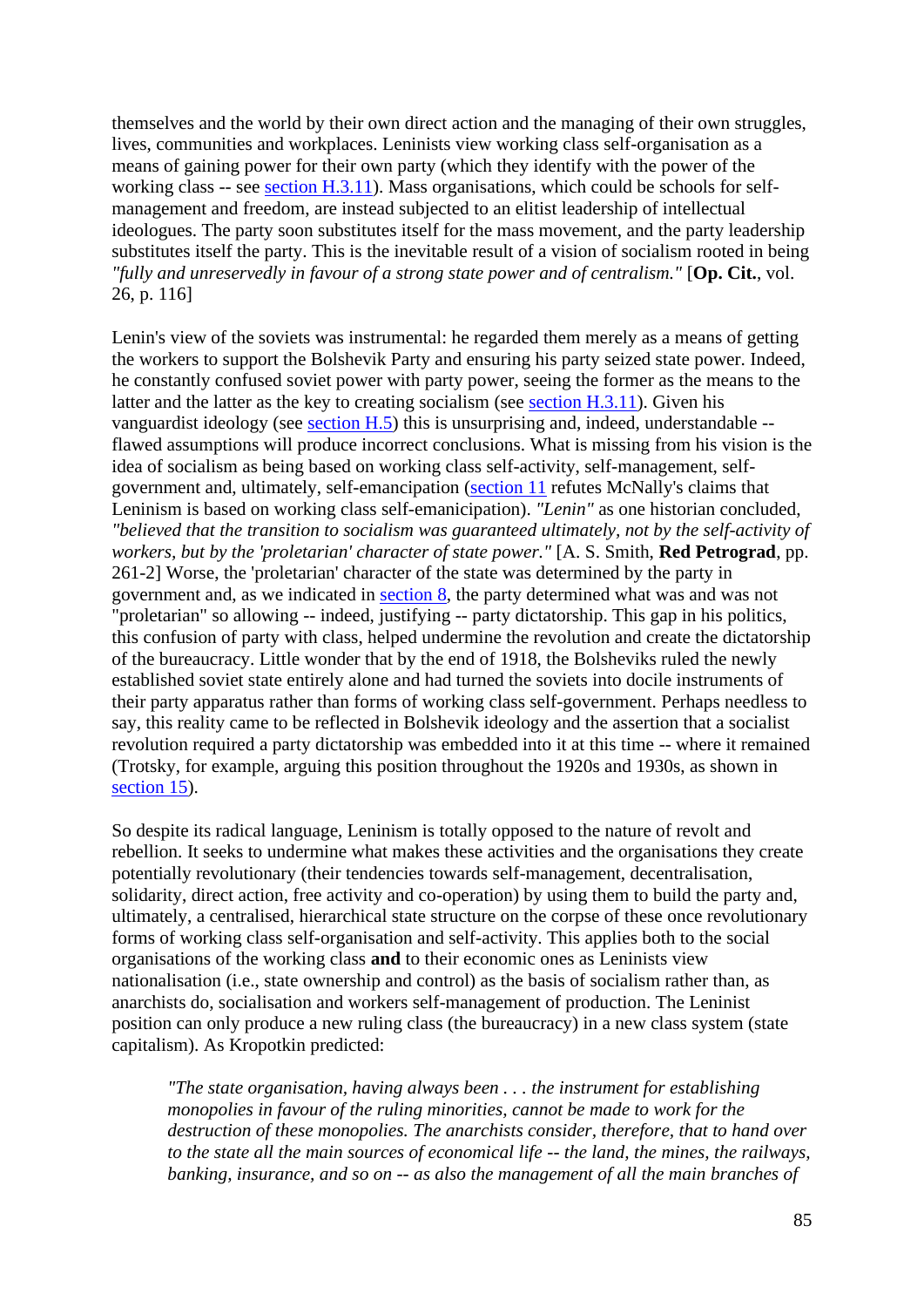*industry, in addition to all the functions already accumulated in its hands (education, state-supported religions, defence of the territory, etc.), would mean to create a new instrument of tyranny. State capitalism would only increase the powers of bureaucracy and capitalism. True progress lies in the direction of decentralisation, both territorial and functional, in the development of the spirit of local and personal initiative, and of free federation from the simple to the compound, in lieu of the present hierarchy from the centre to the periphery."* [**Direct Struggle Against Capital**, pp. 164-5]

While Leninists point to Lenin's **The State and Revolution** as proof of Leninism's "socialism from below" credentials, anarchists note that, firstly, its promises were either not applied or quickly abandoned and, secondly, its vision of socialism is impoverished. As we discuss the first objection in [section H.1.7,](sectionH.html#sech17) we will note here that Lenin's work postulated a centralised proletarian state rooted in representative rather than delegate institutions as well as a "socialism" modelled on capitalist institutions which the workers were expected to "control" rather than self-management of production. Thus Lenin's pointing to the postal service, in which workers are usually employed by the State under capitalism, as *"an example of the socialist economic system"* and argued that we needed to *"organise the whole economy on the lines of the postal service"* simply transferred economic power to the state bureaucracy. [**Collected Works**, vol. 25 pp. 426-7] Anarchists, in contrast, argue that working class bodies like trade unions must take into their *"hands the management of production"* and cooperatives *"for production and for distribution, both in industry and agriculture"* were expressing aspects of *"communist society"* for *"Socialist forms of life could find a much easier realisation"* by means of these bodies *"than by a State organisation"*. [**The Conquest of Bread**, pp. 22-23] As Maurice Brinton documents in great detail in his classic **The Bolsheviks and Workers' Control**, the Leninist vision of socialism was never based on workers management of the economy (see [section H.3.14\)](sectionH.html#sech314). Politically, the Bolsheviks placed an executive power (their own) over the soviets and so centralised power into the hands of a few party leaders.

So as well as differences in the **political** nature of a socialist society, the role of organisations created in, by and for the class struggle and the nature of socialist organisation, anarchists and Marxists disagree with the **economic** nature of the future society. McNally claims that in Russia *"[c]ontrol of the factories was taken over by the workers"* but this is a total distortion of what actually happened. Throughout 1917, it was the workers themselves, **not** the Bolshevik Party, which raised the issue of workers' self-management and control. As S.A. Smith puts it, the *"factory committees launched the slogan of workers' control of production quite independently of the Bolshevik party. It was not until May that the party began to take it up."* [**Op. Cit.**, p. 154] Given that the defining aspect of capitalism is wage labour, the Russian workers' raised a clearly socialist demand that entailed its abolition. It was the Bolshevik party, we must note, who failed to raise above a *"trade union conscious"* in this and so many other cases and, worse, they hindered the movement of workers trying to control, and then manage, the factories they worked in. As Maurice Brinton correctly argued, *"it is ridiculous to claim -- as so many do today -- that in 1917 the Bolsheviks really stood for the full, total and direct control by working people of the factories, mines, building sites or other enterprises in which they worked, i.e. that they stood for workers' self-management."* [*"The Bolsheviks and Workers' Control"*, **For Workers' Power**, p. 328] Rather, Lenin identified *"workers' control"* as something totally different: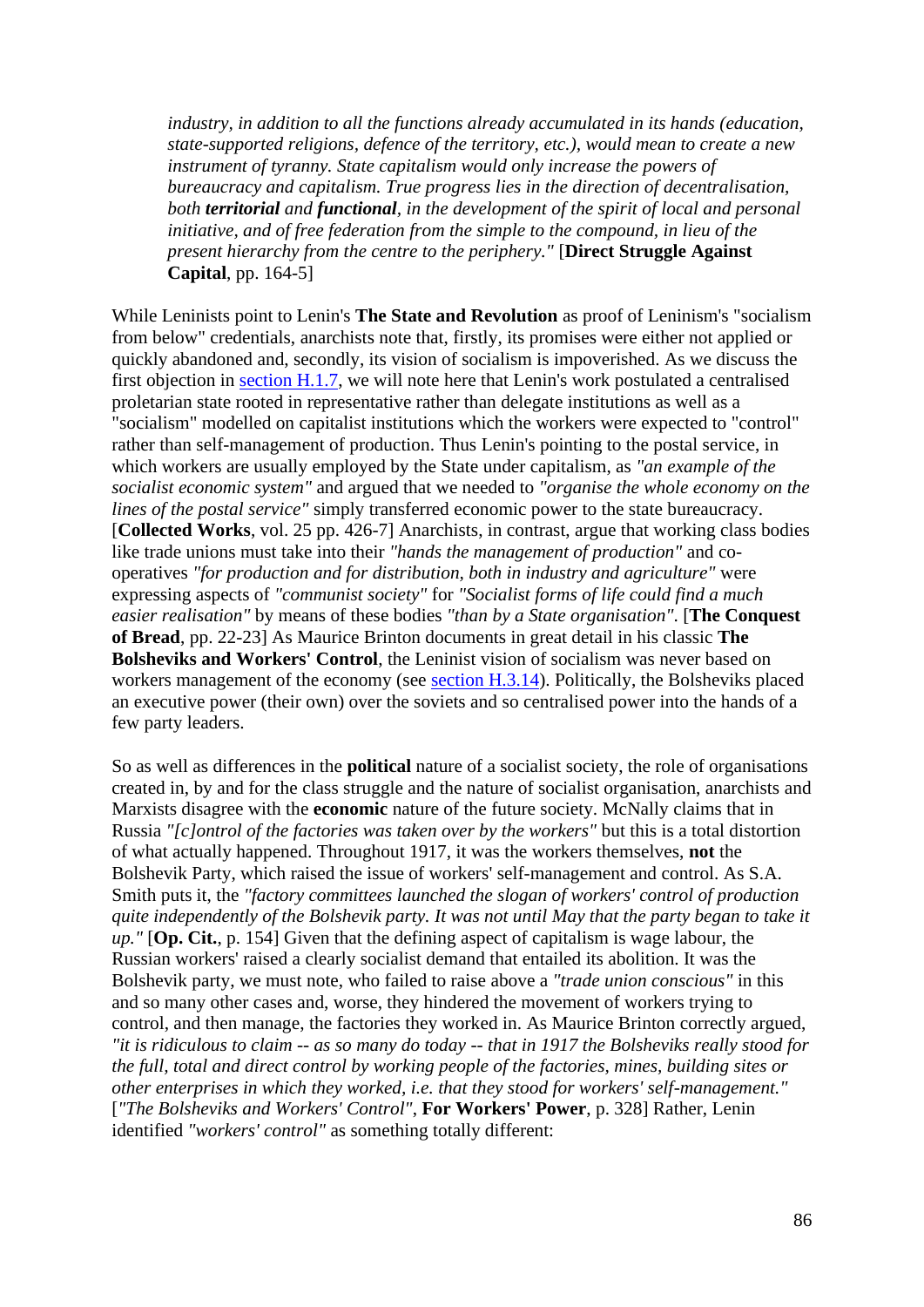*"When we say: 'workers' control', always juxtaposing this slogan to dictatorship of the proletariat, always putting it immediately after the latter, we thereby explain what kind of state we mean . . . if we are speaking of a proletarian state, that is, of the proletarian dictatorship, then workers' control can become the country-wide, allembracing, omnipresent, most precise and most conscientious accounting of the production and distribution of goods."* [**Collected Works**, vol. 26, p. 105]

By this Lenin meant the "power" to oversee the books, to check the implementation of decisions made by others, rather than fundamental decision making by the workers themselves. As he argued, when *"the proletariat is victorious it will do the following, it will set economists, engineers, agronomists, and so forth, to work under the control of the workers' organisations on drawing up a 'plan', on verifying it, on devising labour-saving methods of centralisation, on devising the simplest, cheapest, most convenient and universal measures and methods of control. For this we shall pay the economists, statisticians and technicians good money . . . but we shall not give them anything to eat if they do not perform this work conscientiously and entirely in the interests of the working people." "The important thing,"* he stressed *"will not be even the confiscation of the capitalists' property, but country-wide, all-embracing workers' control over the capitalists and their possible supporters . . . by the workers' control of the workers' state."* The economy would be staterun based on the structures inherited from capitalism: *"Compulsory syndication, i.e., compulsory amalgamation in associations under state control -- this is what capitalism has prepared the way for"* [**Op. Cit.**, vol. 26, p. 118, pp. 107-8 and p. 108] Thus others -- a few planners at the top of a centralised state -- would determine the plans, not the workers themselves, and primarily the "control" would be exercised over the capitalists whom Lenin thought should remain in position for an indefinite period after the revolution. Rather than workers' managing their own workplaces and economy Leninism meant *"the organisation of really democratic control, i.e., control from 'below', control by the workers and the poor peasants over the capitalists"* [**Op. Cit.**, vol. 25, p.353] Unsurprisingly, then, in 1922, he even suggested granting legislative power to the State Planning Commission to ensure its decisions *"could not be rejected by ordinary procedure in Soviet bodies, but would need a special procedure to be reconsidered"* as it was *"a body of experienced people, experts, representatives of science and technology"* and so was *"actually in a better position to form a correct judgment of affairs"*. [**Op. Cit.**, vol. 36, p. 598]

So Lenin's commitment to workers' control was limited and as Maurice Brinton correctly summarised:

*"Nowhere in Lenin's writings is workers' control ever equated with fundamental decision-taking (i.e. with the initiation of decisions) relating to production . . . He envisioned a period during which, in a workers state, the bourgeois would still retain the formal ownership and effective management of most of the productive apparatus . . . capitalists would be coerced into co-operation. 'Workers' control' was seen as the instrument of this coercion."* [**Op. Cit.**, pp. 314-5]

Thus the capitalists would remain and wage slavery would continue but workers could "control" those who had the real power and gave the orders (the capitalists were later replaced by "one-man management" by state bureaucrats but the lack of effective power remained - see [section H.3.14\)](sectionH.html#sech314). In other words, no vision of workers' self-management in production (and so real socialism) and the reduction of "socialism" to a warmed up variation of state capitalism with (in theory, but not in practice) a dash of liberal democracy in the form of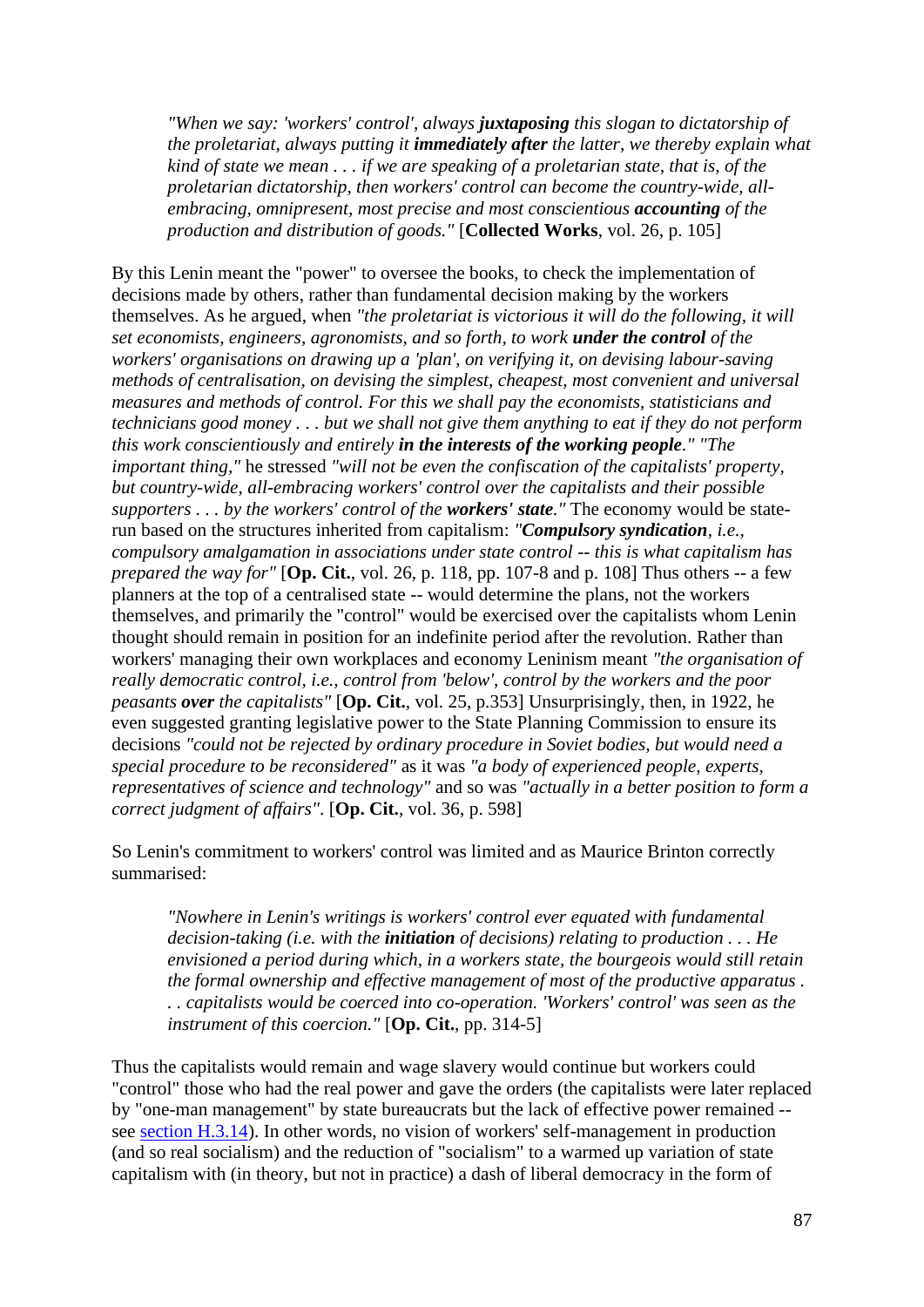"control" of those with the real power by those under them in the hierarchy. This is to be expected because, as S.A. Smith correctly argues, Lenin's proposals were *"thoroughly statist and centralist in character"* and that he used *"the term ['workers' control'] in a very different sense from that of the factory committees."* [**Op. Cit.**, p. 154] As can be seen from McNally's pamphlet, Leninists still follow this tradition and hide the grim reality that their tradition advocates an economic regime drastically different from the workers' self-management their words imply to most readers. Using the same slogans as others ("workers' control" or "socialism from below", for example) but meaning something radically different by it can only bred confusion.

Given Lenin's lack of concern about the revolutionising of the relations of production (a lack not shared by the Russian workers, we must stress) it is hardly surprising that Lenin considered the first task of the Bolshevik revolution was to build state capitalism. *"State capitalism,"* he wrote, *"is a complete material preparation for socialism, the threshold of socialism, a rung on the ladder of history between which and the rung called socialism there are no gaps"*. [**Collected Works**, vol. 24, p. 259] The aim was to ensure that *"[a]ll citizens are transformed into hired employees of the state"* and the *"whole of society will have become a single office and a single factory, with equality of labour and pay."* [**Op. Cit.**, vol. 25, pp. 473-4] For Lenin, the *"domination of the proletariat consists in the fact that the landowners and capitalists have been deprived of their property . . . The victorious proletariat has abolished property . . . and therein lies its domination as a class. The prime thing is the question of property."* [**Op. Cit.**, vol. 30, p. 456] Hence his support for centralisation and *"one-man management"* -- if the issue is property then working class power **in production** cannot be considered as a necessary condition for socialism. Little wonder Soviet Russia never progressed beyond state capitalism -- it could not as the fundamental aspect of capitalism, wage labour, was never replaced by workers' self-management of production. Lenin, in short, was firmly in the same tradition as those *"certain utopians"* whose call that *"the Government seize trade, industry and agriculture, to add them to its attributes and to make the French nation a nation of wage-workers"* Proudhon rejected during the 1848 revolution as *"expropriation by the State"* was *"still wage-labour."* [**Property is Theft!**, p. 22 and p. 377]

Writing in May 1917, Lenin took the viewpoint that state capitalism *"is a complete material preparation for socialism, the threshold of socialism"* and so socialism *"is nothing but the next step forward from state capitalist monopoly."* It is *"merely state-capitalist monopoly which is made to serve the interests of the whole people and has to that extent ceased to be capitalist monopoly."* [**Op. Cit.**, vol. 25, p. 359 and p. 358] Rather than seeing *"workers' control"* as workers managing production directly by means of their own class organisations, he always saw it in terms of workers' *"controlling"* those who did within institutions inherited from capitalism. It simply meant *"the country-wide, all-embracing, omnipresent, most precise and most conscientious accounting of the production and distribution of goods."* He clarified what he meant, arguing for *"country-wide, all-embracing workers' control over the capitalists"* who would still manage production. Significantly, he considered that *"as much as nine-tenths of the socialist apparatus"* required for this *"country-wide book-keeping, countrywide accounting of the production and distribution of goods"* would be achieved by nationalising the *"big banks,"* which *"are the 'state apparatus' which we need to bring about socialism"* (indeed, this was considered *"something in the nature of the skeleton of socialist society"*). This structure would be taken intact from capitalism for *"the modern state possesses an apparatus which has extremely close connection with the banks and [business] syndicates . . . this apparatus must not, and should not, be smashed."* [**Op. Cit.**, vol. 26, p.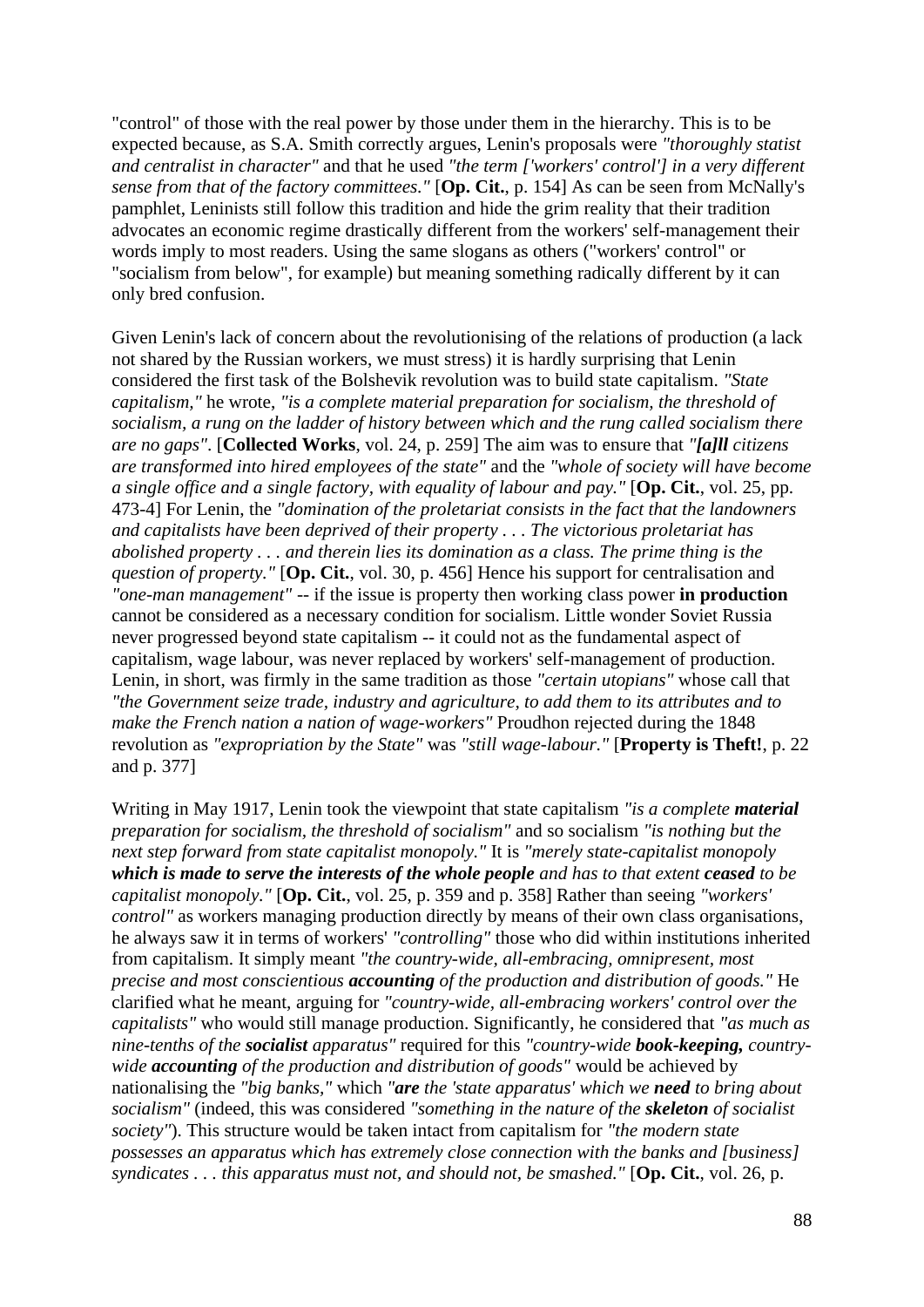105, p. 107, p. 106 and pp. 105-6] He had no real notion of workers' self-management of production nor of the impossibilities of combining the centralised state capitalist system with its big banks, monopolies, big business with genuine rank and file control, never mind selfmanagement.

As discussed in [section H.6.2,](sectionH.html#sech362) this was what the Bolsheviks **did** do, using the institutions inherited from Tsarism as framework for "socialism". They believed that this economic structure would be made to serve the many rather than the few by a change in the political regime for *"given a really revolutionary-democratic state, state-monopoly capitalism inevitably and unavoidably implies a step, and more than one step, towards socialism!"* [**Op. Cit.**, vol. 25, pp. 357-8] Yet a centralised state (never mind party dictatorship!) is hardly *"a really revolutionary-democratic"* anything other than in Bolshevik rhetoric. Surely, then, such an centralised economic structure would simply become a step, and more than a step, towards rule by the bureaucracy? And, sadly, that was the case so confirming anarchist warnings that state socialism would produce a new class system with the bureaucracy replacing the capitalist elite.

Yet even this is too generous, given the two obvious flaws in Lenin's position. First, in-sofar-as a social organisation **is** *"revolutionary-democratic"* then it is **not** a state and, as Lenin's regime showed, any new state will not remain so for long. Second, Lenin seems to have forgotten the Marxist theory of base and superstructure. The base is the economic forces and relations of production while the superstructure is the culture, institutions and state. In Marxist theory, while some mutual influences are sometimes admitted, the base determines the superstructure. Given this, surely an economic structure created under a class system would be far more likely to produce an undemocratic superstructure (state) than the opposite? Surely a centralised economic structure would produce concentrations of economic and bureaucratic power and so it would be far more consistent for a Marxist to suggest a centralised economic base (and *"state-monopoly capitalism"* can be nothing less) would produce an equally centralised political superstructure (state)? And so it came to be -- *"statemonopoly capitalism*" inevitably and unavoidably implies a step, and more than one step, towards a new class system (state-capitalism) rather than a classless one (socialism). Although, to be fair to Lenin, Marx and Engels were equally untroubled by this danger and did not draw this obvious conclusion. Anarchists were not so naive. As Alexander Berkman correctly argued:

*"The role of industrial decentralisation in the revolution is unfortunately too little appreciated . . . Most people are still in the thraldom of the Marxian dogma that centralisation is 'more efficient and economical.' They close their eyes to the fact that the alleged 'economy' is achieved at the cost of the workers' limb and life, that the 'efficiency' degrades him to a mere industrial cog, deadens his soul, kills his body. Furthermore, in a system of centralisation the administration of industry becomes constantly merged in fewer hands, producing a powerful bureaucracy of industrial overlords. It would indeed be the sheerest irony if the revolution were to aim at such a result. It would mean the creation of a new master class."* [**What is Anarchism?**, p. 229]

The Leninist "vision" of the future socialist economy is one of a highly centralised organisation, modelled on capitalism, in which, at best, workers can supervise the decisions made by others and "control" those in power. It is a vision of a more democratic corporate structure, with the workers replacing the shareholders. In practice, it would be a new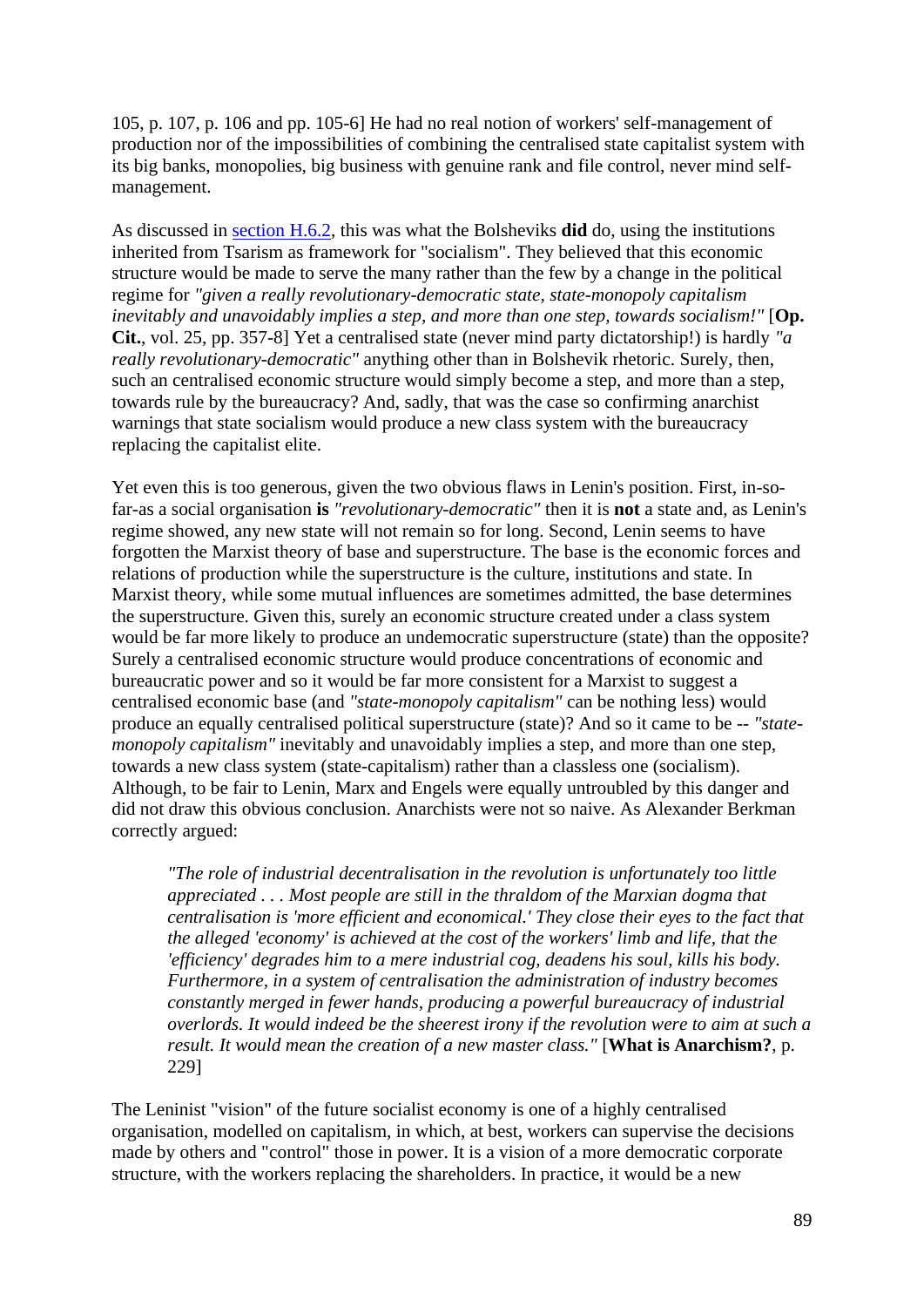bureaucracy exploiting and oppressing those who do the actual work -- as in private capitalism -- simply because capitalist economic structures are designed to empower the few over the many. Like the capitalist state, they cannot be used by the working class to achieve their liberation (they are not created for the mass participation that real socialism requires, quite the reverse in fact). Sadly, Lenin failed to understand this and called the centralised, bureaucratic monstrosity the Bolsheviks created "socialism".

In contrast, anarchists view the socialist economy as being based on workers' selfmanagement of production and the workplace turned into an association of equals. Above the individual workplace, federations of factory committees would co-ordinate activities and ensure wide scale co-operation is achieved. Thus anarchists see a **new** form of economic structure developing, one based on workers' organisations created in the process of struggle **against** capitalism. Rather than embrace bourgeois notions of "democracy" (i.e. the election of leaders into positions of power) like Marxists do, anarchists dissolve hierarchical power by promoting workers' self-management and association. While Marxism ends up as state capitalism pure and simple (as can be seen by the experience of Russia under Lenin and then Stalin) anarchism destroys the fundamental social relation of capitalism -- wage labour -- via association and workers' self-management of production.

So while both Leninists and anarchists claim to support factory committees and "workers' control" we have decidedly different notions of what we mean by this. The Leninists see them as a means of workers' to supervise (a closer translation of the Russian expression) those who have the real power in the economy and so perpetuate wage slavery with the state replacing the capitalist. Anarchists, in contrast, see them as a means of expressing workers self-organisation, self-management and self-government -- as a means of abolishing wage slavery and so capitalism by eliminating hierarchical authority. The difference could not be more striking. Indeed, it would be correct to state that the Leninist tradition is not, in fact, socialist as it identifies socialism as the natural development of capitalism and **not** as a new form of economy which will develop **away** from capitalism by means of associated labour and workers' self-management of production (see [section H.3.12\)](sectionH.html#sech312).

So anarchists and Leninism may often use similar words and expressions but they aim for different things. Leninists seek party power over a state capitalist economy and favour centralised political and economic structures. Sadly, they seem unaware that this will simply generate a new ruling class, the bureaucracy as centralised structures mean placing power at the top of society. The new layer of rulers this produces need the means to enforce their decisions and to gather and process the information needed to make their decisions, which is why bureaucracy grows. However, by the nature of bureaucracy the servants of the government quickly become the masters due to their control over information, resources and so on. This is why anarchists advocate federalism, to combat the obvious dangers of centralisation. The Bolshevik regime confirmed the wisdom of the libertarian position as the new state soon saw a new bureaucratic system quickly emerge around it. The size and power of the bureaucracy *"grew by leaps and bounds. Control over the new bureaucracy constantly diminished, partly because no genuine opposition existed. The alienation between 'people' and 'officials,' which the soviet system was supposed to remove, was back again. Beginning in 1918, complaints about 'bureaucratic excesses,' lack of contact with voters, and new proletarian bureaucrats grew louder and louder."* [Oskar Anweiler, **The Soviets**, p. 242] So the rise of a state bureaucracy started immediately with the seizure of power by the Bolsheviks, particularly as the state's functions grew to include economic as well as political ones. Instead of the state starting to "wither away" it grew: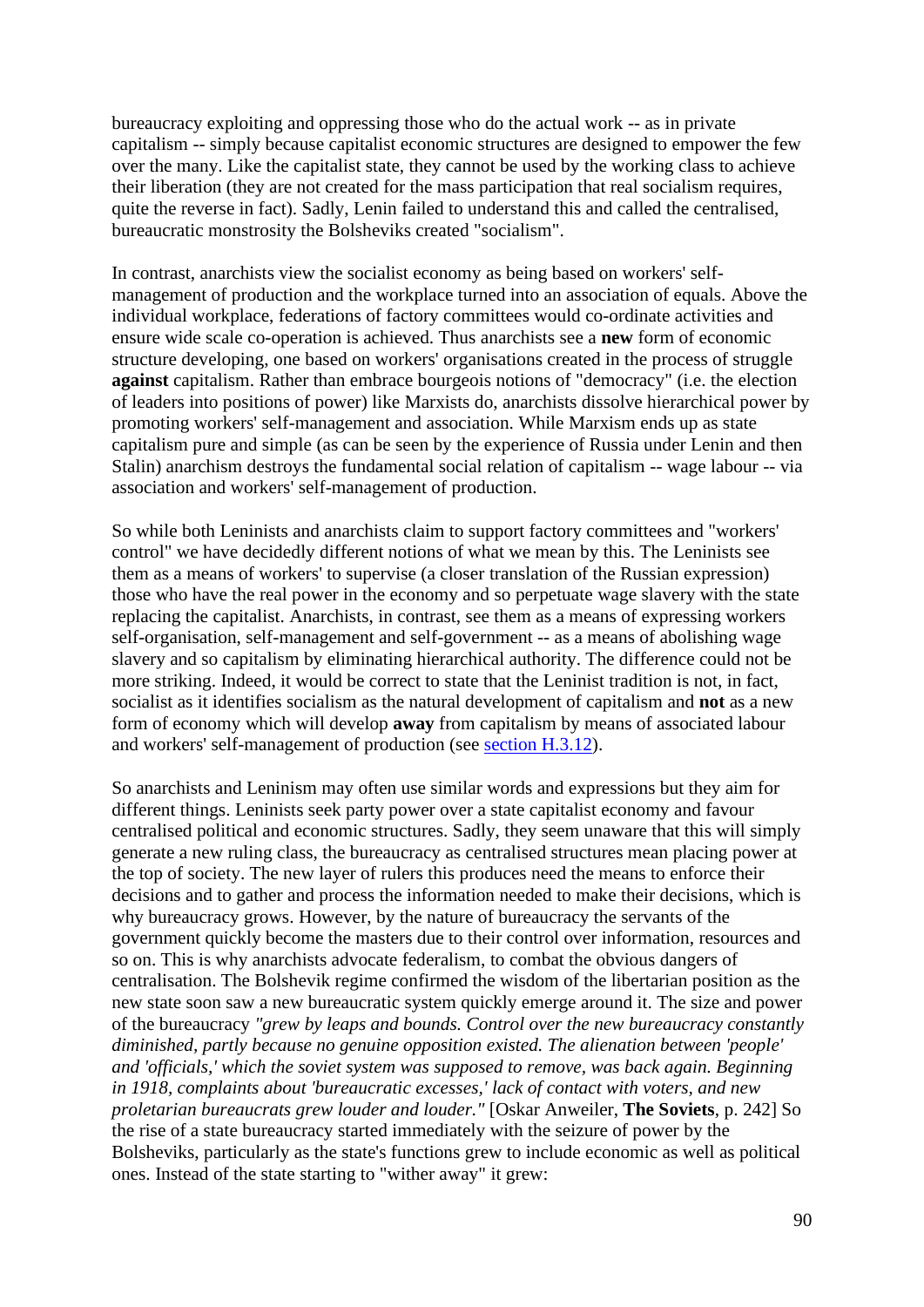*"The old state's political apparatus was 'smashed,' but in its place a new bureaucratic and centralised system emerged with extraordinary rapidity. After the transfer of government to Moscow in March 1918 it continued to expand . . . As the functions of the state expanded so did the bureaucracy, and by August 1918 nearly a third of Moscow's working population were employed in offices. The great increase in the number of employees . . . took place in early to mid-1918 and, thereafter, despite many campaigns to reduce their number, they remained a steady proportion of the falling population"* [Richard Sakwa, *"The Commune State in Moscow in 1918,"* pp. 429-449, **Slavic Review**, vol. 46, no. 3/4, pp. 437-8]

While Lenin started to be concerned about the growth of the bureaucracy after 1920 and Trotsky argued that the Stalinist regime rested on this caste, neither had the theoretical framework to understand exactly why and how the centralisation and statist structures they favoured produced the bureaucracy they denounced. By not understanding the need for federalism they ensured that the socialistic tendencies being built by the Russian people were crushed under the weight of the bureaucratic machine which centralisation needs to function. That this bureaucracy soon became the ruling class is as unsurprising as Trotsky's inability to recognise the state capitalist nature of Stalinism (nor his and Lenin's role in producing such a regime in the first place).

Russia, Lenin once said, *"was accustomed to being ruled by 150 000 land owners. Why can 240 000 Bolsheviks not take over the task?"* [**Op. Cit.**, vol. 21, p. 336] The idea of socialism as working class self-management and self-government was lost on him -- and the possibility **real** socialism was soon lost to the Russian working class when the Tsar was replaced by the autocratic the rule of the Bolshevik Party. *"Workers' power"* cannot be identified or equated with the power of the Party -- as it repeatedly was by the Bolsheviks (and Social Democrats before them).

Thus Malatesta's comments that the *"important, fundamental dissension"* between anarchists and Marxists is that the latter *"are authoritarians, anarchists are libertarians.* Marxists *"want power . . . and once in power wish to impose their programme on the people . . . Anarchists instead maintain, that government cannot be other than harmful, and by its very nature it defends either an existing privileged class or creates a new one."* [**Errico Malatesta: His Life and Ideas**, p. 142] Therefore anarchists seek to influence people by the power of our ideas within popular organisations. We see such organisations as the means by which working people can take control of their own lives and start to create a free, libertarian socialist society -- in other words, as we sketch in [section I.2.3,](sectionI.html#seci23) the structures of a free society are created in the struggle against hierarchy today and, moreover, people become able to govern themselves by the very process of that struggle. A self-managed society can only be created by self-management, in short, and any tendencies to undermine popular selfmanagement in favour of hierarchical power of a party will subvert a revolution and create an end drastically at odds with the ideals of those who take part in it.

Similarly, anarchists reject the Leninist idea of highly centralised "vanguard" parties. As the anarchists of Trotwatch explain, such a party leaves much to be desired:

*"In reality, a Leninist Party simply reproduces and institutionalises existing capitalist power relations inside a supposedly 'revolutionary' organisation: between leaders and led; order givers and order takers; between specialists and the acquiescent and*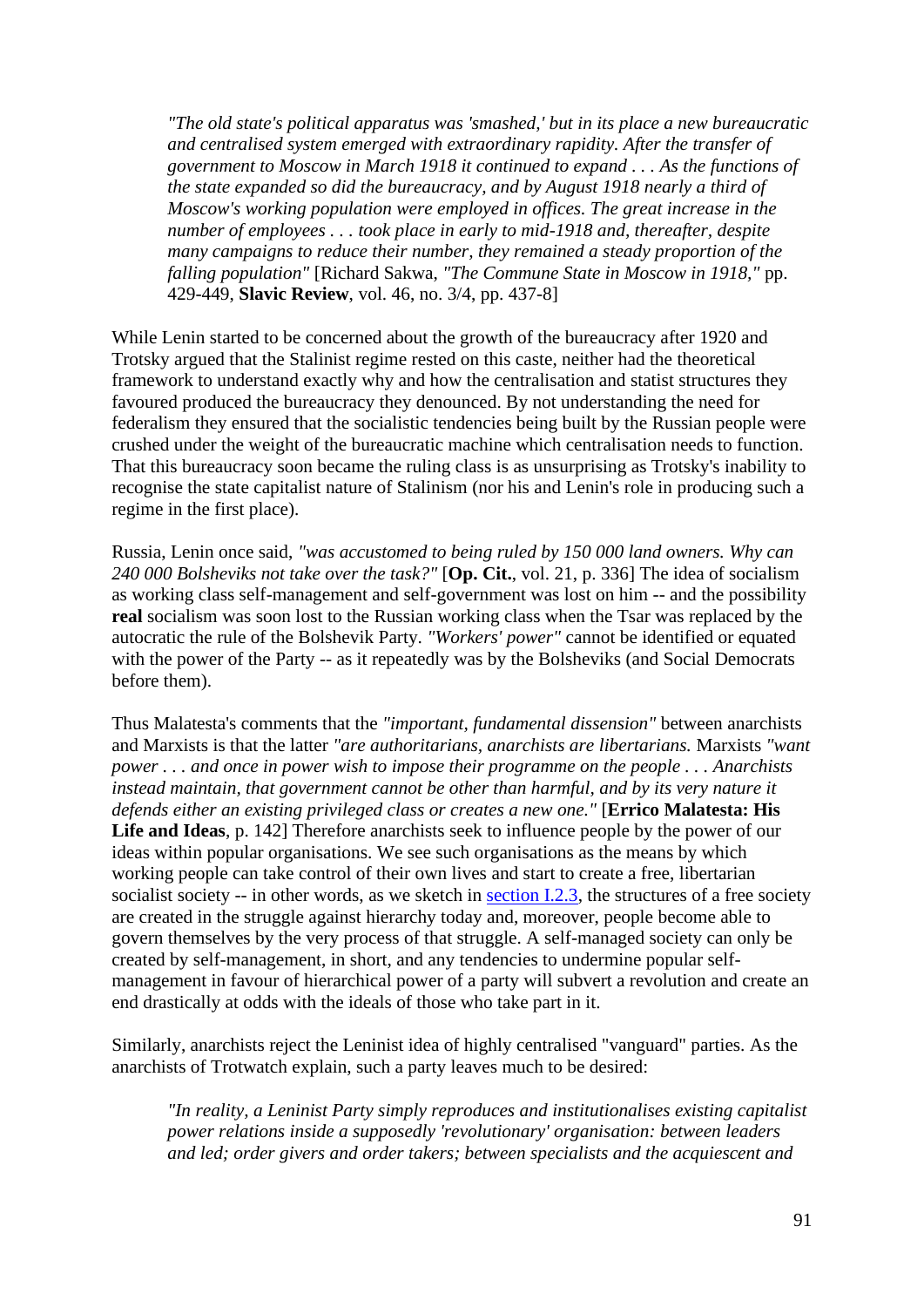*largely powerless party workers. And that elitist power relation is extended to include the relationship between the party and class."* [**Carry on Recruiting!**, p. 41]

As we discuss in [section H.5.9,](sectionH.html#sech59) such an organisation can **never** create a socialist society. In contrast, anarchists argue that socialist organisations should reflect as much as possible the future society we are aiming to create (see [section H.1.6.](sectionH.html#sech16) To build organisations which are statist/capitalistic in structure cannot do other than reproduce the very problems of statism/capitalism into them and so undermine their liberatory potential. As Murray Bookchin put it:

*"The 'glorious party,' when there is one, almost invariably lags behind the events . . . In the beginning . . . it tends to have an inhibitory function, not a 'vanguard' role. Where it exercises influence, it tends to slow down the flow of events, not 'co-ordinate' the revolutionary forced. This is not accidental. The party is structured along hierarchical lines that reflect the very society it professes to oppose . . . Its membership is schooled in obedience . . . The party's leadership, in turn, is schooled in habits born of command, authority, manipulation . . . Its leaders . . . lose contact with the living situation below. The local groups, which know their own immediate situation better than any remote leaders, are obliged to subordinate their insights to directives from above. The leadership, lacking any direct knowledge of local problems, responds sluggishly and prudently . . .*

*"The party becomes less efficient from a revolutionary point of view the more it seeks efficiency by means of hierarchy, cadres and centralisation. Although everyone marches in step, the orders are usually wrong, especially when events begin to move rapidly and take unexpected turns -- as they do in all revolutions. The party is efficient in only one respect -- in moulding society in its own hierarchical imagine if the revolution is successful. It recreates bureaucracy, centralisation and the state. It fosters the bureaucracy, centralisation and the state. It fosters the very social conditions which justify this kind of society. Hence, instead of 'withering away,' the state controlled by the 'glorious party' preserves the very conditions which 'necessitate' the existence of a state -- and a party to 'guard' it."* [**Post-Scarcity Anarchism**, pp. 123-6]

As we argue in [section J.3,](sectionJ3.html#secj3) anarchists do not reject the need for political organisations (anarchist groups, federations and so on) to work in mass movements and in revolutionary situations. However, we do reject the Leninist idea of a vanguard party as being totally inappropriate for the needs of a social revolution -- a revolution that aims to create a free society.

In short, anarchists reject both the means and the ends Leninists aim for and so our disagreements with that tradition is far more than semantics. Simply put, for anarchists Leninism is **not** "socialism from below" but rather a centralised, top-down movement aiming for a centralised, top-down state capitalist system.

This does not mean that all members of Leninist parties do not support workers' selfmanagement in society and production and some genuinely seem to favour workers' democracy and actually do believe in working class self-emancipation, etc. They are simply unaware that the tradition they have joined does not actually share those values (thanks to, it must be stated, works like McNally's). It could, perhaps, be argued that such values can be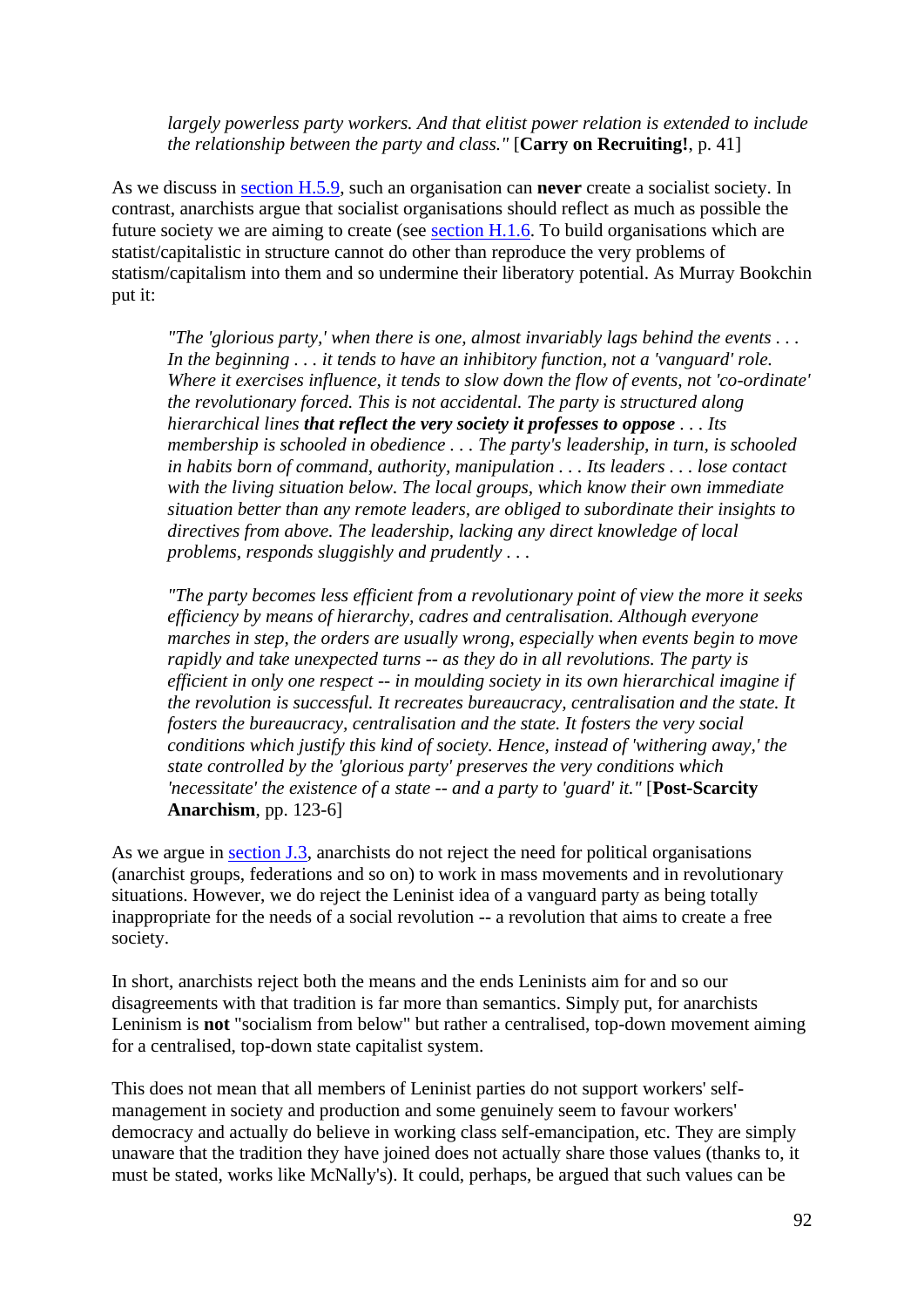"added" to the core Leninist ideas. However, such a viewpoint is optimistic in the extreme. Leninist positions on workers' self-management, etc., do not "just happen" nor are they the product of ignorance. Rather they are the natural result of those "core" ideas. To add other values to Leninism would be like adding extensions to a house built on sand -- the foundations are unsuitable and any additions would soon fall down. This was what happened during the Russian Revolution -- movements from below which had a different vision of socialism came to grief on the rocks of Bolshevik power. Simply put, adding selfmanagement to a centralised system and party power is impossible and if we strip Leninism of all its authoritarian notions then we would simply have anarchism.

So as we discuss in [section H.3.1,](secH3.htm#sech31) while there appears to be some similarity between the aims of anarchism and Marxism (namely a free classless society of free and equal individuals) on closer look there are significant differences between the two and only anarchism truly represents *"socialism from below"* (as we will see [next section,](append31.html#app14) we have been talking about "from below" since the 1840s while Marxist use of the terminology dates from much later). This is no coincidence.. Moreover, as shown in [section H.6.2,](sectionH.html#sech62) these differences are important as Bolshevik ideology, once its advocates held power at the top of a centralises state structure and started to apply it, impacted negatively on the Russian revolution and ensured its failure (i.e., it was not creating socialism even if a self-proclaimed "communist" party remained in power at the end of the civil war in 1920). The issue is clear -- either you aim for a socialist society and use socialist methods to get there or you do not. Those who do seek **real** socialism (as opposed to warmed up state capitalism) would be advised to recognise this and study closely what Leninists actually mean by the slogans they use rather than taking them at face value.

## **14. Why is McNally's use of the term** *"socialism from below"* **dishonest?**

McNally argues that Marxism can be considered as *"socialism from below."* Indeed, that is the name of his pamphlet. However, his use of the term is somewhat ironic for two reasons. First, because the expression *"from below"* can be found in the writings of Bakunin and Proudhon, not Marx. Second, because Lenin explicitly attacked the idea of *"from below"* as an anarchist principle.

In terms of the first point, the expression *"from below"* was constantly on the lips of Bakunin and Proudhon. Indeed, it was a defining part of their ideas. Thus we find Proudhon attacking the state socialism of Louis Blanc in 1846 because he *"is never tired of appealing to authority, and socialism loudly declares itself anarchistic; M. Blanc places power above society, and socialism tends to subordinate it to society; M. Blanc makes social life descend from above, and socialism maintains that it springs up and grows from below"* [**Property is Theft!**, p. 205] He re-iterated this during the 1848 revolution:

*"From above . . . signifies power; from below signifies the people. On the one hand we have the actions of government; on the other, the initiative of the masses . . . revolution from above is . . . inevitably revolution according to the whims of the Prince, the arbitrary judgement of a minister, the fumblings of an Assembly or the violence of a club: it is a revolution of dictatorship and despotism . . . Revolution on the initiative of the masses is a revolution by the concerted action of the citizens, by the experience of the workers, by the progress and diffusion of enlightenment,*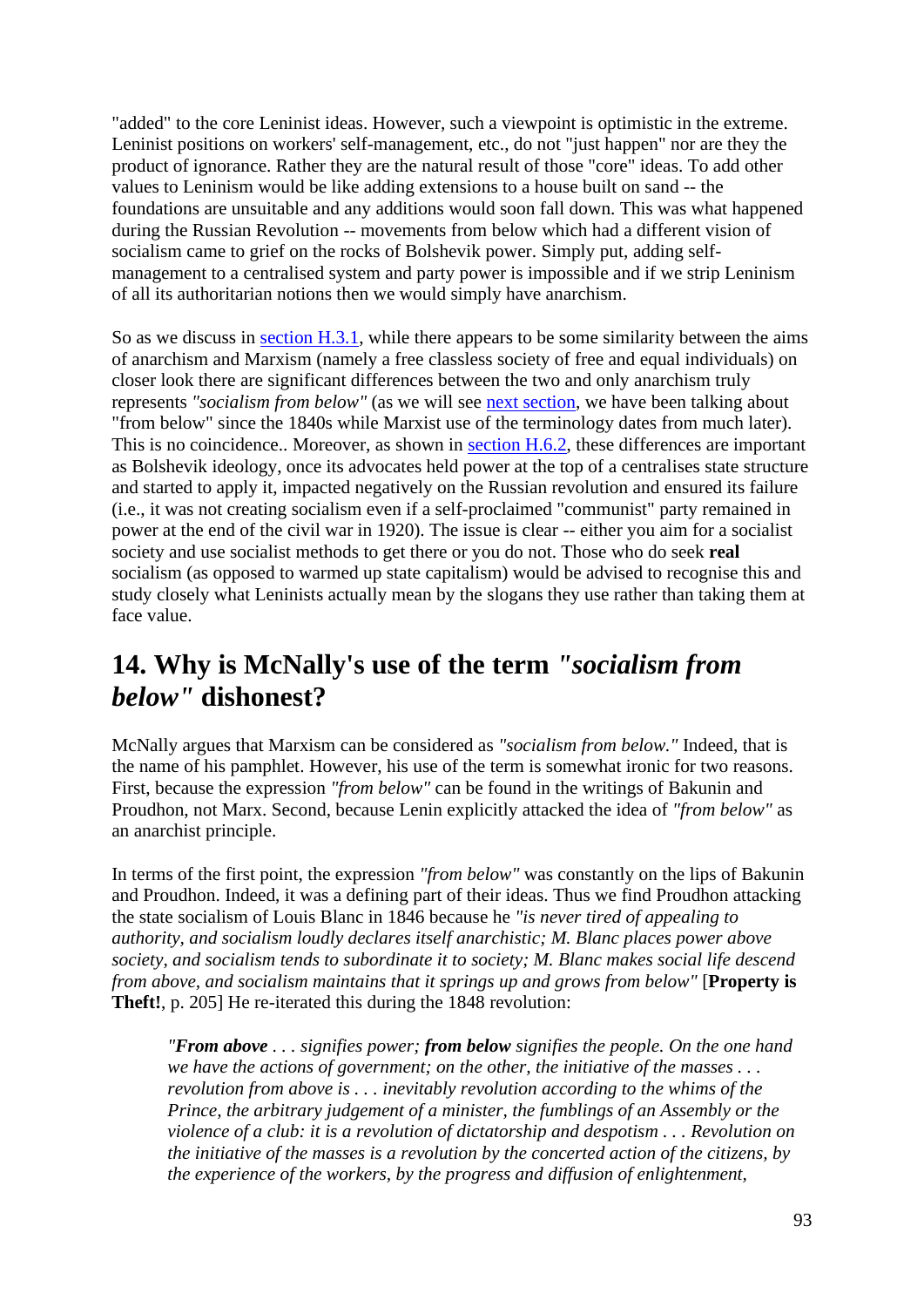*revolution by the means of liberty . . . a revolution from below, from true democracy . . . Saint-Simon, Fourier, Owen, Cabet, Louis Blanc, all believers in the organisation of labour by the State, by Capital, by whatever authority, appealed . . . to revolution from above. Instead of teaching the people how to organise themselves, by calling on their experience and their reasoning, they demanded Power . . .*

*"The conclusion is that government can never be revolutionary quite simply because it is government. Society alone, the masses armed with their intelligence, can create revolution; society alone is able to deploy all its spontaneity, to analyse and explain the mystery of its destiny and its origin, to change its faith and its philosophy, because it alone is capable of fighting against its originator and bearing its fruit. Governments are God's scourge, established to discipline the world: do you really expect them to destroy themselves, to create freedom, to make revolution?*

*"They cannot act otherwise. All revolutions . . . were achieved by the spontaneity of the people: governments have always hindered, always suppressed, always beaten back; they have never created revolution. Their role is not to create change but to control it."* [**Op. Cit.**, pp. 398-9]

Thus *"experience testifies and philosophy demonstrates . . . that any revolution, to be effective, must be spontaneous and emanate, not from the heads of the authorities but from the bowels of the people: that government is reactionary rather than revolutionary: that it could not have any expertise in revolutions, given that society, to which that secret is alone revealed, does not show itself through legislative decree but rather through the spontaneity of its manifestations: that, ultimately, the only connection between government and labour is that labour, in organising itself, has the abrogation of government as its mission"*. [**No Gods, No Masters**, vol. 1., p. 52] *"The Revolution from above,"* Proudhon stressed, *"is the intervention of power in everything; it is the absolutist initiative of the State, the pure governmentalism of . . . [state-socialist] Louis Blanc. The Revolution from above is the negation of collective activity, of popular spontaneity . . . What serious and lasting Revolution was not made from below, by the people? How did the Revolution of 1789 come about? How was that of February made? The Revolution from above has never been other than the oppression of the wills of those below."* [quoted by George Woodcock, **Pierre-Joseph Proudhon**, p. 143]

Proudhon, then, placed his hopes for introducing socialism in alternative institutions created by working class people themselves and *"insisted that the revolution could only come from below, through the action of the workers themselves."* [K. Steven Vincent, **Pierre-Joseph Proudhon and the Rise of French Republican Socialism**, p. 157] Bakunin did likewise, seeing the labour movement as the means of ensuring that an anarchist revolution would come *"from below."* As he put it, *"liberty can be created only by liberty, by an insurrection of all the people and the voluntary organisation of the workers from below upward."* [**Statism and Anarchy**, p. 179] Elsewhere he wrote that *"future social organisation must be made solely from the bottom upwards, by the free association or federation of workers, firstly in their unions, then in the communes, regions, nations and finally in a great federation, international and universal."* [**Michael Bakunin: Selected Writings**, p. 206] As he wrote in 1868:

*"I hate Communism because it is the negation of liberty and because for me humanity is unthinkable without liberty. I am not a Communist, because Communism*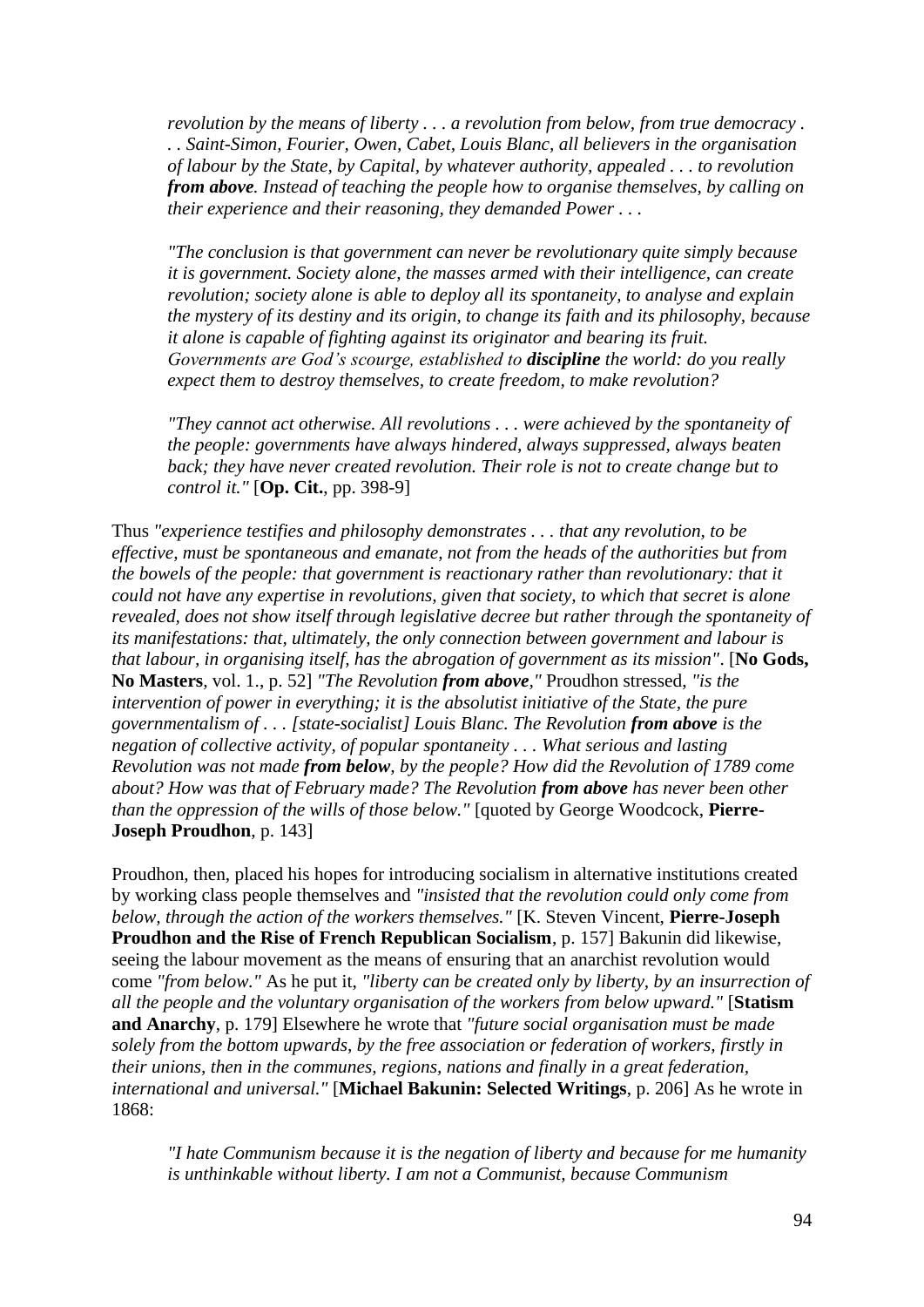*concentrates and swallows up in itself for the benefit of the State all the forces of society, because it inevitably leads to the concentration of property in the hands of the State . . . I want to see society and collective or social property organised from below upwards, by way of free associations, not from above downwards, by means of any kind of authority whatsoever . . . That is the sense in which I am a Collectivist and not a Communist."* [quoted by K.J. Kenafick, **Michael Bakunin and Karl Marx**, pp. 67- 8]

Anarchists, argued Bakunin, opposed the state because *"all State rule, all governments being by their very nature placed outside the people, must necessarily seek to subject it to customs and purposes entirely foreign to it. We therefore declare ourselves to be foes . . . of all State organisations as such, and believe that the people can be happy and free, when, organised from below upwards by means of its own autonomous and completely free associations, without the supervision of any guardians, it will create its own life."* [**Marxism, Freedom and the State**, p. 63] This applied to the so-called "workers' state" because *"every state, even the pseudo-People's State concocted by Mr. Marx, is in essence only a machine ruling the masses from above, through a privileged minority of conceited intellectuals who imagine that they know what the people need and want better than do the people themselves."* [**Bakunin on Anarchism**, p. 338] The revolution would see *"an end to all masters and to domination of every kind, and the free construction of popular life in accordance with popular needs, not from above downward, as in the state, but from below upward, by the people themselves, dispensing with all governments and parliaments -- a voluntary alliance of agricultural and factory worker associations, communes, provinces, and nations; and, finally, . . . universal human brotherhood triumphing on the ruins of all the states."* [**Statism and Anarchy**, p. 33]

No such idea is present in Marx. Rather, he saw a revolution as consisting of the election of a socialist party into government. At its best, for example when he was reporting on the Paris Commune, this vision had libertarian (*"from below"*) aspects -- perhaps unsurprisingly, given its obviously Proudhon-inspired federalism (which Marx could not bring himself to mention). However, at its worse this was not only reformist in the sense of utilising bourgeois elections (see [section H.3.10\)](sectionH.html#sech310) but also "from above" in nature. In 1850, for example, he argued that the workers must *"not only strive for a single and indivisible German republic, but also within this republic for the most determined centralisation of power in the hands of the state authority."* This was because *"the path of revolutionary activity"* can *"proceed only from the centre."* This meant that the workers must be opposed to a *"federative republic"* and *"must not allow themselves to be misguided by the democratic talk of freedom for the communities, of self-government, etc."* This centralisation of power was essential to overcome local autonomy, which would allow *"every village, every town and every province"* to put *"a new obstacle in the path"* of the revolution due to *"local and provincial obstinacy."* Decades later, Marx dismissed Bakunin's vision of *"the free organisation of the worker masses from bottom to top"* as *"nonsense."* [**Marx-Engels Reader**, p. 509 and p. 547]

As we discuss in [section H.3.2,](sectionH.html#sech32) the idea of *"socialism from below"* is a distinctly anarchist notion, one found in the works of Proudhon and Bakunin, **not** Marx. It is ironic, given his distorted account of Proudhon and Bakunin, that McNally uses their words to describe Marxism!

Secondly, and far more seriously for McNally, Lenin repeatedly dismissed the idea of *"from below"* as not Marxist. In 1904, during the debate over the party split into Bolsheviks and Mensheviks, Lenin stated that the argument *"[b]ureaucracy versus democracy is in fact*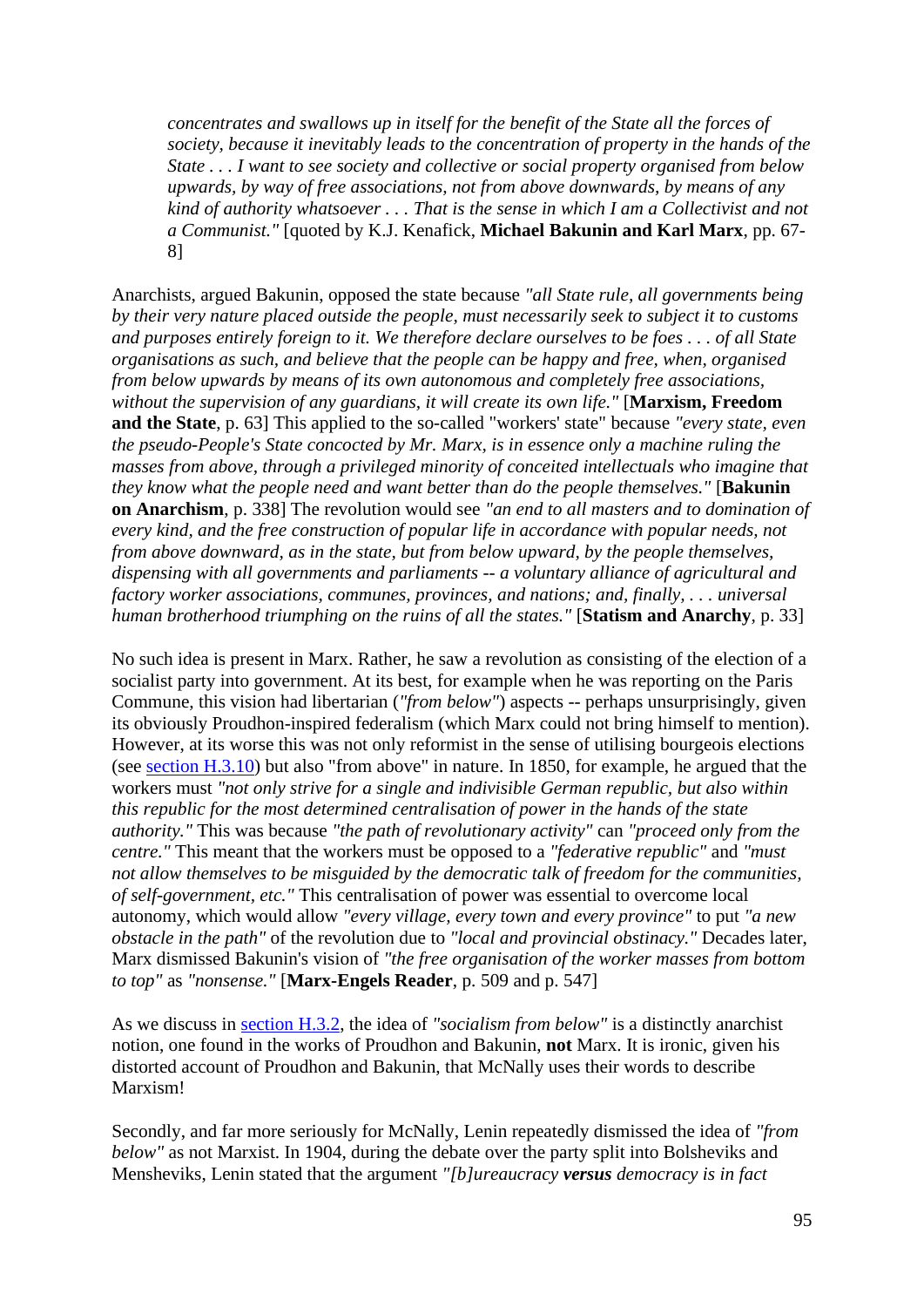*centralism versus autonomism; it is the organisational principle of revolutionary Social-Democracy as opposed to the organisational principle of opportunist Social-Democracy. The latter strives to proceed from the bottom upward, and, therefore, wherever possible . . . upholds autonomism and 'democracy,' carried (by the overzealous) to the point of anarchism. The former strives to proceed from the top downward."* [**Collected Works**, vol. 7, pp. 396-7] Lenin repeated this argument during the near revolution of 1905, mocking the Mensheviks for only wanting *"pressure from below"* which was *"pressure by the citizens on the revolutionary government."* Instead, he argued for *"pressure . . . from above as well as from below,"* where *"pressure from above"* was *"pressure by the revolutionary government on the citizens."* He notes that Engels *"appreciated the importance of action from above"* and that he saw the need for *"the utilisation of the revolutionary governmental power."* Lenin summarised his position (which he considered as being in line with that of orthodox Marxism) by stating: *"Limitation, in principle, of revolutionary action to pressure from below and renunciation of pressure also from above is anarchism."* [**Op. Cit.**, vol. 8, p. 474, p. 478, p. 480 and p. 481] He returned to this theme, explicitly stating that it was an *"anarchist stand"* to be for *"'action only from below', not 'from below and from above'"*. [**Op. Cit.**, vol. 9, p. 77]

How you can have *"socialism from below"* when your *"organisational principle"* is *"from the top downward"* and *"renunciation of pressure also from above is anarchism"* is not explained by McNally. Moreover, given that McNally states repeatedly the evils of *"from above"* in his pamphlet he gives his account of Marxism a distinctly anarchist feel (while denouncing it in a most deceitful way). Why is this? Perhaps because his readers would recognise that in a conflict between *"pressure from above"* (the armed might of the state) and *"pressure from below"* (the people) it would be the former which would tend to win? And that this was the case in the Russian Revolution, with the Bolshevik state crushing all forms of working class protest? As we discuss in [section H.6,](sectionH.html#sech6) the *"the utilisation of the revolutionary governmental power"* simply produced a "dictatorship **over** the proletariat" as Bakunin (see [section H.1.1\)](sectionH.html#sech11). and other anarchists had long predicted.

In other words, Marxism is based on idea that the government pressuring the citizens is acceptable. As we discuss in the [next section,](append31.html#app15) Trotsky recognised this and openly proclaimed the need for party dictatorship to resist the pressures from below (dismissed as *"wavering"* and *"vacillation"* by the backward masses). As we discuss in [section H.5,](sectionH.html#sech5) the vanguardism of Leninism privileges the party and its leadership and lays the foundation for "socialism from below." A given ideological premise will led to certain conclusions in practice -- conclusions Lenin and Trotsky were not shy in explicitly stating.

Little wonder McNally fails to mention Lenin's support for revolutionary action *"from above"* for in practice Leninism substituted the rule (and then dictatorship) of the party for that of the working class as a whole. Lenin always stressed that the *"Bolsheviks must assume power"* and they *"can and must take state power into their own hands."* He raised the question of *"will the Bolsheviks dare take over full state power alone?"* and answered it: *"I have already had occasion . . . to answer this question in the affirmative."* Moreover, *"a political party . . . would have no right to exist, would be unworthy of the name of party . . . if it refused to take power when opportunity offers."* He equated rule by the party with rule by the class, noting that *"proletarian revolutionary power"* and *"Bolshevik power"* are *"now one the same thing"* and indicated that once in power the Bolsheviks *"shall be fully and unreservedly in favour of a strong state power and of centralism."* [**Op. Cit.**, vol. 26, p. 19, p. 90, p. 179 and p. 116] In this confusion, we must note, Lenin followed Engels who argued that *"each political party*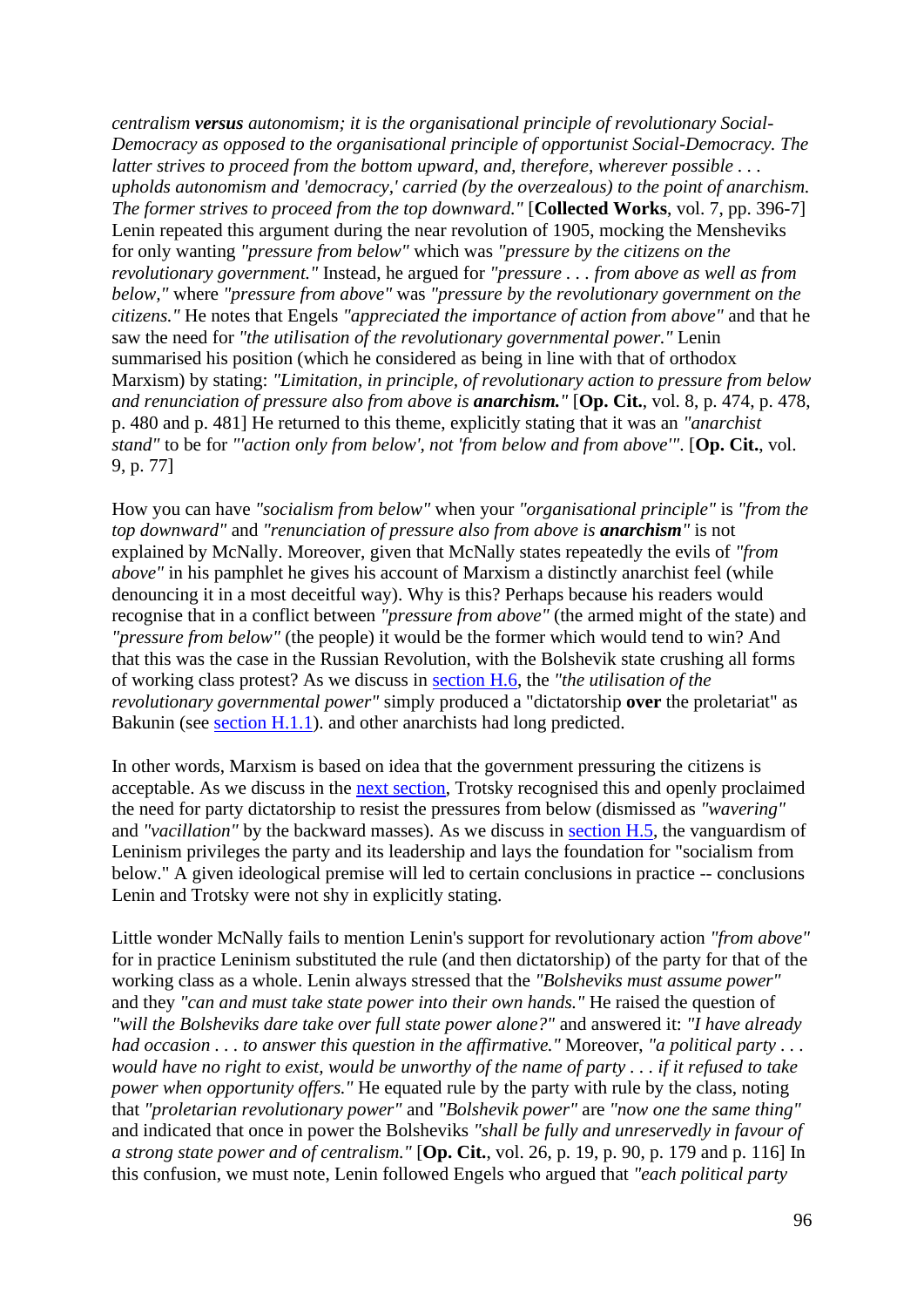*sets out to establish its rule in the state, so the German Social-Democratic Workers' Party is striving to establish its rule, the rule of the working class."* [**Collected Works**, vol. 23, p. 372] Such confusion is deadly to a true *"revolution from below"* and justifies the use of repression against the working class based on the advanced ideas of the vanguard party.

McNally, of course, stresses the impact of the civil war on the degeneration of Bolshevism but comments like these were not caused by circumstantial factors as can be seen from Lenin's work **Left-Wing Communism**. In this 1920 tract, written for the Second Congress of the Communist International, Lenin lambasted those Marxists who argued for direct working class power against the idea of party rule (i.e. the various council communists around Europe) and argued that *"the Communists' correct understanding of his tasks"* lies in *"correctly gauging the conditions and the moment when the vanguard of the proletariat can successfully assume power, when it will be able -- during and after the seizure of power -- to win adequate support from sufficiently broad strata of the working class and of the nonproletarian working masses, and when it is able thereafter to maintain, consolidate, and extend its rule by educating, training and attracting ever broader masses of the working people."* Note, the vanguard (the party) seizes power, **not** the masses and he stressed that the *"mere presentation of the question -- 'dictatorship of the party or dictatorship of the class: dictatorship (party) of the leaders or dictatorship (party) of the masses?' -- testifies to most incredible and hopelessly muddled thinking"* and *"[t]o go so far . . . as to contrast, in general, the dictatorship of the masses with a dictatorship of the leaders is ridiculously absurd, and stupid."* [**The Lenin Anthology**, p. 575, p. 567 and p. 568] He then explained the nature of Bolshevik rule:

*"In Russia today, the connection between leaders, party, class and masses . . . are concretely as follows: the dictatorship is exercised by the proletariat organised in the Soviets and is guided by the Communist Party . . . The Party, which holds annual congresses . . ., is directed by a Central Committee of nineteen elected at the congress, while the current work in Moscow has to be carried on by [two] still smaller bodies . . . which are elected at the plenary sessions of the Central Committee, five members of the Central Committee to each bureau. This, it would appear, is a full-fledged 'oligarchy.' No important political or organisational question is decided by any state institution in our republic [sic!] without the guidance of the Party's Central Committee.*

*"In its work, the Party relies directly on the trade unions, which . . . have a membership of over four million and are formally non-Party. Actually, all the directing bodies of the vast majority of the unions . . . are made up of Communists, and carry out of all the directives of the Party. Thus . . . we have a formally noncommunist . . . very powerful proletarian apparatus, by means of which the Party is closely linked up with the class and the masses, and by means of which, under the leadership of the Party, the class dictatorship of the class is exercised."* [**Op. Cit.**, pp. 571-2]

This was *"the general mechanism of the proletarian state power viewed 'from above,' from the standpoint of the practical realisation of the dictatorship"* and so *"all this talk about 'from above' or 'from below,' about 'the dictatorship of leaders' or 'the dictatorship of the masses,'"* is *"ridiculous and childish nonsense."* [**Op. Cit.**, p. 573] The links with his comments from 1904 and 1905 are clear, as clear as his explanation of the lessons he thought that the world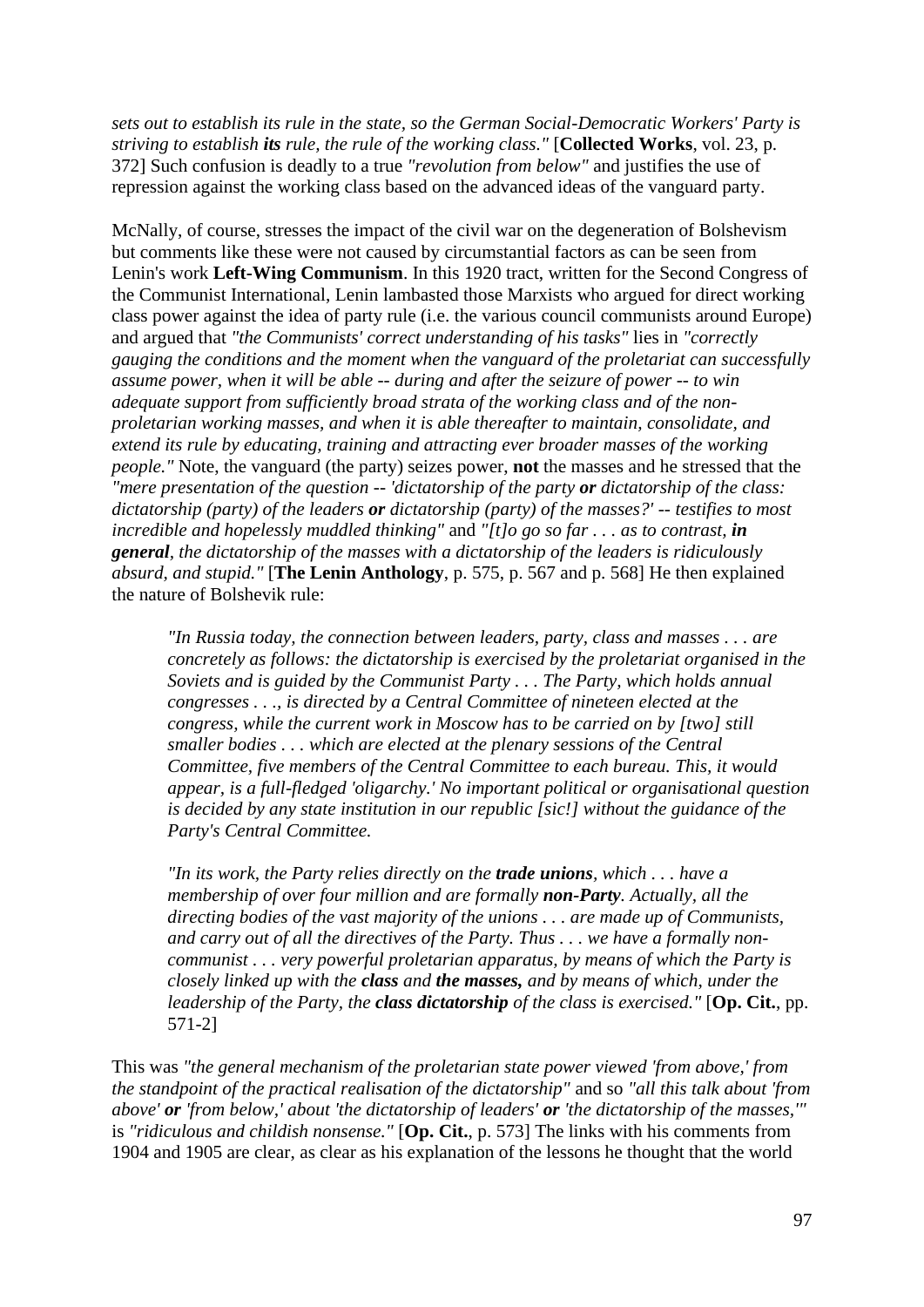communist movement had to learn from the Bolshevik revolution. The notion that Leninism stands for *"socialism from below"* in untenable.

Lenin, of course, did not bother to view "proletarian" state power "from below," from the viewpoint of the proletariat. If he had, perhaps he would have recounted the numerous strikes and protests broken by the Cheka under martial law, the gerrymandering and disbanding of soviets, the imposition of *"one-man management"* onto the workers in production, the turning of the unions into agents of the state/party and the elimination of working class freedom by party power (see [section 8\)](append31.html#app8). All of which suggests that there **are** fundamental differences, at least for the masses, between *"from above"* and *"from below."*

Anarchists, in contrast, recognise that parties and classes are different and only selfmanagement in popular organisations from below upwards can ensure that a social revolution remains in the hands of all and not a source of power for the few. Thus *"All Power to the Soviets,"* for anarchists, means **exactly** that -- not a euphemism for *"All Power to the Party."* As Russian anarchist Voline argued, *"for, the anarchists [in 1917] declared, if 'power' really should belong to the soviets, it could not belong to the Bolshevik Party, and if it should belong to that Party, as the Bolsheviks envisaged, it could not belong to the soviets."* Marxist confusion of the difference between working class power and party power, combined with the nature of centralised power and an ideology which privileges the party over the working class (see [section 11\)](append31.html#app11) cannot help but lead to the rise of a ruling bureaucracy, pursuing "from above" their own power and privileges. *"All political power inevitably creates a privileged situation for the men who exercise it,"* argued Voline. *"Thus is violates, from the beginning, the equalitarian principle and strikes at the heart of the Social Revolution"* and *"becomes the source of other privileges . . . power is compelled to create a bureaucratic and coercive apparatus indispensable to all authority . . . Thus it forms a new privileged caste, at first politically and later economically."* [**The Unknown Revolution**, p. 213 and p. 249]

The concept of revolution *"from above"* is one that inevitably leads to a new form of class rule -- rule by bureaucracy. This is not because the Bolsheviks were "bad people" -- rather it is to do with the nature of centralised power (which by its very nature can only be exercised by the few) combined with bad politics (the confusion of party power with people power, unthinking prejudices in favour of centralism, ignoring the need for only *"from below"*, etc.). As the Russian anarchist Sergven argued in 1918 while the Bolshevik regime was building state capitalism:

*"The proletariat is being gradually enserfed by the state. The people are being transformed into servants over whom there has arisen a new class of administrators - a new class born mainly form the womb of the so-called intelligentsia . . . We do not mean to say . . . that the Bolshevik party set out to create a new class system. But we do say that even the best intentions and aspirations must inevitably be smashed against the evils inherent in any system of centralised power. The separation of management from labour, the division between administrators and workers flows logically from centralisation. It cannot be otherwise."* [**The Anarchists in the Russian Revolution**, pp. 123-4]

Thus McNally's use of the term *"from below"* is dishonest on two levels. Firstly, it is of anarchist origin and, secondly, it was repudiated by Lenin himself (who urged revolution *"from below"* and *"from above"*, thus laying the groundwork for a new class system based around the Party). It goes without saying that either McNally is ignorant of his subject (and if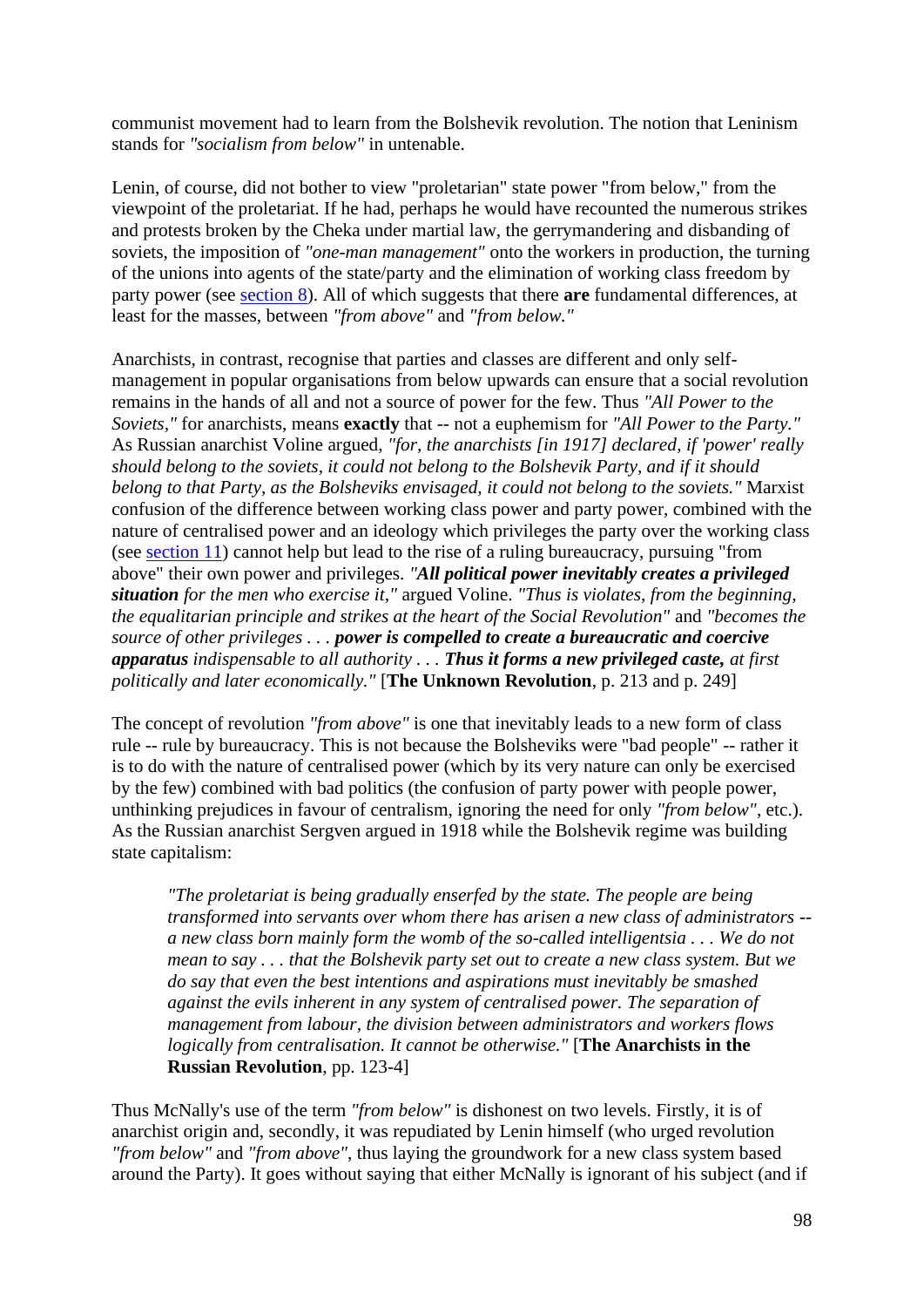so, why write a pamphlet on it?) or he knew these facts and decided to suppress them. Either way it shows the bankruptcy of Marxism -- it uses libertarian rhetoric for non-libertarian ends while distorting the real source of those ideas. That Lenin dismissed this rhetoric and the ideas behind them as *"anarchist"* says it all. McNally's (and the SWP/ISO's) use of this rhetoric and imagery is therefore deeply dishonest.

## **15. Did Trotsky keep alive Leninism's** *"democratic essence"***?**

McNally argues that *"[d]uring the terrible decades of the 1920s and 1940s . . . the lone voice of Leon Trotsky kept alive some of the basic elements of socialism from below"* and suggests it *"was Trotsky's great virtue to insist against all odds that socialism was rooted in the struggle for human freedom."* By the mid-1920s *"the programme of the Left Opposition"* which Trotsky lead had as one of its *"two central planks"* that *"democracy had to be reestablished in the Bolshevik party and in the mass organisations such as the trade unions and the soviets."* In short:

*""Throughout the 1920s and until his death at the hands of Stalinist agent in 1940, Trotsky fought desperately to build a revolutionary socialist movement based on the principles of Marx and Lenin.""*

There is one slight flaw with this argument, namely that it is not actually true. All through the 1920s and 1930s Trotsky, rather than argue for *"socialism's democratic essence"*, continually argued for party dictatorship. That McNally asserts the exact opposite suggests that the ideas of anarchism are not the only ones he is ignorant of. To prove our case, we simply need to provide a chronological account of Trotsky's actual ideas.

We shall begin in early 1920 when he argued that the *"working class cannot be left wandering round all over Russia. They must be thrown here and there, appointed, commanded, just like soldiers"* and that *"[d]eserters from labour ought to be formed into punitive battalions or put into concentration camps"*. [quoted by Maurice Brinton, *"The Bolsheviks and Workers' Control"*, **For Workers' Power**, p. 61] Is *"human freedom"* (to use McNally's words) compatible with Trotsky's suggestions? This was no isolated comment and in July of that year we discover him arguing that:

*"In the hands of the party is concentrated the general control . . . it has the final word in all fundamental questions . . . the last word belongs to the Central Committee of the party . . . Such a regime is possible only in the presence of the unquestioned authority of the party, and the faultlessness of its discipline . . .*

*"The exclusive role of the Communist Party under the conditions of a victorious proletarian revolution is quite comprehensible. The question is of the dictatorship of a class. In the composition of that class there enter various elements, heterogeneous moods, different levels of development. Yet the dictatorship pre-supposes unity of will, unity of direction, unity of action. By what other path then can it be attained? The revolutionary supremacy of the proletariat pre-supposes within the proletariat itself the political supremacy of a party, with a clear programme of action and a faultless internal discipline.*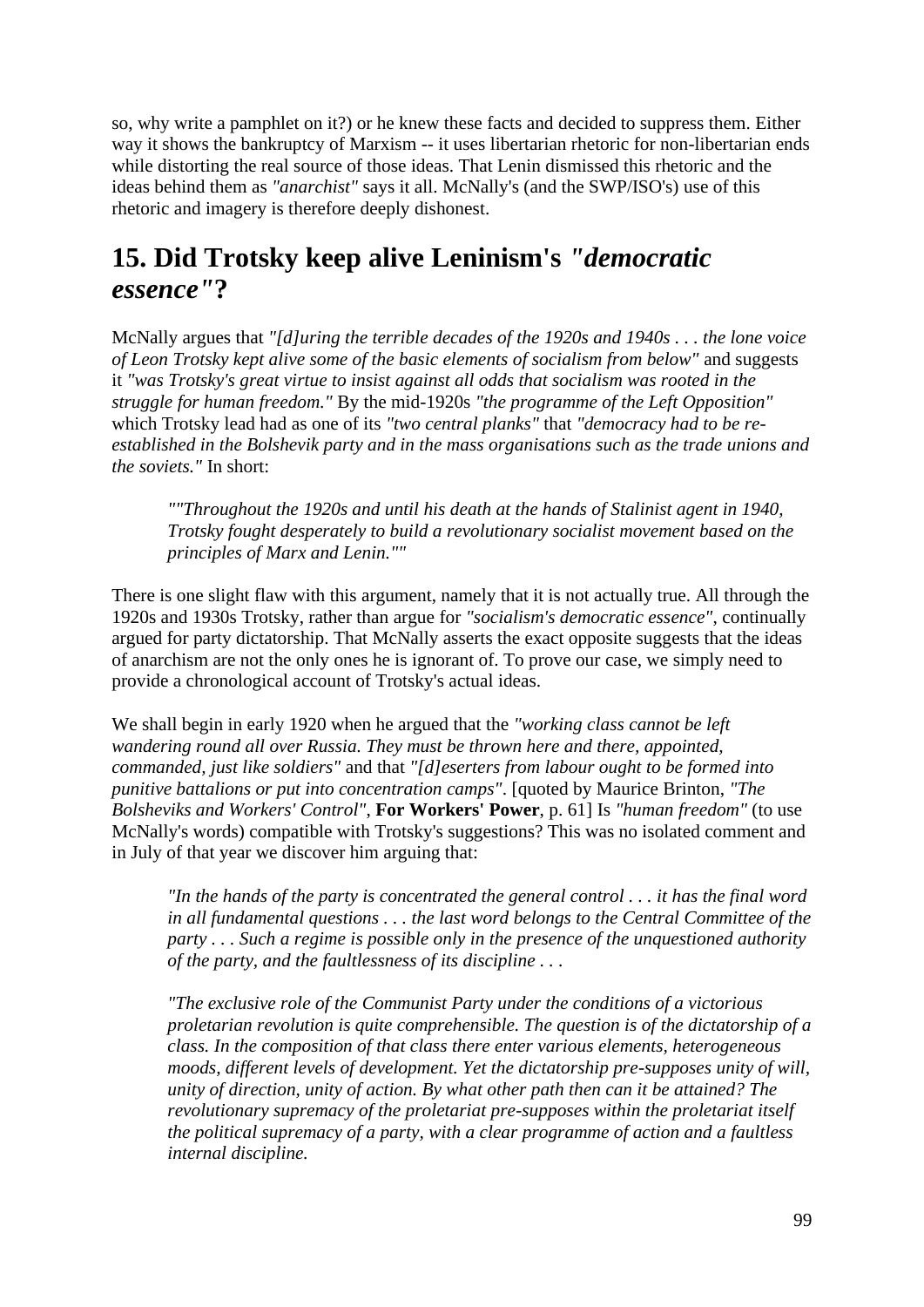*"The policy of coalitions contradicts internally the regime of the revolutionary dictatorship. We have in view . . . a coalition of Communists with other 'Socialist' organisations, representing different stages of backwardness and prejudice-of the labouring masses.*

*"[ . . .]*

*"We have more than once been accused of having substituted for the dictatorship of the Soviets the dictatorship of our party. Yet it can be said with complete justice that the dictatorship of the Soviets became possible only by means of the dictatorship of the party. It is thanks to the clarity of its theoretical vision and its strong revolutionary organisation that the party has afforded to the Soviets the possibility of becoming transformed from shapeless parliaments of labour into the apparatus of the supremacy of labour. In this 'substitution' of the power of the party for the power of the working class there is nothing accidental, and in reality there is no substitution at all. The Communists express the fundamental interests of the working class. It is quite natural that, in the period in which history brings up those interests . . . the Communists have become the recognised representatives of the working class as a whole."* [**Terrorism and Communism**, pp. 107-9]

He argued against those who suggested that the dictatorship should be carried out by the whole class: *"It is not easy to understand what actually they imagine when they say this. The dictatorship of the proletariat, in its very essence, signifies the immediate supremacy of the revolutionary vanguard, which relies upon the heavy masses, and, where necessary, obliges the backward tail to dress by the head."* [**Op. Cit.**, p. 110] This rejection of democracy also applied to workplace democracy:

*"our Party Congress . . . expressed itself in favour of the principle of one-man management in the administration of industry . . . It would be the greatest possible mistake . . . to consider this decision as a blow to the independence of the working class . . . It would consequently be a most crying error to confuse the question as to the supremacy of the proletariat with the question of boards of workers at the head of factories. The dictatorship of the proletariat is expressed in the abolition of private property in the means of production, in the supremacy over the whole Soviet mechanism of the collective will of the workers, and not at all in the form in which individual economic enterprises are administered . . . we took our stand, and continue to do so on purely Marxist views of the revolutionary problems and creative duties of the proletariat when it has taken power into its own hands . . . I consider if the civil war had not plundered our economic organs of all that was strongest, most independent, most endowed with initiative, we should undoubtedly have entered the path of one-man management in the sphere of economic administration much sooner and much less painfully."* [**Op. Cit.**, pp. 161-3]

In this, as with party dictatorship, he was simply repeating Bolshevik orthodoxy -- Lenin had been arguing for state-appointed one-man management (armed with *"dictatorial"* authority) since the spring of 1918. Ignoring all the euphemisms for party dictatorship ("*the collective will of the workers"*) and obvious questions (like, if this were the case, how Trotsky could argue that it was the proletariat which had *"taken power into its own hands"*?), the fact is that he was simply wrong. It **does** matter if workplaces are run by their workers or not for if they do not then someone else does. Replacing capitalists with state bureaucrats just changes the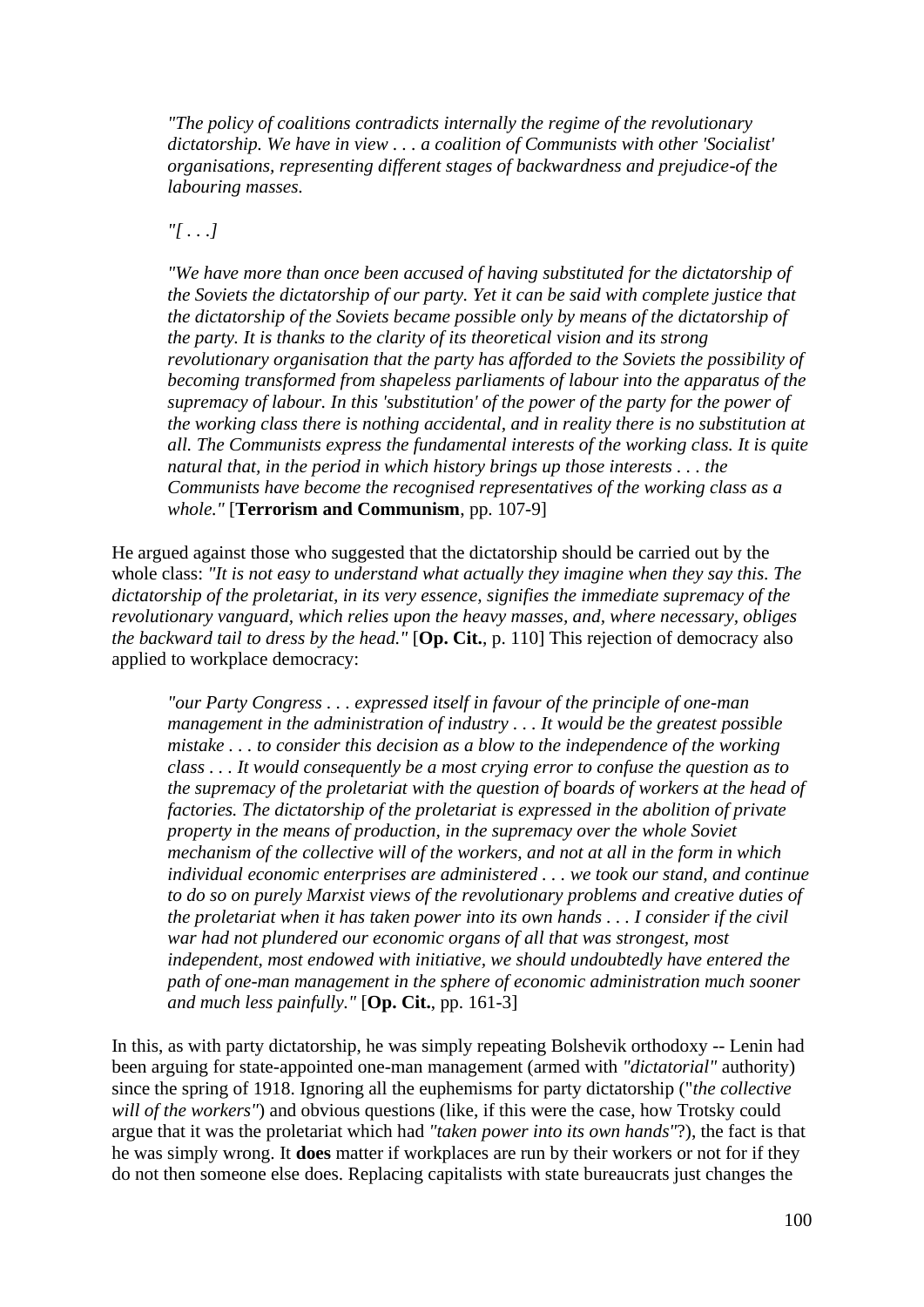face of the boss -- as anarchists have been arguing since Proudhon. Trotsky did not deny how authoritarian this regime was:

*"Both economic and political compulsion are only forms of the expression of the dictatorship of the working class in two closely connected regions . . . the road to Socialism lies through a period of the highest possible intensification of the principle of the State . . . Just as a lamp, before going out, shoots up in a brilliant flame, so the State, before disappearing, assumes the form of the dictatorship of the proletariat, i.e., the most ruthless form of State, which embraces the life of the citizens authoritatively in every direction . . . No organisation except the army has ever controlled man with such severe compulsion as does the State organisation of the working class in the most difficult period of transition. It is just for this reason that we speak of the militarisation of labour."* [**Op. Cit.**, pp. 169-170]

Against those who argued that by *"[d]estroying or driving underground the other parties, you have thereby prevented their political competition with you, and consequently you have deprived yourselves of the possibility of testing your line of action"* Trotsky replied by pointing to the efficiency of Bolshevik repression: *"In a period in which . . . the political struggle swiftly passes into a civil war, the ruling party has sufficient material standard by which to test its line of action, without the possible circulation of Menshevik papers. Noske crushes the Communists, but they grow. We have suppressed the Mensheviks and the SRs - and they have disappeared. This criterion is sufficient for us."* From this he concluded that Bolshevism *"expresses the interests of historical development."* [**Op. Cit.**, pp. 109-110] Needless to say, he did not repeat this "might-makes-right" criteria when the Stalinists made the Trotskyists disappear in the late 1920s and 1930s.

Of course, this was written during the Civil War and may be excused in terms of the circumstances in which it was written. However, this ignores the awkward fact that Trotsky's arguments reflected the theoretical conclusions required to produce what he considered as a **successful** revolution and, as noted in [section 8,](append31.html#app8) other leading Bolsheviks had proclaimed to the world this necessity of party dictatorship. Trotsky did not object and universalised the argument when he pondered the important decisions of the revolution and who would make them in his reply to the delegate from the Spanish anarcho-syndicalist union the CNT:

*"Who decides this question [and others like it]? We have the Council of People's Commissars but it has to be subject to some supervision. Whose supervision? That of the working class as an amorphous, chaotic mass? No. The Central Committee of the party is convened to discuss . . . and to decide . . . Who will solve these questions in Spain? The Communist Party of Spain."* [**Proceedings and Documents of the Second Congress 1920**, vol. 1, p. 174]

This dismissal of working-class democracy was party orthodoxy, as can be seen from the awkward fact that Trotsky continued to argue for party dictatorship after the end of the civil war in November 1920. Thus we discover him in early in 1921 arguing again for Party dictatorship at the Communist Party's Tenth Party Congress. His comments made there against the **Workers' Opposition** within the Communist Party make his position clear:

*"The Workers' Opposition has come out with dangerous slogans, making a fetish of democratic principles! They place the workers' right to elect representatives above the Party, as if the party were not entitled to assert its dictatorship even if that*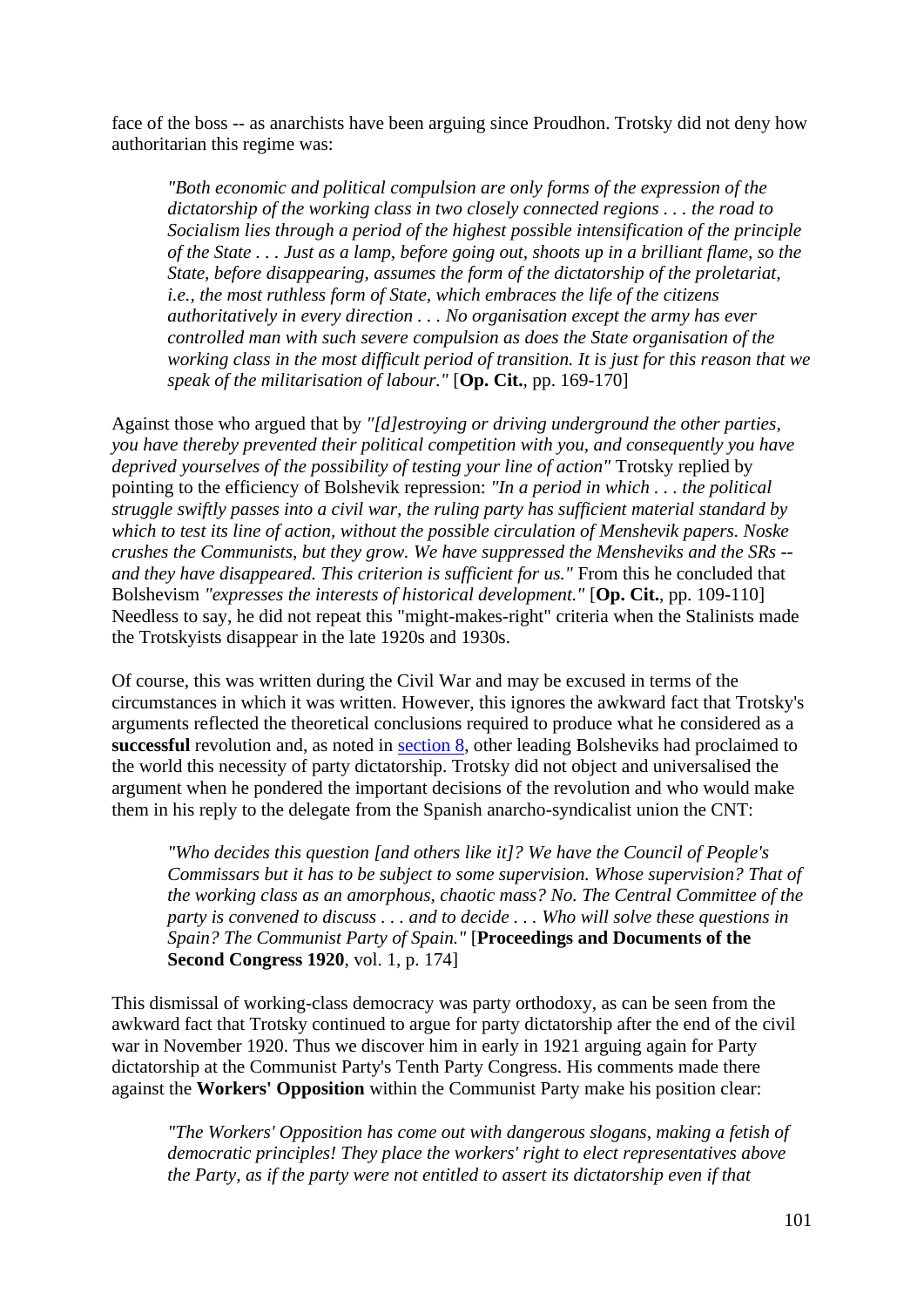*dictatorship temporarily clashed with the passing moods of the workers' democracy. It is necessary to create amongst us the awareness of the revolutionary birthright of the party, which is obliged to maintain its dictatorship, regardless of temporary wavering even in the working classes. This awareness is for us the indispensable element. The dictatorship does not base itself at every given moment on the formal principle of a workers' democracy."* [quoted by Samuel Farber, **Before Stalinism**, p. 209]

It should be noted that Trotsky was being too generous to the Workers' Opposition, for *"while demanding more freedom of initiative for the workers"* in economic matters, *"it was quite content to leave untouched the state of affairs in which a few hundred thousand imposed their will on many millions"* and it *"had no wish to disturb the communist party's monopoly of political power."* [Leonard Schapiro, **The Origin of the Communist Autocracy**, p. 294] So even limited industrial democracy was considered too much by Trotsky in 1921. In late March 1921, he re-iterated this position in relation to the crushing of the Kronstadt revolt for soviet democracy by asserting that the *"economic, political, and national independence of Russia is possible only under the dictatorship of the soviets. The backbone of this dictatorship is the Communist Party. There is no other party that can play this part, nor can there be."* [Lenin and Trotsky, **Kronstadt**, p. 73]

Trotsky repeated this call again in 1922 when he stated plainly that *"we maintain the dictatorship of our party!"* [**The First Five Years of the Communist International**, vol. 2, p. 255] Writing in the following year, he argued that *"[i]f there is one question which basically not only does not require revision but does not so much as admit the thought of revision, it is the question of the dictatorship of the Party, and its leadership in all spheres of our work."* He stressed that *"[o]ur party is the ruling party . . . To allow any changes whatever in this field, to allow the idea of a partial . . . curtailment of the leading role of our party would mean to bring into question all the achievements of the revolution and its future."* He indicated the fate of those who **did** question this: *"Whoever makes an attempt on the party's leading role will, I hope, be unanimously dumped by all of us on the other side of the barricade."* [**Leon Trotsky Speaks**, p. 158 and p. 160] Which, of course, was exactly what the Bolsheviks had done to other socialists (anarchists and others) and working class militants and strikers after they had taken power (see [section H.6](sectionH.html#sech6) for details).

At this point, it will be argued that this was before the rise of Stalinism and his activities in the Left Opposition. As McNally suggests, many argue that these developments saw Trotsky finally rejecting the idea of party dictatorship and re-embracing what McNally terms the *"democratic essence"* of Leninism. Unfortunately, yet again, this argument suffers from the flaw that it is false.

Let us start with the so-called *"New Course"* of December 1923, in which Trotsky stated that *"[w]e are the only party in the country and, in the period of the dictatorship, it could not be otherwise"*, the Party was *"obliged to monopolise the direction of political life"* and it was *"incontestable that fractions [within the Party] are a scourge in the present situation"*. Of course, there was talk of *"workers' democracy"* but the *"New Course Resolution"* was clear that that term in fact meant only internal party democracy: *"Workers' democracy means the liberty of frank discussion of the most important questions of party life by all members, and the election of all leading party functionaries and commissions"*. [**The Challenge of the Left Opposition (1923-25)**, p. 87, p. 89 and p. 460]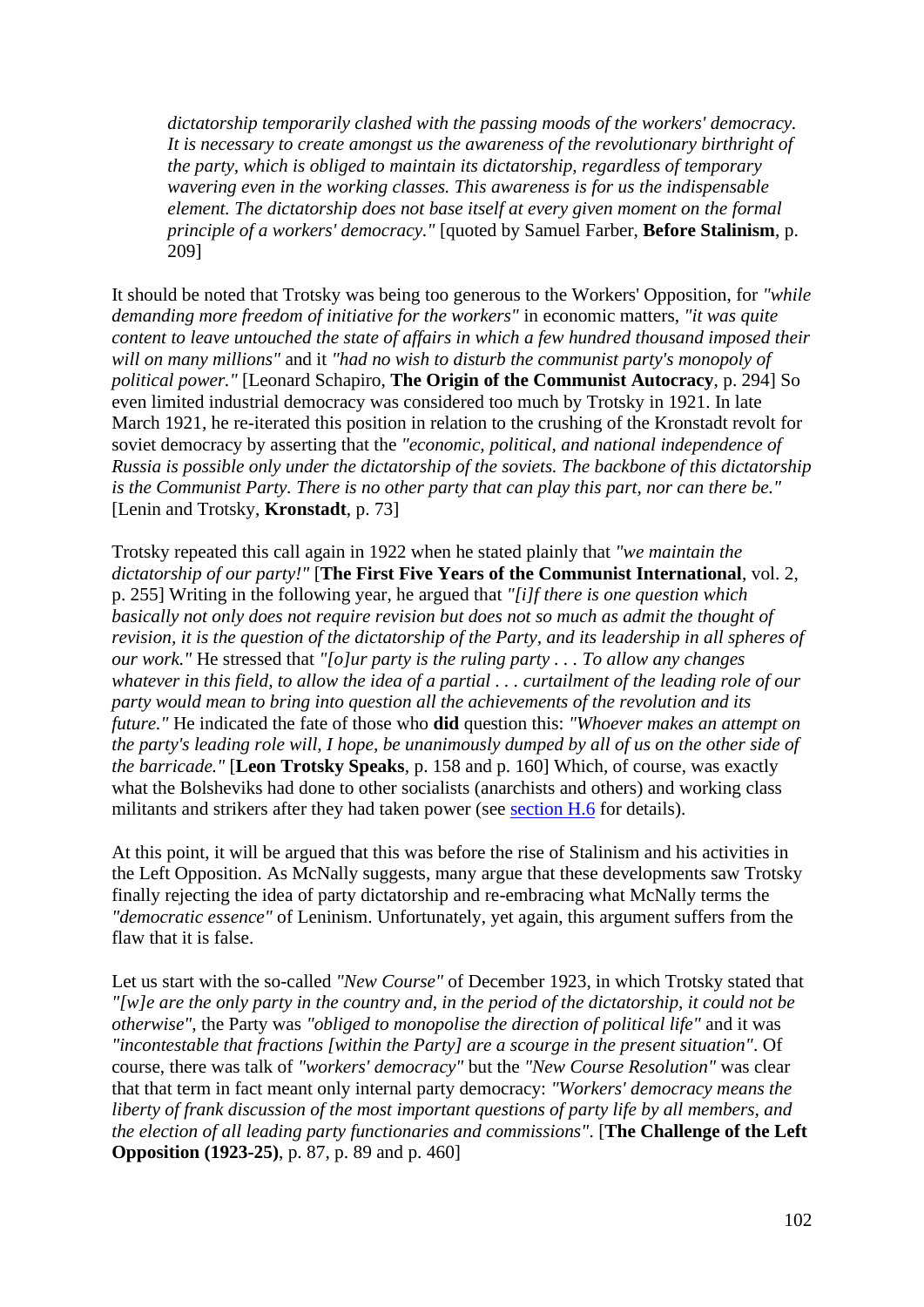This applied to the banning of factions **within** the Communist party, with Trotsky keen to stress at the 13th Party Congress in 1924 that *"party democracy in no way implies freedom for factional groupings which are extremely dangerous for the ruling party, since they threaten to split or divide the government and the state apparatus as a whole. I believe this is undisputed and indisputable"*. He linked his position to the 10th Party Congress *"where Valdimir Ilyich [Lenin] personally"* made the same points and re-iterated his position: *"I have never recognised freedom for groupings inside the party, nor do I now recognise it"*. [**Op. Cit.**, p. 170 and p. 171] He declared his faith in the Party:

*"Comrades, none of us wants to be or can be right against the party. In the last analysis the party is always right, because the party is the only historical instrument that the working class possesses for the solution of its fundamental tasks . . . I know that no one can be right against the party. It is only possible to be right only with the party and through it because history has not created any other way to determine the correct position . . . the party, in the last analysis, is always right"*. [**Op. Cit.**, p. 179]

He did acknowledge that *"even the party itself can make occasional mistakes"* but argued that the duty of a party member was to follow its decisions if they could not convince the party that it had made one of these. The links to his arguments from 1920 and 1921 are clear enough, alongside the privileged position this places the party in terms of its right to ignore any democratic decisions of the masses it claimed to be ruling on behalf of. Needless to say, the "New Course Resolution" likewise stated party democracy *"does not . . . imply the freedom to form factional groupings"*. [**Op. Cit.**, p. 180 and p. 460]

Moving on to Left Opposition proper, we see Trotsky opining in 1926 that the *"dictatorship of the party does not contradict the dictatorship of the class either theoretically or practically; but is the expression of it, if the regime of workers' democracy is constantly developed more and more."* [**The Challenge of the Left Opposition (1926-27)**, p. 76] The obvious contradictions and absurdities of this assertion are all too plain. Needless to say, when defending the concept of *"the dictatorship of the party"* he linked it to Lenin (and so to Leninist orthodoxy):

*"Of course, the foundation of our regime is the dictatorship of a class. But this in turn assumes . . . it is class that has come to self-consciousness through its vanguard, which is to say, through the party. Without this, the dictatorship could not exist . . . Dictatorship is the most highly concentrated function of a class, and therefore the basic instrument of a dictatorship is a party. In the most fundamental aspects a class realises its dictatorship through a party. That is why Lenin spoke not only of the dictatorship of the class but also the dictatorship of the party and, in a certain sense, made them identical."* [**Op. Cit.**, pp. 75-6]

The following year saw Trotsky state that *"[w]ith us the dictatorship of the party (quite falsely disputed theoretically by Stalin) is the expression of the socialist dictatorship of the proletariat . . . The dictatorship of a party is a part of the socialist revolution"*. [**Leon Trotsky on China**, p. 251] 1927 also saw the publication of the **Platform of the Opposition**, in which Trotsky **still** did not question the issue of Party dictatorship. Indeed, it was actually stressed in that document and so while it urged a *"consistent development of a workers' democracy in the party, the trade unions, and the soviets"* and to *"convert the urban soviets into real institutions of proletarian power"* it contradicted itself by, ironically, attacking Stalin for weakening the party's dictatorship. In its words, the *"growing replacement of the*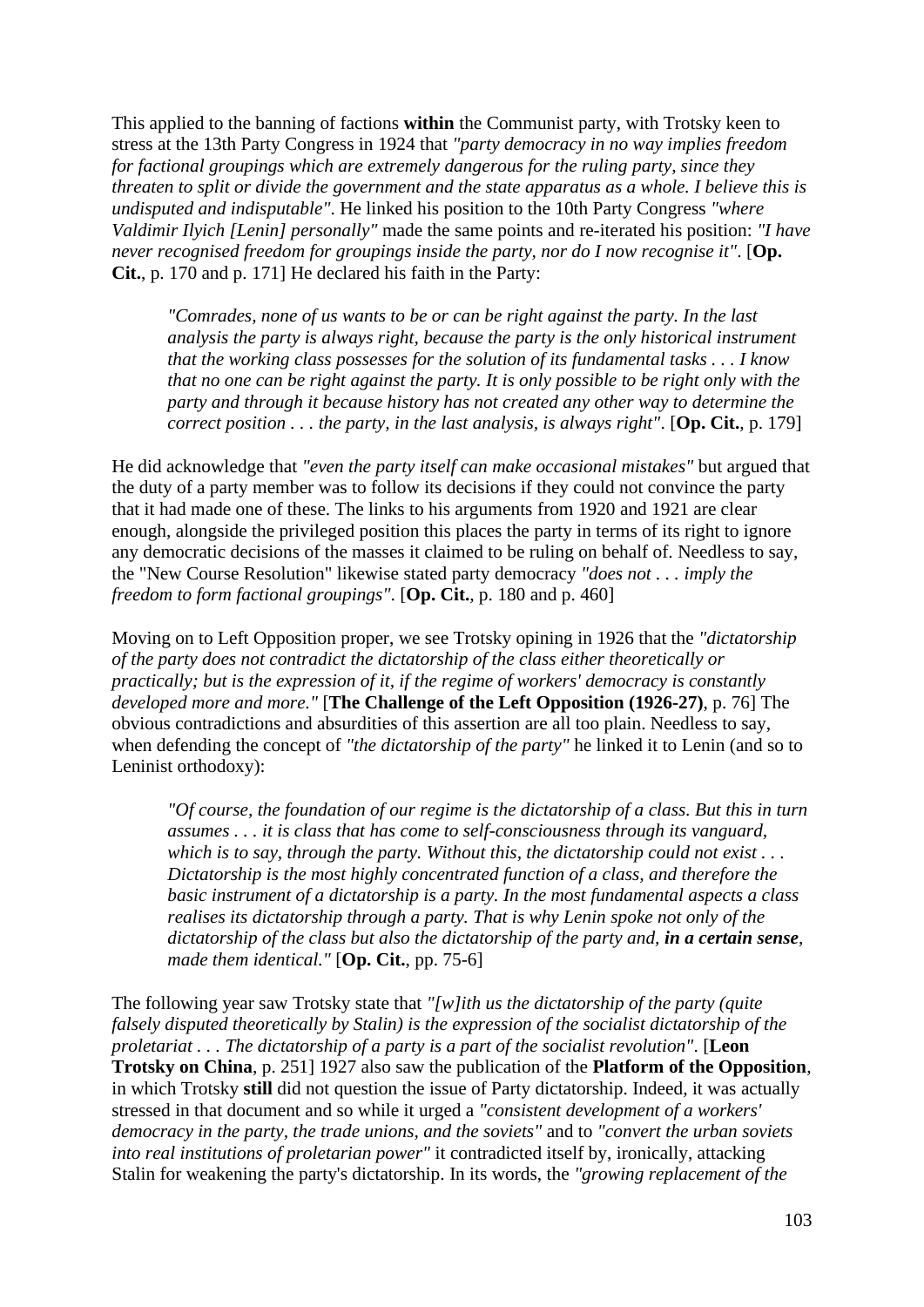*party by its own apparatus is promoted by a 'theory' of Stalin's which denies the Leninist principle, inviolable for every Bolshevik, that the dictatorship of the proletariat is and can be realised only through the dictatorship of the party."* It stressed that *"the dictatorship of the proletariat demands a single and united proletarian party as the leader of the working masses and the poor peasantry"* and *"[n]obody who sincerely defends the line of Lenin can entertain the idea of 'two parties' or play with the suggestion of a split. Only those who desire to replace Lenin's course with some other can advocate a split or a movement along the twoparty road"*. Given this: *"We will fight with all our power against the idea of two parties, because the dictatorship of the proletariat demands as its very core a single proletarian party. It demands a single party."* [**The Challenge of the Left Opposition (1926-7)**, p. 384, p. 395, p. 439 and p. 441]

The Platform was as anti-democratic economically as it was politically, asserting that *"nationalisation of the means of production was a decisive step toward the socialist reconstruction of that whole social system which is founded upon the exploitation of man by man"* and that the *"appropriation of surplus value by a workers' state is not, of course, exploitation"* yet makes no call for workers' management of production (unsurprisingly as one-man management had been raised by Lenin in early 1918 and became Bolshevik orthodoxy as Trotsky had explained in 1920). The Platform does acknowledge that *"we have a workers' state with bureaucratic distortions"* and so its *"swollen and privileged administrative apparatus devours a very considerable part of our surplus value"* and *"the growing bourgeoisie, by means of trade and gambling on the abnormal disparity of prices, [also] appropriates a part of the surplus value created by our state industry"*. Thus *"all the data testify that the growth of wages is lagging behind the growth of the productivity of labour."* [**Op. Cit.**, p. 347, p. 348 and p. 350] Trotsky appeared to believe that an economic regime marked by one-man management by state-appointed bosses under a party dictatorship would somehow be without exploitation even though someone other than the workers controlled both their labour and how its product (and any surplus) was used -- just as in a capitalist workplace. He failed to understand that this exploitation was the inevitable result of the economic regime he considered as "socialist" -- namely *"nationalisation of the means of production"* which simply handed the economy to the bureaucracy and created state capitalism (see [section H.3.13\)](sectionH.html#sech313). This did not abolish *"the exploitation of man by man"* but rather changed the social class which exploited the working class from private capitalists to state bureaucrats -- as anarchists had predicted from Proudhon onwards.

Of course **The Platform** did not bother to explain how workers' democracy **could** develop within a party dictatorship nor how soviets could become institutions of power when real power would, obviously, lie with the party. But, then, it did not have to as by *"workers' democracy"* the Platform meant inter-party democracy, as can be seen when it *"affirm[s]"* the *"New Course Resolution"* definition quoted above. [**Op. Cit.**, p. 402]

As is well know, the Opposition was crushed and Trotsky forced into exile. This did not lead to a fundamental re-evaluation of the degeneration of the revolution and the need for genuine soviet democracy. A key task was *"[t]o stop the dissolution of the party into the class in the USSR"* and so, perhaps unsurprisingly, Soviet democracy went unmentioned. [**Writings 1930**, p. 148] Repeating previous arguments, Trotsky was fundamentally concerned about the dangers *"if the vanguard is dissolved into the amorphous mass"* for *"the party is not the class, but its vanguard; it cannot pay for its numerical growth by the lowering of its political level"*. There was *"the demand of party democracy"* for the dictatorship of the proletariat *"is inconceivable without a ruling proletarian party"* but nothing on working class freedom or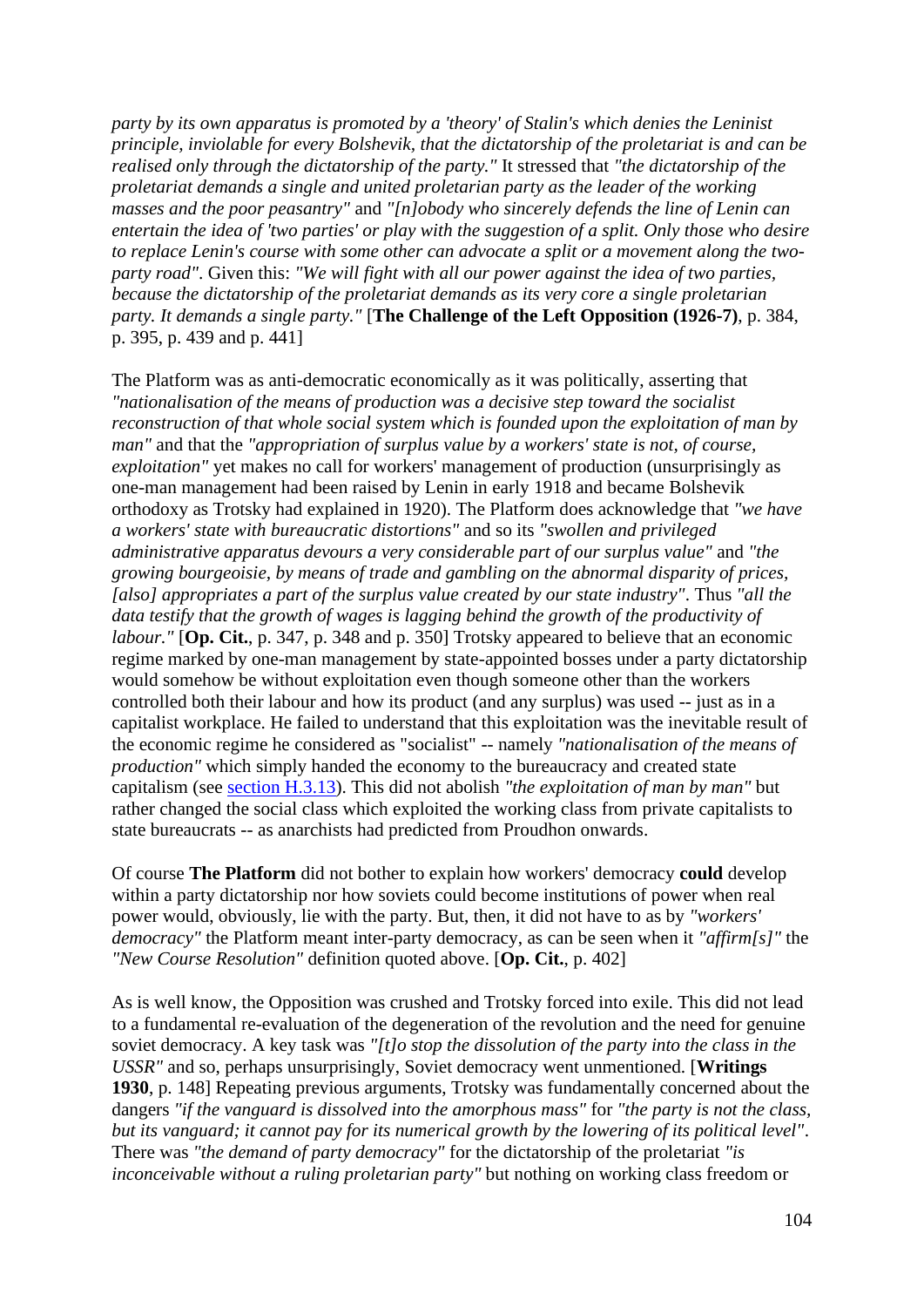democracy. Perhaps this is unsurprising: *"What we mean by the restoration of party democracy is that the real revolutionary, proletarian core of the party win the right to curb the bureaucracy and to really purge the party"*. In other words, the first act of the successful Opposition would have been the reduction in numbers of those who had some kind of meaningful vote. Rest assured, though, because the new party regime *"means that the party directs the proletarian dictatorship but does not strangle the mass organisations of the toilers"* and the secret ballot is *"one of the most important means to discipline the entire apparatus and subordinate it to the party"*. [**Writings 1930-31**, p. 241, p. 244, p. 247, pp. 255-6, p. 70 and p. 130] Clearly *"socialism's democratic essence"* was, at best, applicable to within the ruling party -- or at least what remained of it after the purges.

In 1932, he was arguing that the *"same class can rule with the help of different political systems and methods according to circumstances. So the bourgeoisie on its historical road carried through its rule under absolute monarchy, bonapartism, parliamentary republic and fascist dictatorship . . . the Soviet regime means the rule of the proletariat, irrespective of how broad the stratum on whose hands the power is immediately concentrated."* This was justification for his denial that there was *"a small group in the Kremlin who exercise oligarchical powers"* (*"No, that is not so"*). [**Writings 1932**, p. 217] Trotsky seemed to have forgotten that the bourgeoisie was a minority class which controlled the economic life of a country. Given this, it is not surprising that it could still rule under dictatorships. The same cannot be said of the working class -- particularly if, as under Lenin and Trotsky, its democratic control of work and so the economy was replaced by one-man management. Yet Trotsky had no alternative to make such an obviously wrong assertion -- to acknowledge the truth, that socialism needs meaningful workers' social and economic democracy to qualify as genuinely socialist -- would have meant raising questions over the nature of the Bolshevik regime between 1918 and 1923 when he was at its commanding heights. Hence clearly incorrect assertions like: *"The dictatorship of a class does not mean by a long shot that its entire mass always participates in the management of the state"* [**Writings 1933-34**, p. 124]

In 1936 Trotsky finally appeared to revise his ideas in **The Revolution Betrayed**, although his revisionism in terms of democracy was combined with revisionism in the events of the Russian Revolution. It would be fair to suggest that McNally's account of Trotsky's ideas may be based on this work for in stark contrast to his early arguments he now stated that *"[b]ureaucratic autocracy must give place to Soviet democracy. A restoration of the right of criticism, and a genuine freedom of elections, are necessary conditions for the further development of the country. This assumes a revival of freedom of Soviet parties, beginning with the party of Bolsheviks"*. [**The Revolution Betrayed**, p. 273] Given his previous comments on the matter, the reader would be justified in wondering whether, rather than a sincere change of heart, Trotsky's position was a limited and temporary aberration (Anarchist-turned-Bolshevik Victor Serge, who later broke with Trotsky over this issue, stated that he *"had prevailed on him to include in"* this book *"a declaration of freedom for all parties accepting the Soviet system."* [**Memoirs of a Revolutionary**, p. 348]).

The evidence suggests the latter, that it was a temporary aberration -- particularly given the misleading account of the rise of the Bolshevik dictatorship. Thus we find Trotsky suggesting that it was 1924-26 that saw *"the complete suppression of party and Soviet democracy"* when, as noted above, he was publicly acknowledging the reality of party dictatorship in 1920. He also forgot the ideas of his own Opposition from 1927 and in 1936 it was no longer was it a case of the necessity of a single party as *"a class has many 'parts' -– some look forward and some back -– [and so] one and the same class may create several parties . . . An example of*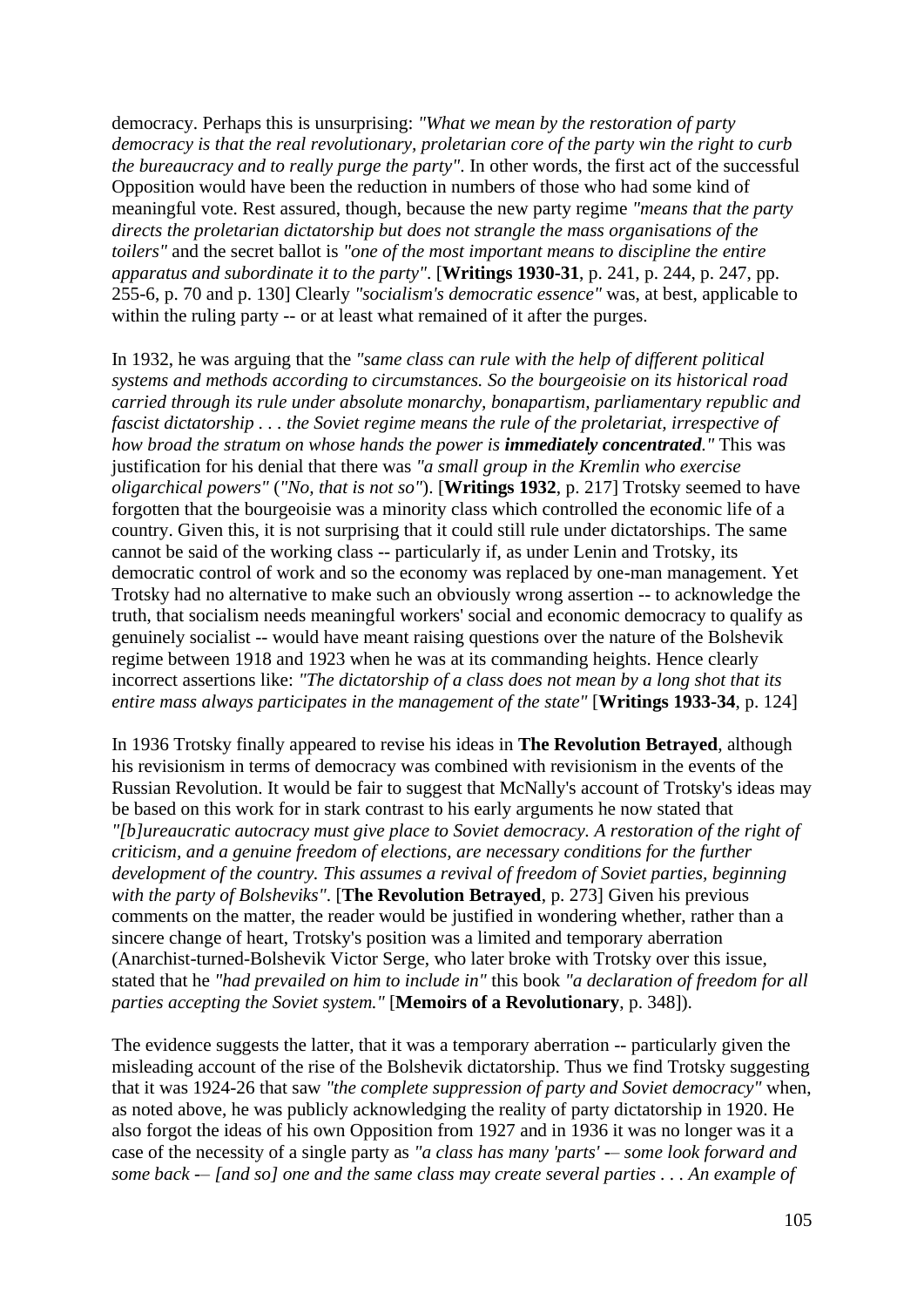*only one party corresponding to one class is not to be found in the whole course of political history -– provided, of course, you do not take the police appearance for the reality."* That the need for the dictatorship of the vanguard was justified **precisely** in terms of the backwardness of the class and other parties was forgotten. Likewise, the acknowledgement of party dictatorship as a principle of Leninism was overlooked in favour of the suggestion that the civil war resulted in the opposition parties being *"forbidden one after the other"* and while this was *"obviously in conflict with the spirit of Soviet democracy, the leaders of Bolshevism regarded [it] not as a principle, but as an episodic act of self-defence."* [**Op. Cit.**, p. 34, p. 252 and p. 96] It would be churlish to note that the final abolition of opposition parties -- like factions within the ruling party -- occurred **after** the end of the civil war.

These awkward facts did not stop Trotsky from suggesting a fundamental difference between the Leninist and Stalinist dictatorships:

*"To be sure, during the first period of the Soviet era the Bolshevik party also exercised a monopoly. But to identify these two phenomena would be to take appearance for reality. The prohibition of opposition parties was a temporary measure dictated by conditions of civil war, blockade, intervention and famine. The ruling party, representing in that period a genuine organisation of the proletarian vanguard, was living a full-blooded inner life. A struggle of groups and factions to a certain degree replaced the struggle of parties. At present, when socialism has conquered 'finally and irrevocably,' the formation of factions is punished with concentration camp or firing squad. The prohibition of other parties, from being a temporary evil, has been erected into a principle."* [**Op. Cit.**, p. 251]

In reality, the necessity of a party dictatorship was embraced by leading Bolsheviks like Trotsky and proclaimed to the world Socialist movement. The prohibition of opposition parties was not lamented at the time but rather raised to a principle (a Leninist principle, no less!) and implemented after victory in the civil war was secure. Factions were banned -- with Trotsky's wholehearted support -- precisely because, as he later noted, they had replaced the struggle of parties. Nor was Trotsky bothered by state repression of opposition when he was in charge. For example a series of (unofficial) strikes broke out in July and August 1923 in Moscow and Petrograd and this *"gave a new lease of life to the Mensheviks"* and so *"the GPU carried out a massive round up of Mensheviks, and as many as one thousand were arrested in Moscow alone."* [Tony Cliff, **Trotsky**, vol. 3, p. 25] When it was the turn of the ex-Bolsheviks in the Workers' Group, Trotsky *"was not at all eager to defend"* them and *"did not protest when their adherents were thrown into prison. Nor was he at all eager to support their demand for soviet democracy in that extreme form"*. [Isaac Deutscher, **The Prophet Unarmed**, pp. 108-9] It should be noted that rather than *"extreme"* a better word would have been *"genuine"* as the Workers' Group, unlike Trotsky, **did** call for a multi-party workers' democracy -- and paid the price. Indeed, the *"New Course Resolution"* even went so far as to say that *"it is obvious that there can be no toleration of the formation of groupings whose ideological content is directed against the party as a whole and against the dictatorship of the proletariat, as for instance the Workers' Truth and Workers' Group."* [**The Challenge of the Left Opposition (1923-25)**, p. 408]

It would be remiss to not note how limited Trotsky's position was: being limited to the Soviet Union it does not automatically negate his arguments previously made to the international socialist movement. Moreover, given the revisionism of the origins of the Bolshevik dictatorship it is legitimate to ponder how honest Trotsky's statement is. He stated that if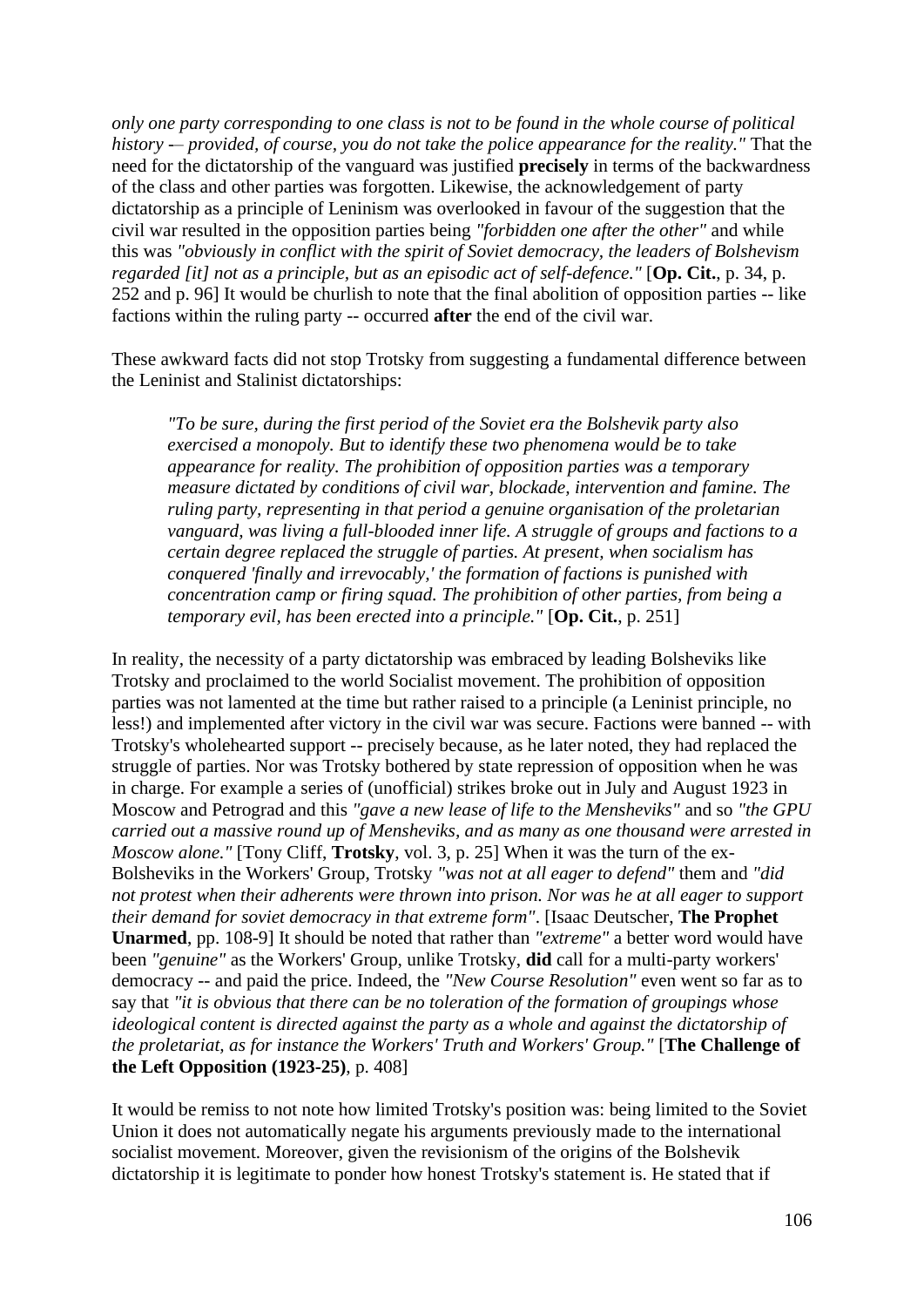*""the Soviet bureaucracy is overthrown by a revolutionary party having all the attributes of the old Bolshevism"* then it *"would begin with the restoration of democracy in the trade unions and the Soviets"* and it *"would be able to, and would have to, restore freedom of Soviet parties."* Yet it was precisely the Bolsheviks who decreed that other parties within the Soviets were not genuine Soviet parties after all and repressed them. What guarantee exists that once the Bolsheviks had been revived (i.e., his faction took over) they did not conclude, as before, the necessity of party dictatorship? None. After all, did he not suggest that the *"dictatorship of the Bolshevik party proved one of the most powerful instruments of progress in history"*? [**The Revolution Betrayed**, pp. 238-9 and p. 104]

This limited support for Soviet Democracy was short-lived. Writing in 1937, ten years after the Platform was published and a year after **The Revolution Betrayed**, Trotsky was reiterating the privileged position of the party. In his essay *"Bolshevism and Stalinism"* he argued quite explicitly that *"the proletariat can take power only through its vanguard"* and that *"the necessity for state power arises from an insufficient cultural level of the masses and their heterogeneity."* Only with *"support of the vanguard by the class"* can there be the *"conquest of power"* and it was in *"this sense the proletarian revolution and dictatorship are the work of the whole class, but only under the leadership of the vanguard."* Thus, rather than the working class as a whole seizing power, it is the *"vanguard"* which takes power -- *"a revolutionary party, even after seizing power . . . is still by no means the sovereign ruler of society."* Note, the party is *"the sovereign ruler of society,"* **not** the working class. Nor can it be said that he was not clear who held power in his system: state power is required to **govern the masses,** who cannot exercise power themselves as *"[t]hose who propose the abstraction of Soviets to the party dictatorship should understand that only thanks to the Bolshevik leadership were the Soviets able to lift themselves out of the mud of reformism and attain the state form of the proletariat."* [**Writings 1936-37**, p. 490, p. 488 and p. 495] Later that same year he repeated this position clearly and unambiguously:

*"The revolutionary dictatorship of a proletarian party is for me not a thing that one can freely accept or reject: It is an objective necessity imposed upon us by the social realities -- the class struggle, the heterogeneity of the revolutionary class, the necessity for a selected vanguard in order to assure the victory. The dictatorship of a party belongs to the barbarian prehistory as does the state itself, but we can not jump over this chapter, which can open (not at one stroke) genuine human history . . . The revolutionary party (vanguard) which renounces its own dictatorship surrenders the masses to the counter-revolution . . . Abstractly speaking, it would be very well if the party dictatorship could be replaced by the 'dictatorship' of the whole toiling people without any party, but this presupposes such a high level of political development among the masses that it can never be achieved under capitalist conditions. The reason for the revolution comes from the circumstance that capitalism does not permit the material and the moral development of the masses."* [**Op. Cit.**, pp. 513-4]

Which was, let us not forget, his argument in 1920. Such remarkable consistency on this point over a 17 year period and one which cannot be overlooked if you seek to present an accurate account of Trotsky's ideas during this period. Significantly, this was the year after his apparent (and much belated) embrace of soviet democracy for the USSR in **The Revolution Betrayed** and so that work must be considered as a temporary aberration, quickly rejected. His advice on what to do during the Spanish Revolution followed this pattern: *"Because the leaders of the CNT renounced dictatorship for themselves they left the place*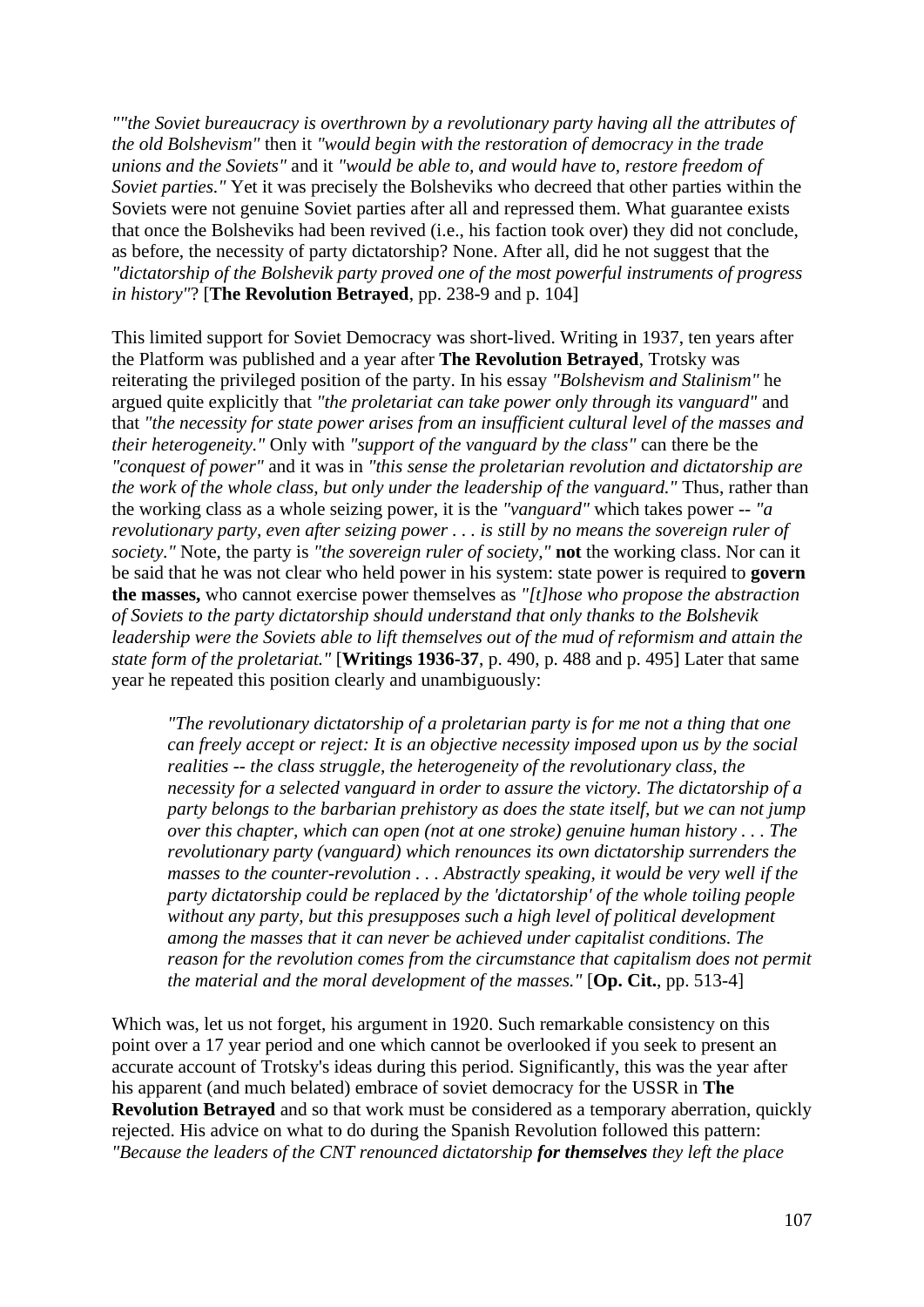*open for the Stalinist dictatorship."* [our emphasis, **Op. Cit.**, p. 514] So much for workers' power!

The following year saw Trotsky produce an article defending the suppression of the Kronstadt revolt which proclaimed that a *"revolution is 'made' directly by a minority. The success of a revolution is possible, however, only where this minority finds more or less support, or at least friendly neutrality, on the part of the majority. The shift in different stages of the revolution, like the transition from revolution to counterrevolution, is directly determined by changing political relations between the minority and the majority, between the vanguard and the class."* [*"Hue and Cry Over Kronstadt"*, Lenin and Trotsky, **Kronstadt**, p. 85] Given that Kronstadt had rebelled against the Bolshevik dictatorship for soviet democracy, Trotsky's argument suggests that for him the rule of the party (the *"minority . . . the vanguard"*) is more important than soviet democracy (see the appendix on "What was the [Kronstadt Rebellion?"](append42.html) for more details of this key event in the history of the Russian Revolution). In other words, if the majority come to reject the minority then the former shows lack of sufficient class awareness and so the latter needs, as in Kronstadt, to use state power to secure its ruling position. This is implicit in the following strange comment:

*"It is true that some of them [the critics of Bolshevism] recognise the revolution and the dictatorship –- in words. But this does not help matters. They wish for a revolution which will not lead to dictatorship or for a dictatorship which will get along without the use of force. Of course, this would be a very 'pleasant' dictatorship. It requires, however, a few trifles: an equal and, moreover, an extremely high, development of the toiling masses. But in such conditions the dictatorship would in general be unnecessary. Some Anarchists, who are really liberal pedagogues, hope that in a hundred or a thousand years the toilers will have attained so high a level of development that coercion will prove unnecessary. Naturally, if capitalism could lead to such a development, there would be no reason for overthrowing capitalism. There would be no need either for violent revolution or for the dictatorship which is an inevitable consequence of revolutionary victory"* [**Op. Cit.**, pp. 92-3]

Given that the so-called "dictatorship of the proletariat" is meant to be the means by which the proletariat coerce the former ruling elite, it is strange to read Trotsky argue that coercion becomes unnecessary if the toiling masses have a high level of political development. Why would the ruling elite stop their attempts at counter-revolution in those circumstances? That seems unlikely so we can only conclude that the coercion (like the dictatorship) is directed against the *"toiling masses"* by the ruling party. This is confirmed the following year (1939) when Trotsky repeats the same dictatorial ideas of 1921 by indicating -- yet again -- that he viewed democracy as a threat to the revolution and saw the need for party power over workers' freedom:

*"The very same masses are at different times inspired by different moods and objectives. It is just for this reason that a centralised organisation of the vanguard is indispensable. Only a party, wielding the authority it has won, is capable of overcoming the vacillation of the masses themselves . . . if the dictatorship of the proletariat means anything at all, then it means that the vanguard of the proletariat is armed with the resources of the state in order to repel dangers, including those emanating from the backward layers of the proletariat itself."* [*"The Moralists and Sycophants against Marxism"*, pp. 53-66, **Their Morals and Ours**, p. 59]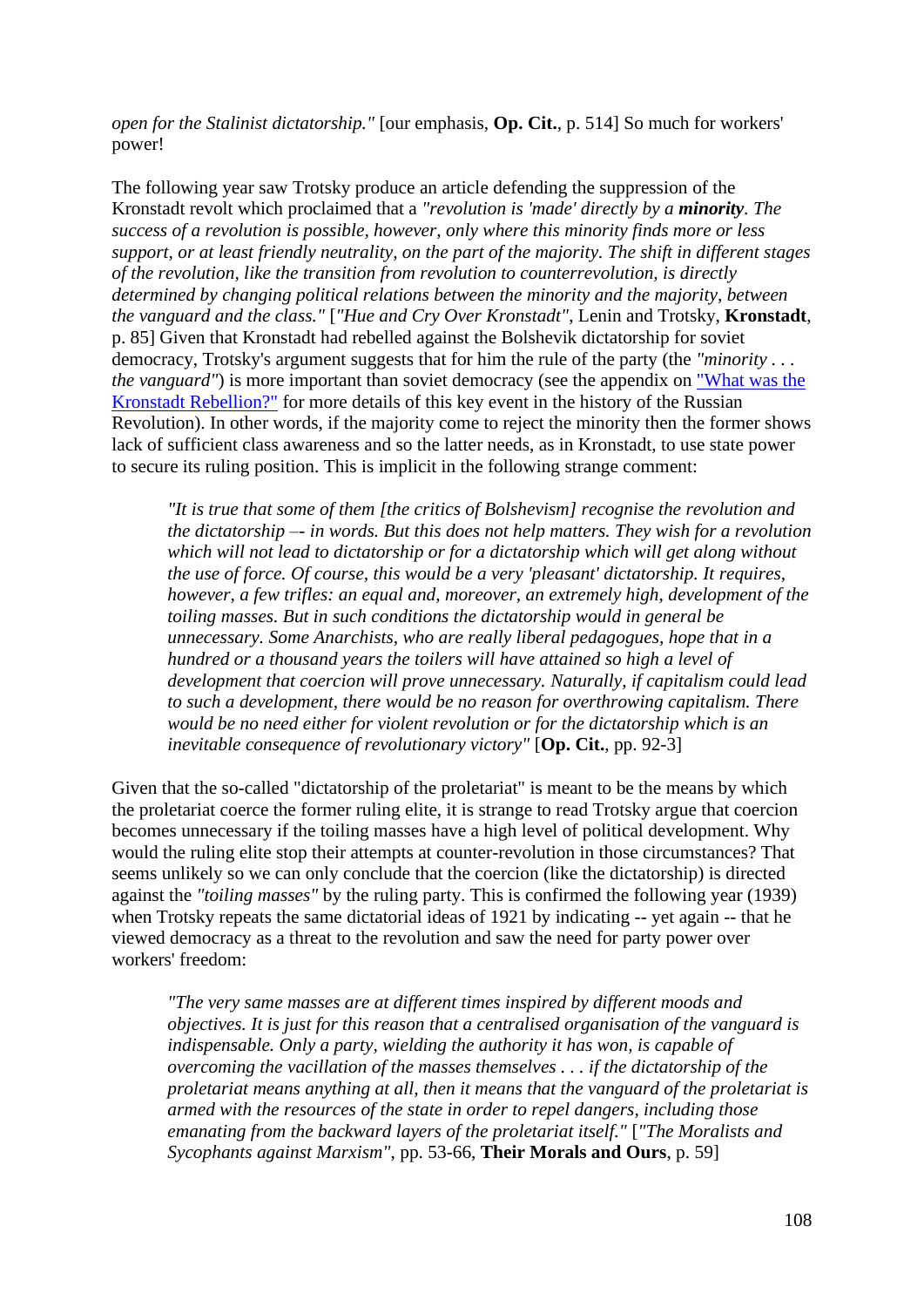Needless to say, **by definition** everyone is *"backward"* when compared to the *"vanguard of the proletariat."* Moreover, as it is this *"vanguard"* which is *"armed with the resources of the state"* and **not** the proletariat as a whole we are left with one obvious conclusion, namely party dictatorship rather than working class freedom. This is because such a position means denying exactly what workers' democracy is meant to be all about -- namely that working people can recall and replace their delegates when those delegates do not follow the wishes and mandates of the electors. If the governors determine what is and what is not in the "real" interests of the masses and "overcome" (i.e. repress) the governed, then we have dictatorship, not democracy.

Trotsky was hardly alone in his views given that they were Bolshevik orthodoxy. Amazingly enough, even in the Russian prison camps in the late 1920s and early 1930s, *"almost all the Trotskyists continued to consider that 'freedom of party' would be 'the end of the revolution.' 'Freedom to choose one's party -- that is Menshevism,' was the Trotskyists' final verdict."* This was because it had been *"condemned formerly by Lenin, by Trotsky"* as well as by other Opposition Groups. [Ante Ciliga, **The Russian Enigma**, p. 280] As Left Oppositionist Victor Serge pointed out *"the greatest reach of boldness of the Left Opposition in the Bolshevik Party was to demand the restoration of inner-Party democracy, and it never dared dispute the theory of single-party government -- by this time, it was too late."* [**The Serge-Trotsky Papers**, p. 181] Sadly, like Trotsky's **The Revolution Betrayed**, Serge's later **Memoirs** paint a different picture by asserting one of its *"great fundamental ideas"* was *"working-class democracy"*! [**Memoirs of a Revolutionary**, p. 252]

As can be seen, McNally does not present a remotely accurate account of Trotsky's ideas during the 1920s and 1930s. All of which makes McNally's comments deeply ironic. He argues that *"Stalin had returned to an ideology resembling authoritarian pre-Marxian socialism. Gone was socialism's democratic essence. Stalin's 'Marxism' was a variant of socialism from above"* Clearly, Trotsky's Marxism was also a variant of *"socialism from above"* and without *"socialism's democratic essence"* (unless you think that party dictatorship can somehow be reconciled with democracy or expresses one of the *"basic elements of socialism from below"*). For Trotsky, as for Stalin, the dictatorship of the party was a fundamental principle of Bolshevism and one which was above democracy (which, by its very nature, expresses the *"vacillation of the masses"*). Compare McNally's words on Stalinism to Trotsky's position:

*""For [Stalin's] group, 'socialism' lost all foundation in organs of workers' democracy, soviets . . . They came increasingly to identify socialism with a bureaucratic monopoly of power which allowed no place for organs of mass democracy . . . Gone was the commitment to workers' democracy and international socialism . . . Stalin undertook to reshape the entire nature and direction of Russian society . . . the elimination of all dissent; the liquidation of all forms of democracy and of genuine working class organisation . . . "*

Given that the identification of socialism with the party's *"monopoly of power"* as well as removal of *"the commitment to workers' democracy"* occurred under Lenin and that Trotsky's defended this, the question arises was there any fundamental difference between Leninism and Stalinism? As Victor Serge admitted, *"a good many Oppositionists rallied to the [Stalinist] 'general line' and renounced their errors since, as they put it, 'After all, it is our programme that is being applied'"* [**Op. Cit.**, p. 252] Hence Emma Goldman: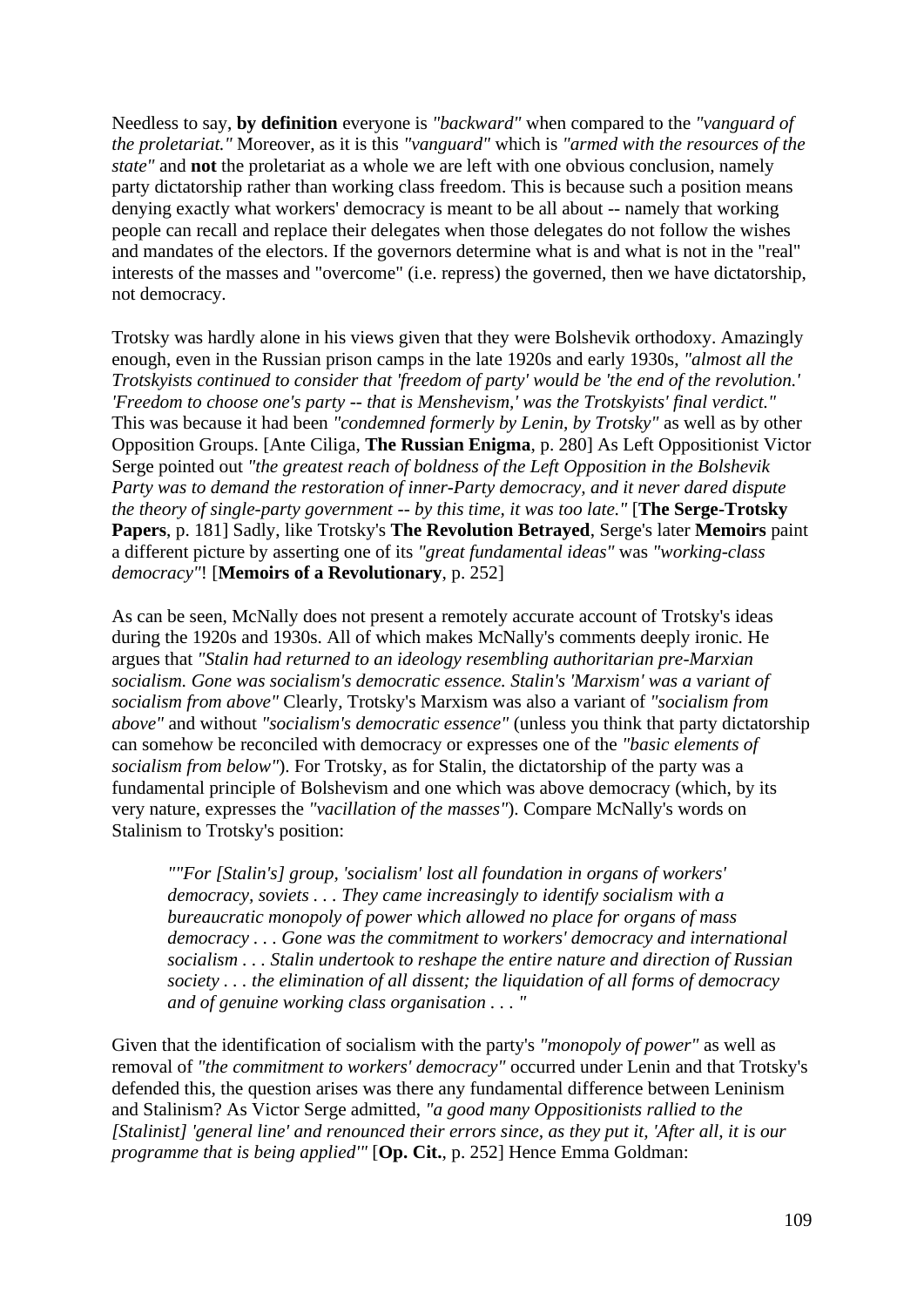*"In point of truth I see no marked difference between the two protagonists of the benevolent system of the dictatorship except that Leon Trotsky is no longer in power to enforce its blessings, and Josef Stalin is . . . Stalin did not come down as a gift from heaven to the hapless Russian people. He is merely continuing the Bolshevik traditions, even if in a more relentless manner . . . I admit, the dictatorship under Stalin's rule has become monstrous. That does not, however, lessen the guilt of Leon Trotsky as one of the actors in the revolutionary drama"* [*"Trotsky Protests Too Much"*, **Writings of Emma Goldman**, pp. 251-2]

Ante Ciliga saw the similarities first-hand while in prison in the Soviet Union, noting that the Trotskyists *"who were in prison for anti-Stalinism could find nothing better to do than to indulge in Stalinism themselves [in their political groups] while in prison. This absurdity was only apparent; it merely served to prove that between Trotskyism and Stalinism there were many points in common"*. The outlook of the Trotskyist majority *"was not very different from that of the Stalinist bureaucracy; they were slightly more polite and human, that was all."* [**Op. Cit.**, p. 218 and p. 263] This is unsurprising given, as indicated, the same Bolshevik political legacy and same class position (Trotskyists were labelled *"the bureaucracy in exile"*). It may have been that if the Trotskyists had won the inter-bureaucracy struggle in the mid-1920s then the Soviet Union would have avoided the horrors of Stalinism but it would have remained a state capitalist party dictatorship and, as such, a class system in which the few exploit, oppress and repress the many. That this few would have exploited the many less ruthlessly and aimed to impose similar regimes internationally rather than concentrating on building *"socialism in one country"* does not mean much.

Needless to say, Goldman had no difficulty in recognising that Bolshevik Russia was *"State Capitalism"* in the early 1920s (i.e., when Trotsky was still part of the ruling class). [**My Disillusionment in Russia**, p. 247] McNally argues that *"[b]y making the nature of property ownership the criterion of workers' state"* rather than *"workers' power and workers' democracy"* Trotsky had *"committed an error that was seriously to disorient the Trotskyist movement in later years. For, unwittingly, Trotsky had broken from the most basic precepts of socialism from below."* Yet what alternative did he have? After all, both workers' democracy and power had been eliminated when he held power alongside Lenin and he did not consider the first -- bar for a short period in 1936 -- as important enough to advocate and equated the second with party rule. So if McNally's criteria is taken seriously then we must conclude that the Bolshevik regime had not been a "workers' state" since mid-1918 nor did Trotsky aim for one during the 1920s and 1930s. Which raises the awkward question of why McNally thinks he had not broken *"from the most basic precepts of socialism from below"* by defending Lenin's party dictatorship and Trotsky's attempts to recreate it? Does having the right people in power make *"workers' control of society"* an optional extra for *"socialism from below"*?

McNally then suggests that this breaking with *"the most basic precepts of socialism from below"* by not recognising Stalinist Russia was *"a system of bureaucratic state capitalism in which capital is collectively controlled by the privileged bureaucracy that controls the state"* was *"not readily apparent during Trotsky's lifetime."* Far from it -- anarchists had recognised the grim reality of the new Bolshevik state from early 1918 and indicated that it had confirmed the fears raised by Bakunin in his polemics with Marx (see [section H.3.13\)](sectionH.html#sech313). It is worth indicating these arguments since we did not have to wait until the 1940s before drawing what to the uninitiated was an obvious conclusion -- that the Soviet Union was a state capitalist dictatorship run by and for a new ruling minority.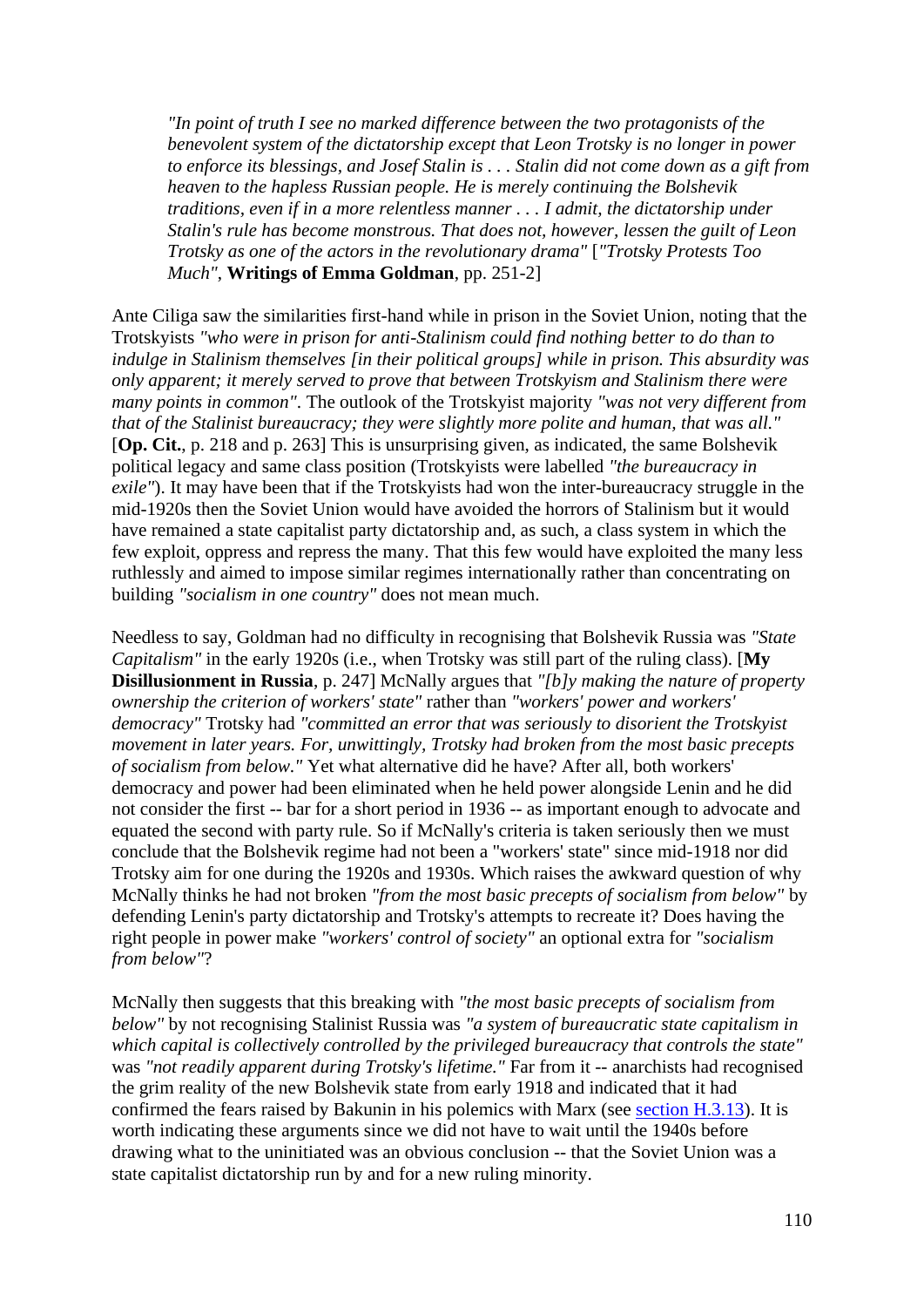A state, Bakunin argued, *"stands outside the people and above them"* and so was *"the government of society from above downward"* which resulted in the *"actual subordination of the sovereign people to the intellectual minority that governs them."* It was the *"government of the masses from above downwards"* by a minority *"which supposedly understands the real interests of the people better than the people themselves"*. However, *"power corrupts those invested with it just as much as those compelled to submit to it"* and the *"government of the majority by a minority in the name of the presumed stupidity of the one and the presumed intelligence of the other"* would have *"the direct and inevitable result of consolidating the political and economic privileges of the governing minority and the political and economic slavery of the masses"*. Bakunin recognised the elitism inherent in Trotsky's privileging of the party (the vanguard) and argued that while it was claimed *"those elected will be passionately committed as well as learned socialists"* the reality would be that *"the pseudo-popular state will be nothing but the highly despotic government of the masses by a new and very small aristocracy of real or pretended scholars. The people are not learned, so they will be liberated in entirety form the cares of government and included in entirety in the governed herd. A fine liberation!"* The new government would *"begin to look upon the whole workers' world from the heights of the state. They will no longer represent the people but themselves and their own pretensions to govern the people."* Rather than securing the freedom of the people *"no dictatorship can have any other objective than to perpetuate itself, and that it can engender only slavery in the people who endure it"*. [**Statism and Anarchy**, p. 136, p. 198, p. 13, p. 24, p. 136, p. 137, pp. 178-9, p. 178 and p. 179]

Economically, the workers would remain oppressed and exploited as the Marxists would *"concentrate the reins of government in a strong hand, because the ignorant people require strong supervision. They will create a single state bank, concentrating in their own hands all commercial, industrial, agricultural, and even scientific, production, and will divide the people into two armies, one industrial and one agrarian, under the direct command of state engineers, who will form a new privileged scientific and political class."* The state bureaucracy would become the new ruling class, *"a new bureaucratic aristocracy"* who are *"corrupted by state service"*, and as soon as *"they enter state service . . . the iron logic of their position, the force of circumstances inherent in certain hierarchical and profitable relationships, makes itself felt and . . . [they] become bureaucrats from head to toe . . . The demands of a certain position always prove stronger than sentiments, intentions, or good impulses . . . They have to become members of the bureaucratic class . . . they become enemies of the people, whether they want to or not"*. [**Op. Cit.**, p. 181 and p. 51]

Clearly the Bolshevik experience confirmed Bakunin's critique of Marxism while the Makhnovist insurrectionary army in the Ukraine confirmed the validity of the anarchist alternative (see the appendix ["Why does the Makhnovist movement show there is an](append46.html)  [alternative to Bolshevism?"](append46.html) for details). As such, it is ironic to read McNally state that *"[t]hroughout the 1920s and until his death . . . Trotsky fought desperately to build a revolutionary socialist movement based on the principles of Marx and Lenin."* Leaving Marx to one side for the moment, McNally's comments are correct simply because in his advocacy of party power and dictatorship (for a *"socialism from above,"* to use McNally's term) Trotsky was indeed following Lenin's principles and Bolshevik orthodoxy. As noted in the [last section,](append31.html#app14) Lenin had been arguing from a "socialism" based on *"above"* and *"below"* since at least 1905 (which, to show their Marxist orthodoxy, he linked to Engels and his arguments against Bakunin.) The reality of Bolshevik rule (as indicated in [section 8\)](append31.html#app8) showed that pressure *"from above"* by a "revolutionary" government easily crushes pressure "from below" in the name, as Trotsky constantly stressed throughout the 1920s and 1930s, of the advanced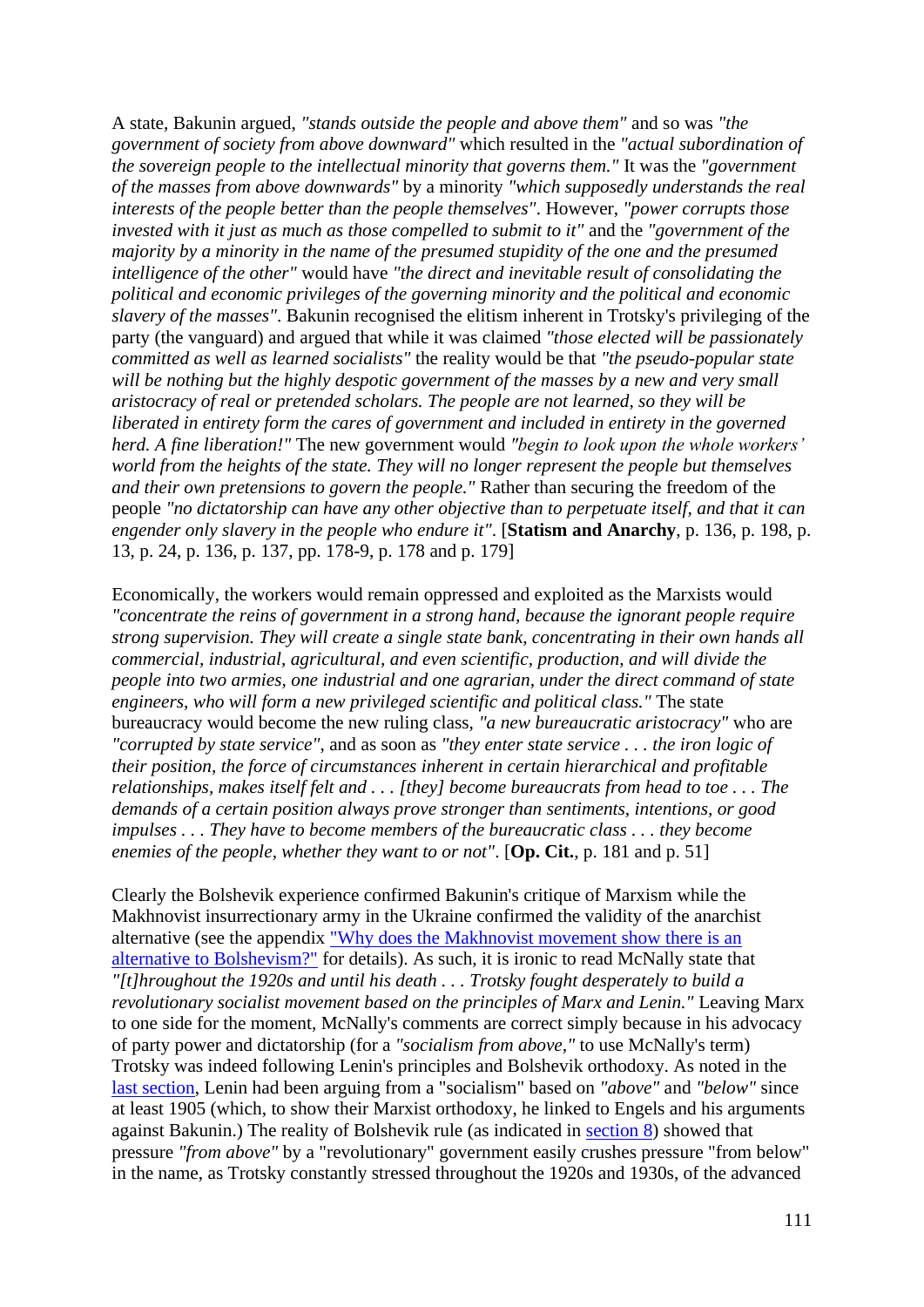political ideas of the Bolshevik party leaders. Yet despite Lenin and Trotsky's dismissal of democracy, McNally argues that democracy is the core need of socialism:

*"A workers' state, according to Marx and Lenin, is a state based upon workers' control of society. It depends upon the existence of democratic organisation that can control society from below. A workers' state presupposes that workers are running the state. To talk of a workers' state is necessarily to talk of workers' power and workers' democracy."*

Which, as far as it goes, is correct (for anarchists, of course, the idea that a state can be run from below is utopian -- it is not designed for that and no state has ever been). Sadly for his argument, both Lenin and Trotsky argued against the idea of workers' democracy and, in stark contrast, argued that the dictatorship of the party was essential for a successful revolution. Indeed, they both explicitly argued against the idea that a mass, democratic organisation could run society during a revolution. The need for party power was raised explicitly to combat the fact that the workers' could change their minds and vote against the vanguard party. As such, the founding fathers of the SWP/ISO political tradition explicitly argued that a workers' state had to reject workers power and democracy in order to ensure the victory of the revolution. Clearly, according to McNally's own argument, his own politics cannot be considered as "socialism from below" as it explicitly argued that a workers' state did not "necessarily" mean workers' power or democracy.

As indicated above, for the period McNally **himself** selects (the 1920s and 1930s), Trotsky consistently argued that the Bolshevik tradition the SWP/ISO places itself was based on the *"Leninist principle"* of party dictatorship. For McNally to talk about Trotsky keeping *"socialism from below"* alive is, therefore, truly amazing. It either indicates a lack of awareness of Trotsky's ideas or a desire to deceive. To be fair to McNally, the notion that Trotsky's Opposition supported genuine workers' democracy seems to be a common fallacy in SWP circles. Thus Chris Harman asserted that the *"alternative to Stalinism"* in the late 1920s was *"returning to genuine workers' democracy and consciously linking the fate of Russia to the fate of the world revolution"* (while allowing *"a limited development of heavy industry"*) and it was the *"historical merit of the Left Opposition"* that *"it framed a policy along these lines."* [Chris Harman, **Bureaucracy and Revolution in Eastern Europe**, p. 19] Clearly McNally is not the only Leninist unable -- or unwilling -- to discover the grim truth about the Left Opposition or, for that matter, the reality of Bolshevik rule.

For anarchists, we stress, the Bolshevik substitution of party power for workers power did not come as a surprise. The state is the delegation of **power** -- as such, it means that the idea of a "workers' state" expressing "workers' power" is a logical impossibility (see [section H.3.7\)](sectionH.html#sech37). If workers **are** running society then power rests in their hands. If a state exists then power rests in the hands of the handful of people at the top, **not** in the hands of all. The state was designed for minority rule. No state can be an organ of working class (i.e. majority) selfmanagement due to its basic nature, structure and design.

For this reason anarchists from Bakunin onwards have argued for a bottom-up federation of workers' councils as the agent of revolution and the means of managing society after capitalism and the state have been abolished. If these organs of workers' self-management are co-opted into a state structure (as happened in Russia) then their power will be handed over to the **real** power in any state -- the government (in this case, the Council of People's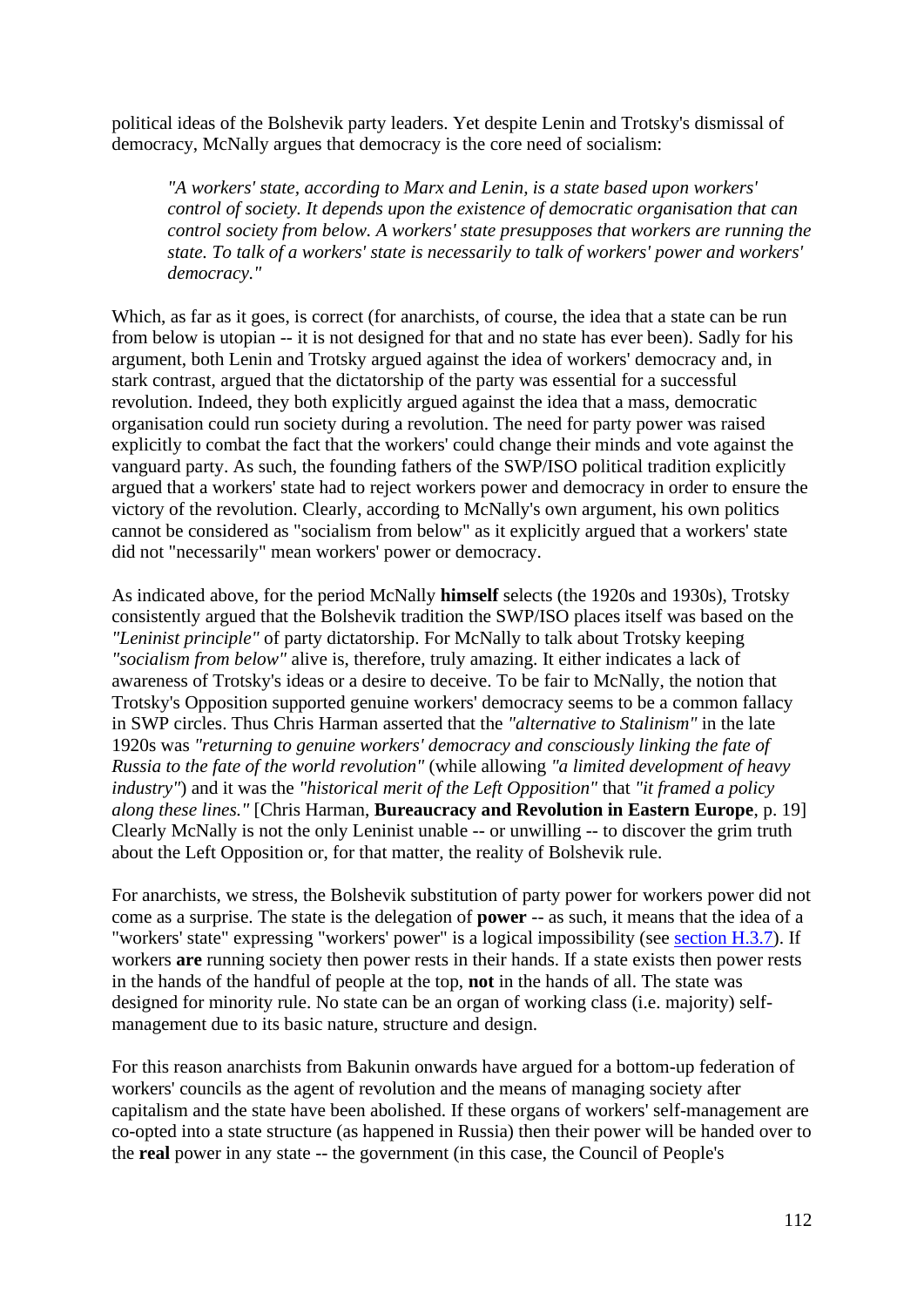Commissars). They will quickly become mere rubberstamps of the organisation which holds the reigns of power, the vanguard party and its central committee.

McNally rewrites history by arguing that it was *"Stalin's counter-revolution"* which saw *"communist militants . . . executed, peasants slaughtered, the last vestiges of democracy eliminated."* The SWP/ISO usually date this "counter-revolution" to 1928 (the defeat of the Left Opposition and the first Five Year Plan). However, long before this date there was no *"vestiges"* of meaningful democracy left -- as Trotsky himself made clear in his comments in favour of party dictatorship between 1920 and 1923. Indeed, Trotsky had supported the repression of the Kronstadt revolt which had called for soviet democracy. McNally ignores this and instead argues that Trotsky *"acknowledged that the soviets had been destroyed, that union democracy had disappeared, that the Bolshevik party had been stripped of its revolutionary character"* under Stalinism. Yet, as we discusse in [section H.6,](sectionH.html#sech6) the Bolsheviks had already destroyed soviet democracy, undermined union democracy and repressed all revolutionary elements outside of the party, argued for the introduction of state capitalism and the appointment of "one-man management" as well as repressing peasants and striking and protesting workers long before the start of the Russian Civil War in late May 1918. In short, the Bolsheviks had introduced much of which McNally denounces as "Stalinism" before the war he uses to excuse them for all responsibility for its rise. As Maurice Brinton rightly states:

*"there is a clear-cut and incontrovertible link between what happened under Lenin and Trotsky and the later practices of Stalinism . . . The more one unearths about this period the more difficult it becomes to define -- or even to see -- the 'gulf' allegedly separating what happened in Lenin's time from what happened later. Real knowledge of the facts also makes it impossible to accept . . . that the whole course of events was 'historically inevitable' and 'objectively determined'. Bolshevik ideology and practice were themselves important and sometimes decisive factors in the equation, at every critical stage of this critical period [between 1917 and 1921]"* [*"The Bolsheviks and Workers' Control"*, **For Workers' Power**, p. 376]

To draw a sharp distinction between Stalinism and Bolshevism is difficult, if not impossible, to make based on McNally's own criteria. That Stalinism was more brutal, more unequal, more despotic is true but that does not change the similarities in social relationships between the two -- both were dictatorial state capitalist regimes. That the repression did not extend to within the Bolshevik party is a weak hook to hang a theory on.

During his analysis of the failure of orthodox Trotskyism, McNally states that after the second world war *"the Trotskyist movement greeted"* the various new Stalinist regimes in Eastern Europe and elsewhere *"as workers' states"* in spite of being *"brutally undemocratic state capitalist tyrannies."* Given that the SWP/ISO and a host of other Leninist groups still argue that Lenin's brutally undemocratic state capitalist tyranny was some kind of "workers' state" McNally's comments seem deeply ironic. As such, Trotsky's defence of Stalinism as a *"degenerated workers' state"* is not as surprising nor as puzzling as McNally tries to claim. If, as he argues, *"[t]o talk of a workers' state is necessarily to talk of workers' power and workers' democracy"* then Lenin's regime had ceased to be a "workers' state" (if such a thing could exist) by the spring of 1918 at the latest. For anarchists (and libertarian Marxists) the similarities are all too clear between the regime under Lenin and that under Stalin. That McNally cannot see the obvious similarities suggests a lack of objectivity and a weak commitment to the principles of *"socialism from below"*